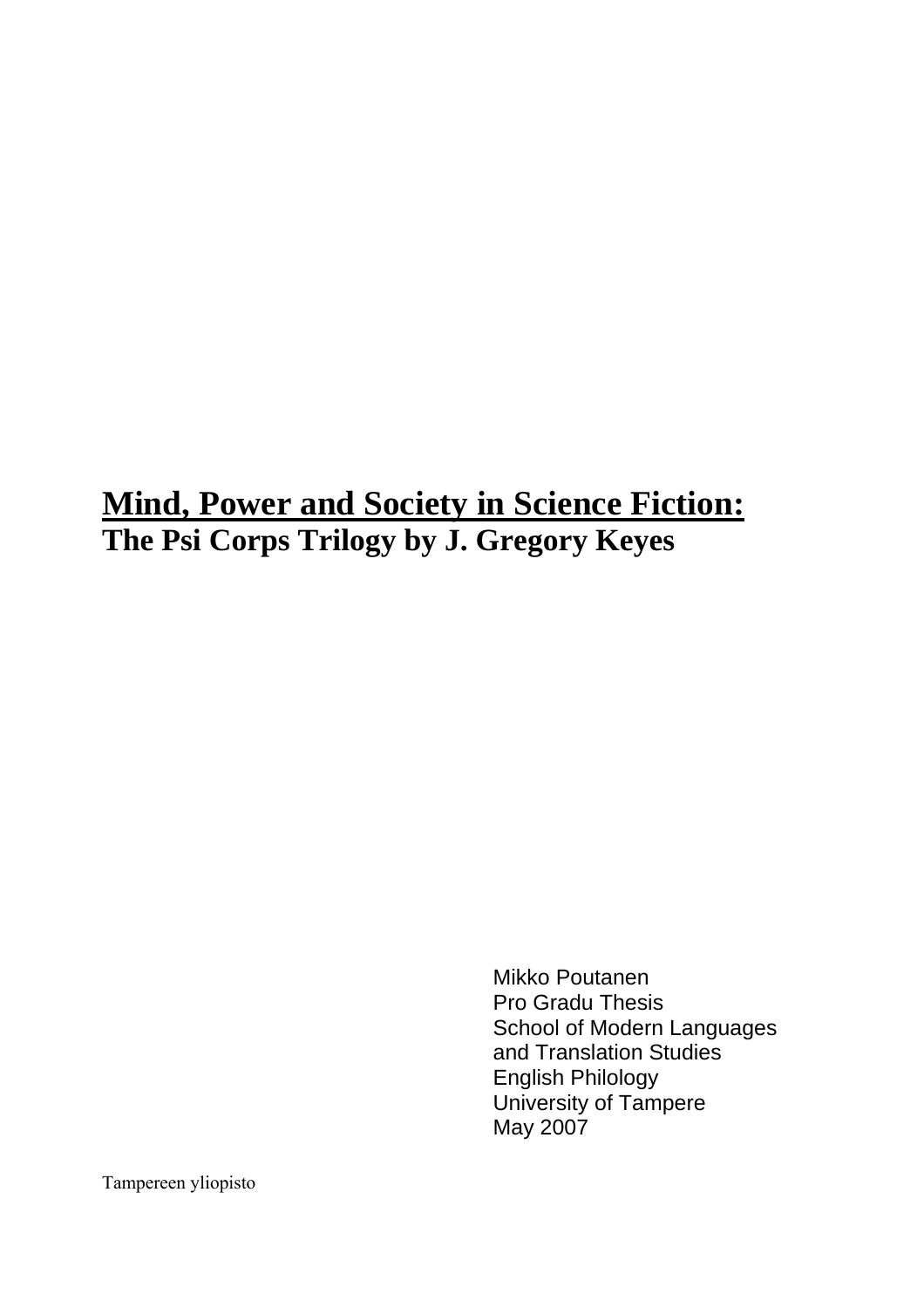Englantilainen filologia Kieli- ja käännöstieteiden laitos

Poutanen, Mikko: Mind, Power and Society in Science Fiction: The Psi Corps Trilogy by J. Gregory Keyes. Pro gradu -tutkielma, (ss. 1-88)

Pro gradu -tutkielmani keskittyy analysoimaan miten telepatia ja telepaatit esiintyvät science fiction -kirjallisuudessa valikoitujen teosten perusteella. Tutkimuskysymykseni pyrkii vastaamaan siihen, miten telepatiaa on kuvattu näissä teoksissa, millaista voimaa ja kykyjä telepatia sisältää, ja lisäksi miten telepaatit vuorovaikuttavat ympärillään olevan ei-telepaattisen yhteiskunnan kanssa. Aloitan analyysini telepatian ilmestymisestä kirjallisuuteen ja science fictioniin ja siitä kuinka nopeasti se on hyväksytty kyseisen genren valtavirtaan. Ulotan tutkimukseni myös parapsykologian puolelle tarjoten kyseenalaiseksi koettua tieteellistä tietoa siitä miten telepatia voidaan sisällyttää tiettyä tieteellisyyttä olettavaan science fictioniin. Tutkielman puitteissa myös kaksi muuta tarjolla olevaa tulkintaa telepatiasta ilmaisemassa tiettyjä ideoita esitellään: telepaatti voidaan nähdä joko uutena yhteiskunnan ja ihmisyyden rajoitukset ylittävänä voimana, tai tuhoisana hirviönä, joka muuttaa tulevaisuuden dystopiaksi. Käsittelen myös lyhyesti mitä telepatia on ja mitä se ei ole käyttämällä muita science fiction teoksia esimerkkeinä.

 Tutkielmani pääteokset ovat Alfred Besterin *The Demolished Man* (1953) ja J. Gregory Keyesin *The Psi Corps Trilogy* (1998-1999). Käytän analyysissa ja esimerkkeinä muitakin teoksia argumentaationi tukena tarjotakseni useita lähestymistapoja telepatiaan. Telepatian rakentuminen organisaatioiksi on tärkein syy valitsemieni teksteille. Valituissa teoksissa tutkimuskysymykseni kuitenkin keskittyy pääosin telepatian luomiin organisaatioihin ja näiden ja normaalin, eitelepaattisen yhteiskunnan väliseen vuorovaikutukseen ja voimatasapainoon. Tässä keskustelussa 'toisen' merkitys ja käyttäminen science fictionissa identiteetin luomisessa on oleellista. Myös telepatian uhka yksityisyydelle ja siihen liittyvät jännitteet ovat tämän tutkielman kannalta merkittäviä teemoja. Keyesin teosten taustana on J.M. Straczynskin *Babylon 5* –TV-sarjan maailma. Lisäksi Keyes on nykyaikainen kirjoittaja, joka selvästi ja tarkoituksellisesti lainaa elementtejä omiin teoksiinsa Alfred Besterin 1950-luvun kirjoista (Keyesin kahden viimeisen kirjan päähenkilö on nimeltään Alfred Bester). Näin ollen on tarpeen tunnistaa telepatian ja science fiction –genren yhteinen kehitys.

 Keyes kehittää kirjoissaan käsitettä näennäisen väistämättömästä konfliktista yhteiskunnassa, jota on järkyttänyt jonkin niin mullistavan käsitteen kuin telepatian synty. Tästä syntynyttä enemmistövähemmistö vastakkainasettelua voidaan tutkia Keyesin kirjojen kautta yhdistäen näiden teosten maailman omaamme selkeiden viittausten kautta. Esimerkiksi vainoamisen ja erilaisuuden teemat voidaan löytää tästä uudesta kontekstista helposti (erityisesti juutalaiset). Molempien tekijöiden teokset osoittavat, että voimatasapaino yhteiskunnassa, jossa on kahdenlaisia ihmisiä (telepaatteja ja ei-telepaatteja) on erittäin herkkä. Lopuksi osoitan, että science fiction -kirjallisuudessa telepatia harvoin osoittautuu ihmiskunnan pelastukseksi, tai edes sen henkisten rajoitteiden ylitse nostavaksi voimaksi. Sen sijaan usein käy ilmi telepaattien inhimillisyys: telepaatit ovat aivan yhtä inhimillisen ahdasmielisiä ja kostonhimoisia kuin normaalitkin ihmiset. Tästä näkökulmasta odotus siitä, että ihmiset voisivat kehittyä itsensä yli, ei siis ole todennäköinen, mutta se ei myöskään automaattisesti synnytä pimeää tulevaisuuden dystopiaa.

**Avainsanat**: telepatia, science fiction, Alfred Bester, Gregory Keyes, Babylon 5, dystopia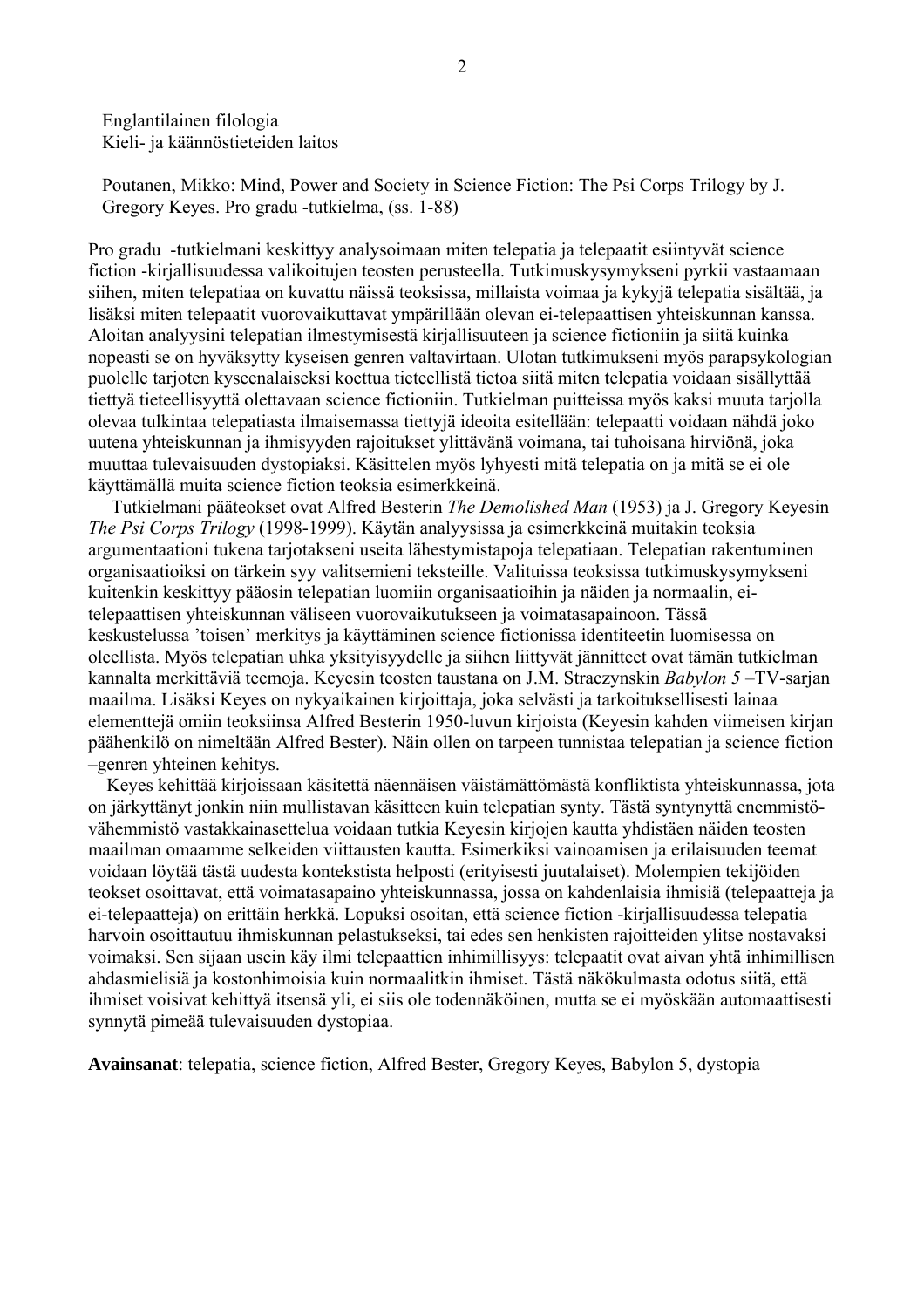## **Table of contents:**

| 1 – Introduction                                                         | 4  |
|--------------------------------------------------------------------------|----|
| 1-1 Looking At Fictional Telepathy                                       | 6  |
| 1-2 Telepathy In the Literary Science Fiction Genre                      | 8  |
| <b>1-3 First Appearances and Mainstream</b>                              | 12 |
| 2 – Exploring Telepathy                                                  | 17 |
| 2-1 Parapsychology                                                       | 21 |
| 2-2 The Telepath Homo Superior                                           | 26 |
| 2-3 Gothic Monster                                                       | 29 |
| 3 – The Demolished Man by Alfred Bester: Espers and Men                  | 38 |
| <b>3-1 Representation of Telepathy</b>                                   | 40 |
| 3-2 Issues of Privacy                                                    | 46 |
| 4 – The Psi Corps Trilogy by J. Gregory Keyes: "The Corps is Mother, the |    |
| Corps is Father"                                                         | 51 |
| 4-1 Representation of Telepathy in The Psi Corps Trilogy                 | 55 |
| <b>4-2 Issues of Privacy</b>                                             | 62 |
| <b>4-3 The Inevitability of Conflict</b>                                 | 68 |
| 5 – Conclusion                                                           | 80 |
| 6 – Bibliography                                                         | 85 |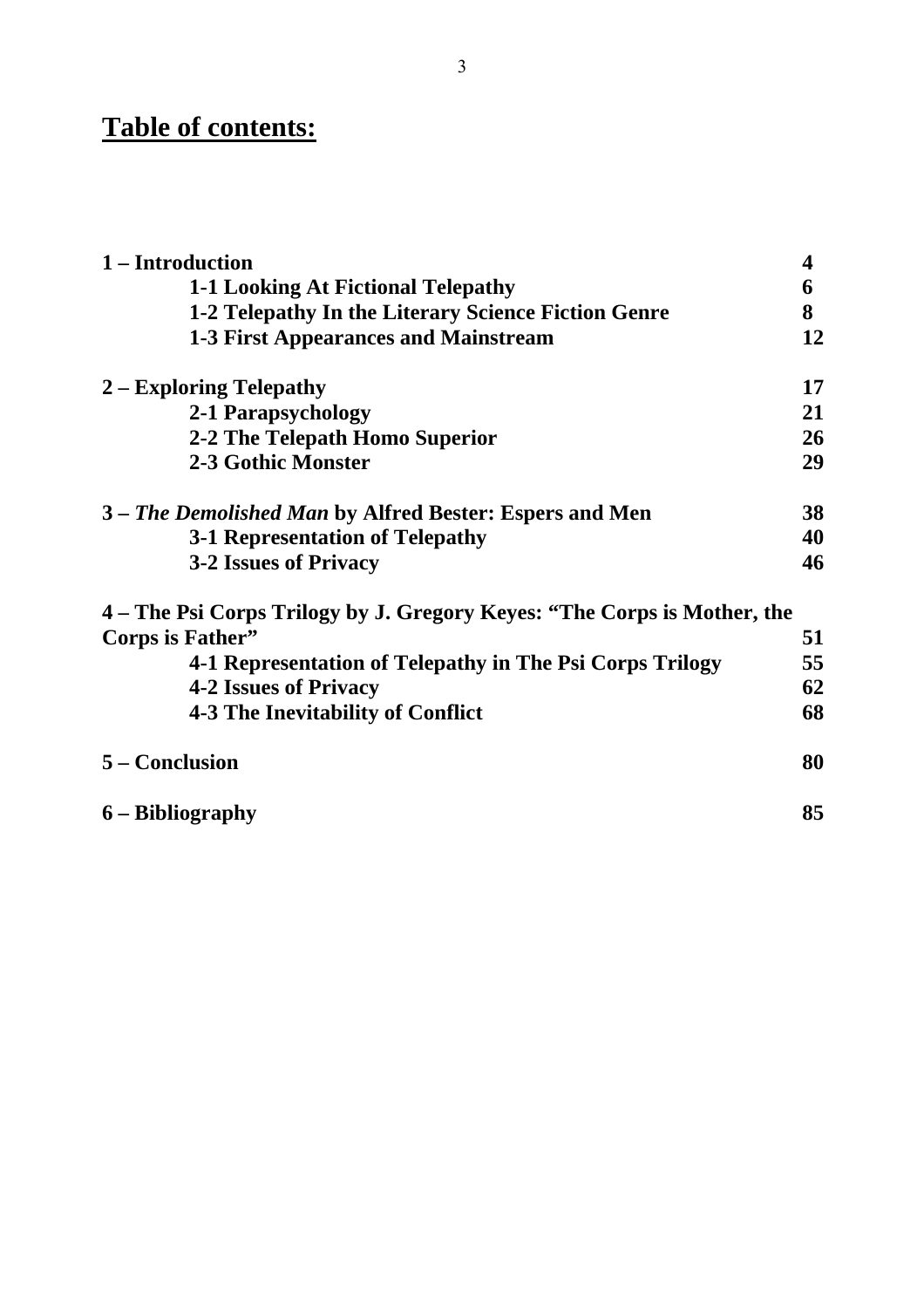## **1 – Introduction:**

 $\overline{a}$ 

Telepathy is a concept surely known to all on some level. Usually telepathy is an anomaly connected to fiction, simplified as extraordinary mind powers. However, there is a great deal more to telepathy than that. This thesis proposes to analyze at telepathy in the literary genre of Science Fiction. Telepathy is dealt with in various ways in various literary works, and the implications of employing telepathy as a method of expression and representation in science fiction can be analyzed in further detail. In short, what does telepathy stand for, and how does it connect to the world of the reader?

 It is not the purpose of this thesis to make an all-encompassing survey on the forms and uses of telepathy, but rather see how it is used in a few specific examples. These examples aim to illustrate how telepathy is introduced in the novel and how it is treated by the author is usually reflected in the attitudes of the protagonists of the novels. It is important to map out how these authors deal with the concept of telepathy in general. If telepathy is used in the same way by different authors, it may be possible to sketch out a pattern for the use of the 'telepathic method' as a literary tool. What kind of human anxieties can be expressed by the means of employing a telepathic element to a novel? It is also important to use examples taken from various points within the development of science fiction literature to see if old ideas remain, or if they are remodelled to fit new conceptions of human nature and perception.

The primary materials selected include Alfred Bester's *The Demolished Man*,<sup>1</sup> and J. Gregory Keyes's Psi Corps Trilogy.<sup>2</sup> These, and other relevant texts, will be used as basis for building an argument and a measure of context to the role of telepathy. *The Demolished Man* will be specifically used as a base text for Keyes's books, as they share elements central to this thesis.

Keyes, Gregory J. *Dark Genesis: Birth of the Psi Corps*. New York: Ballantine. 1998.

<sup>&</sup>lt;sup>1</sup> Bester, Alfred. (1953) *The Demolished Man*. London: Millennium, Victor Gollancz. 2004.

 $\frac{2}{3}$  The Psi Corps Trilogy is a term used by several sources, classifying the three books under a single heading (e.g. Internet Speculative Fiction DataBase: http://www.isfdb.org/cgi-bin/ea.cgi?J.%20Gregory%20Keyes , acquired 08.03.2007.). It includes the following three books in chronological order:

Keyes, Gregory J. *Deadly Relations: Bester Ascendant*. New York: Ballantine. 1999.

Keyes, Gregory J. *Final Reckoning: The Fate Of Bester*. New York: Ballantine. 1999.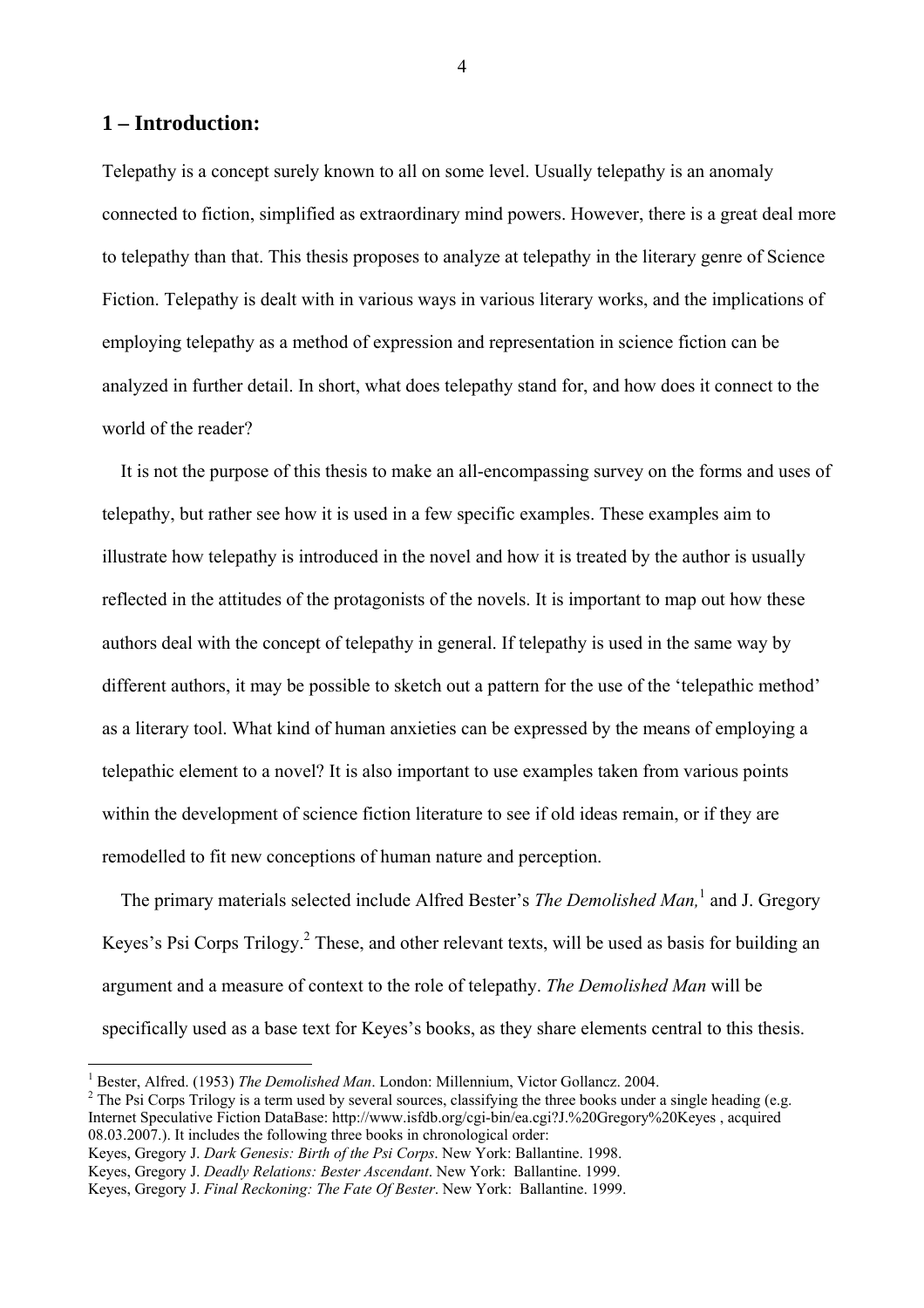This basis will then serve as foundation for the close-readings of J. Gregory Keyes's Psi Corps Trilogy. *The Demolished Man* is from an earlier era of the science fiction continuum, and considered to be a classic in that particular field of literature. The reason for selection for analysis in this thesis is the status of Bester's book as an established work in the science fiction canon. The trilogy is more contemporary. It is interesting to deal with telepathy as an expressed term, or in other words, analyze telepathy in novels that particularly use the term 'telepathy' as an integral part of the structure of a novel. Moreover, Keyes and Bester speak of telepathy in their novels using the actual term.

Theodore Sturgeon's *More Than Human*<sup>3</sup> clearly questions the usually assumed positive implications of being a telepath; to some the ability is closer to a curse than to a blessing. In the course of this thesis I will also look at additional texts or works of science fiction (including popular movies) when relevant. In addition, the trilogy is set in the pre-existing science fictional world of J. M. Straczynski's *Babylon* 5.<sup>4</sup> The trilogy is based on Straczynski's original outline. Because the TV-series is connected to the world Keyes sets his story in, some references to the series are inevitable. These examples will be explored in greater detail, but quoting from other works in the field is required to give some context to the widespread adaptation of telepathy into science fiction. To understand current representations of telepathy in science fiction it is important to understand its foundations.

 The books all have their own perspectives on telepathy and the society surrounding it. I will deal with telepathy as it is presented in the novels and moreover as an analytic concept that can be probed and interpreted in a theoretical context using selected themes. Although telepathy is not an actual phenomenon but a fictional creation, it can reflect actual reality. It is not the purpose of this thesis in any way to suggest that telepathy is an actual ability, but a manifestation of something else expressed in science fiction. The following sections are to lay groundwork for the

 $\overline{a}$ 

<sup>3</sup> Sturgeon, Theodore. (1953) *More Than Human*. London: Millennium, Victor Gollancz.. 2000.<br>*Babylon 5*, created by J.M. Straczynski: http://www.imdb.com/title/tt0105946/, acquired 17.2.2006.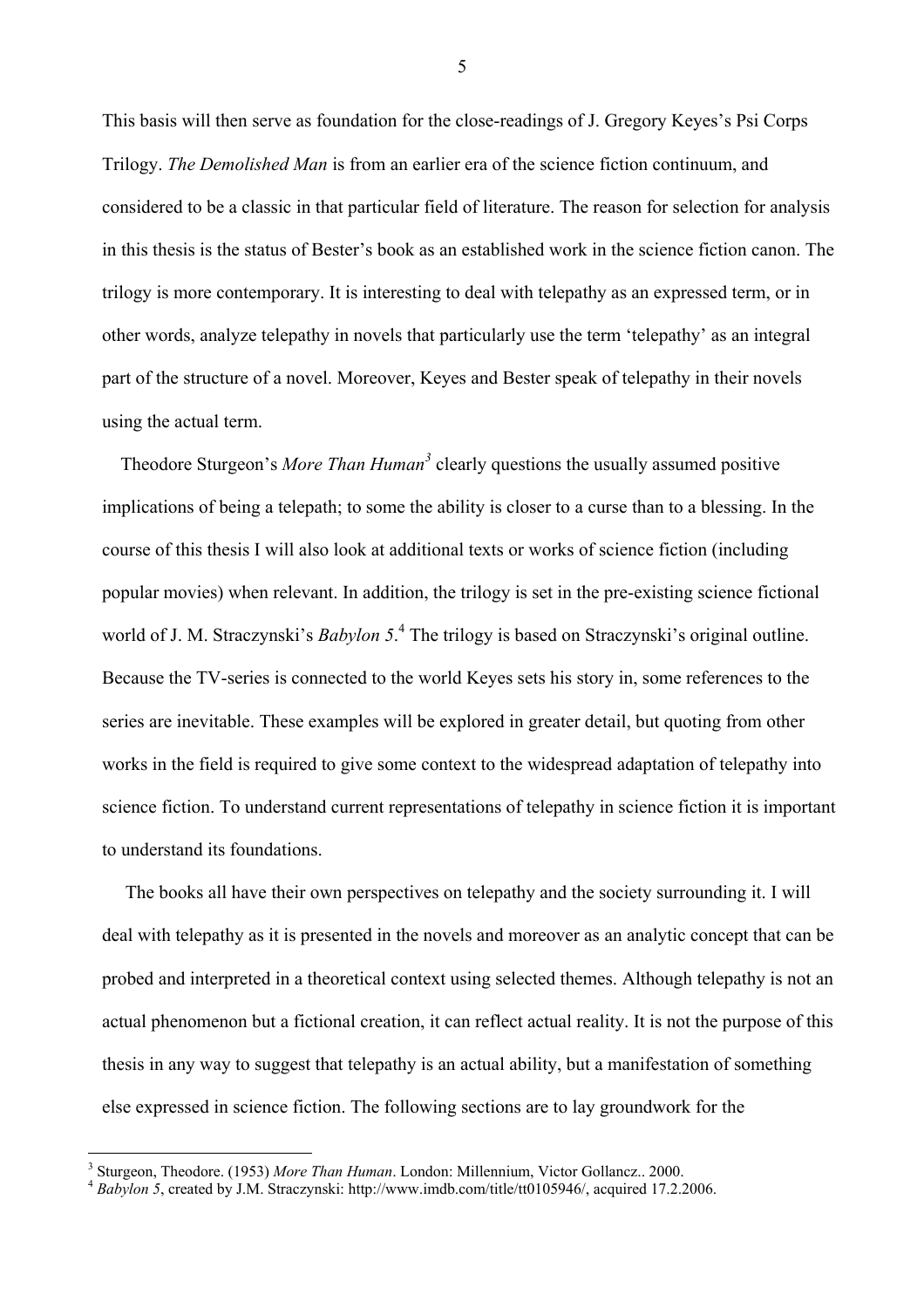argumentation. The close-readings in section 4 will elaborate on, or possibly counter, the interpretations set up in previous sections.

## **1-1 Looking At Fictional Telepathy**

Science fiction aims to extrapolate current issues, social or other, into new worlds or time to dissect and analyze them. Although considered a fictional concept, the tool of telepathy can be employed to extrapolate certain issues, like modern anxieties about the loss of privacy, or to illustrate how potentially violent the clashes between 'the human' and 'the other' can be. In the course of the thesis I will employ certain terms from the novels, sometimes designating nontelepath humans into 'normals', or worse yet, 'mundanes'. Obviously in the novels the viewpoint changes greatly depending if telepathy is viewed from the eyes of a telepath, or from those of a 'normal' human being. The othering can go both ways. There is also the interaction, or more often conflict in a society with telepaths and non-telepaths. The threat of evolutionary clashes between telepaths and normal humans is also a point of study in this context.

 Introducing *homo superior* as a natural, or possibly unnatural step in the chain of human evolution can be connected with, for example, Nietzsche's *Übermensch*. This will mean applying a measure of philosophical thought to telepathy in science fiction literature, and seeing whether or not it can be (or is) employed in the field. There are signs of telepathy being used as a method of communication, and community, and even language. A private language that does not need words can bring the telepath considerable power. However, it also becomes apparent that the telepathic *Übermensch* is not really as empowered as one would assume. The telepath is not necessarily a part of the society that has created it, but something that transcends normal human limitations. However, this can also be a monstrous creation in the sense that it is not the salvation, but the potential undoing of humanity. Is it then human at all, or in other words, do the rules and rights we associate with normal humans apply to telepaths? It is curious that people whose minds are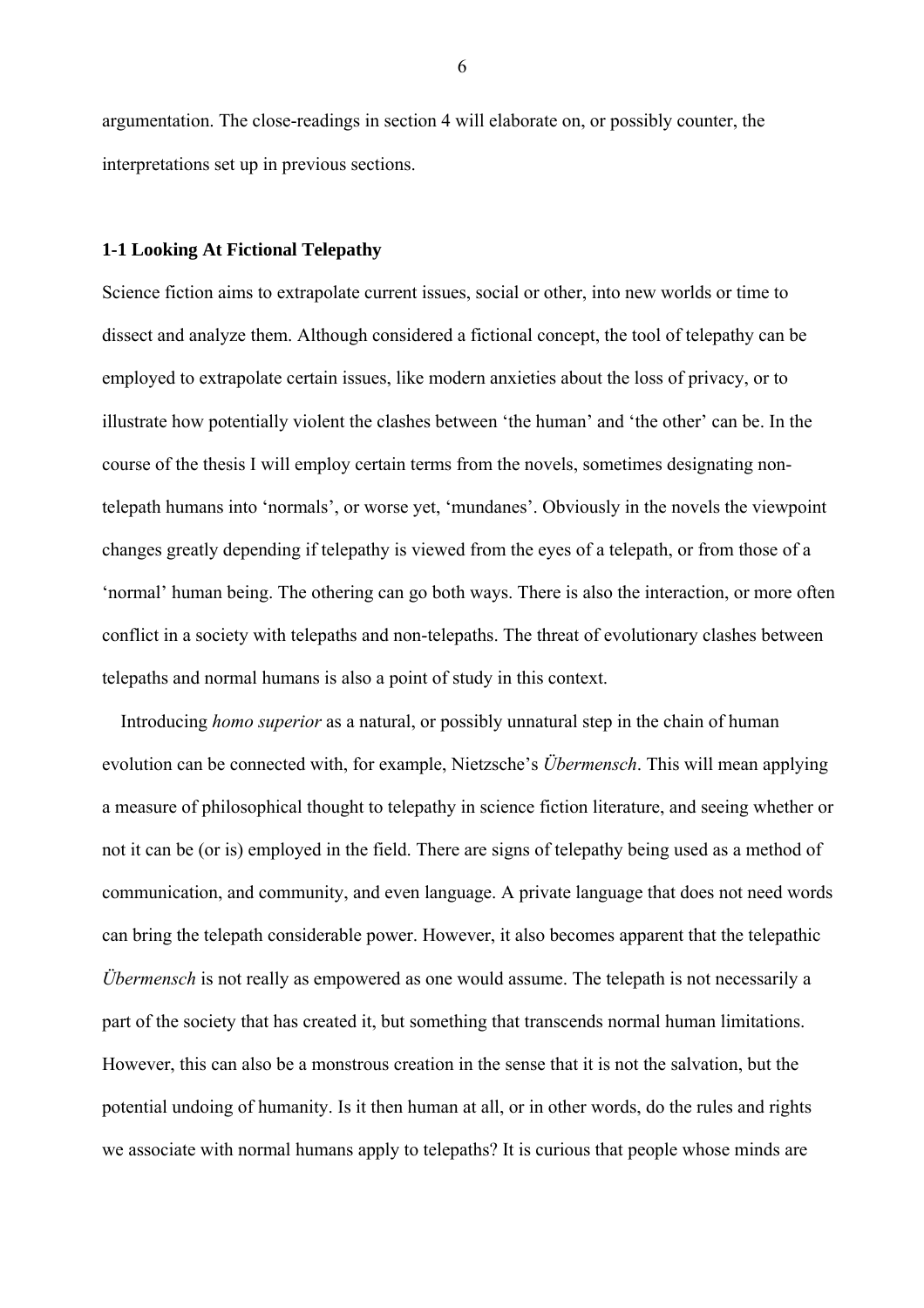invaded daily by advertising or other forms of persuasion suddenly find an outlet for their anxieties about the loss of privacy through telepaths, a much more tangible entity.

 Telepathy is by no means limited to marginalized fiction, but there have been in fact numerous scientific studies that try to delve into the essence and the existence of telepathic abilities. Wishful thinking at best or para-science at its worst,<sup>5</sup> some background to the nature of what can be described as mainstream telepathy will be provided. There are also other forms of perception exceeding normal sensory perception (extra-sensory perception, ESP) attained through technology or other methods, and these will be addressed as possible forms of telepathy in disguise. Restricting telepathy to a single set of concepts is not necessary, even if this thesis aims to focus on telepathy when it is designated as such.

 Finally, the goal of this thesis is to give a brief but in-depth look at telepathy employed in the science fiction genre, and its purposes and forms inside the genre through specific, even classic examples. My research questions for this thesis are as follow: 1) How is telepathy depicted in these science fictional settings? Is there organization, community, or some other factor that is central to being a telepath? 2) What powers or limitations are attributed to telepaths in the books? 3) How do the telepaths interact with "normal" society? Are telepaths empowered or subjugated? What kind of power does the mind have over the society it manifests in? Despite its fictional character, telepathy can be linked to the world of the real and used in extrapolation and interpretation of contemporary times or human history in general. The variety of uses and interpretations will be mapped down throughout this thesis, illustrating how telepathy can provoke analysis on multiple levels. The works selected or the interpretations offered are not the only ones available, but are relevant and convincing ones nonetheless.

 $\overline{a}$ 

 $<sup>5</sup>$  It's worth noting that many of these experiments are still being conducted, and some even claim positive results. See:</sup> Ganzf[i]eld Experiment. Luckhurst, Roger. *The Invention of Telepathy: 1870-1901*. Oxford: Oxford University Press. 200., p. 277.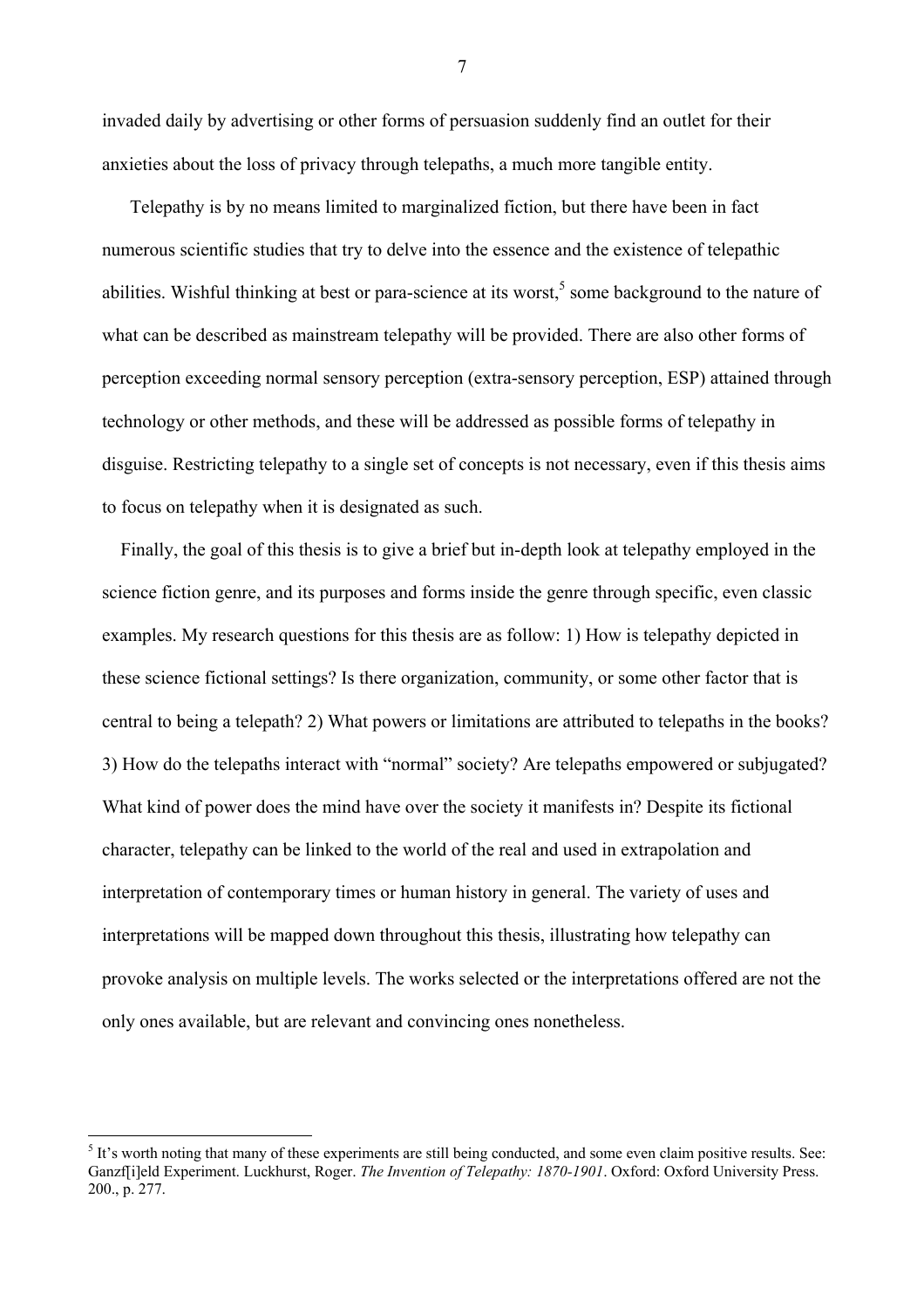## **1-2 Telepathy In Literary Science Fiction**

For the purposes of this thesis I will use the term 'science fiction genre' for clarity's sake, although I am aware of the fact that science fiction is yet to be established as a strictly definable genre,<sup>6</sup> and indeed some critics refuse to even try.<sup>7</sup> As this thesis analyzes the concept of telepathy in science fiction, it is curious to note that both share a somewhat infamous reputation in their respective fields; it has taken science fiction some time to receive recognition as a legitimate literary genre in its own right, and likewise the field of psychology still eyes parapsychology or anything related to it, such as telepathy, as a scientific pariah. As such telepathy and science fiction seem to get along splendidly, even supporting each other in the modern media landscape, permeated with "SF imagery".<sup>8</sup> In this section I will first look into the genre of science fiction and what it is expected to include, and then move on to give further background of the uses of telepathy in general in science fiction, and how it fits into the scientific expectations of the genre, given that it seems to be more an occult phenomenon than a scientific one. Also, looking at the scientific side of telepathy is needed to lend some basis for the argumentation to follow. In a scientific context, telepathy is usually seen as a part of parapsychology.

 Science fiction has developed from the chain of literary experimentations ranging onwards from the era of Romanticism. In Europe it spawned scientific romance, which was an effort to incorporate both futuristic ideas but within the frameset of Romanticism.<sup>9</sup> Fantasy and science fiction are both estranged forms of literature, and in traditional terms, romances.<sup>10</sup> To this "American other-worldly exotica" was added, which enabled more extravagant topics.<sup>11</sup> The

 $10$  Malmgren, p. 135.

 $\overline{a}$ 

<sup>6</sup> Mendelsohn, Farah. "Introduction: Reading Science Fiction" in *The Cambridge Companion to Science Fiction*. James, Edward and Mendlesohn, Farah (eds.). Cambridge: Cambridge University Press, 2003. p. 2.

<sup>7</sup> Malmgren, Carl D. "Against Genre/Theory: The State of Science Fiction Criticism" in *Poetics Today*, Vol. 12, No. 1, Spring 1991. p. 132.

<sup>8</sup> Aldiss, Brian W. (with Wingrove, David) *Trillion Year Spree*. London: Victor Gollancz. 1986. p. 276. 9

Stableford, Brian. "Science fiction before the genre" in *The Cambridge Companion to Science Fiction*. James, Edward and Mendlesohn, Farah (eds.). Cambridge: Cambridge University Press, 2003 pp. 23-24.

 $11$  Stableford, p. 31.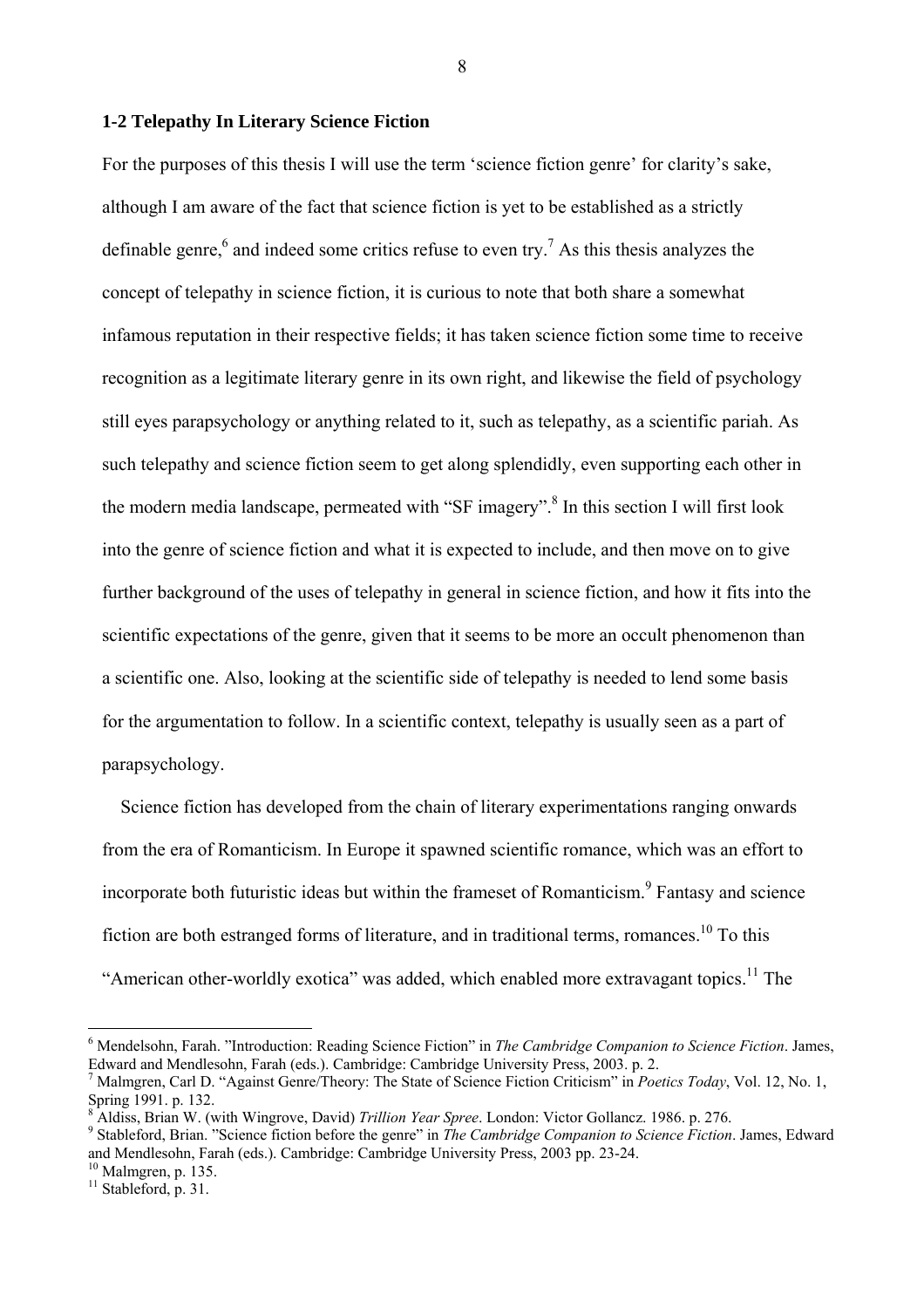American legacy also helped to boost science fiction into a more visible market and opened the genre to writers a multitude of writers from all avenues of life, with Brian Aldiss even referring to science fiction as an American literary art form.<sup>12</sup> Ursula LeGuin's analysis of American science fiction in relation to the 'other', points out that the 'other' can typically take multiple forms, adapting to what is most pressing at the time.<sup>13</sup> While not prestigious, it certainly helped fuel the dynamics of the genre.

 Certain terms also need to be processed and elaborated upon when dealing with science fiction, and one of such terms is cognitive estrangement. Seemingly one of the more graspable entities in science fiction, the main purpose of cognitive estrangement is to use the imaginative device embedded in the author's work to create an alternative world and framework to the one the reader (and the author) is empirically accustomed to.<sup>14</sup> It also strives to help us learn more of the present.15 Another relevant term is 'othering' in science fiction, how can we look at novels set in different times and spaces and yet find something there that relates to our personal experiences of our own world. The concept of the 'other' and 'othering' have their base in post-colonial studies and in the discourse of power, as the construction of the 'Other' is fundamental to the construction of the Self.<sup>16</sup> The mysteries of the colonial lands made it possible to (fearfully) accept the existence of supernatural features normally considered 'other'. Tinged with a sense of morbid fascination, these features were rarely accepted as fitting traits for any decent man.17 Consequently, 'Othering' ties itself to our sphere of

 $\overline{a}$ 

<sup>&</sup>lt;sup>12</sup> Aldiss, p. 13. Research on the acceptance of *psi* has been found to be particularly high at American universities. Lowentrout, Peter M. "*Psi*Fi: The Domestication of *Psi* in Science Fiction" in *Extrapolation*, Vol. 30, No. 4. Kent University Press. 1989. p. 389.

<sup>&</sup>lt;sup>13</sup> LeGuin, Ursula. (1979) "American SF and The Other" in *The Language Of The Night – Essays of Fantasy and Science Fiction*. New York: Berkley Books. 1982. p. 87.

<sup>&</sup>lt;sup>14</sup> The term 'cognitive estrangement' has been coined by science fiction critic Darko Suvin, who sees estrangement as one of the more major ideas typical of science fiction. See Suvin, Darko. *Metamorphoses of Science Fiction: On The* 

<sup>&</sup>lt;sup>15</sup> Smith, Curtis C. "Olaf Stapledon's Dispassionate Objectivity" in *Voice For the Future: Essays on Major Science Fiction Writers*. Volume 1. Clareson, Thomas D. (ed.). Bowling Green: Bowling Green University Popular Press, 1976. pp. 46-47.

<sup>16</sup> Bill Ashcroft, Gareth Griffiths and Helen Tiffin. *Key Concepts in Post-Colonial Studies*. London, New York: Routledge. 1998/1999. p. 172.

 $17$  Luckhurst, pp. 174-175, 181. Luckhurst in particular mentions the writings of Ruyard Kipling as a fitting example.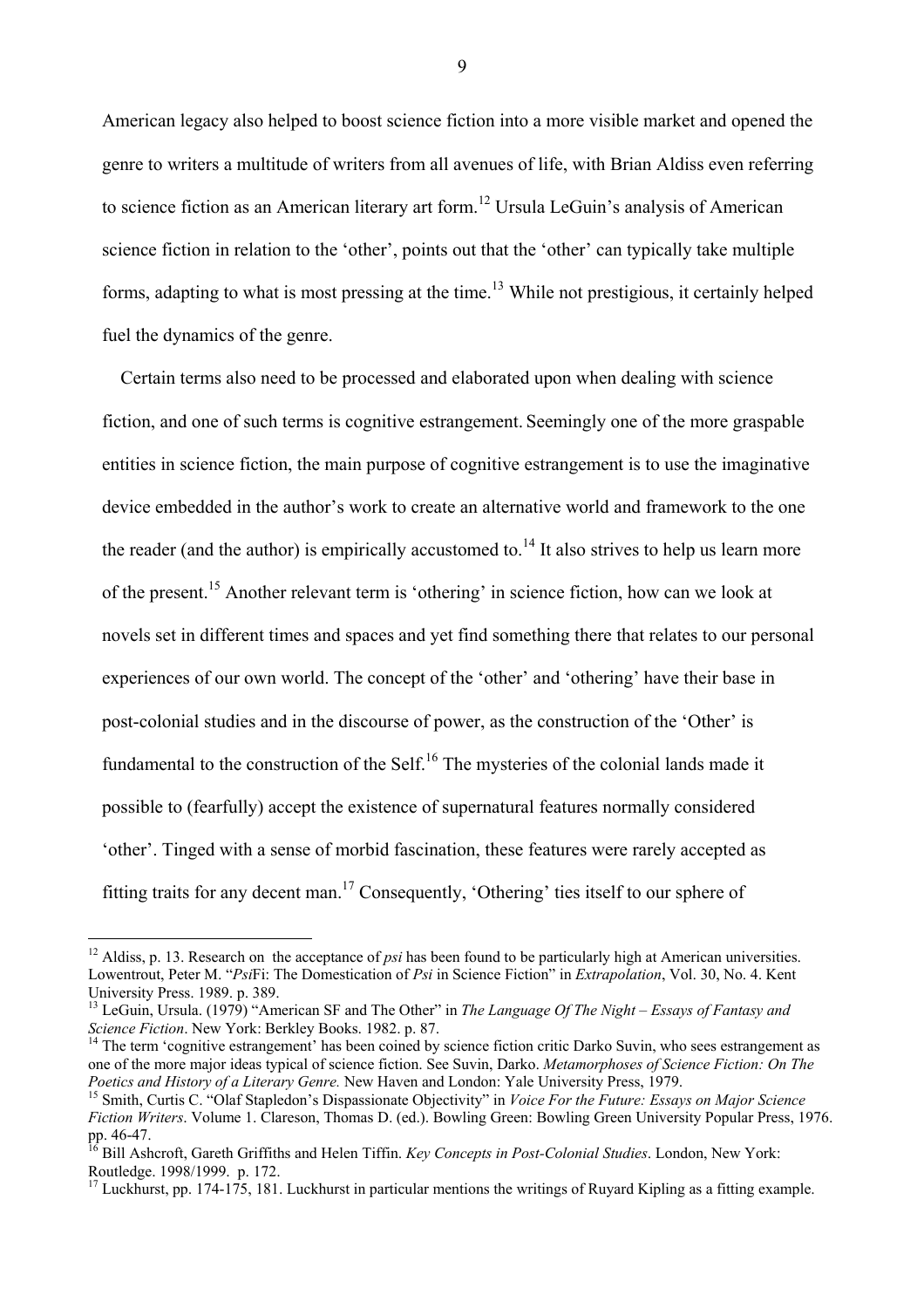understanding. Farah Mendelsohn is quite straightforward in her endorsement and interpretation of the importance of cognitive estrangement:

Cognitive estrangement is tied inextricably to the encoded nature of sf [sic]: to style, lexical invention and embedding. Cognitive estrangement is the sense that something in the fictive world is dissonant with the reader's experienced world.<sup>18</sup>

 The essence of extrapolated credibility in science fiction is provided by **science** itself. This expects that the science in science fiction seems credible and viable enough to the reader. The problem arises when telepathy is introduced into this scientific framework. Telepathy is not, despite attempts to scientifically prove otherwise, a viable science in the same sense as space travel. It has a distinctly magical or occult flavour, which some find distasteful in the genre. It is problematic when telepathy more closely resembles magic than technology, because the former seems an element of fantasy, and the latter as the core of science fiction. The hypothesis of telepathy has been so accepted in the genre, however, that it leaves out the lawless occult almost automatically.<sup>19</sup> After all, the attempt of realism in science fiction is more than just fantasy faking realism with a pseudo-scientific frame. Moreover, science fiction cannot be based on mere fantasy. The "discourse of science fiction is firmly grounded in scientific epistemology".<sup>20</sup> For example, a utopia as well as a dystopia must explain itself in order to immerse the reader into its world.

 An immersion into the world is required; estrangement is not the same as alienation. For example a dystopia without hard scientific backing loses its momentum and its effectiveness. This also applies to the science of telepathy in many novels; they have to be sufficiently elaborated or set up for the reader. Although, at the same time it seems that telepathy is one of the more accepted forms even without elaboration; people are willing to accept the existence of telepathy in science fiction relatively easily. The following sections will also consider this; perhaps the multiple facets of telepathy, that are so easily available to us in literature, have subconsciously made it acceptable. The purpose is not to expect to see genuine futures unravel, but to see a

<sup>18</sup> Mendelsohn, p. 5.

 $19$  Lowentrout, p. 395.

 $20$  Malmgren, p. 135.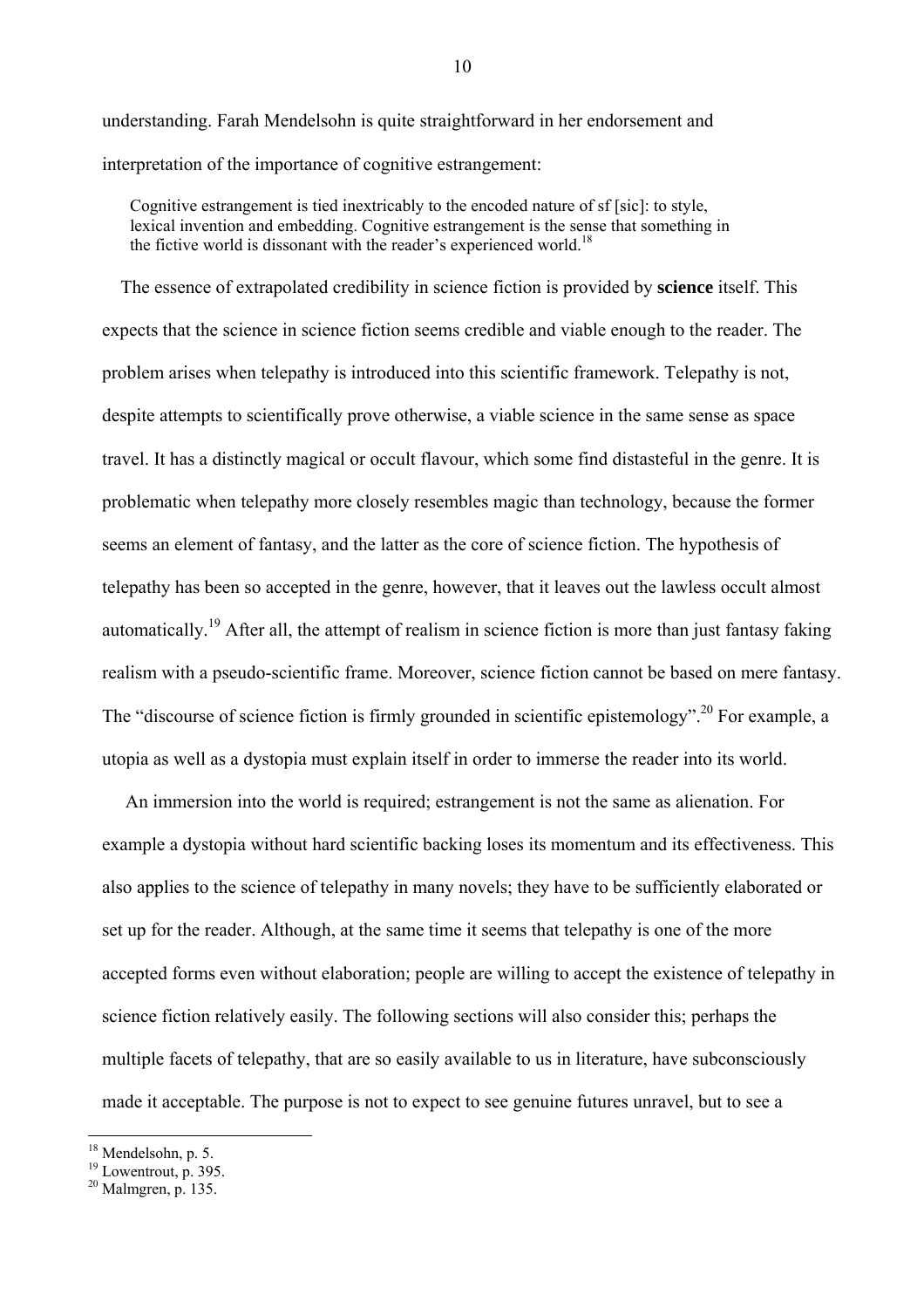reflection of the reader (or her world). The reader is invited to draw comparisons between the fictional society and her own within a normative framework. It is the world created (as opposed to being merely depicted) that distinguishes science fiction from mere fiction or fantasy: "[…] for sf [sic] to work, there must be rules, there must be consistency and logic".<sup>21</sup>

 Despite the objections of some fans and critics to 'non-scientific' futurology, it is common that science fiction always trades in social, cultural and even fantasy futures, whatever its level of 'scientific realism'. Indeed, the quest for realism in science fiction is often consciously discarded. So if telepathy does not fit well into the perceptions of realistically possible science, it may be all the more significant a component in a science fictional "literature of ideas".22 Although science fiction may strive to provide readers with "an understanding of the real possibilities of the future", it is still something more than simple "imaginative futurology".23 Science fiction's admission to mainstream literature has not made it realistic, but at least respectable.<sup>24</sup> It should be noted. however, that it is illogical to criticize science fiction and the themes it produces on the bases of realism: "by definition, science fiction has less to do with the here and now than with that other, longed-for or dreaded future world  $[...]$ <sup>".<sup>25</sup> Still, the intention of science fiction is to produce</sup> something that can be linked to the "here and now" through extrapolation or other means. Dismissing the argument as "unreal" is counterproductive to the analysis. Telepathy has the distinct advantage of being widely used in literature. Even Salman Rushdie's *Midnight's Children* (1980) can be considered telepathic, as exemplified by the following passage:

> By sunrise I had discovered that the voices could be controlled – I was a radio receiver, and could turn the volume down or up; I could select

<sup>&</sup>lt;sup>21</sup> Straczynski, Michael J. " The Profession of Science Fiction, 48: Approaching Babylon" in *Foundation: The Review of Science Fiction*. Vol. 64, Summer 1995. p. 7 and Malmgren 134, 139.

*Malmgren, p. 128. Carl Malmgren quotes John J. Pierce's Great Themes of Science Fiction: A Study in Imagination and Evolution*. New York: Greenwood Press. 1987. 23 Malmgren, p. 129.

<sup>&</sup>lt;sup>24</sup> Brantlinger, Patrick. "The Gothic Origins of Science Fiction" in *NOVEL: A Forum on Fiction*, Vol. 14, No. 1, Autumn 1980. p. 30.

 $^{25}$  Branlinger, p. 43.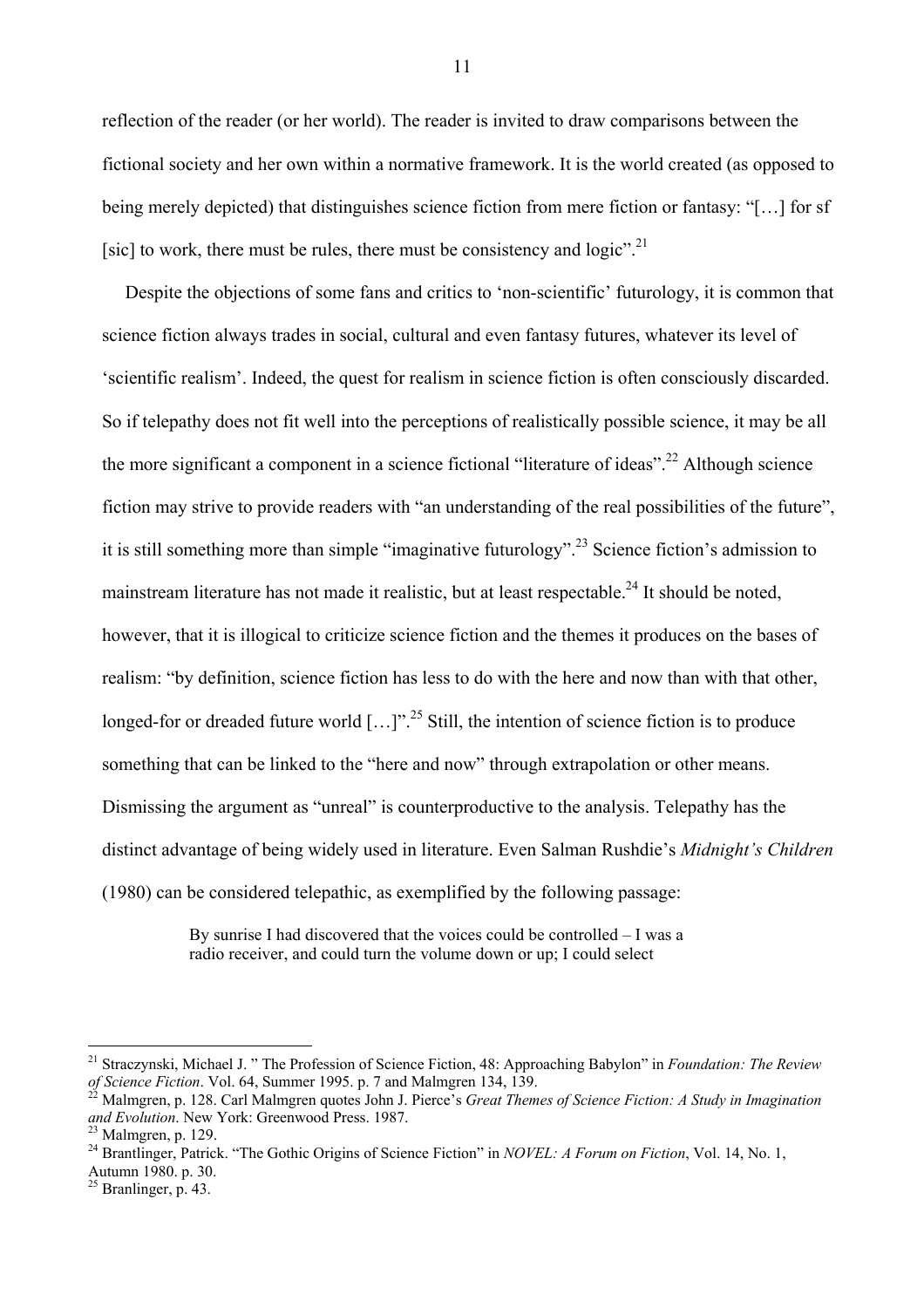individual voices; I could even, by an effort of will, switch off my newlydiscovered inner ear<sup>26</sup>

 The main problem in science fiction is the difficulty of drawing boundaries or of containing the genre inside set categories. In science fiction telepathy is often set up as the encounter between the "normal-human self and the superhuman other".<sup>27</sup> This can be sometimes circumvented by using technological metaphors, like in Rushdie's text above. Nevertheless the alien 'other' can be a sentient computer or a monster, but in human form the boundary blurs. With telepathy the whole idea of reality becomes compromised. On the other hand this enables philosophical discussions on the nature of reality, and how we can know what is real.28 When it comes to representations of telepathy in science fiction, the question of what is real becomes evident, especially when considering that the mind is vulnerable.

#### **1-3 First Appearances and Mainstream**

The so-called New Wave of science fiction incorporates both Theodore Sturgeon and Alfred Bester as modern writers of science fiction.<sup>29</sup> It seems that there is a slight dominance in this field by American writers, who had quite a momentum behind them at this point.<sup>30</sup> The era, spanning from 1950s to early 1960s, is also the era of television, the expansion of communication technology and, cynically enough, also the beginning of the loss of the private mind under the onslaught of mass communication. All this was spurred on by the fears of a dystopian tomorrow only narrowly averted during the Cuban Missile Crisis in 1962. At the moment a contemporary argument is at the moment taking place in the United States regarding 'phone-tapping', and how this features another form of communication technology that

 $\overline{a}$ 

<sup>26</sup> Quoted in Royle, p. 1 Royle, Nicholas. *Telepathy and Literature – Essays on the Reading Mind.* Oxford and Cambridge, MA: Blackwell. 1991.

 $27$  Malmgren, p. 128.

 $28$  Malmgren, p. 142.

<sup>29</sup> Broderick, Damien. "New Wave and backwash: 1960-1980" in *The Cambridge Companion to Science Fiction*. James, Edward and Mendlesohn, Farah (eds.). Cambridge: Cambridge University Press, 2003. p. 48.

 $30$  As such telepathy is most vulnerable to the anxieties experienced by those authors who use it; telepathic collectivity arguably contradicts American individualism, which Aldiss connects specifically to science fiction. Aldiss, p. 278.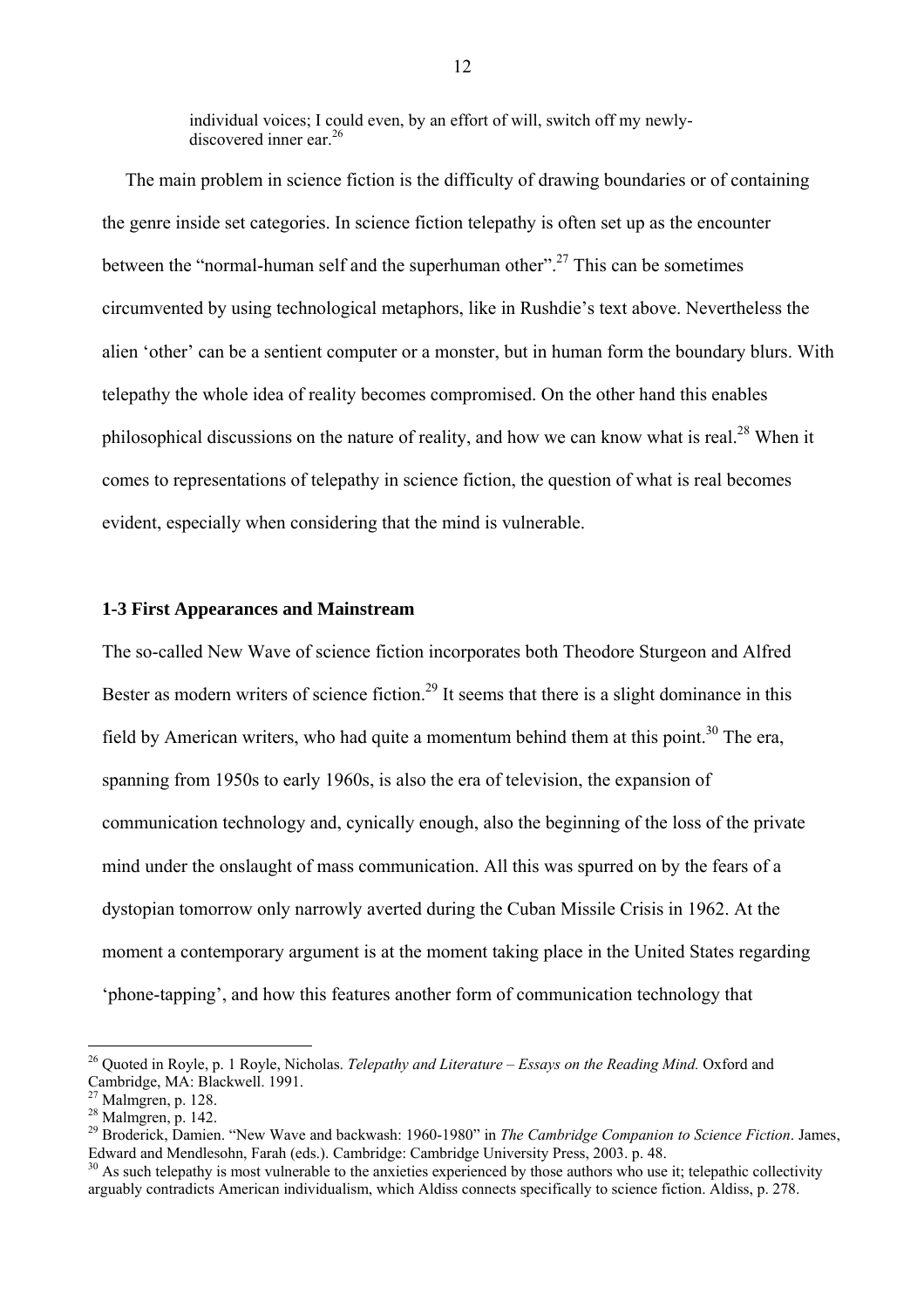actually makes people more and more susceptible to breaches in their privacy. These perceived threats to privacy were as real in the 1950s when Bester wrote during the McCarthy era as they are today. Not only did the risks to privacy bloom, but also the spectre of insidious infiltrators hidden underneath the calm surface of society became popularly accepted. From this it was a short leap to a (monstrous) telepath, embodying the abstract dystopian fear.

 Human achievements such as space flight and the moon landing in 1969 stimulated the imagination to ponder the limits of human capabilities in both technological and spiritual realms. Further boosted by the New Age and the so called hippie-era, the idea of expanding human sensory perception (concretely through drugs, as exemplified by Timothy Leary) seemed quite appealing also in New Wave science fiction. This intensified the quest for transcendence, of reaching beyond the current physical limitations. Certainly the perceived transcendence of the children in the process of evolving into something greater, as a salvation of humanity, is visible at the end of Arthur C. Clarke's *Childhood's End*. 31 Matti Savolainen comments that the New Wave incorporated a form of new literary self-consciousness combined with a new social awareness.<sup>32</sup> Bester was more cynical in his approach, while others, like Frank Herbert, grafted a world where heroes, through a "preternatural blend of bravery, genius and psi", triumph. $33$  Yet even in Herbert's work the atmosphere changed from positive superheroes to potentially destructive supernatural people.

 Telepathy can be first spotted for what it is in the popular mainstream of science fiction literature in the 1950s. It is estimated even that stories including telepathy rank second in popularity among science fiction fans only after stories of "alien cultures".<sup>34</sup> Earlier the works of

 $\overline{a}$ 

<sup>&</sup>lt;sup>31</sup> Referred to as the "overmind" in Aldiss, p. 249 and Clark, Arthur C. (1953) *Childhood's End*. London: Pan Macmillan. 2001. Although, even this begs the interesting question that from whose perspective is the birth of an "overmind" considered a good thing? Lowentrout, p. 396.

<sup>&</sup>lt;sup>32</sup> Savolainen, Matti. "The New Wave of Science Fiction as Postmodern Literature: J.G. Ballard as a Test Case" in *Criticism in the Twilight Zone: Postmodern Perspectives on Literature and Politics.* Zadworna-Fjellestad and Björk, Lennart (eds.). Stockholm. 1990. p. 121.

<sup>&</sup>lt;sup>33</sup> Herbert, Frank. *Dune*. (1965) London: Victor Gollancz Ltd, NEL Paperback Edition, 1968 .In fact, Herbert's hero was helped out by the drug spice melange, in *Dune*, Broderick, p. 51. <sup>34</sup> Lowentrout, p. 389.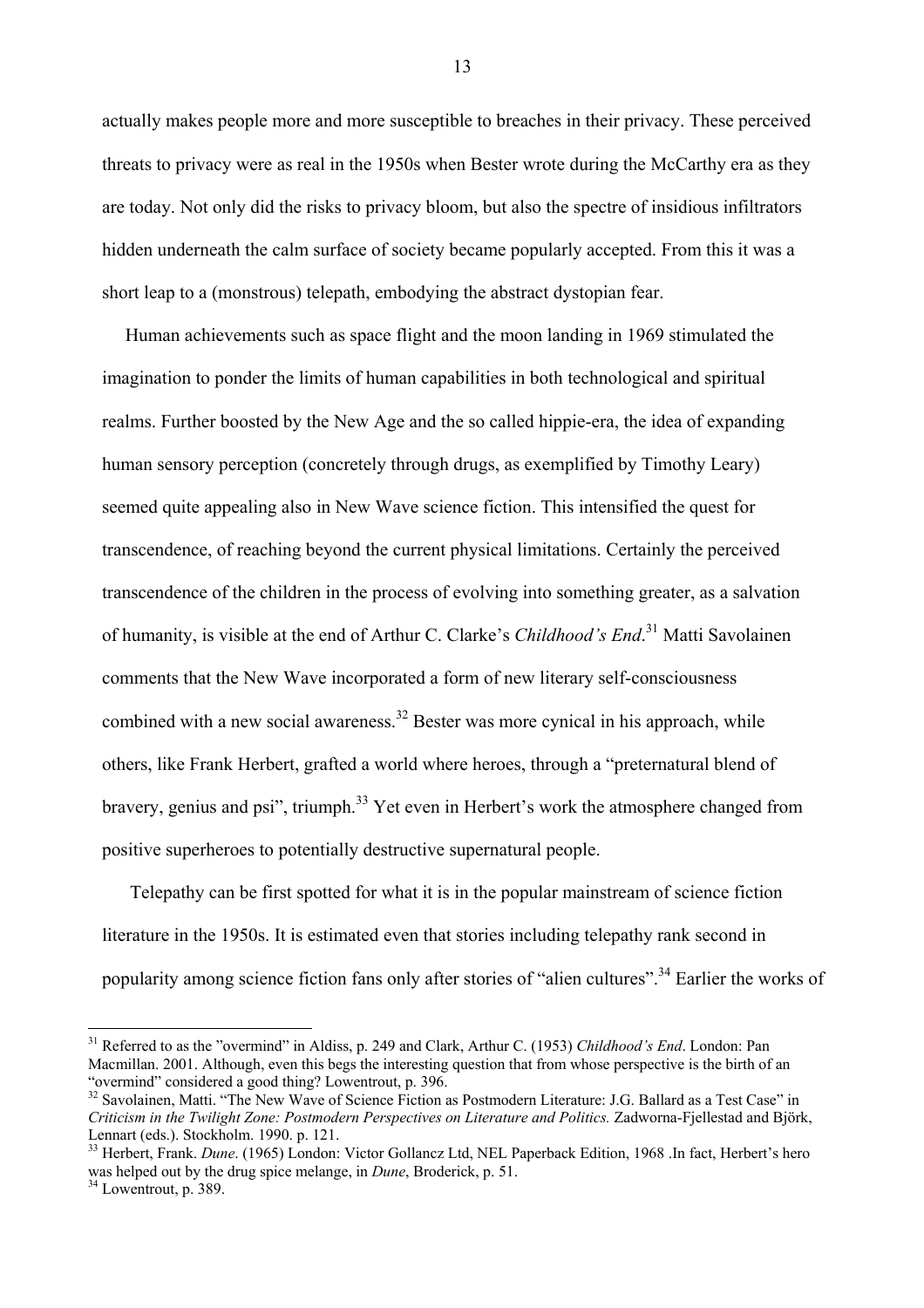Olaf Stabledon had made the term familiar in the field as early as the 1930s. There were several works available at that time that started to show distinct telepathic abilities on the part of their protagonists. It fits nicely into the idea of men transcending human boundaries "either through mutation, gradual evolution, alien intervention, or technological breakthrough",<sup>35</sup> and almost all of these methods are indeed used by different novelists. Although in this thesis I will be mainly dealing with human telepathy, it bears noting that just as often the alien 'other' might be the telepathic threat to humanity.<sup>36</sup> It is furthermore noteworthy that most novels with telepaths are set in the future, not the contemporary world. People of extraordinary mental abilities have become a staple within the genre itself. Some of these literary works have been dubbed "legacy texts $37$  for their vital role in the development of science fiction.<sup>38</sup>

 Other works in that same period of time similarly showed psychic powers; the screen-adapted version *Starship Troopers*<sup>39</sup> by Robert Heinlein featured "psychics", whose abilities were remarkably close to telepathy as seen in modern popular culture. Curiously, however, in the original book these telepaths/psychics have considerably less visibility.40 They are mentioned only briefly as a part of society and the futuristic world, but even the protagonist of the novel views them with mistrust, calling their abilities "black magic".<sup>41</sup> The movie, on the other hand, designates the best friend of the protagonist as a psychic, and displays a measure of guarded respect for his abilities. Furthermore, the screen-adapted version used a pack of cards to find psychics, possibly to simulate the Zener Card test, discussed later in section 2-1. Perhaps telepathy is such a regular feature in contemporary science fiction that it can be added into adapted works with apparently very little effort.

 $\overline{a}$ 

 $35$  Malmgren, p. 128.

<sup>36</sup> This is seen for example in Ray Bradbury's story "The Third Expedition" in *The Martian Chronicles*, 1951. Hienger, Jörg. "The Uncanny and Science Fiction" in *Science Fiction Studies*. Vol. 6, Part 2 (July) 1979. DePauw University. Accessed at: http://www.depauw.edu/sfs/backissues/18/hienger18art.htm, acquired 20.04.2007.

 $37$  Mendelshon, p. 6.

<sup>&</sup>lt;sup>38</sup> The Demolished Man was the first winner of the prestigious Hugo Award (best novel) when it was awarded in 1953.<br><sup>39</sup> Starship Troopers (1997). Directed by Paul Verhoeven. Writing credits: Robert A. Heinlein (book), Ed

Neumeier (screenplay). http://www.imdb.com/title/tt0120201/, acquired 13.5.2006.<br><sup>40</sup> Heinlein, Robert A. *Starship Troopers*. (1959) London: New English Library. 1970<br><sup>41</sup> Heinlein, p. 176, 200.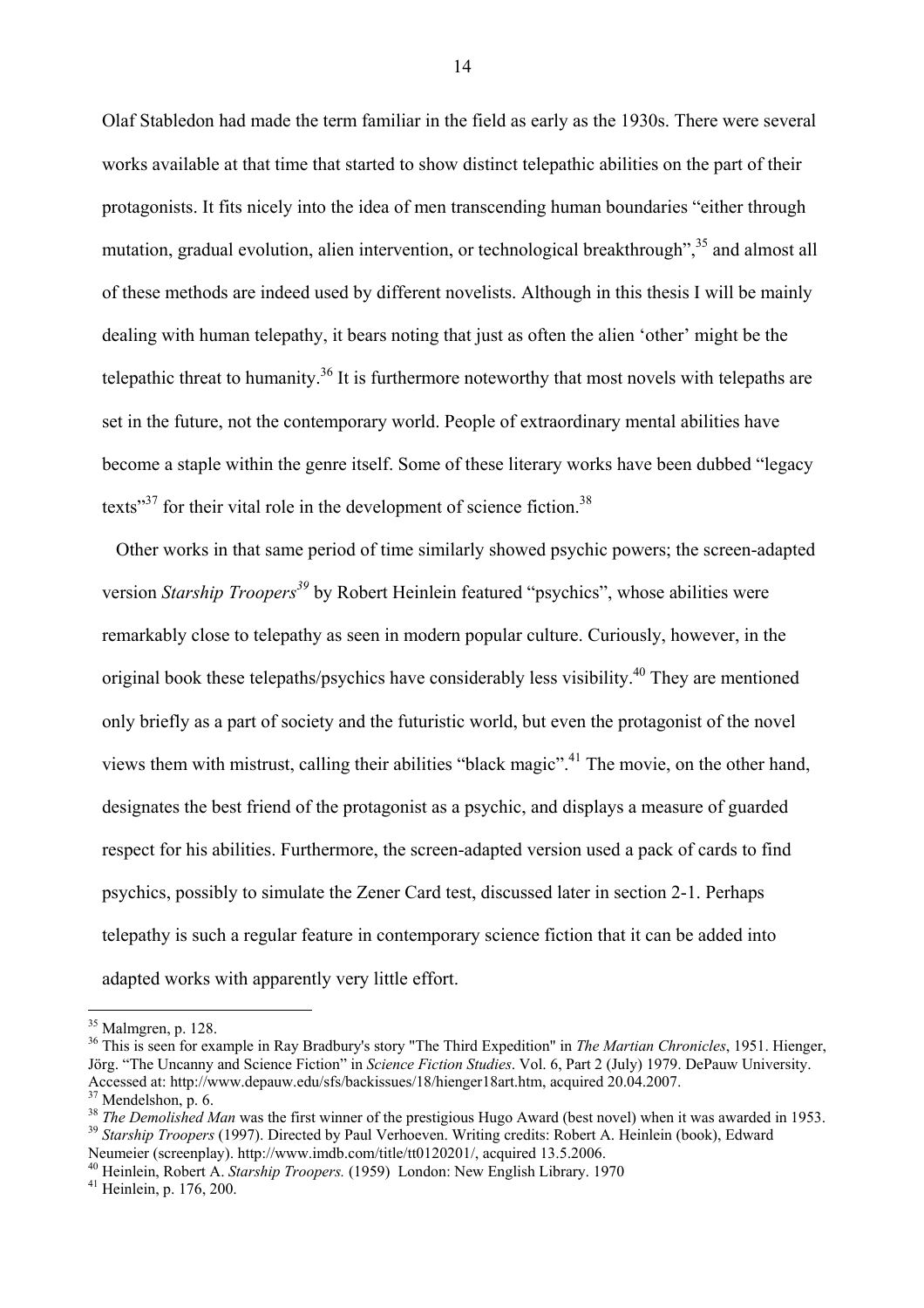In another novel, *Stranger In a Strange Land* Heinlein continues to explore the idea of transcendence through the mind, peeling away supreme scientific competence as the only key.<sup>42</sup> Heinlein also introduces a term, "grokking", that can be used to signify variation actions, including extrasensory perception and a variety of other similar talents (e.g. "You grok God").<sup>43</sup> Those who can "grok" can join into a new kind of community. On the other hand, the telepath can also be nullified by the existence of "psi-immunes", individuals immune to telepathic or other *psi* powers, in Philip K. Dick's "A World of Talent" published in *Galaxy Science Fiction* magazine (1954).44 Taking a slightly more cynical tone, John Christopher's *The New Wine*, features a human race suddenly made fully proficient in telepathy, but a hundred years later life is almost over, "for when people can see and know each other as they really are, they prefer to die".<sup>45</sup>

Uncanny situations in science fiction became acceptable settings.<sup>46</sup> Mainstream science fiction incorporated highly successful movies such as *Star Wars* (1977)<sup>47</sup> and *Close Encounters of the Third Kind* (1977).<sup>48</sup> These movies raised the profile of science fiction ever higher into mainstream popular culture. At the same time, however, it is noteworthy that both of these movies displayed occasional telepathic features. There are several other examples of individuals with extraordinary abilities in popular culture television series and movies, but the powers are usually dubbed something else. The Jedi powers manipulating physical objects (telekinesis) or sensing beyond the normal senses in *Star Wars* and the shared obsession of those touched by the benevolent aliens in *Close Encounters of the Third Kind* both feature powers of the mind.<sup>49</sup> Because it is so broad in scope, many telepathic abilities are renamed and used as elements in the

 $42$  Aldiss, pp. 288-289.

<sup>43</sup> Heinlein, Robert A. *Stranger In a Strange Land (*1961) Hodder and Stoughton. 2005. p. 448. Lowentrout expands on the discussion by adding another quote, "I am all that I grok". Lowentrout, p. 396.  $44$  Nicholls, p. 171.

<sup>45</sup> Williams, Raymond. "Science Fiction" in *Science Fiction Studies*. Volume 15, Part 3 (November) 1988. DePauw University. Accessed at http://www.depauw.edu/sfs/documents/williams.htm, acquired 21.04.2007.

<sup>47</sup> *Star Wars.* (1977). Directed and written by George Lucas. http://www.imdb.com/title/tt0076759/, acquired 26.2.2006.<br><sup>48</sup> *Close Encounters of the Third* Kind (1977). Directed and written by Steven Spielberg.<br>http://www

 $\frac{49}{10}$  The shared compulsion as an example, mentioned in Aldiss, p. 272.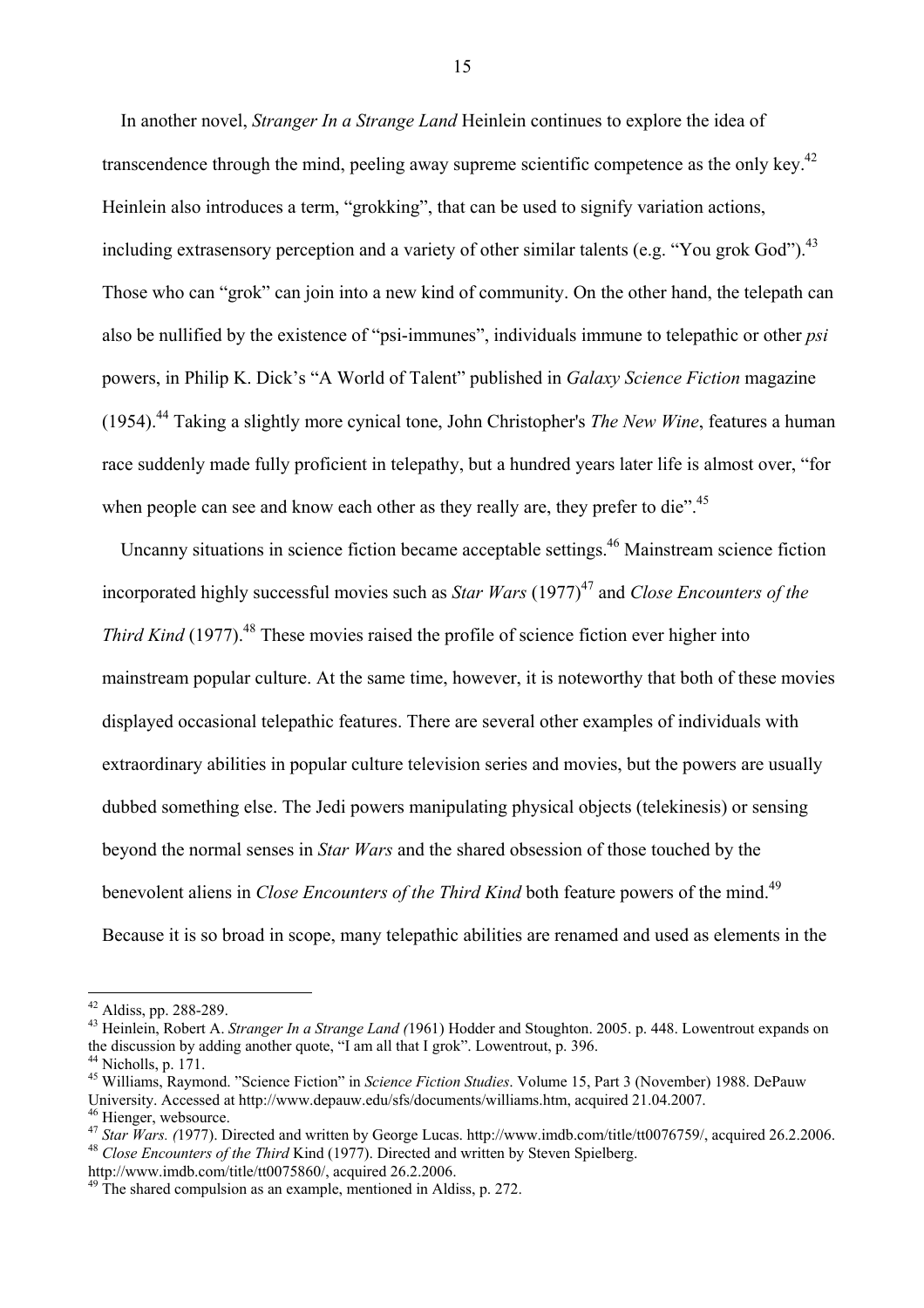storytelling. More visible form of telepathy was delivered by the movie *Scanners* (1980),<sup>50</sup> which features telepaths and relating to them, exploding heads.

 It can be argued that telepathy deals more with what can be called inner space also propagated by the New Wave mentality; the inside of a person, and the multitudes of facets within. It would often follow that the outer becomes a projection of the inner, especially in J.G. Ballard's take on New Wave science fiction.<sup>51</sup> The inner space can access the realm of the psychic, allowing for the inner world of the mind and the outer world of reality to meet and fuse together. Exploring this aspect was a new form of reproducing the previous romantic fascination with space travel, turning more often to the human mind than to technology as the vehicle of choice to convey new ideas.<sup>52</sup> Undiscovered power and complexity fed upon new theories detached from pure scientific reason that fit in with New Wave, such as telepathy.

<sup>50</sup> Aldiss, p. 274. However, the Internet Movie Databse gives the 1981 as the year the movie came out. *Scanners* (1980/1) Directed and written by David Cronenberg. http://www.imdb.com/title/tt0081455/ , acquired 02.04.2007. Nicholls also provides a graphic picture of aforementioned exploding head: Nicholls, p. 171. 51 Savolainen, p. 122.

<sup>52</sup> Jones, Gwyneth. "The Icons of Science Fiction" in *The Cambridge Companion to Science Fiction*. James, Edward and Mendlesohn, Farah (eds.). Cambridge: Cambridge University Press, 2003 p. 166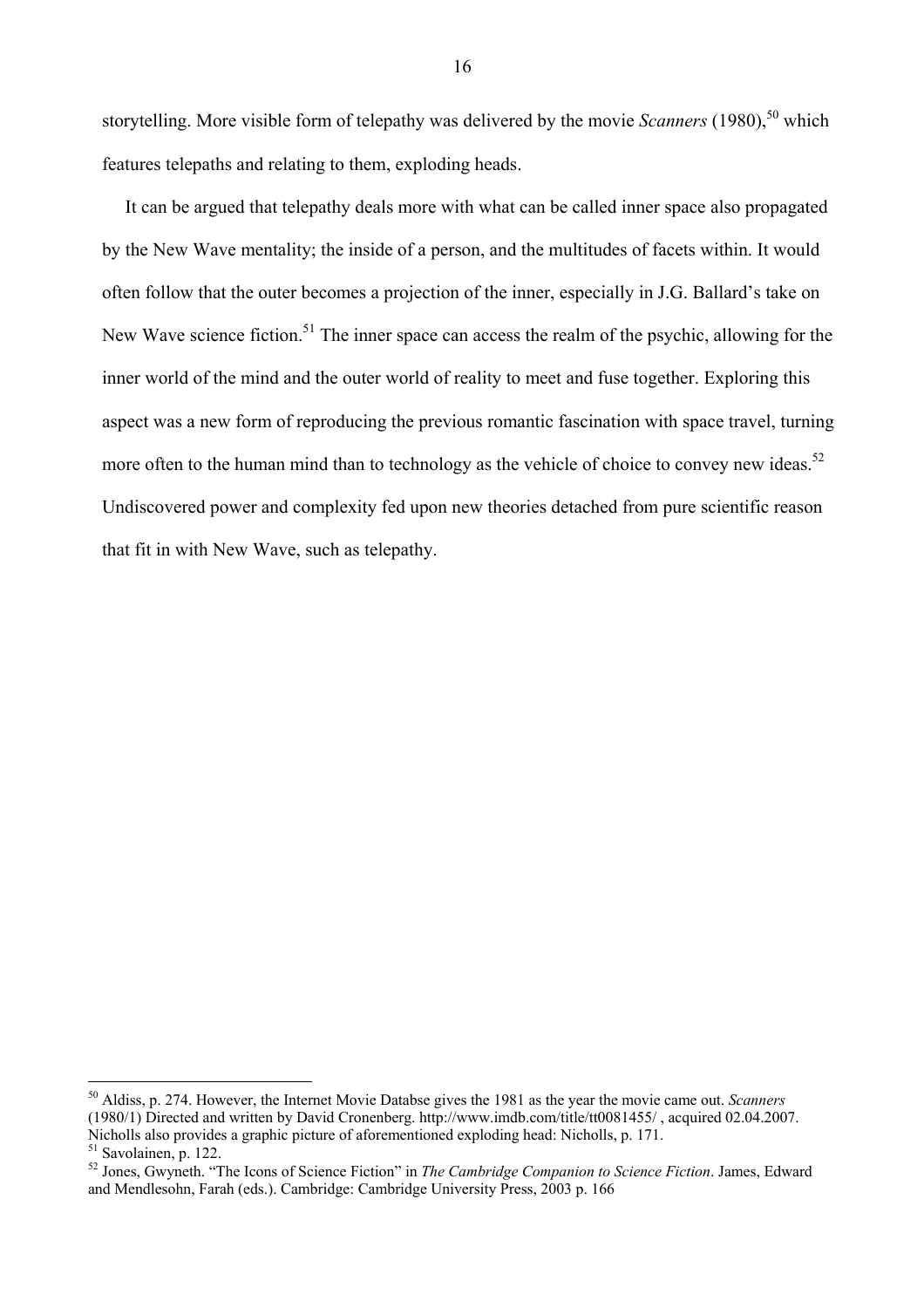#### **2 – Exploring Telepathy**

To find some reason to the popularity and rather easy acceptance of telepathic attributes in mainstream science fiction, one must first investigate telepathy itself. Telepathy is not only a fictional creation, but has its roots in several human conceptions according to which Extra Sensory Perception (ESP) is possible. The concept of telepathy has been around in human history and literature for quite some time; it has not simply spontaneously erupted into consciousness. This is possibly the reason why it is also so readily accepted in science fiction. Telepathy can stereotypically be seen as ranging from nothing more than good intuition to physical manifestations of one's willpower. First, however, I will review the origins of telepathy as a concept.

 Scientific investigation of telepathy is generally recognized as having begun with the initial program or research of the Society for Psychical Research (abbreivated as S.P.R. from now on).<sup>53</sup> The apex of their early investigations was the report published in 1886 and it was with this work that the term "telepathy" was introduced into the scientific community. It is proposed that the word telepathy has its roots in Greek: τηλε, *tele*, "distant"; and πάθεια, *patheia*, "feeling".<sup>54</sup> However, it is doubtful that the word originated there. The concept of telepathy has spawned several terms to supplement it, such as metasensory, or extra-sensory perception. Perception was also extended to include forms of communication. The S.P.R. attempted to contribute to a wider reconceptualization of the borders of the individual as well as discover what were considered to be so far unexplored regions of the mind.<sup>55</sup> However, most tests (or closer to none, depending on your viewpoint) on telepathy have been considered less than scientific. In addition, many of the results have not been successfully reproduced. I will return to parapsychology as a science investigating telepathy in the following section.

 $\overline{a}$ 

<sup>&</sup>lt;sup>53</sup> The society was originally founded in Trinity College in 1882. Cambridge, England, due to in an interest in spiritualism. It still exists today. http://www.spr.ac.uk/, acquired 27.02.2007.<br><sup>54</sup> Luckhurst, p. 1.

<sup>&</sup>lt;sup>55</sup> Thurschwell, Pamela. *Literature, Technology and Magical Thinking, 1880-1920*. Cambridge: Cambridge University Press. 2001. pp. 2, 15.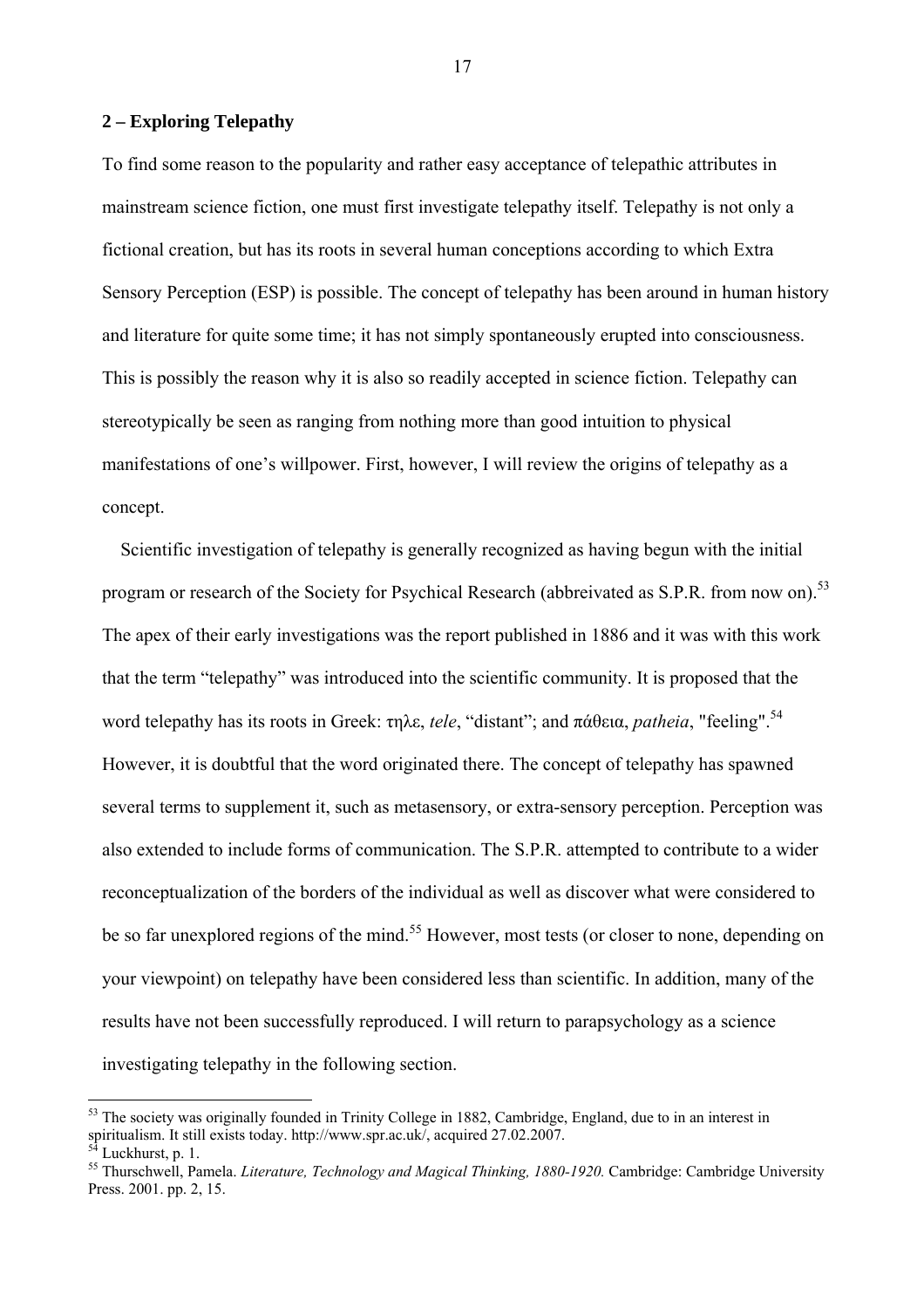Nicholas Royle traces the first use of telepathic abilities and the word 'telepathy' to the entry written by S.P.R. member F.W.H. Myers in *The Oxford English Dictionary* (OED) in 1882.<sup>56</sup> Myers was "the first psychologist to have attempted a synthesis of the facts of psychical research", and added it into the official lexicon with references to the subliminal self, and the superior or invisible part of the sensory spectrum.<sup>57</sup> Myers was a very notable figure for the invention of telepathy, as he first combined diverse elements of psychic research under a single term. Shortly thereafter telepathy had become a term to be taken as a given concept especially by the S.P.R, and from thereon into mass awareness during the  $1890s$ <sup>58</sup> Royle notes that even from the start telepathy has been, perhaps consciously, a very flexible term to "emphasize the importance of multiplicity and diversity".<sup>59</sup> In literature, Royle binds the emergence of telepathy to the general increase of spirituality and psychology in the latter half of the  $19<sup>th</sup>$  century.

 Furthermore, Royle links the popularity of telepathy to the "crisis of Christianity of the Victorian Age".<sup>60</sup> Telepathy then could perhaps be better explained as a countering force to science, which had started to threaten the dominance of religion since the Enlightenment. Charles Darwin's evolutionary theories furthered the idea of evolutionary progress still taking place, giving room for new interpretation of human capabilities. When tackling old authorities, the idea of telepathy was also challenging the traditional fields of science as well, which were not at all inclusive.<sup>61</sup> One of the biggest changes ushered in by the S.P.R. was to exclude spiritualism slowly from the concept of telepathy, because it was considered too anti-science in favour of extraordinary sensory powers and thought transfer. $62$ 

 Telepathy would provide a foundation for a belief that originates from the people themselves and yet grants the possibility of spiritual communion. Telepathy can produce a sense of

<sup>56</sup> Royle, p. 2.

<sup>57</sup> Sudre, René. *Treatise on Parapsychology*. Trans. Green, C.E. London: George Allen & Unwin Ltd. 1960. p. 396. Also, Luckhurst, p. 109.

<sup>&</sup>lt;sup>58</sup> Thurschwell, p. 8, and Luckhurst p. 121.

<sup>59</sup> Royle, p. 2.

<sup>60</sup> Royle, p. 3.

<sup>61</sup> Luckhurst, p. 14.

 $62$  Luckhurst, pp. 58, 65, 70-71. Luckhurst phrases the new framework as "occluded but terrestrial".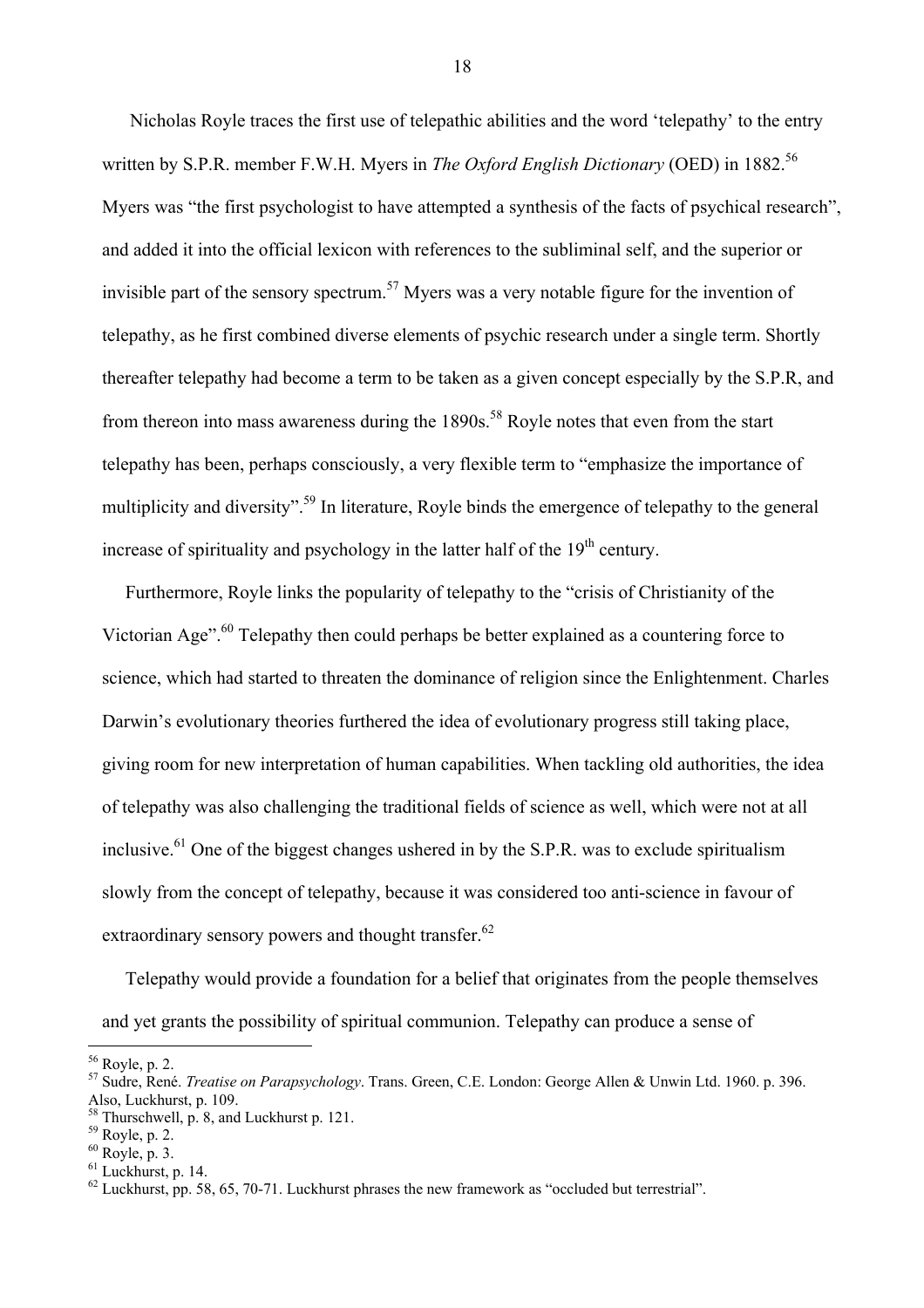community (often between telepaths only), that has been lost in the modern individualistic world. Actual expressed anxieties about loneliness in this global era make telepathy in science fiction worth studying as an outlet for these anxieties. Furthermore, even from the onset of psychic research, mental deviance, insanity or claimed extrasensory powers, were viewed with a sense of morbid fascination, seeing it as a rather frightening and potentially dangerous concept.<sup>63</sup> However if telepathy is considered a deviancy, it very rarely is a visible one. In a society that defines normality by outlook, this kind of unseen deviance can be considered even more threatening.<sup>64</sup> This basic mindset no doubt affected how 'other' the people associated with it seemed. Luckhurst notes that if anything, telepathy is subjected to the same basic anxieties already voiced when the field of study was conceived. $65$ 

 During this religious recession telepathy and other extraordinary abilities became easier to talk about or deal with. In religious terms, one might consider prophets a type of telepath; certainly the claimed ability to communicate with powers beyond the range of our senses fits the description. A relationship with the transcendent has been a defining factor in the foundation of a perceived true community.<sup>66</sup> However, it is prudent to point out that in many cases abilities such as telepathy have been considered by religious conservatives as unnatural, and potentially linked to satanic powers. The symptoms of telepathic abilities are not always considered positive, especially when the church considered all things related to the spiritual world as its domain. It was potentially dangerous for others to express supernatural abilities and especially so when they were not clearly those bestowed by God. Clairvoyance that did not credit God had only one possible other source. Curiously enough issues like these were the ones where clergy and scientists could strike a

 $\overline{a}$ 

 $63$  Luckhurst, p. 102.

<sup>&</sup>lt;sup>64</sup> The idea of seen and unseen deviancy and its relation to telepathy is explored very extensively in Wyndham, John. *The Chrysalids.* (1955) Penguin Books. 1958. pp. 18-19. 65 Luckhurst, p. 11.

<sup>66</sup> Lowentrout, p. 395. For an early example of true community linked with their special relationship with the transcendent, see John Winthrop's covenant with God when arriving in America. Winthrop, John. (1630) *A Modell of Christian Charity*. http://www.csustan.edu/english/reuben/pal/chap1/winthrop.html Acquired 10.04.2007.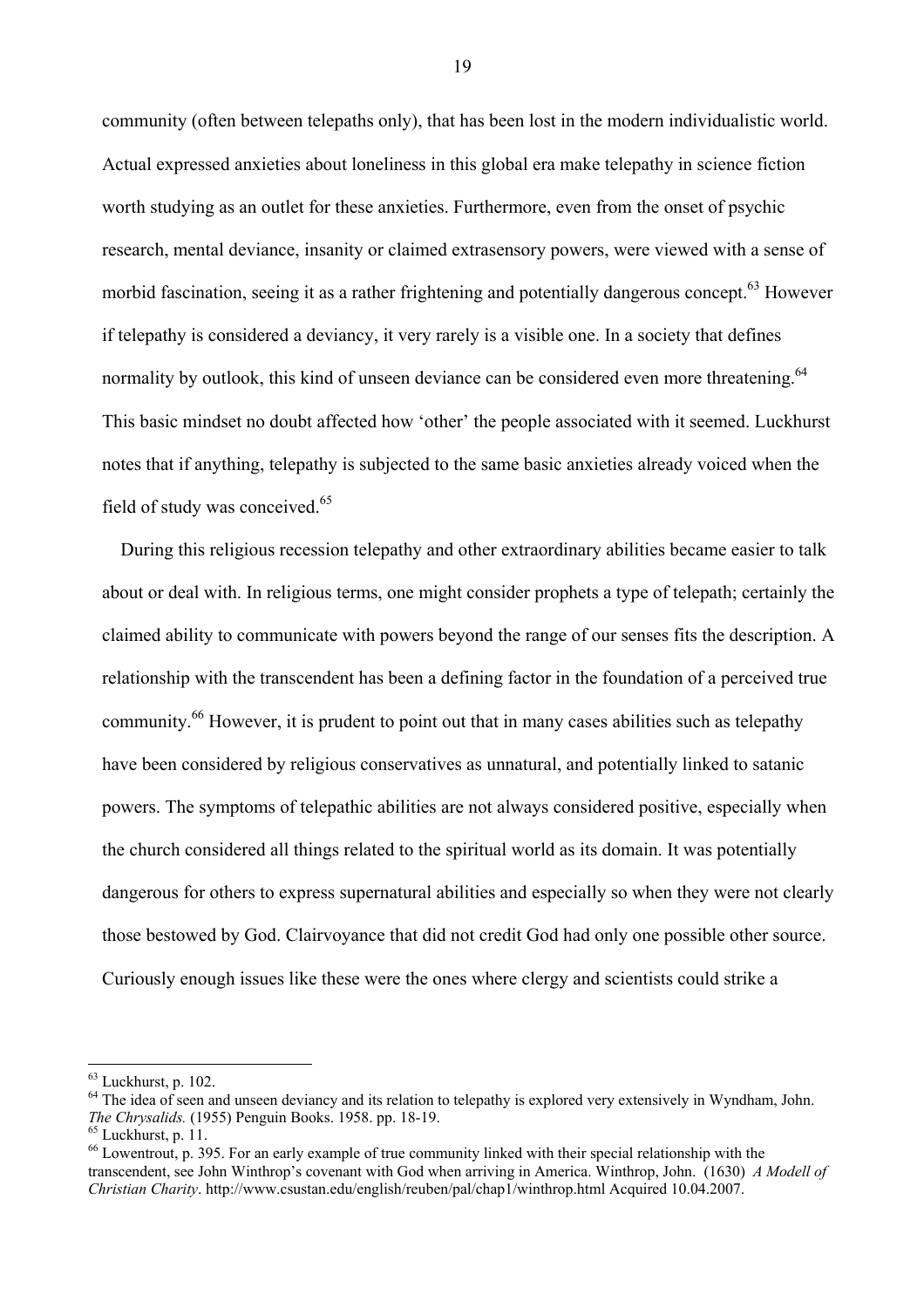common chord of perceived fraudulence.<sup>67</sup> Later in the novels we shall see that these aspects, fear and envy, seem to be a permanent part of human nature.

 Many of the accusations levelled against witches, for example, were based on the assumption that they are capable of actions that could be classified in later times as telepathic.<sup>68</sup> At best the person in question would become a social pariah. In several cases people accused of witchcraft were condemned to death as a punishment for meddling with such powers. However in the case of the infamous Salem Witch trials (1692) for example, some of the convicted were considered to be innocent after the judgment had already been carried out, and this caused considerable soul searching.<sup>69</sup> Perhaps any ability that is considered limited in nature (i.e. gifts of God) cannot be allowed by the dominating users (i.e. clergy) to spread to those who are not considered responsible. Although theoretically there would be no clearer indication of guilt or intent, other than what is found inside a person's head, the example of the Salem trials showed that 'spectral evidence<sup> $10$ </sup> can be distorted easily. Even if the witch hunts were not as extensive or brutal as popularly imagined, the images associated with it still live strong.

 In literature telepathy was preceded by conceptions of 'sympathy', according to Royle. He points out that in Milton's "Argument to Book X" of *Paradise Lost* (1667) the passage "Sin and Death sitting till then at the gates of hell, by wondrous sympathy feeling the success of Satan in this new world  $[...]$ " Milton's 'wondrous sympathy' could be translated into 'telepathy'.<sup>71</sup> This is, according to Royle, the legacy of human sympathy in Romanticism in general<sup>72</sup> and the gothic romance in particular. Having roots this deep, it would be meaningless to try and separate telepathy from literature; it is an interdependent element within it.

 $67$  Thurschwell, p. 15.

<sup>&</sup>lt;sup>68</sup> For a popular reference on the powers of witchcraft, consider the capabilities of the witches in Terry Pratchett's *Discworld* novels. For example, Granny Weatherwax displays markedly telepathic powers, controlling wildlife with her thoughts. See: Pratchett, Terry. (1992) *Lords And Ladies*. London: Corgi. 1993.

<sup>&</sup>lt;sup>69</sup> Samuel Sewall, one of the presiding judges at the Trials questions their previously righteous cause in his diary. "The Diary of Samuel Sewall", in *The Norton Anthology of American Literature*. New York : Norton, 1989

 $\frac{70}{10}$  Spectral evidence refers to evidence of the spiritual realm, referring to concepts such as the "Evil Eye". "The Tryal [sic] of Elizabeth How. www.curriculumunits.com/crucible/background/1692-How.htm, acquired 20.3.2006. Royle, p. 4.

 $72$  In his book Royle uses Henry James and Jane Austen among others to illustrate his points.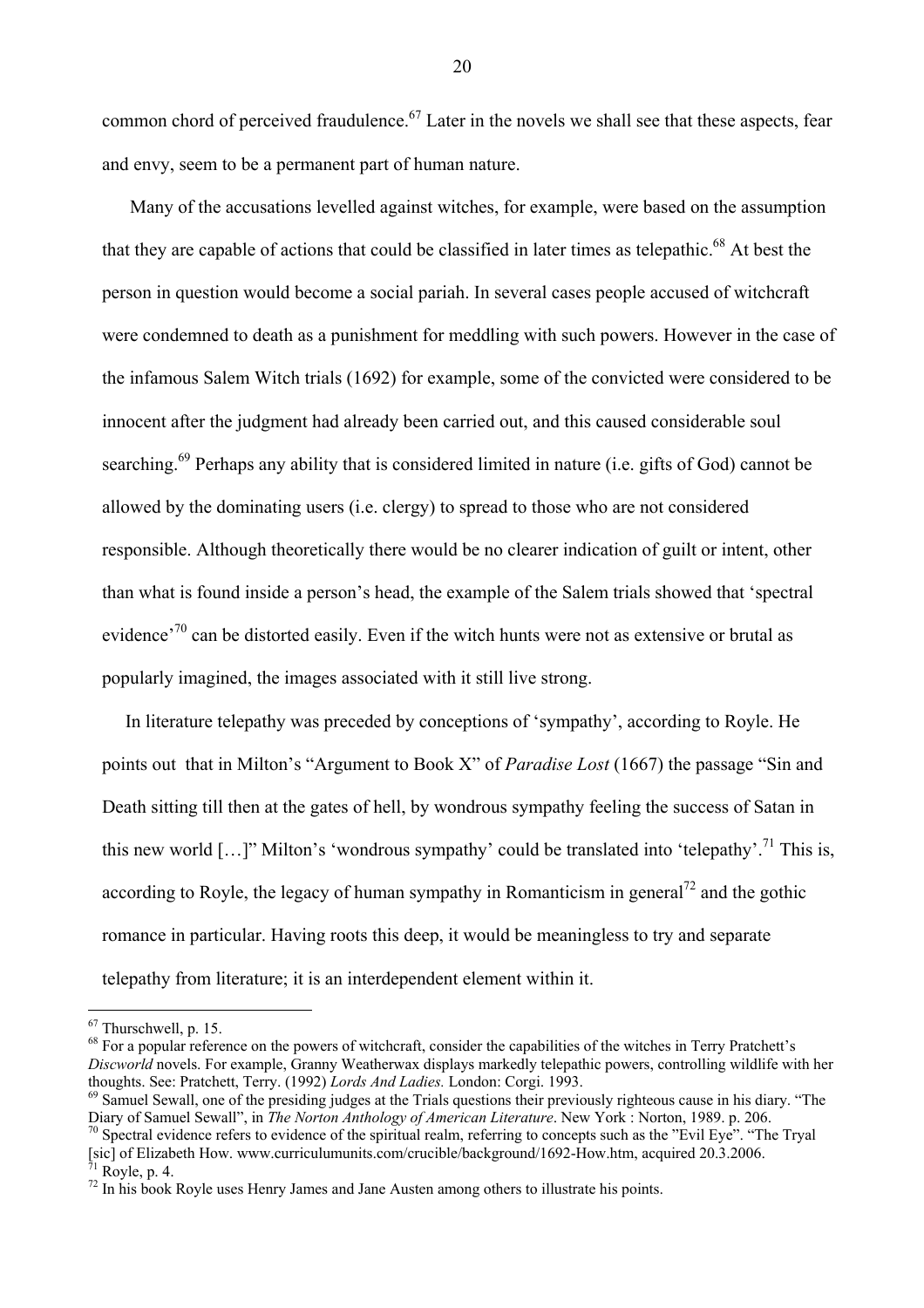However, telepathy is difficult to categorize sufficiently. Even Royle considers "empathy" or "sympathy" as types of pre-telepathy; abilities that resemble telepathy but are not quite enough to earn them the name. Stereotypically telepathy is expected to be something more than sympathy. That being said, telepathy frequently excludes other forms of extraordinary powers usually associated with it, such as prescience. In the novels I will analyze in this thesis, the telepath cannot predict the future, but he can peek into the memories of other people. Even telekinesis, the more physical manifestation of telepathy, is often distinguished as a separate entity. Usually different science fiction authors define the range of telepathic abilities themselves according to the needs of their fictional worlds.

 In contemporary times, telepathy has become, in scientific terms, one of the indicators of neurotic personality. Admittance of clairvoyance or sensing the thoughts of others (or respectively feeling that others can sense yours) is considered one of the major symptoms of schizotypal disorders, although they are, as Royle points out, telepathic in nature.<sup>73</sup> For many people, their mind is the final fortress and sanctuary. Even the possibility of this sanctuary being compromised threatens our perception of what is real, or what sensory feedback we can trust. In clinical terms, this results in neurotic disorders. In the rationalized system of the mind, there is little serious room for actual telepathic powers. Normally exceptional intuition is accepted as normal, even laudable, but not when it is considered telepathic. What is normal and what is real become blurred, when the hypothetical telepaths can influence cognitive processes. This aspect will also be explored further in the close readings of the material.

## **2-1 Parapsychology**

This section explores the scientific perception of telepathy in the field of parapsychology. Some studies coincided with the rise of perception expansion and the conception of a freer mind brought

21

 $73$  Royle, p. 3.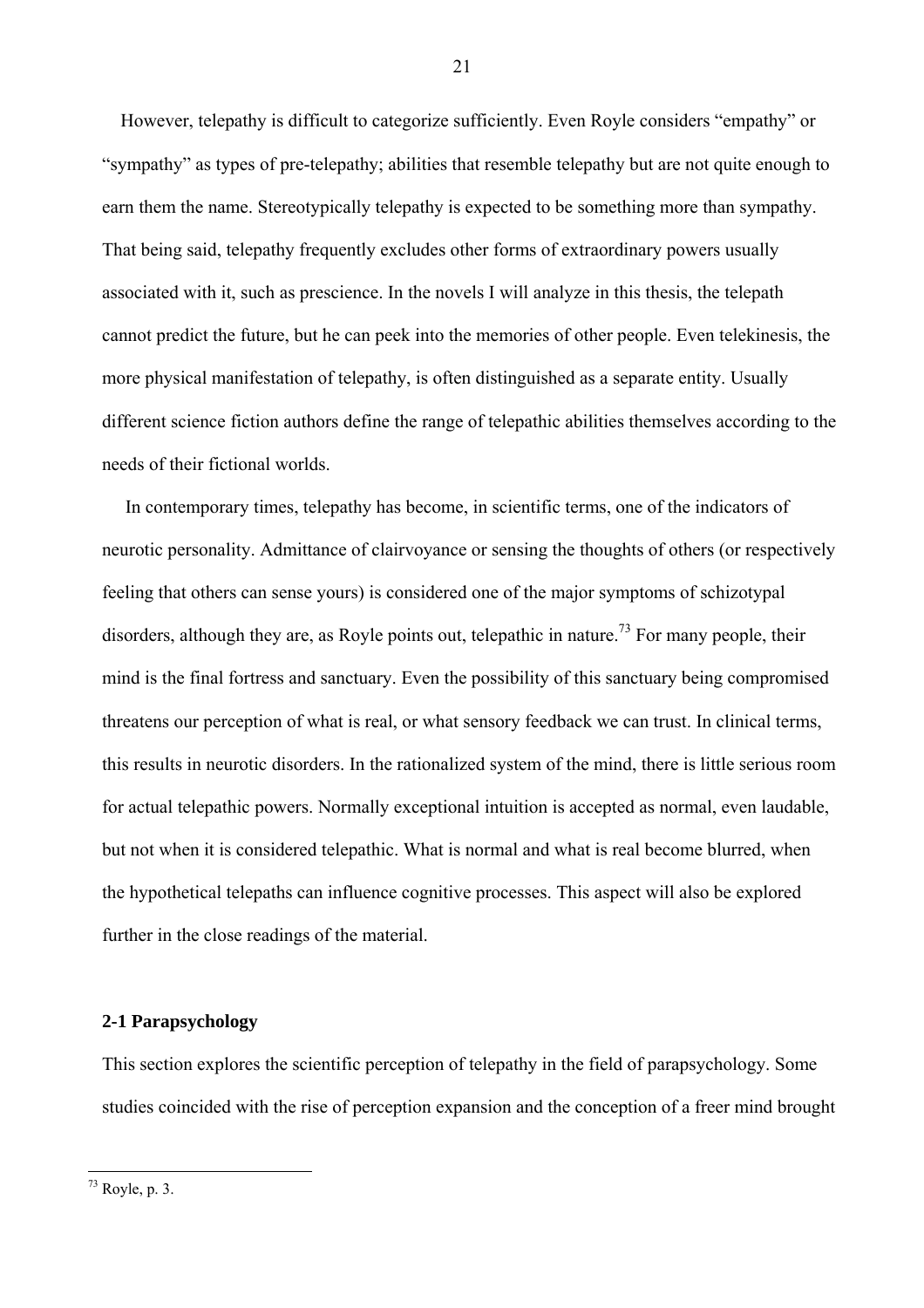about by the 1960s, but the study in this field has roots much further back in history. The field of study is contradictory especially within the academia, yet despite the scorn scholars have published studies that do not deal with telepathy exclusively, but rather with parapsychological manifestations as a whole.<sup>74</sup> René Sudre argues that statistical and physical evidence do not in his opinion apply to this exceptional field, further claiming that cold science discourages exceptional studies due to preconceptions of fraud. Ever since the idea of perception of outside powers and the paranormal was first approached, the world of academia responded by fear and refusal of the supernatural.<sup>75</sup> Sudre quotes Focault: "If I saw a straw moved by the action of my will [...] I should be terrified. If the influence of mind upon matter does not cease at the surface of the skin, there is no safety left in the world for anyone. $^{376}$ 

 The matter of parapsychology being a scorned field of science then has possibly as much to do with human fears and anxieties as it does with actual lack of scientific, empirical evidence. However, despite his objections about the casual dismissal of parapsychology, Sudre seeks a more reasoned approach. He thinks that parapsychology has been subjected to unreasonable expectations of "heights of human development to which the human race is destined".<sup>77</sup> According to Sudre, the expectations of telepathic abilities and their range have fuelled the sceptics to demand similar feats before they are convinced. Sudre rather seeks common ground with other sciences to reduce the extraordinariness of parapsychology and to gain legitimacy to the field of study. There are several classifications for different psychic phenomena, and telepathy is only one of them.

 Tracing the existence of psychical manifestations to religion and to the Bible even, there are signs of religion linking with psychic abilities. In this context, there are less problems with the

 $\overline{a}$ 

<sup>&</sup>lt;sup>74</sup> For example, Pamela Thurschwell refers to the founders of S.P.R. as "too-gullible". Thurschwell, p. 14, whereas Theodor Adorno is quoted by Luckhurst as saying "occultism is the metaphysics of dunces", Luckhurst, p. 256. Even J.B. Rhine was aware of the hostility and controversy surrounding the field during his experiments. McVaugh, Michael. "J-B-Rhine's Extra-Sensory Perception and Its Background in Psychical Research" in *Isis*, Vol. 67, No. 2, June 1976. p. 162.

<sup>75</sup> Sudre, René. *Treatise on Parapsychology*. Trans. Green, C.E. London: George Allen & Unwin Ltd. 1960. p. 32. 76 Sudre, p. 33.

 $77$  Sudre, p. 10.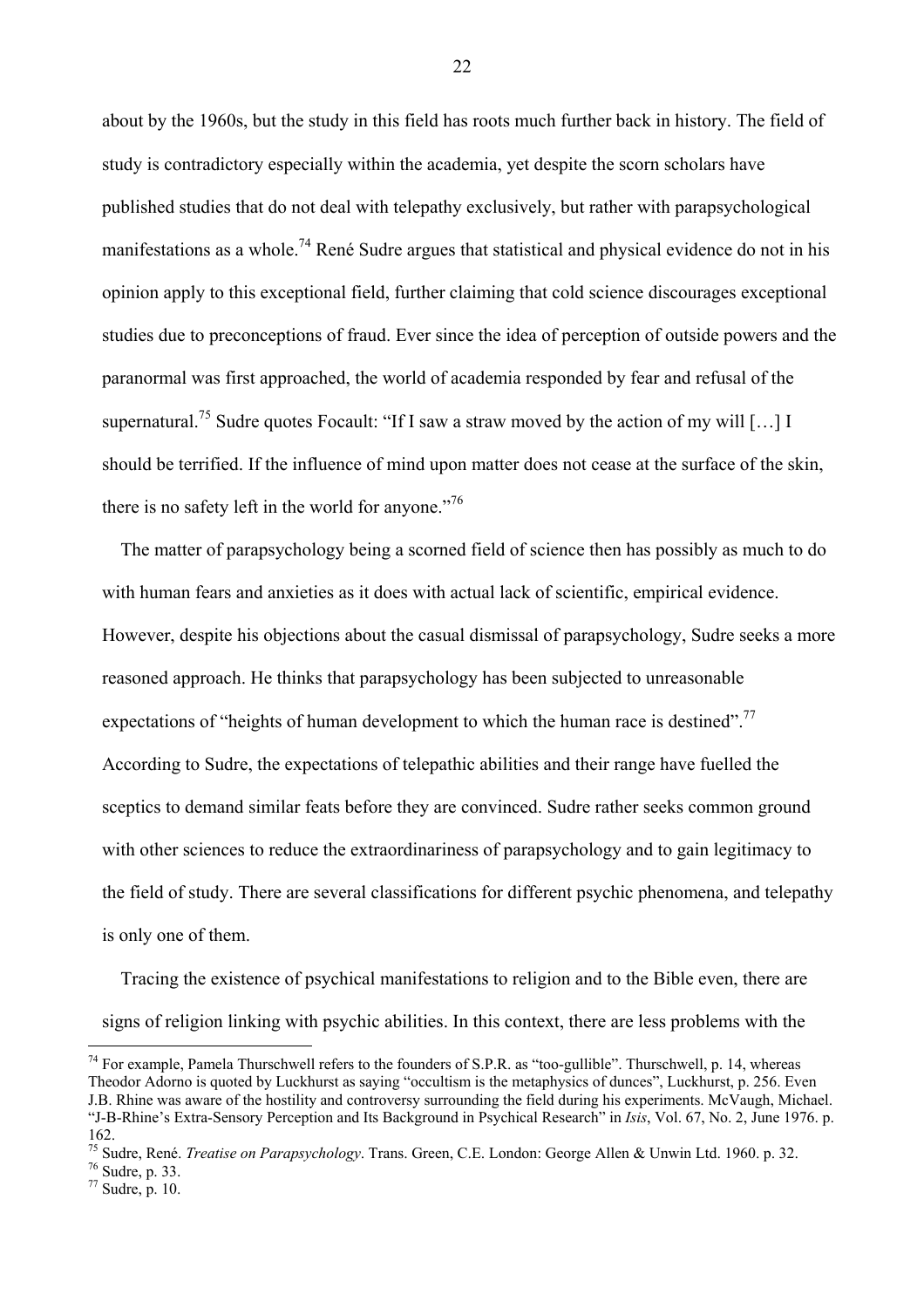issue, as it is not considered to be in the realm of science. However tests conducted in spiritual rituals showed signs of spiritualism before its actual advent.<sup>78</sup> It seems also clear that these are experiences common to all cultural contexts, merely varying in its interpretation according to the surroundings and the era in which they are discovered. Sudre discusses hysterical disorders as a symptom of higher thought-patterns underneath.<sup>79</sup> In this Sudre seems to link mental disabilities with hidden, or not yet understood mental capabilities.

 The idea emerges that emotionally instable people could have psychic powers, but they too would be similarly unstable. In Sudre's view, the individual is given more credence than any actions by several people (i.e. a collective) in parapsychological experimenting. This concept is however countered in Keys's novels, where greater numbers of telepaths concentrating brings stronger results. The onset of telepathy may find expression through mental disorders that are not understood correctly. On the other hand, a mentally disadvantaged person might be more prone to manifest psychic powers.<sup>80</sup> However the religious wave of cleansing, as Sudre calls it, deprived Europe of many of its likely candidates.<sup>81</sup> This suggests that in Sudre's thinking psychic powers are a common factor in humanity, but more or less a dormant one. He is supported in this estimate also by Sigmund Freud to some extent. $82$ 

In the mid-19<sup>th</sup> century this controversy and increased interest spilled over to the United States, creating a consensus on the "existence of all forms of telepathy".<sup>83</sup> The United States' scientific community saw the foundation of the S.P.R.'s American branch already in  $1884$ .<sup>84</sup> After the Second World War, the Americans took the lead in initiatives in conferences and studies conducted, which indicated an increase of the popularity of psychic phenomena, perhaps partially

 $\overline{a}$ 

 $78$  Sudre, p. 24. Many of Sudre's arguments are also supported by an earlier study he seems to rely on. This was one of the first studies conducted into the field in the late 19<sup>th</sup> century: Willian Crookes & London Dialectical Society: *Report on Spiritualism of the Committee of the London Dialectical Society.* London: Longmans. 1871. On the other hand, McVaugh notes that Sudré and J.B. Rhine didn't agree on the feasibility of Rhine's methods, McVaugh, p. 168. <sup>79</sup> Sudre, p. 29.

<sup>80</sup> Sudre, p. 58.

 $81 \text{ Sudre}, p. 56.$ 

<sup>82</sup> Lowentrout, p. 392.

 $83$  Sudre, p. 40.

 $84$  Luckhurst, p. 55.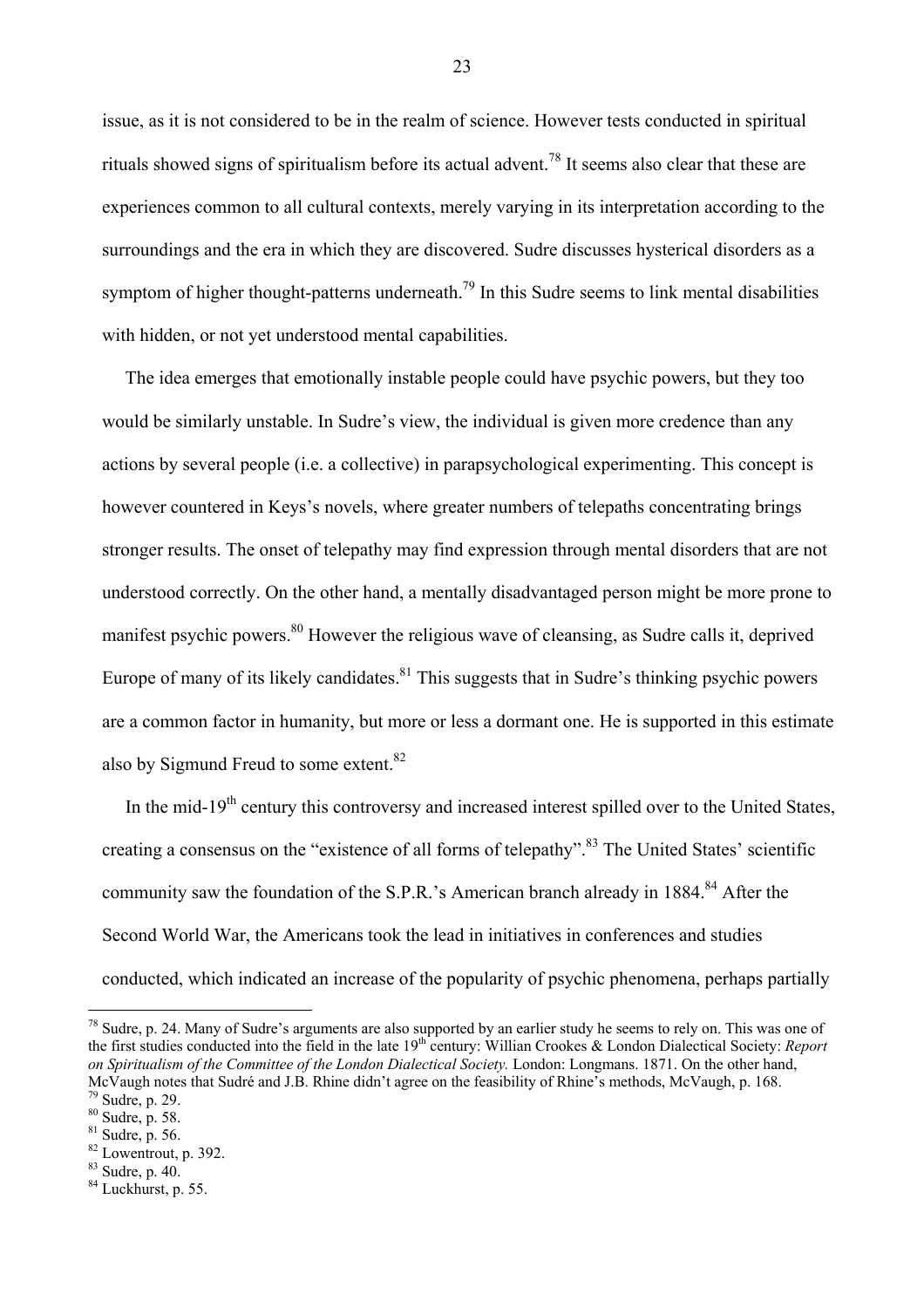explaining its imminent appearance in the  $20<sup>th</sup>$  century American science fiction as well. J.B. Rhine at Duke University is credited for the coining of ESP as a term and the form of testing known as Zener Cards.<sup>85</sup> At this point the study of telepathy and parapsychology had moved away from the supernatural. However, the methods used to attain a "receptive state of mind" included the use of drugs as one of the "most obvious means".<sup>86</sup> Furthermore, the need for physical contact or even direct line of sight as a prerequisite for a psychical one between two subjects has been speculated. Indeed, a physical link is often seen as the easiest access point to a telepath in science fiction as well, although it is not necessary. In the case of line of sight, however, there is some variation in the novels. In science fiction this is often explained as a metaphoric mental path that makes connecting minds easier once the link has first been established.

 Regarding telepathy itself, Sudre defines the term. Telepathy is not, for example, the same as possession witnessed in spiritualism. Telepathy is interaction, generalized as *psi*, not only cognition.87 It can be condensed into "communication of ideas between two individuals without sensory means".<sup>88</sup> Sudre's examples, however, conflict with J.B. Rhine's classic single faculty of telepathy in ESP, because Sudre sets much in store for the subconscious in telepathy (e.g. dreaming), or chance (e.g. A and B are thinking the same thing at the same moment constitutes an act of telepathy in Sudre's opinion).<sup>89</sup> These low-level contacts are hard to distinguish from sympathy or intuition. While this does not fit the perception of telepathy in many science fiction novels in this thesis, Sudre has other relevant points: He divides telepathy into passive and active actions, in which the latter actually obtains information instead of being informed.<sup>90</sup>

 $\overline{a}$ 

<sup>&</sup>lt;sup>85</sup> Sudre, p. 46, 141-142 and Luckhurst pp. 252-253. The Zener Pack consists of five different cards; a rectangle, a cross, a circle and a wavy line. In the test five packs are used, and the subject is supposed to guess which card the examiner is holding without viewing it him/herself. The results with the Pack tend to decline in prolonged testing. Further explored by McVaugh, p. 170. See also, Rhine, J.B. (1934) *Extra-sensory Perception*. Whitefish: Kessinger Publishing. 2003. 86 Sudre, p. 57.

<sup>87</sup> Braude, Stephen. "Telepathy" in *Noûs*. Vol. 12, No. 3, September 1978. Blackwell Publishing. p. 270. <sup>88</sup> Sudre, p. 123-124 and Braude, p. 268, 271.

<sup>&</sup>lt;sup>89</sup> ibid. Further, Sudre makes a rather controversial statement that "when two persons have the same dream, it is absurd to suggest any other explanation than telepathic communication". Sudre, p. 145. 90 Sudre, p. 125.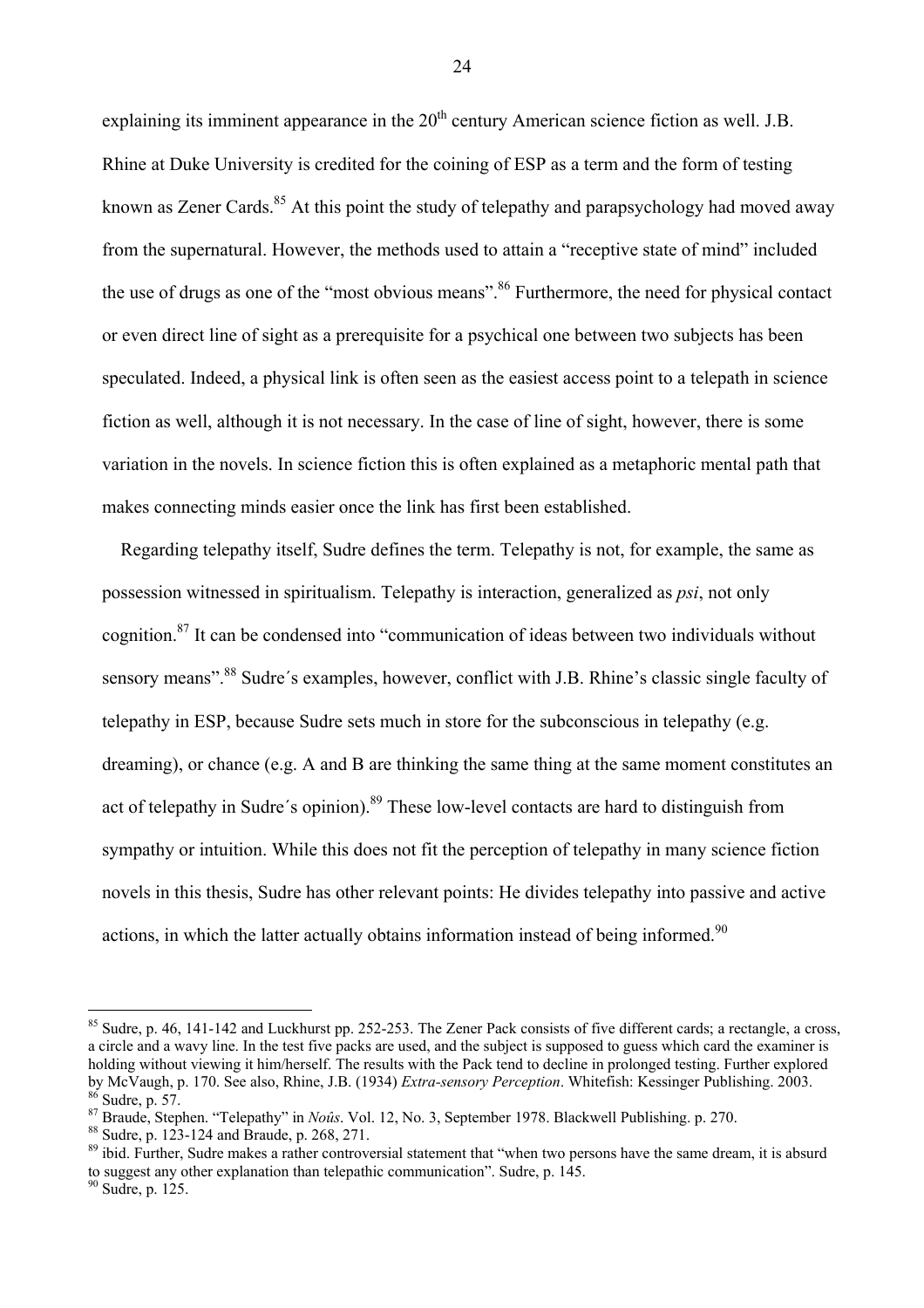Usually the telepath not only sends, but also receives with little or no effort. The sender (agent) and receiver (percipient) are interchangeable.<sup>91</sup> If everyone is capable of receiving, the capability to send creates the telepath. The forefront of the mind, i.e. surface thoughts, is considered both in science fiction and in parapsychological study an easily accessible area. In Keyes's books a telepath with only passive reception would still be able to listen in on the surface thoughts of the people he meets. Sudre does not view telepathy as an evolutionary culmination, but as a rather universal feature which could be allowed to bloom only if its existence is admitted.<sup>92</sup>

 Sudre does not even see the manifestation of telepathic capabilities as purely human prerogative (he notes that the animal world also has telepathic features<sup>93</sup>) and not as a promise of ascension, but simply as a slow development based on the vast legacy of human experience.  $94$ Moreover, the birth and development of tele-culture is also noted. Telepathy is also linked to the more modern idea of communication from afar, <sup>95</sup> a kind of next step after telephones and webphones. The spread of the telephone and later wireless communication through the radio into common households replaced previous theories of telepathic communication considered now too archaic.<sup>96</sup> The technological change in previous decades has been significant enough to warrant it to be called "slow-motion telepathy".<sup>97</sup> However, they also share the purpose of disappearing bodily distances in communication; in this utopian understanding distances are theoretically of no importance to the power of the mind.<sup>98</sup>

 The idea of a "channel of telepathy" and studies into the activity of the cerebral cortex and brainwaves have further expanded the realm of parapsychology.<sup>99</sup> In the novels there is this

 $\overline{a}$ 

 $91$  Braude, p. 284.

<sup>92</sup> Sudre, p. 128.

 $93$  Such as the dance of the bees and a hive-mind, and the dog who howls when it senses its master has passed away.

<sup>94</sup> Sudre, p. 400.

<sup>95</sup> Royle p. 5.

<sup>&</sup>lt;sup>96</sup> An interesting detail: The person Alexander Bell called the first telephone call to, Thomas Watson, was also a medium by trade. Luckhurst, p. 135.

Barry Schwartz, quoted in Hassan, Ihab. "The New Gnosticism: Speculations on an Aspect of the Postmodern Mind" in *Paracriticisms – Seven Speculations of the Times*. Chicago, London: University of Illinois Press. 1975. p. 135. 98 Thurschwell, p. 6, 8.

<sup>99</sup> Sudre, p. 154, 157 and Braude p. 287.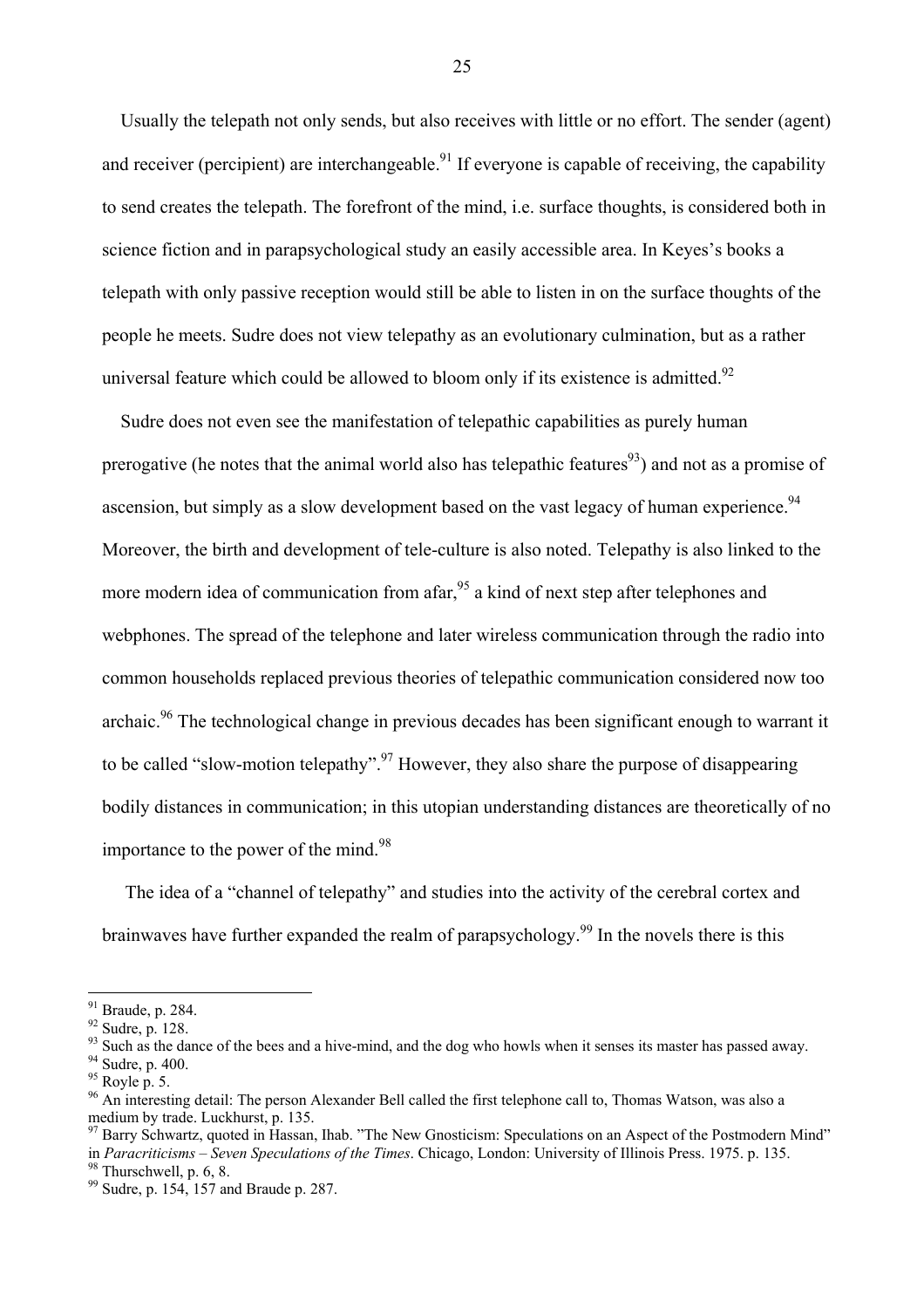additional "channel" of communication present. Studies done into the nature of telepathy end up contradicting the popular definition displayed in science fiction and reinforcing it in other aspects. Sudre's interpretations are consistent with Keyes's representation of telepathy in several aspects, and where it seems they clash, Sudre has chosen a different path from J.B Rhine's findings. Rhine managed to incorporate the past discoveries of psychic research in his studies in a coherent fashion; Rhine did not bring much new into the field but he drew the conclusions together while at the same time distinguishing between clairvoyant perception and telepathic perception.  $100$  This and other classifications were adapted readily in science fiction, especially in the magazine *Astounding Science Fiction* under the editorship of John W. Campbell.<sup>101</sup> It seems that to American science fiction dealing with telepathy, Rhine's arguably scientific studies have provided more foundation to the science of telepathy in American science fiction.<sup>102</sup>

### **2-2 The Telepath Homo Superior**

As stated before, telepaths have not been restrained to their name only, or that is to say, telepaths do not need to be called/labelled as such to exist. There are other interpretations of manifestations that can be linked to telepathy. For example Friedrich Nietzsche (1844-1900) and his conception of the *Übermensch*, a being that surpasses normal human boundaries is readily available. In one of his more famous pieces, *Thus Spake Zarathustra*, 103 the *Übermensch* is further introduced. Nietzsche did not necessarily attribute any superhuman or extraordinary powers to *Übermensch* as such, but instead claimed that the *Übermensch* is simply more human, above the pettiest of emotions and desires.<sup>104</sup> Taken to the extreme, the *Übermensch* is the master of its humanity. And as such, it is indeed a worthy goal and motive for striving forward for a telepath constrained in the

 $100$  McVaugh, p. 163 and Nicholls, pp. 172-173.

<sup>&</sup>lt;sup>101</sup> The Science in Science Fiction. Nicholls, Peter (ed). London: Roxby Science Fiction Limited. 1982, p. 170.<br><sup>102</sup> Nicholls, p. 137 and Aldiss, p. 68. Elsewhere, Rhine's results have a mixed reception. McVaugh, p. 189.

<sup>1994.</sup> p. 7. A curious link here to the title of Theodore Sturgeon's *More Than Human* can be made.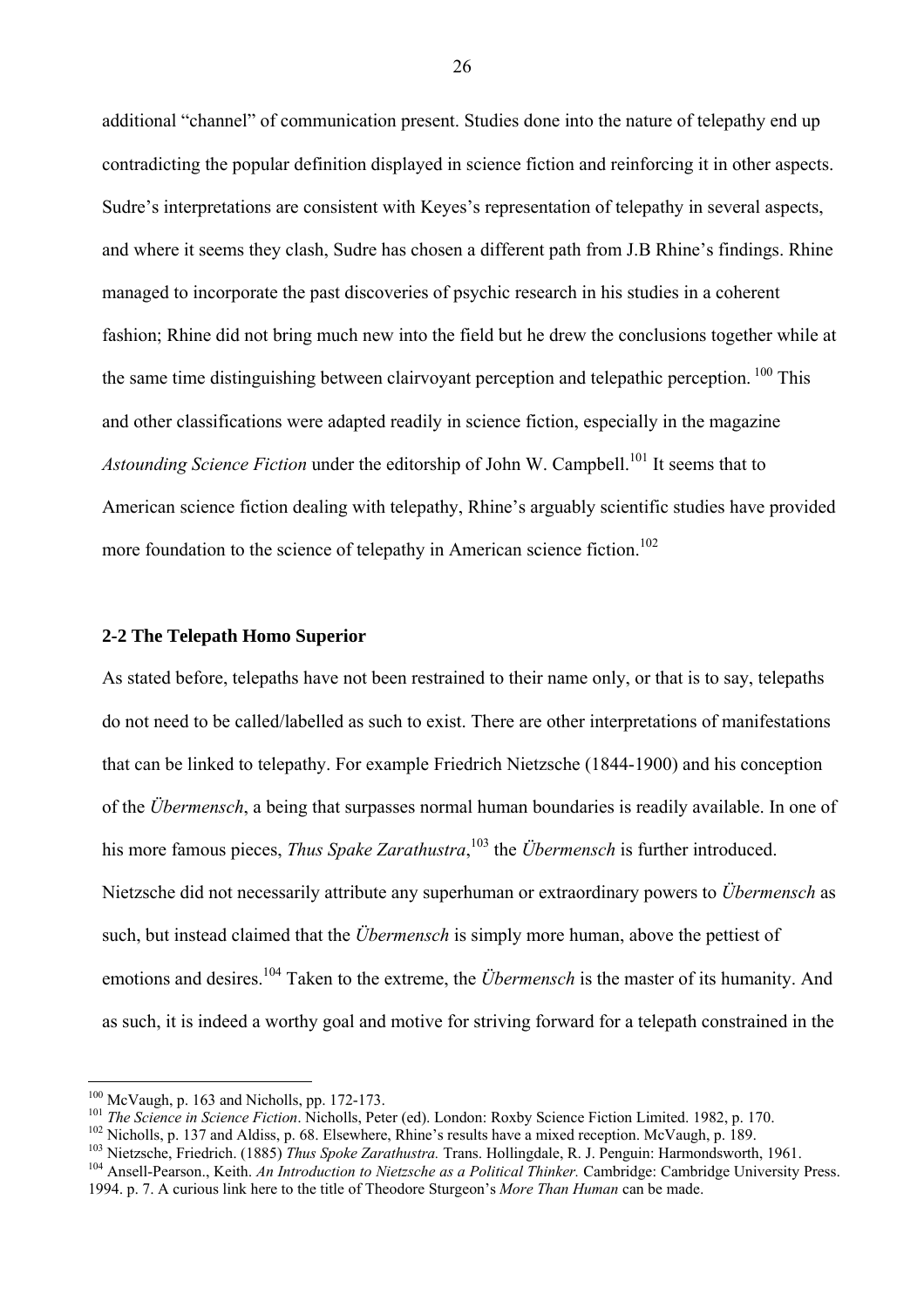society by normal humans. Or depending on the interpretation, it can also offer a telepath an ideal to pursue while retaining their humanity, since transcendence is possible, but not required.<sup>105</sup> Nonetheless, it often gives voice to a distress over the impotence of suffering and desire to change that state of affairs. It is a yearning to redeem the perceivably deplorable human condition.<sup>106</sup>

 The connection with tremendous power of "Will" and the *Übermensch* was first made by A.R. Orange in the early 1900s.107 Later, Olaf Stapledon extrapolated it to science fiction in *Odd John* (1935). "Telepathy is, commonly, the super in superman", as is noted by Curtis Smith.<sup>108</sup> Often the superman (also an often-used translation for *Übermensch<sup>109</sup>*) is viewed as a one of a kind, rugged individualist as would be befitting the American tradition, the telepath can break this formula. Therefore it is curious why telepathy is so well received in the United States, as it does have the potential to undermine individualism. There are examples of novels that feature only a single telepath, or a limited group like Sturgeon's *homo gestalt*, but telepaths can also make up a considerable portion of the population. Smith draws on Stapledon, commenting that despite its communistic elements the [telepathic] community transcends Marxian communism in that it attains a new level of individualism".<sup>110</sup>

 For the purposes of this argument, I will rather rename the *Übermensch* as *homo superior*, since the form of the telepath does not accurately follow the one of the *Übermensch.* Similarly to the *Übermensch*, the *homo superior* is willing and able to cross the set boundaries of society and create his own values to replace those the society attempts to enforce. It can be proposed that the quest for the truth beyond those boundaries transforms into a grasp for power: It is better to create one's own morals instead of allowing oneself to be enslaved by fixed systems of values, since there can be no universal base for these values. The progress of the *homo superior* is legitimized

 $105$  Ansell-Pearson, pp. 106-107.

<sup>&</sup>lt;sup>106</sup> Ansell-Pearson, p. 120.<br><sup>107</sup> Luckhurst, p. 257.<br><sup>108</sup> Smith, p. 54.<br><sup>109</sup> The actual translation of the word has much do on how one reads the *Übermensch* itself, and thus often contested. The term does not automatically claim evolutionary connotations, for example. Ansell-Pearson, p. 106.  $110$  Smith, p. 56.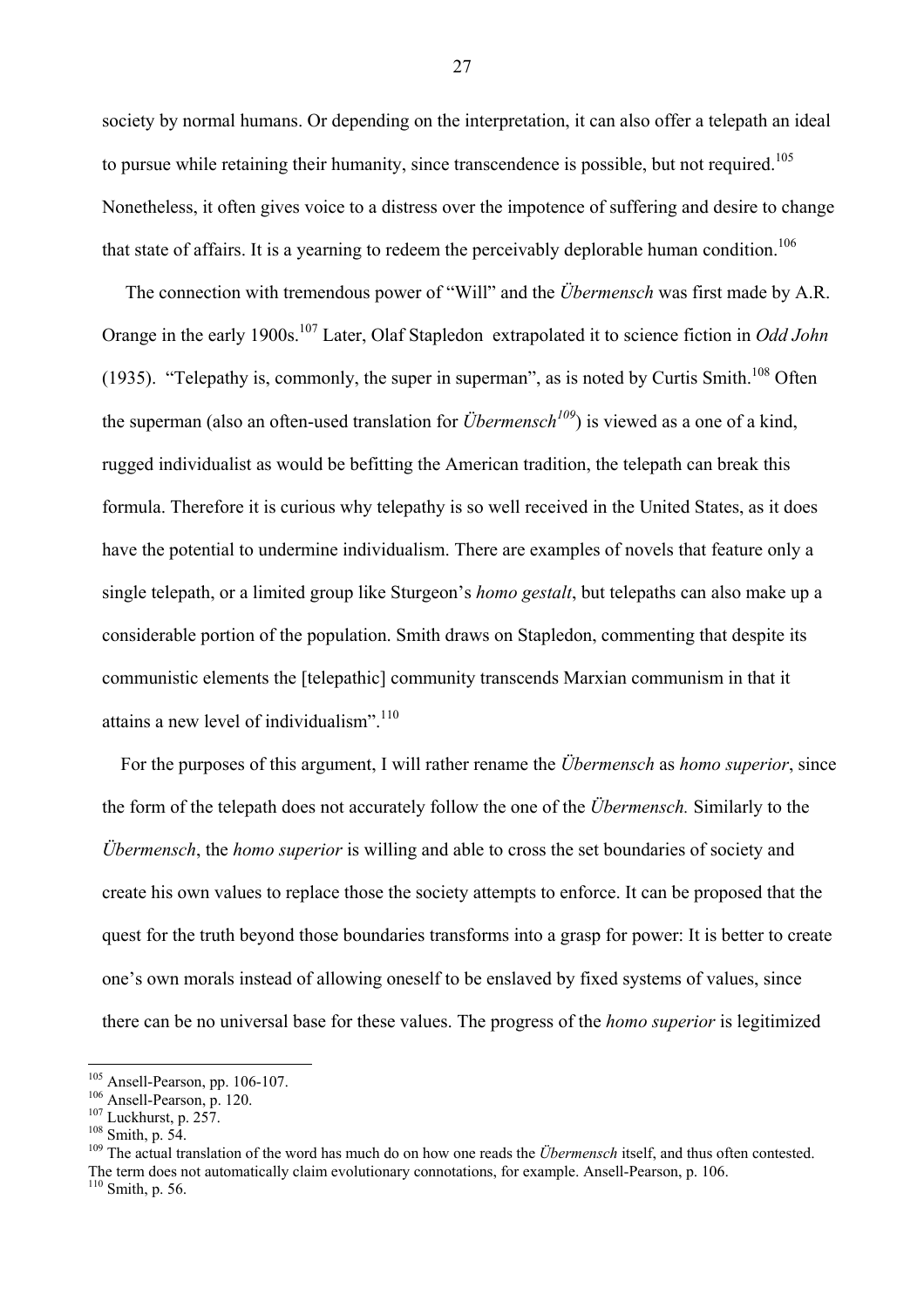by the progress of humanity. Transcendance as a whole is more of a learning process.<sup>111</sup> Still, the most common way of interpretation is to expect that the *homo superior* will replace *homo sapiens*, this scenario being approached already by John Beresford's *The Hampshire Wonder* (1911).<sup>112</sup>

 It is not always certain that the *homo superior* will prevail, especially if he is faced with a great majority of normal people, unwilling to allow such dominance over them. Although Nietzsche did not expect such a conflict, taking the setting out of the theoretical context and imagining this superiority as concrete abilities, it is possible to discover the *homo superior*, the suggested step after the *homo sapiens* propagated by science fiction literature. The material remains, but the mental and the abstract become more pronounced. One of the first authors to embrace this transcendence of the material was Olaf Stapledon and his novel *Star Maker* (1937). Whether or not the *homo superior* is a product of human development, evolutionary or not, is debatable. Certainly the thought would appear to be pleasant to the *homo superior* themselves, as it would also legitimize their potential claim to rule over the "normals". Similarly to normals an emergence of homo superior is a clear threat, that in the spirit of evolutionary struggle should annihilated before it can grow.<sup>113</sup>

 It is not clear whether or not all people have the ability to become the *homo superior*, and become something greater, or if they are forever condemned to be aware of their own fallibilities in comparison. How are these incomplete *homo sapiens*, or *Untermenschen,* then to be treated? This begs the question of the distribution of telepathic abilities: It is more likely that the majority will not have telepathic powers, since very rarely has the whole population been granted telepathic abilities in science fiction novels? Since humanity and normality are usually defined by the majority, they can easily exclude minorities, such as telepaths. In essence, with the power of the majority the *Untermenschen* can dictate the life of the *Übermenschen*, and in so doing become a potential monsters themselves. On the other hand, not every telepath has all the capabilities of a

 $\overline{a}$ 

<sup>&</sup>lt;sup>111</sup> Smith, p. 55.<br><sup>112</sup> Nicholls, p. 136.<br><sup>113</sup> Wyndham, p. 132.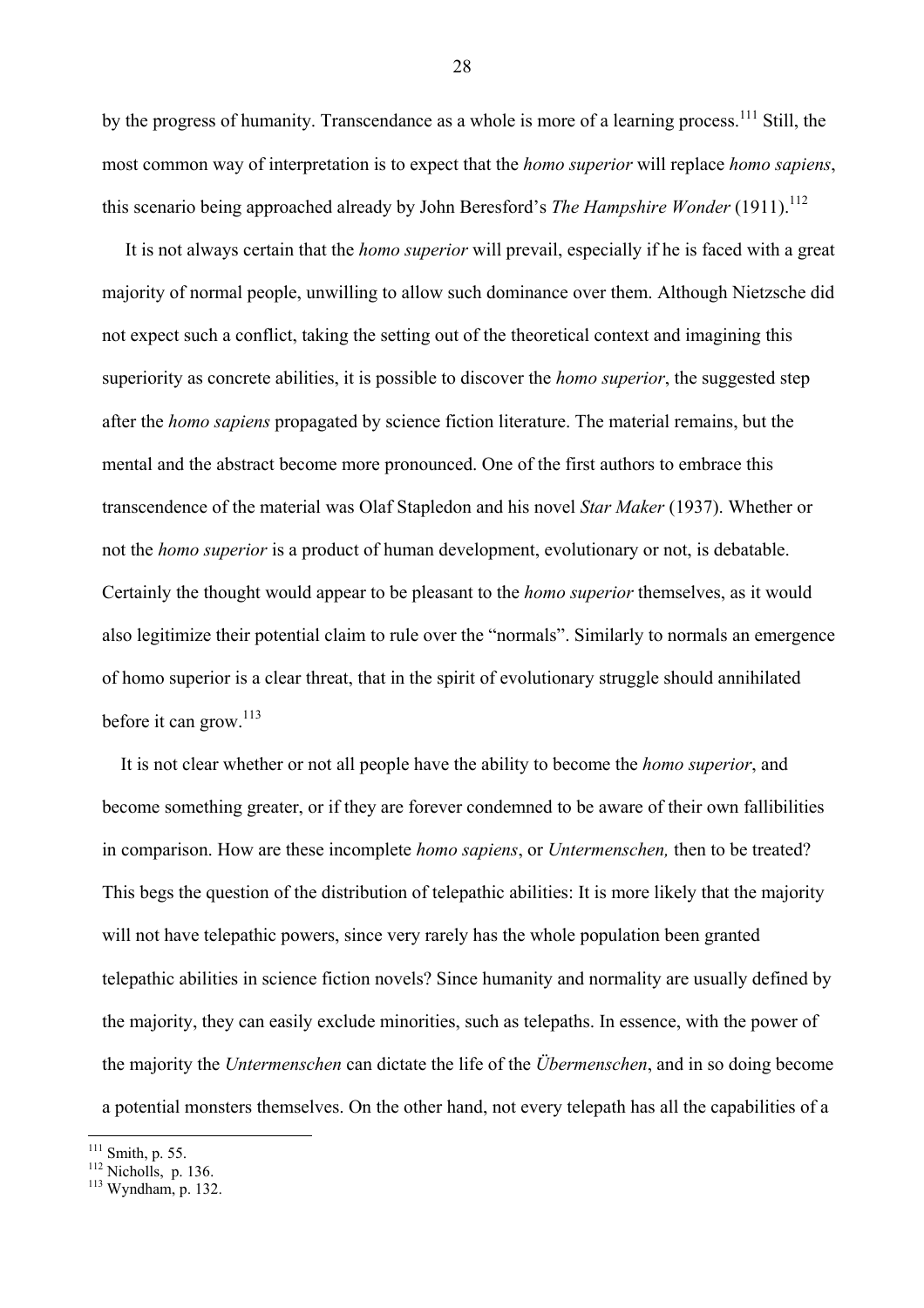*homo superior* (i.e., the telepathic powers may vary wildly depending on the individual<sup>114</sup>), but they still belong to that same community. In that case it tends to become the responsibility of the community to protect their weaker members against outsiders.

 The question of language is not as prevalent as the other manifestations of the telepathic *homo superior*, but surely the concept of telepathy is detrimental to the need of a suitable language to be mastered. A telepath can speak readily through his or her mind, with apparent ease, suggesting that through the mind people of different ethnicities can be linked by this common language, or rather the lack thereof. The existence of the *homo superior* as an interpretation of telepaths in the novels brings out several questions of community, but also clearly those of persecution. The existence of a *homo superior* as a separate entity from the general population also reflects on notions of race, conflict and identity visible in the novels. It also connects telepathy into a larger framework of society and community, instead of being just a collection of peculiar powers.

## **2-3 Gothic Monster**

There is also the possibility of reading the telepath as a gothic monster, being inhuman instead of superhuman. Certainly this is a possible interpretation, because 'othering' telepaths as nonhuman due to their nature would not be hard from a historical point of view; humans seem to be quite adept at distinguishing themselves from someone else. The consequences of this 'othering' is explored here, and seen later in the novels as well. The central message of the Gothic romance allows for the irrational to overpower the rational.<sup>115</sup> Similarly, the Gothic tradition often allows for being possessed or plagued by extraordinary forces.<sup>116</sup> Since Gothic fiction usually is set to take place in distant times and places, it fits science fiction well. In addition, Gothic fiction and the Gothic monster can be used to depict the decline of traditional values and beliefs; they can be seen as agents questioning the current social status and a yearning to change it. Brian Aldiss

<sup>&</sup>lt;sup>114</sup> Nicholls, p. 171.<br><sup>115</sup> Brantlinger, pp. 31.<br><sup>116</sup> Thurschwell, p. 13.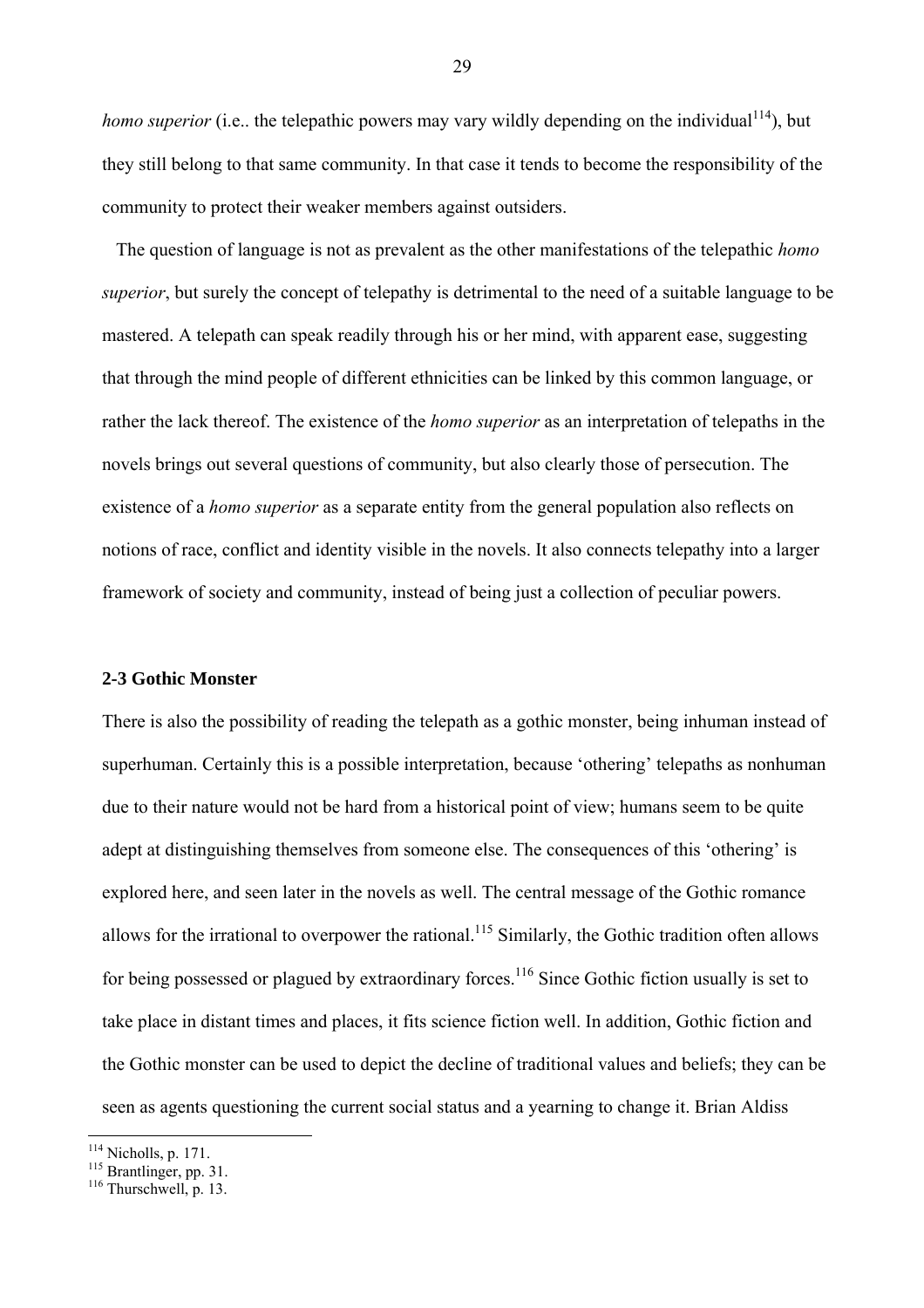defines science fiction as "the search for a definition of mankind and his status in the universe which will stand in our advanced but confused state of knowledge and is characteristically cast in the Gothic or post-Gothic mode".<sup>117</sup>

 Traditionally Gothic fiction deals with negative, irrational and even immoral aspects, in the end makes an attempt to ensure the victory of good over evil.<sup>118</sup> The conceptual foreignness of the 'other', which is excluded by most social structures, is often implicitly connected with evil.<sup>119</sup> Often the concept of evil is portraying shifts in cultural fears, so it is not unchanging. However in science fiction, Gothic elements tend to lean towards dystopias, which excludes the need for a happy ending or a lesson learned (although arguably it can serve as a warning), but does not expect actual evil, as such. The telepath is viewed as potentially evil, especially by those who see him as the 'other'. Tolerating difference has never been a strong trait in human societies, and worse yet the telepaths are a clear threat to those who do not share their abilities. Normal is natural, deviance is unnatural.

 Since telepaths rely on their cognitive process, it would be easy to expect them to be cold, calculative and disconnected from humanity. On the other hand, telepaths put the power back into the hands of humans and away from industrial technology, which would enforce the Romantic ideal. The focus returns to man and his spiritual realm after materialism. Many writers since the Industrial Revolution have lamented the cost to nature and humanity of technological progress. Patrick Brantlinger claims that "the subjective imagery of lunacy and nightmare becomes the imagery of the external world of machines and mass society" in his argument for the gothic base of science fiction.<sup>120</sup> It is in this context that the idea of the mind triumphing over matter is revived, giving telepathy an almost romantic foundation. In its most idealistic form, Nietzsche's *Übermensch*, the telepath is not bound to the mass society or restricted by technology, but can

 $117$  Aldiss, p. 25.

<sup>118</sup> Botting, Fred. *Gothic*. London: Routledge, 1999. p. 2<br><sup>119</sup> For discussions on evil and otherness, see for example: Jackson, Rosemary. *Fantasy: The Literature of Subversion*. London, New York: Methuen. 1981. p. 52.

 $120$  Brantlinger, p. 31.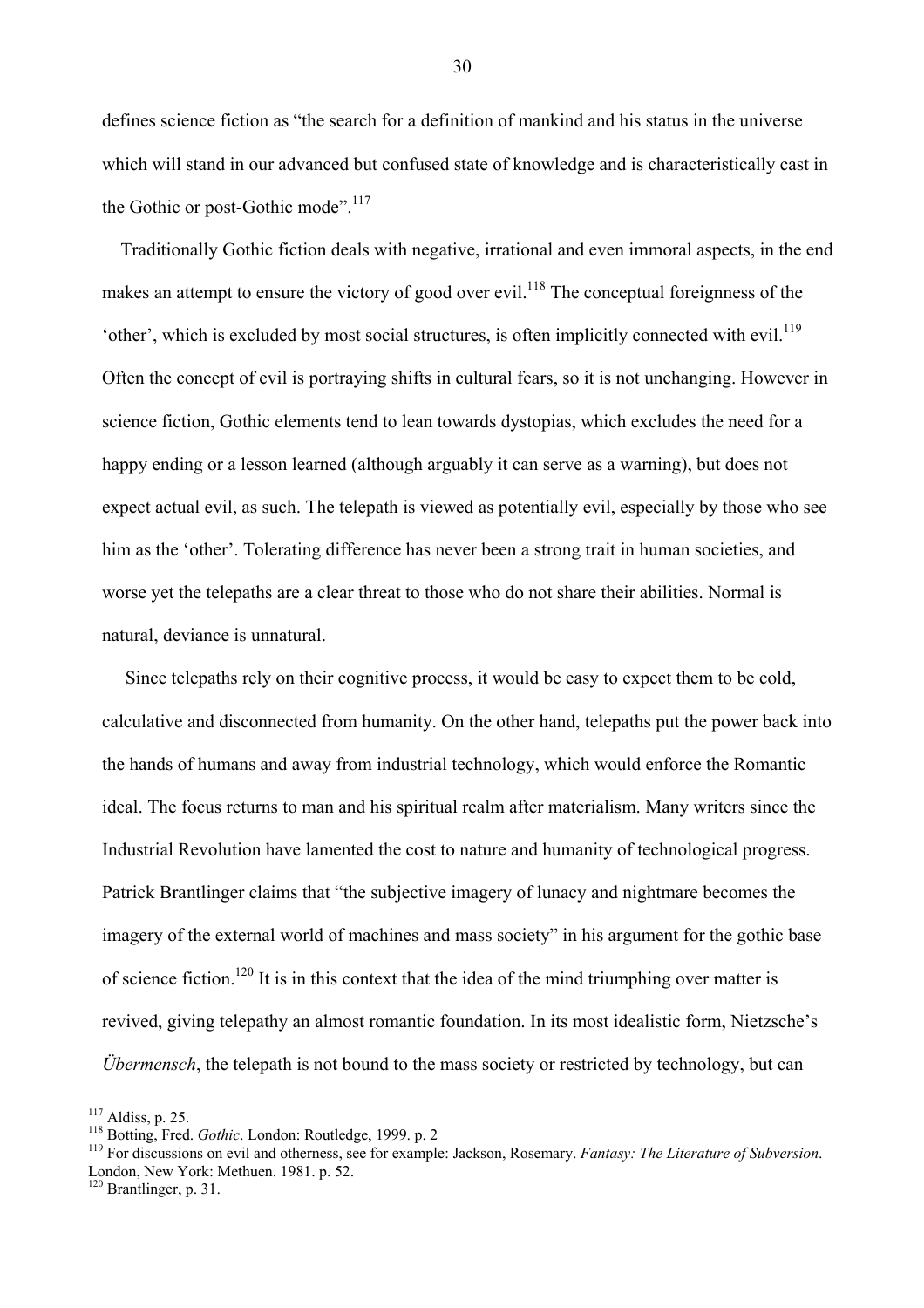through his own actions transcend it. The difference here is that in Gothic romance the protagonist and the context both tend to be on a smaller scale (in only one mad scientist and one monster<sup>121</sup>), whereas science fiction often seeks the larger social framework.<sup>122</sup> As *Frankenstein* is also referred to as *The Modern Prometheus*, the concept of a promethian protagonist is also extendable to the telepath as the transgressor and the transcender, albeit a flawed one.<sup>123</sup>

 This follows the expectation that telepaths must conform to the rules of the society around them instead of creating their own. Society is not required to accommodate the telepath any more than it is required to accommodate Frankenstein's monster. More accurately, as Keyes illustrates in his novels, the telepath/monster can enter the society only on the terms the dominant forces of society have set. If one accepts the ascension of the monster (through evolution, for example), then the acceptance also entails a *de facto* degeneration of the dominant population (or at least the degeneration of their powers in society) up until that point.<sup>124</sup> This is another anxiety or a downright fear invoked by the Gothic monster. The monster can take many forms; Thurschwell notes that after ingesting his victim's blood, Bram Stoker's *Dracula* (1897) gains something resembling a telepathic connection with the victim.<sup>125</sup> On the side of artificially created monsters, *Frankenstein* featured the first, but by no means the last, depiction of a man-made construction gone horribly wrong.<sup>126</sup>

 However, Frankenstein's creation is not merely a monster, but is also something designated monstrous by society. 'Othering' is not an objective process. The *Untermensch*-like impotence of the monster is realized in its inability to reproduce without the help of Victor, affirming the necessary link between them. As a single actor he is doomed to fail. *Frankenstein* can also be

<sup>&</sup>lt;sup>121</sup> Shelley, Mary (1818) *Frankenstein*. London and New York: Penguin, 1994.<br><sup>122</sup> Brantlinger, p. 35.<br><sup>123</sup> Hassan,. pp. 127, 130.<br><sup>124</sup> Luckhurst, p. 183. <sup>125</sup> Thurschwell, p. 12. <sup>126</sup> Brantlinger, p. 35.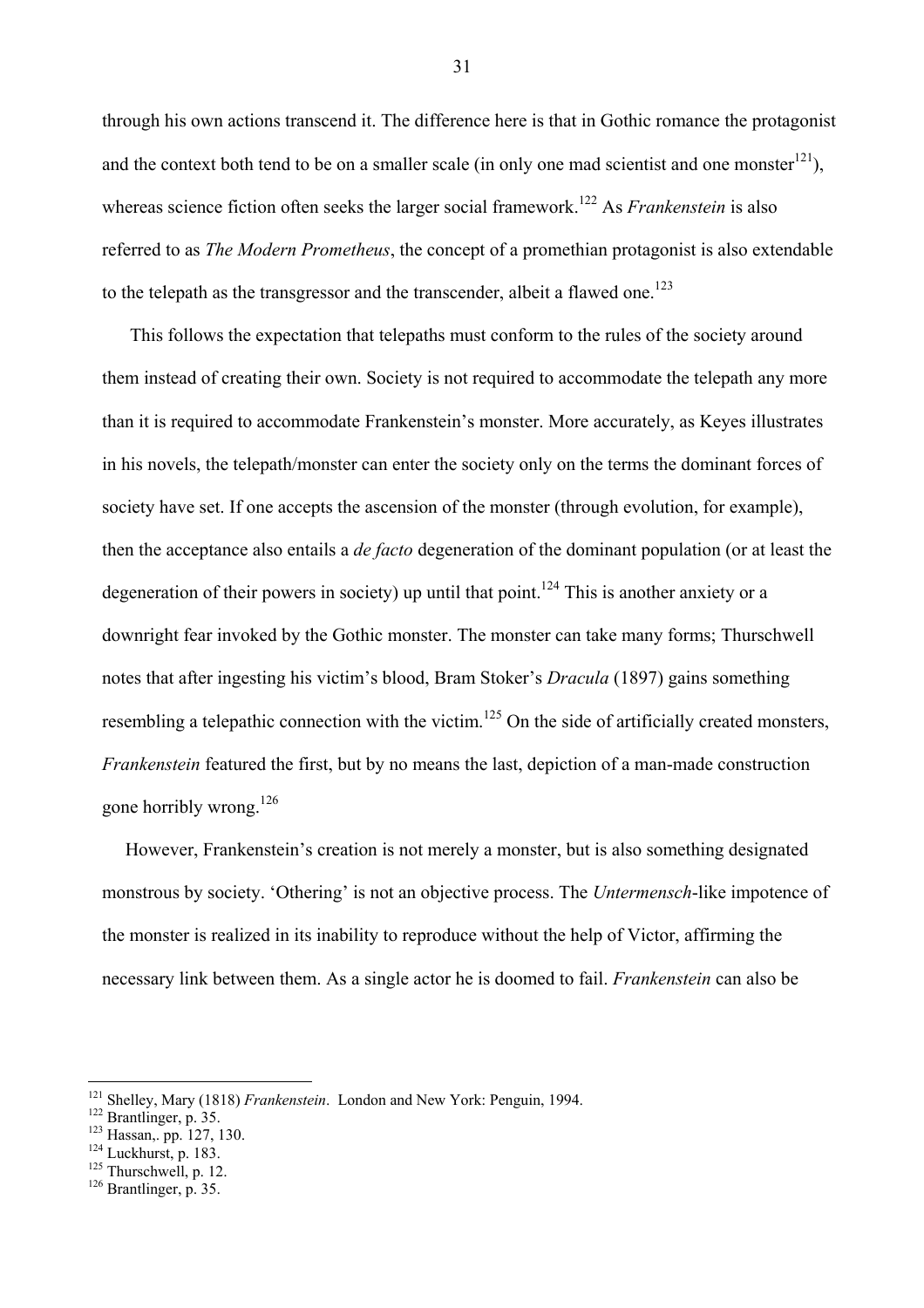linked to a breach of privacy, as the monster appears unexpectedly to torment Victor.<sup>127</sup> The telepaths in the novels fall under the same category. In general, the gothic element of science fiction emerges quite often. The gothic monster has been so well integrated to popular culture that it can be reproduced in science fiction rather freely, much like telepathy. Aldiss claims that gothic fantasy was boosted by the emergence of evolution theory.<sup>128</sup> Instead of positive evolution of humanity into something better, it often shows no progress or, worse yet, a reversion to a more deplorable condition. Science fiction with telepathic elements is usually dominantly dystopian.

 Dystopian science fiction offers numerous examples of the theme of transcendence by a chosen few. One of the more prominent authors of the cyber-era, William Gibson, looks at different forms of modern dystopian creations, such as artificial intelligence, and the expanded world of the Net. In Gibson's *Neuromancer*,<sup>129</sup> the wealthy may escape from dirty terrestrial life into orbit, where they rule supreme. This comparison could be extended to a fictional society where not money but telepathic ability becomes the separating element between humans and superhumans, or humans and monsters. One could claim that the protagonist of *Neuromancer*, a computer hacker named Case, has near-telepathic abilities when he is submerged in the world of the Net. Case feels that his body is rather a hindrance with its physical needs compared to the Net, where he can completely mentally immerse himself.<sup>130</sup> The theme of escapism seems to be strong for the superior being as well as for the monster; a sense of anxiety that from their viewpoint seems to make joining society impossible. The positive aspect of telepathy is usually only found in the end, while the road to his utopian transcendence is filled with misery. Dystopian interpretations in science fiction have proven to be more durable even in general.<sup>131</sup>

<sup>&</sup>lt;sup>127</sup> The "monster" sneaks into the bedroom of Victor's betrothed, and kills her. Shelley, p. 189.

<sup>&</sup>lt;sup>128</sup> Aldiss, p. 17.<br><sup>129</sup> Gibson, William. (1984) *Neuromancer*. London: Voyager, HarperCollins Publishers, 1995.<br><sup>130</sup> Gibson, pp. 12, 76.<br><sup>131</sup> Aldiss. p. 53.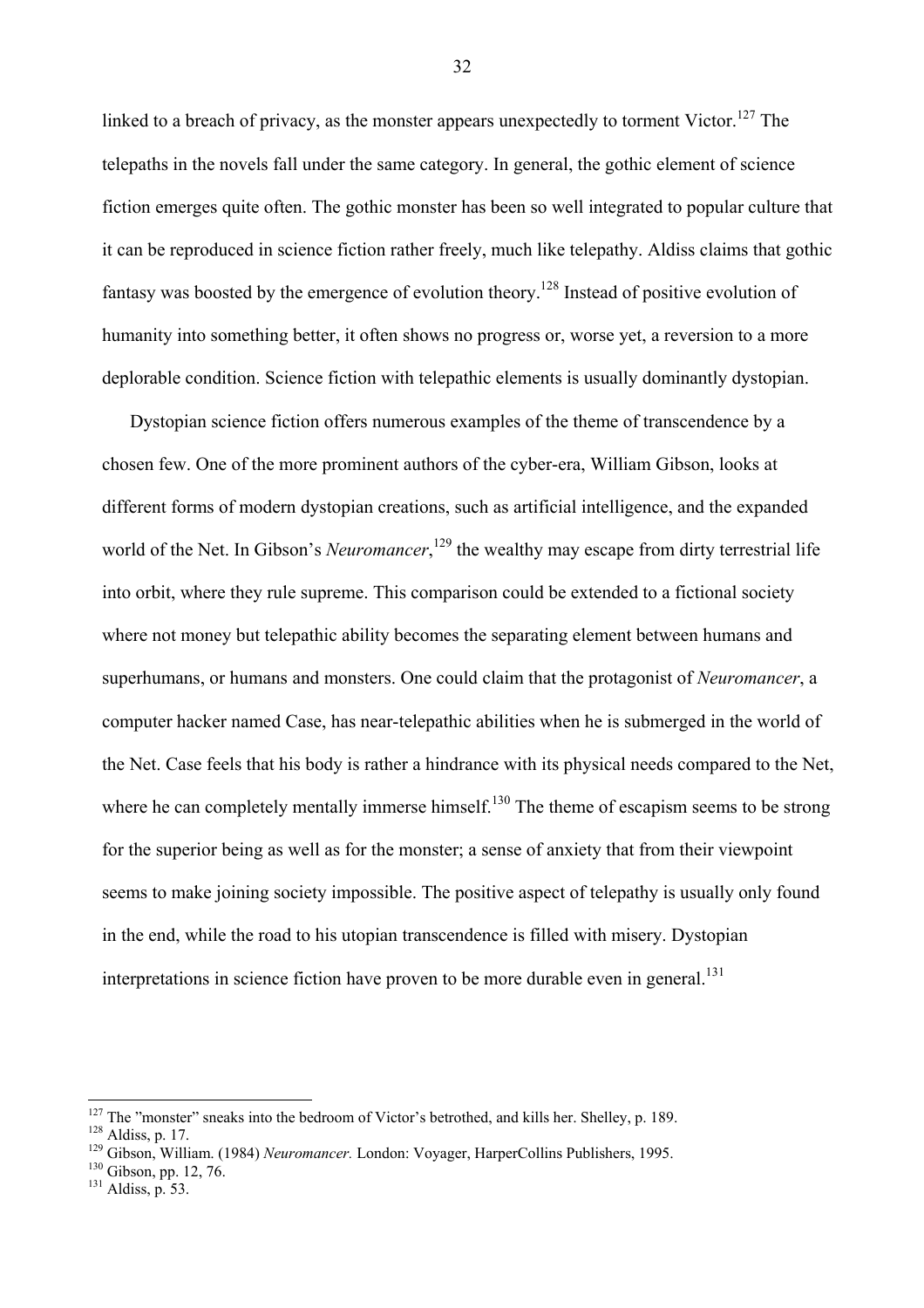Brantlinger claims that the gothic tradition of science fiction will see to it that the hero will never be empowered unless "he is in league with the devil".<sup>132</sup> This would set the telepath squarely on the "dark side". There is a purpose to this categorization: the monsters are supposed to be repulsive or inhuman to us, which should trigger the "reaction against the secularization and rationalization of life", thus turning science fiction into "anti-science fiction, a form of apocalyptic fantasy", an extrapolated warning of losing control.<sup>133</sup> There can be a kind of tradeoff, meaning that when receiving telepathic abilities one has to trade away something else. In the novels there are cases of mental deviancy; an onset of telepathy would drive a person mad.<sup>134</sup>

 Physical deformity or other such physical markings can be associated with this, as if the unconscious is reflected on the physical form. These aspects are also employed by Theodore Sturgeon in *More Than Human*. Sturgeon's cast of protagonists are all notably mixed and more or less bodily damaged. They are not inhuman as such, but they are severely 'othered' by their capabilities and their circumstances. For example, in the case of the teleporting twins, they are also African American in 1950s America.<sup>135</sup> Simply being different almost immediately gets assigned additional, derogative terms by those who view it and dictate what is considered normal. Being so forcefully rejected naturally creates an angry response, one which can make an 'other' into a monster. When their individual strengths are pooled into their own small community, they form a new kind of intelligent identity referred to in the text as the *homo gestalt*. They become more powerful and so potentially even more menacing.<sup>136</sup>

Even as such this new creation is not completely free and independent from the normal *homo sapiens*, linking the telepath community to the normal one. The *homo gestalt* is also linked to yet a wider tapestry of other similar telepathic cells, revealed to Gerry in the end.137 This way a larger

<sup>&</sup>lt;sup>132</sup> Brantlinger, p. 41.

Brantlinger, p. 31.<br>
<sup>134</sup> In Sturgeon's *More Than Human* one of the main characters is referred to as "the idiot". Sturgeon, p. 3.<br>
<sup>134</sup> Sturgeon, p. 41.<br>
<sup>136</sup> Hassan, p. 143.<br>
<sup>136</sup> Hassan, p. 143.<br>
<sup>137</sup> Sturgeon. p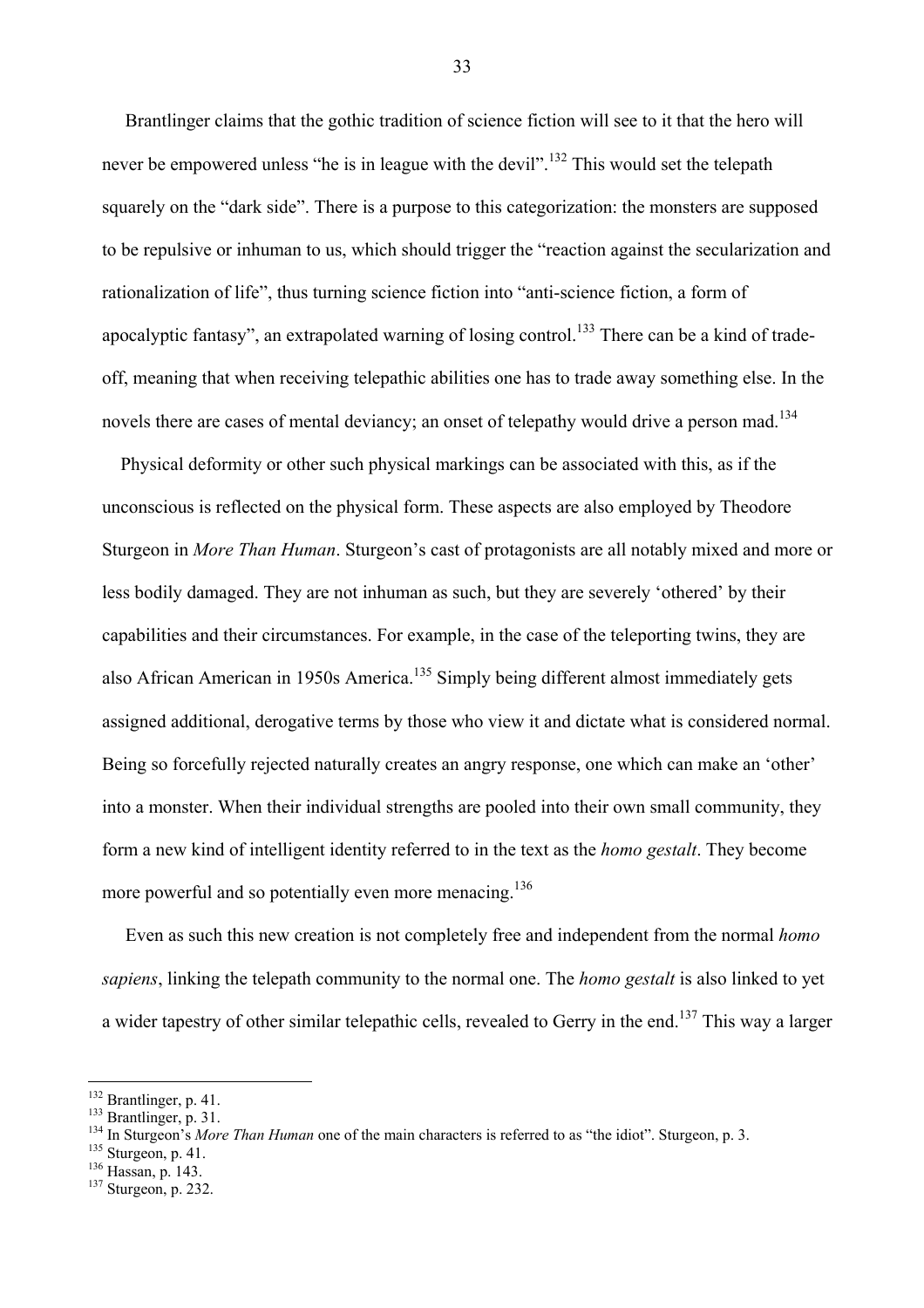community than the physical one is opened to telepaths. Technically one could argue that hidden cells such as these bring out again the subversive nature of the telepath monster who hides underneath the society, much like modern anxieties about the so called terrorist sleeper cells. Nevertheless, the sense of community as the source of the telepath's true strength is established, as well as the idea that a community is also defined by those not belonging to it as much as by those who do. This is further strengthened in *The Chrysalids* in which telepaths can only converse amongst themselves without affecting the normal population, which persecutes them regardless.

 The telepathic *homo superior* is undermined by forcing him/her to balance extraordinary abilities within what is considered an ordinary body. Furthermore, the *homo superior* often needs to fit itself into a society usually controlled by a non-telepath majority, who can dictate terms of normality and hierarchy. In effect, the telepath becomes unnatural partially through sacrificing, by volition or not, some measure of its rights as a human being. In cases of artificial telepathy the choice may be conscious; a price to pay for the power received. The balance of the trade-off is quite a subjective matter, but it does suggest that to be a telepath by default means becoming 'other'. The telepath is not then necessarily a monster, but a victim. Born telepaths have no choice in the matter.

 The gothic monster offers an available interpretation of telepaths, and even more so it is an interpretation that makes it easier to 'other' telepaths as potential monsters. This perception of the 'other' here is a manifestation of the basic human distrust of abnormalities that is possible to extrapolate into science fiction. Even if the gothic monster were artificial, and this way more damnable, its artificiality is not necessary to provoke a hostile response. Similarly, the telepath should be aware of this response, and be discouraged from even trying to join the society or to prove the general opinion wrong. This 'othering' may serve as a wedge, driving telepaths and 'normals' even further apart as an act of alienation. If telepaths were to assume the mantle of the *homo superior*, they would have little reason to try to bridge the gap. In Keyes's novels, telepaths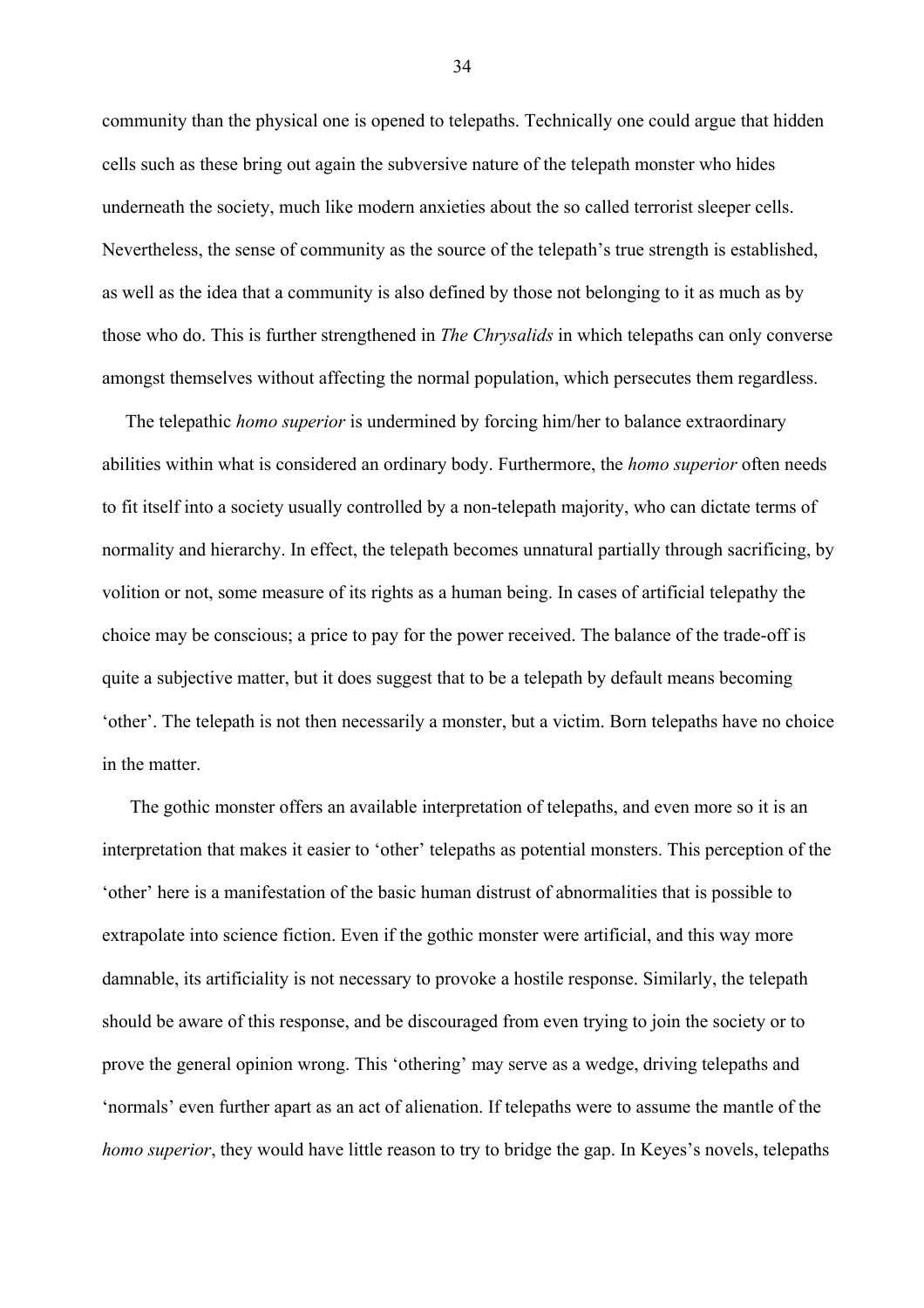make individual choices; others try to live in society, while others see no reason to do so. One of the arguments is that a telepath need not to accept restrictions, because as outside creations they are designed to restrict him/her.

 In Keyes's novels it is made clear that there is the possibility of telepaths being artificial, products of genetic or technological manipulation. They can be enhanced through technological means and surgery.<sup>138</sup> This of course raises the question of what is the motive behind, or the purpose of, such a creation? The likely answer has both dystopian and gothic implications. Furthermore, this line of reasoning gives us a few unorthodox conceptions of telepaths. Since telepathic abilities are what define a telepath, are not similar abilities in different contexts also viable for analysis? The society rarely even considers that an artificial creation has any rights to be accepted into the general population, let alone life. The same issue could be extended to artificial intelligence. If a human telepath is created through artificial means, how clear is the line between it and a machine with similar abilities? And how much easier does this comparison make the acceptance of both as gothic monsters of science fiction? Gibson introduces Armitage, a human reprogrammed by an artificial intelligence called Wintermute, proposing that a man can be programmed like a computer. Wintermute sees humans as tools, and cares for them slightly less.<sup>139</sup> One might consider then whether this is the way a telepath views normals around him?

 Recent popular culture has also investigated the inner space through technological means, as the protagonist of the *Matrix* trilogy is through the progress of the movies able to transcend his mortal coil and assume powers beyond human and technological.<sup>140</sup> However, it becomes evident that artificiality, while strengthening man, also makes him weaker. Although technological enhancements, such as a cybernetic brain, enable one to see and analyze situations more clearly or communicate with others across great distances without any outer-body attachments, it is also

 $\overline{a}$ 

<sup>&</sup>lt;sup>138</sup> The idea of genetic engineering was taken up by science fiction usually with a dystopian viewpoint, Nicholls, p. 152.<br><sup>139</sup> Gibson, pp. 238-239.<br><sup>140</sup> *The Matrix* (1999). http://www.imdb.com/title/tt0133093/. *The* 

http://www.imdb.com/title/tt0234215/. *The Matrix Revolutions* (2003). http://www.imdb.com/title/tt0242653/. Directed by Andy Wachowski, Larry Wachowski.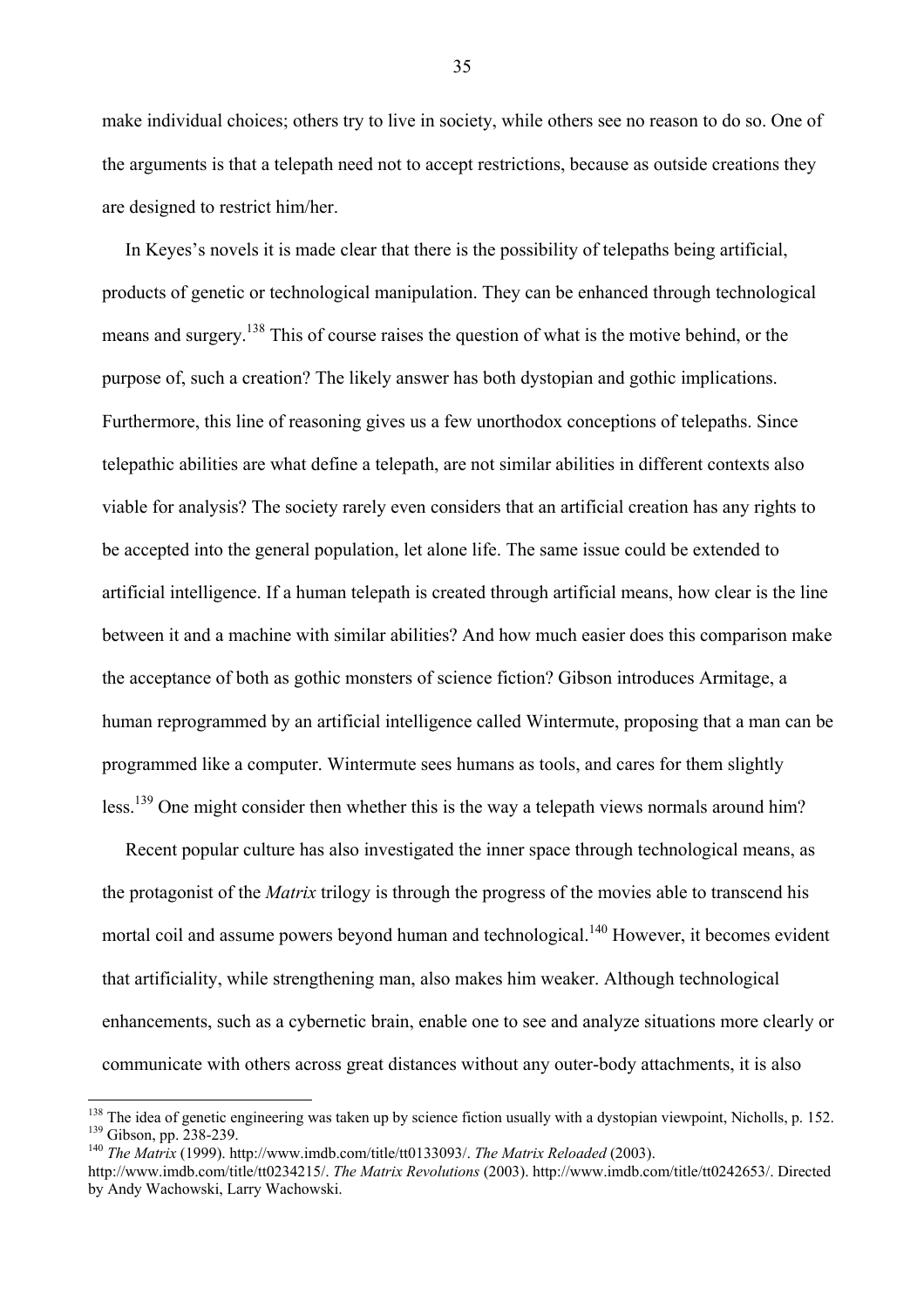vulnerable to futuristic "brain-hacking" by others. This means that one can control the sensory feed of an individual, making him or her in effect blind or immobile.<sup>141</sup> Curiously this applies to telepaths, who are in their minds vulnerable only to each other.<sup>142</sup>

 To perhaps overly rationalize the concept, even telepathy could be classified as a type of software of the mind, another piece of a rational human construct. Usually we strive to control artificial intelligences with codes of conduct, or laws (see, for example the three laws of robotics introduced by Isaac Asimov<sup>143</sup>). However, in modern science fiction natural telepathy and technological capabilities such as hacking are usually separated. Despite the tempting bipolar opposites of archaic mind and technology, technology and artificial intelligence can still find a place even in a world that has telepaths, as is shown in the text dealt with in the following sections. In addition, hacking is something that has been shown to exist in reality in our time, while telepathy arguably has not.

 Finally it is prudent to note that not all "human computers" require an outside interface or technology. Normal human beings indoctrinated to logical thought and deduction are not unheard of in science fiction. A ready example is available in Frank Herbert's *Dune*, the glossary of which includes the *mentat*: "that class of imperial citizens trained for supreme accomplishments of logic", as "'Human Computers'".<sup>144</sup> Mentats, however, should not be confused with telepaths.<sup>145</sup> Mentats are capable of fast and accurate deduction, but they are trained to their tasks, whereas a telepath is usually born with his abilities. Of course, if one considers a telepath as an artificial creation, their abilities are still different. Despite his scientific approach to a futuristic world, Herbert still incorporated several themes of inner space and extraordinary human powers into

<sup>141</sup> See, for example: *Ghost In The Shell (*Japanese title: *Kôkaku kidôtai*), 1994. Director: Mamoru Oshii. Writing

credits: Masamune Shirow & Kazunori Itô. http://www.imdb.com/title/tt0113568/, acquired 22.2.2006.<br><sup>142</sup> An interesting reference to this can be found also in Ursula LeGuin's *Tales of Earthsea*: "One of the gifts of power

<sup>&</sup>lt;sup>143</sup> http://www.auburn.edu/~vestmon/robotics.html, acquired 1.5.11.2005, and Jones, p. 166.<br><sup>144</sup> Herbert, p. 595.<br><sup>145</sup> This opinion is also put forth by Nicholls, p. 169.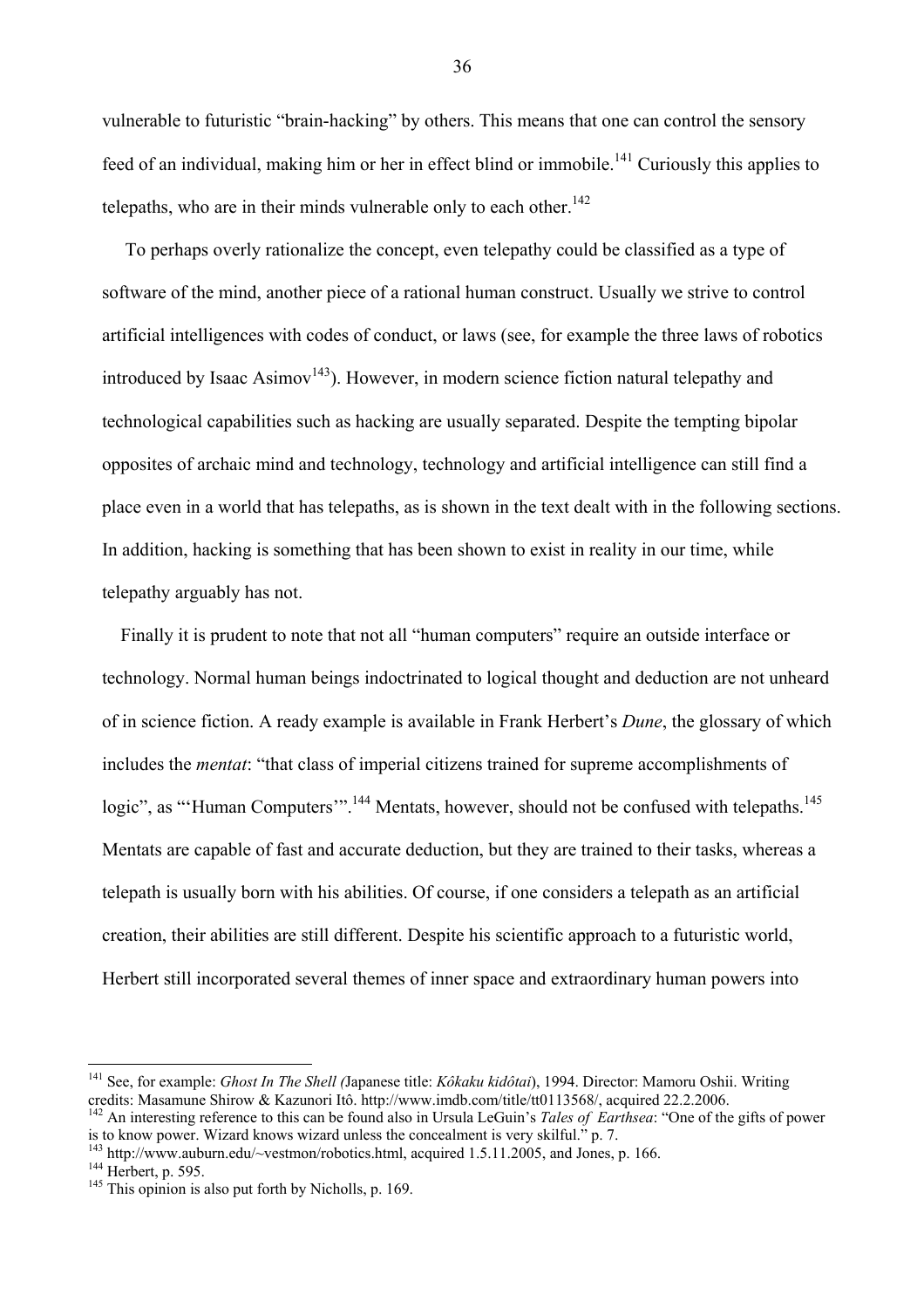*Dune*. 146 This suggests that science and powers like telepathy are not mutually exclusive in science fiction writing. More than anything, the gothic monster embodies the anxieties and the fears, the *zeitgeist* when employed in literature and in particular in science fiction.<sup>147</sup>

 $\overline{a}$ 

<sup>146</sup> Joan Sloanczewski and Michael Levy. "Science Fiction and the life sciences" in *The Cambridge Companion to Science Fiction*. James, Edward and Mendlesohn, Farah (eds.). Cambridge: Cambridge University Press, 2003 p. 176. <sup>147</sup> Aldiss, p. 18.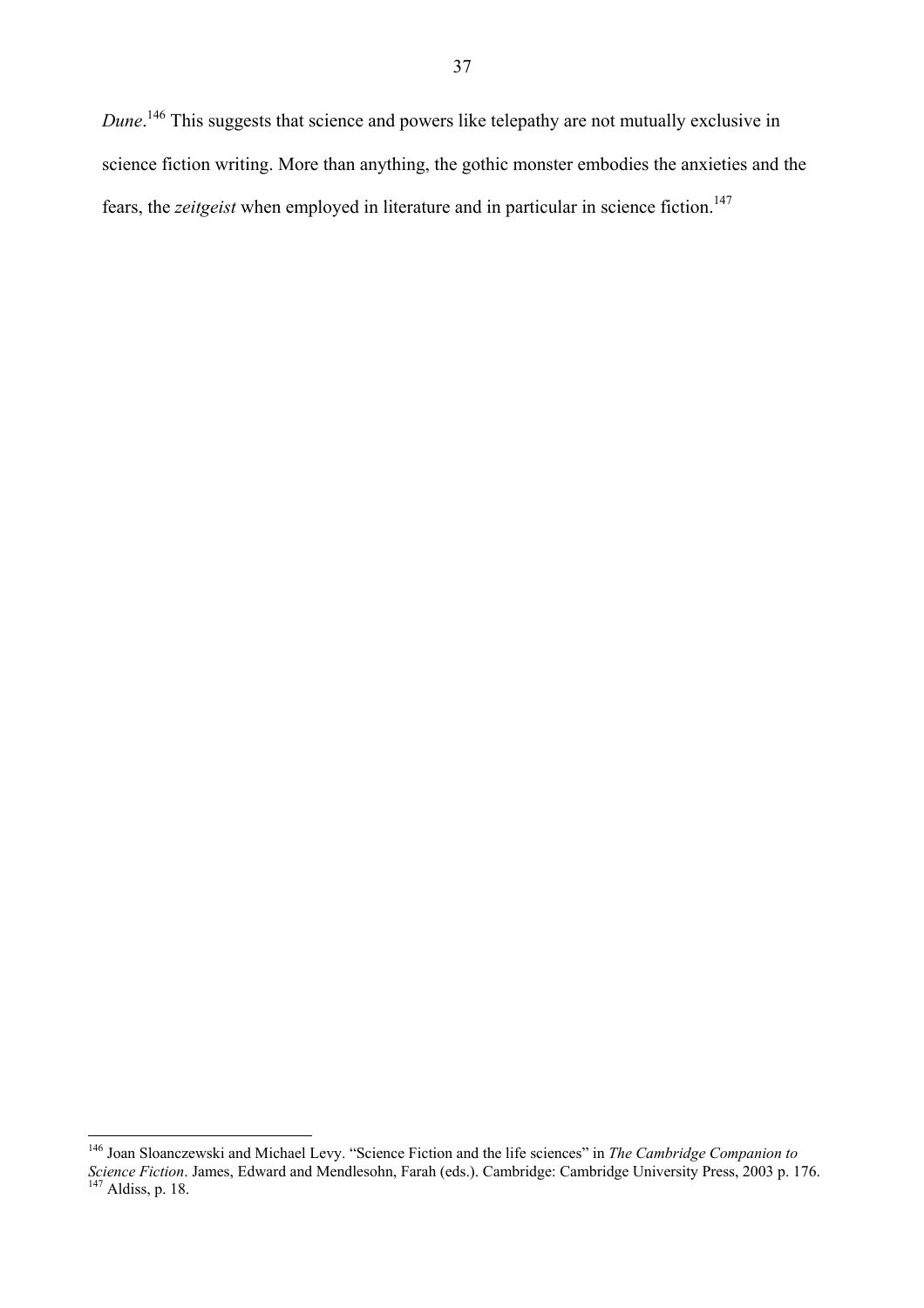## **3 –** *The Demolished Man* **by Alfred Bester: Espers and Men**

"When will you people learn you can't surprise a peeper?"<sup>148</sup>

The novel *The Demolished Man* is an accepted piece of the science fiction literary canon,<sup>149</sup> and as such a very good example to set a basis for telepathy in society, and the anxieties and tensions which it will in Bester's opinion bring about. Furthermore, since Keyes admittedly borrows elements from Bester in his own books, it is important to understand the work he is borrowing from. In the 1950s science fiction readership had grown to expect and accept the unexpected, giving room to telepathy.150 It is prudent to recognize that Bester's other significant work, *The Stars My Destination* (1956) also includes a theme of will and mind powers and offers another strongly driven superman who "brings progress in the wake of destruction".<sup>151</sup> However, for the purposes of this thesis *The Demolished Man* has more explicit organizational telepathy as opposed to teleportation, or "jaunting" as it is referred in *The Stars My Destination*. 152

 The summarized plotline for *The Demolished Man* pits a powerful normal, Ben Reich, and a telepathic police officer, Lincoln Powell, against each other. Given the amount of telepaths in Bester's society, premeditated murder is impossible to commit before one "leaks" the intention to do so. The sentence is known as "Demolition", an effective erasure of the subject's psyche through a telepathic and neurotic regiment, and then rebuilding it to serve the society.<sup>153</sup> Reich is aware of his situation, but is desperately drawn to murder nonetheless, trying to avoid conviction to the last. In a way this struggle could be read as an evolutionary struggle between a normal who is as powerful as he can be in the society, and a very strong telepath backed by his community. For the purposes of this thesis it is interesting to uncover what kind of power telepaths wield in

 $148$  Bester, p. 197.

<sup>&</sup>lt;sup>149</sup> Aldiss, p. 236.<br><sup>150</sup> Aldiss, p. 234.<br><sup>151</sup> Riggenbach, Jeff. "Science Fiction as Will and Idea: The World of Alfred Bester" in Riverside Quarterly, Vol. 5. 1972. Gainesville (FL). p. 170.

<sup>152</sup> *The Stars My Destination*, p. 9. In the course of this thesis, I am referring to *The Demolished Man* as the primary work of Alfred Bester, and as such it is quoted as "Bester" in the footnotes. In the case of other works by him quoted in this thesis, I will provide the title of the book as the case of reference in the footnote. Bester, Alfred. (1956) *The Stars My Destination*. London: Millennium, Victor Gollancz. 1999. 153 Bester, pp. 27, 248-249.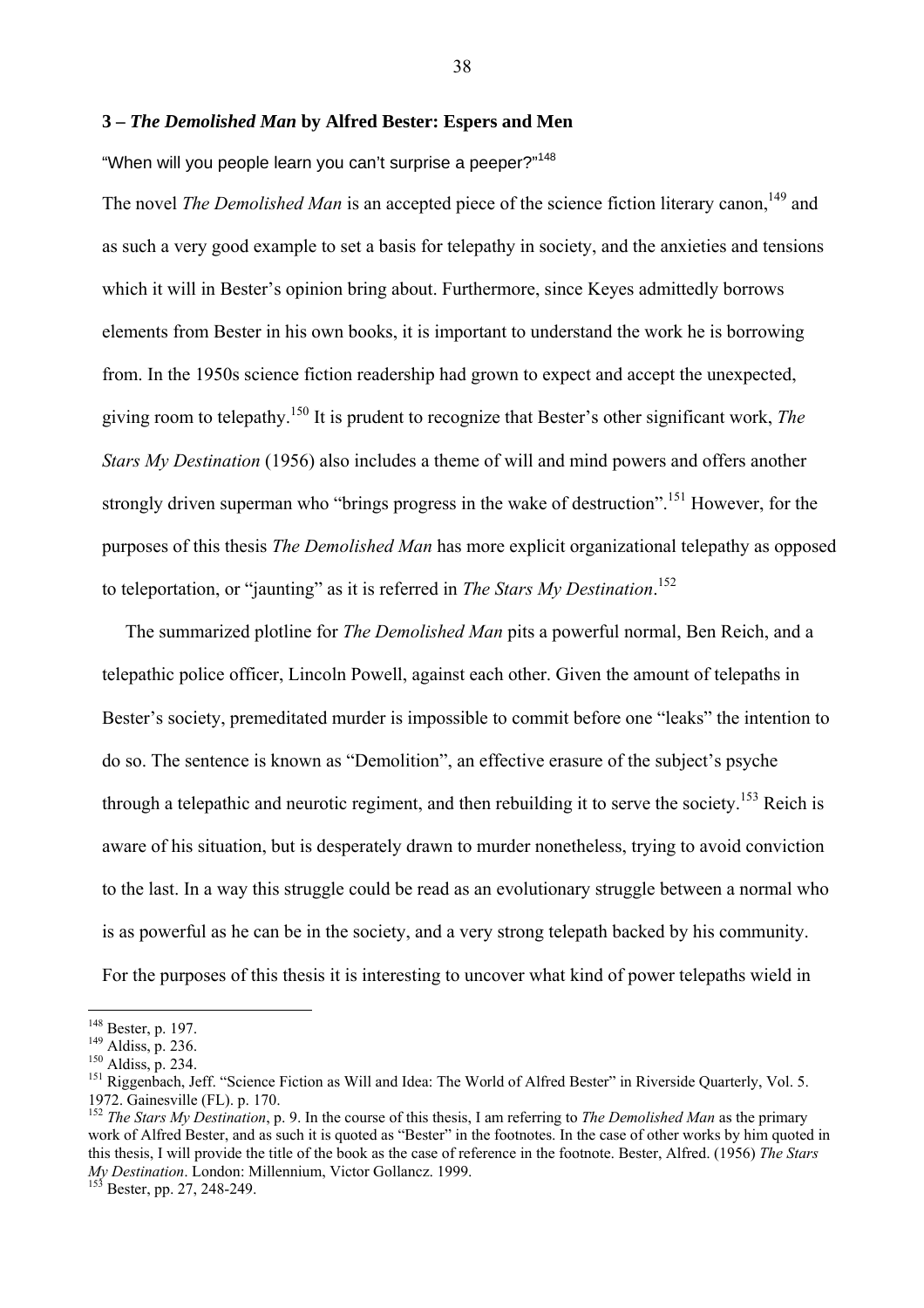the novel's society both telepathically and politically. Reich can be interpreted as the last free mind, a force of active change and a challenger of the society. He relies on planning and instinct to outwit his telepathic adversaries who naturally rely on rational approaches. It is Reich's bid as a normal human to show he can still outmanoeuvre a telepath. Reich is by no means inept, but he is capable of corrupting telepaths to his ends by regular manipulation. In effect this means that he managed to get telepaths to go against the rules of the Esper Guild, which could be also read as an act of (questionable) liberation. Bester does not explain the birth of telepathy, and does not make the claim clearly that it would be the next natural step for all of humanity.

 *The Demolished Man* is set on Earth, in the year 2301 AD and the solar system has been colonized. To this futuristic setting are telepaths then added. The protagonist, Ben Reich, muses: "E for Esper. […] Esper for Extra Sensory Perception".154 By using recognizable labels Bester wishes to create some measure of credibility to his telepathic society. Reich is clearly bitter about the existence of telepaths, seeing them more as hindrances to his own ambitions. He juxtaposes the telepathic self-concept of "E for Evolution" with his own "E for Exploitation".<sup>155</sup> It is later made clear that Reich is not alone in expressing his anxieties about the state of their society. The novel not only explores these anxieties, but it also provides a very interesting depiction of how a fictional telepathic community would conduct itself in a society in which being non-telepathic is considered "normal". Bester provides an additional reading, leading back to the previous discussion on the potential power the telepath holds though his abilities, and to how they are bound by the society around them.<sup>156</sup> Telepaths are empowered by their abilities, yet made powerless by the society, forcing them to abide by a certain set of rules and code of conduct.

 Lincoln Powell sums up the telepathic experience in a very interesting way, describing that all telepaths live permanently in the psychiatric ward of a hospital without any real escape or refuge,

 $154$  Bester, p. 13.

<sup>155</sup> Ibid.<br><sup>155</sup> Bester, p. 15.<br><sup>156</sup> While recognizing there are both female and male telepaths, the consistent use of the male pronoun is easier as nearly all the protagonists of the novels dealt with in this thesis are male.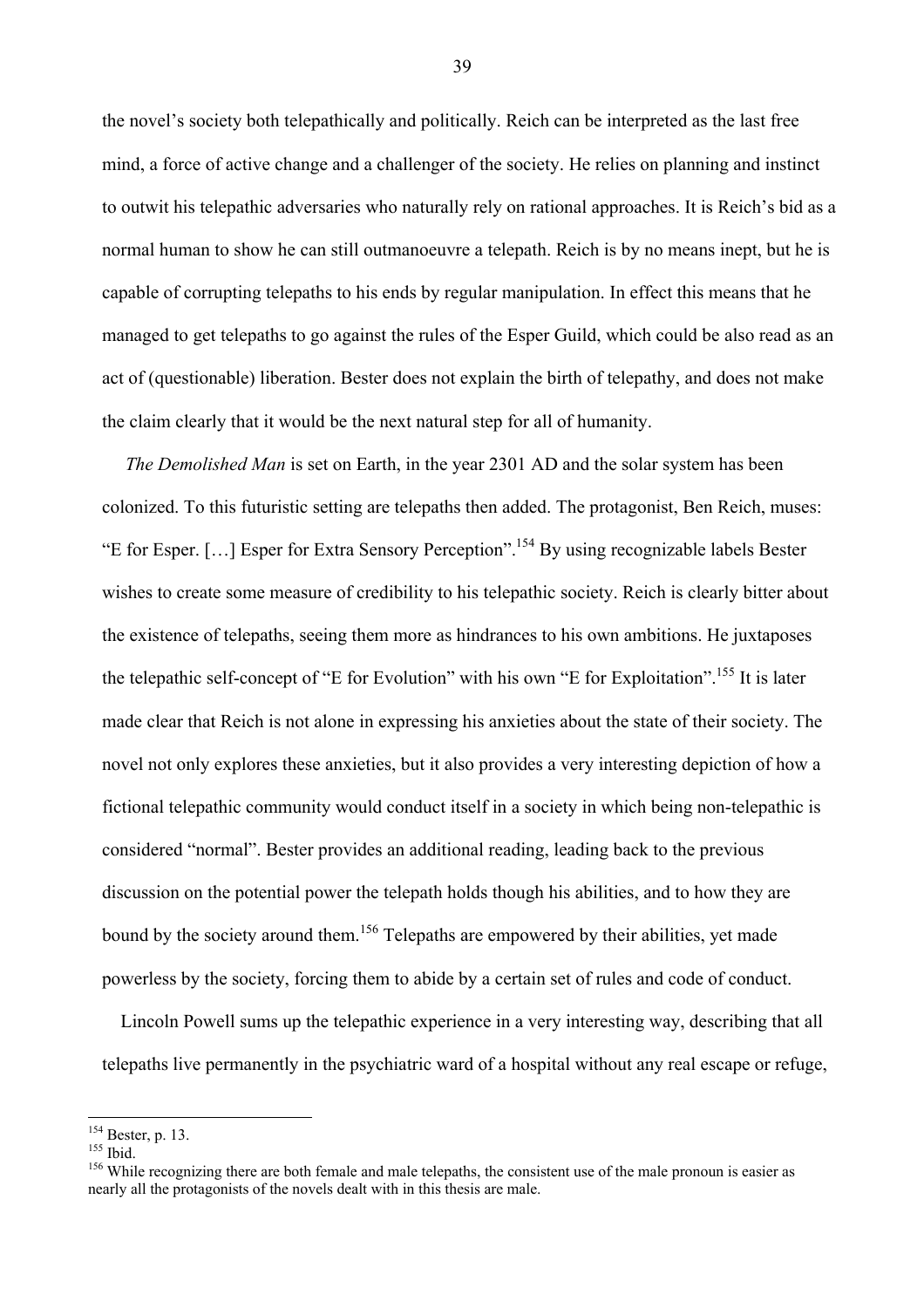having to cope with it daily. Non-telepaths should be happy and thankful that they do not have to come into contact with the raw inner being of their fellow man, and that they do not see "the frightening truth in people".<sup>157</sup> Bester seems to be almost a Hobbesian cynicist<sup>158</sup> if this statement can be used as reference. It is unclear whether or not telepaths are excluded from this grim assessment, or if they are even worse off for it. Bester is willing to show both the best and worst facets of humanity, but leaves the conclusion open. On the other hand, William Godshalk proposes that Bester in fact utilizes black humour and parody throughout the novel to criticize the bulk of science fiction relying on gadgetry rather than serious discourse.<sup>159</sup> Still, even if this is the case, Godshalk excludes *psi* from the themes of potential parody.

### **3-1 Representation of Telepathy**

Bester crafts a society in which telepathy has been accepted as a given trait in some people. It is a fact of life and human capabilities and the society has to adapt to this development. Already in Bester's day the knowledge and acceptance of telepathy is so widespread that it can be employed in a story with little or not explanation needed.160 *The Demolished Man* omits the discovery of telepathy as well as the changes the society had to go through to arrive at the current status quo with established societal structures already in place. Keyes will depict this transitional phase in greater detail, whereas Bester provides an example of how a society with telepaths functions more or less normally. There are new sets of rules that have to be taken into account, for telepaths and non-telepaths alike. What makes a telepath so potentially dangerous to a regular society is not telepathy itself, but their potential, the way telepathic abilities can be used is what makes them dangerous, or at the very least feared.

<sup>&</sup>lt;sup>157</sup> Bester, p. 243.

<sup>&</sup>lt;sup>158</sup> "Hobbesian cynicist" here denotes a person who believes in the internal warfare of any societal structure which is barely held in check. In this thinking the strong survive, and that this is something intrinsically human. See for reference e.g. Hobbes, Thomas. *Leviathan* (1651). Nietzsche is also often quoted as another political thinker who thinks suffering

<sup>&</sup>lt;sup>159</sup> Godshalk, William L. "Alfred Bester: Science Fiction or Fantasy?" in Extrapolation: A Journal of Science Fiction and Fantasy. Vol. 16. 1975. Wooster: University of Ohio. p. 151-152.

 $160$  Lowentrout, p. 398.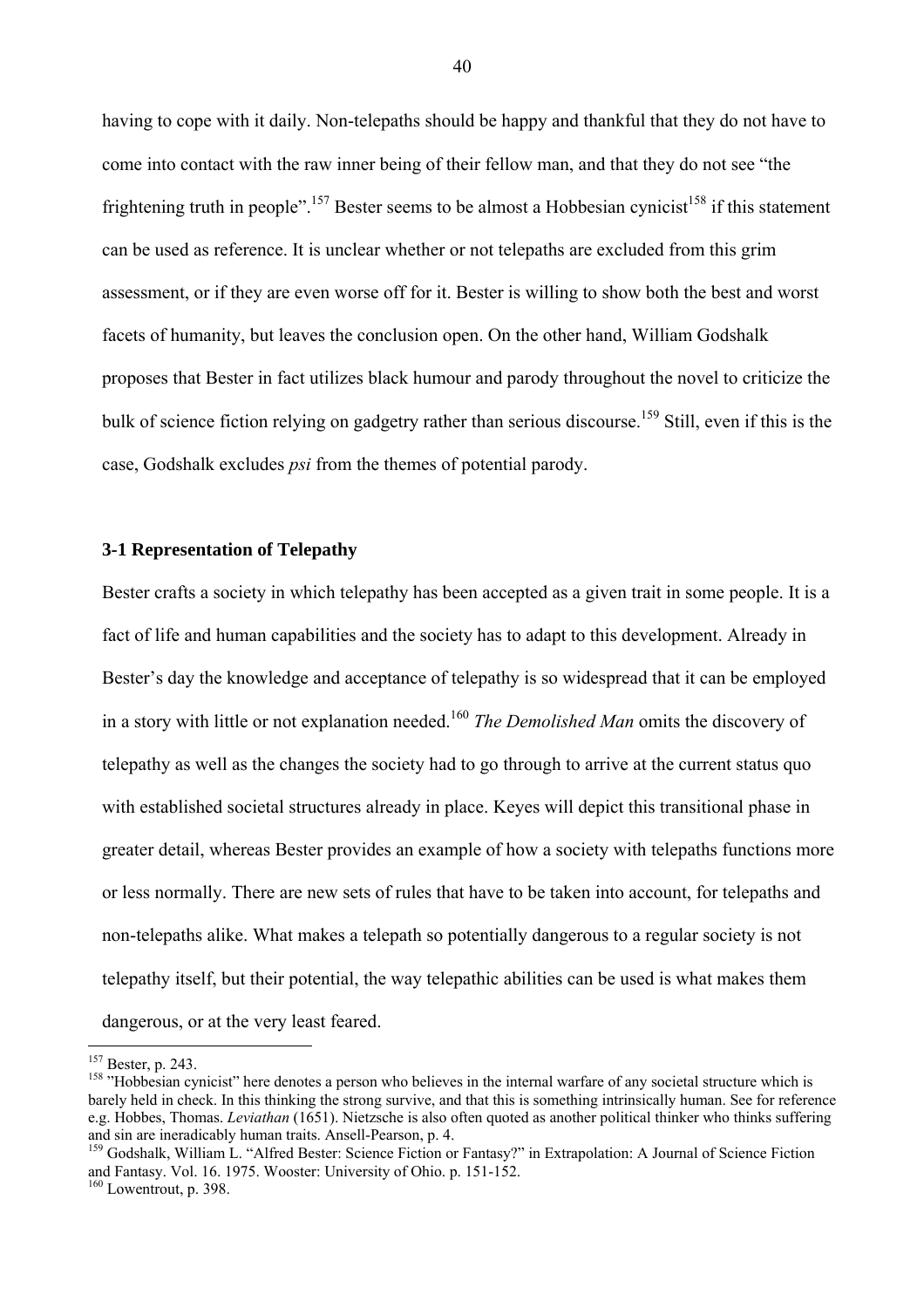It is that fear of the unknown, of the 'other', that often fuels the division between a telepath and a human. In effect, a non-telepath would simply have to trust the telepath not to (ab)use their special powers. It follows that the only way a telepath, a person profoundly different from his fellow men, can be accepted into a society comprised of a majority of non-telepaths, is to allow regulation. The telepath has to submit to authority, that will safeguard the status quo of society by showing that the telepaths are recognizable and accountable for their actions. Simultaneously this control provides safety to telepaths who might face persecution. This is the form of societal control imposed upon the telepath populace in Bester's novel.

 In Bester's vision, being a telepath is something one can measure and grade. This is by no means unique, but almost a standard in many telepathic societies of science fiction. Some telepaths are stronger than others, and the ranking system can be seen as a class-based system within the telepathic community. The telepathic community is almost like a second society within the larger, "normal" one. This means that being telepathic is no liberation, but rather ties you to another community with stricter rules. The strongest telepaths dominate the hierarchy because their talents ensure them the best jobs in the society. For example, an Esper MD is considered a prestigious post.<sup>161</sup> The class system works by numbers, where the  $1<sup>st</sup>$  Class telepaths are both famous and upper-class in both societies. This official label also serves the telepaths in making them concretely useful to the general populace. This seems to be a far cry from *homo superior*, let alone the *Übermench*. Moreover, the main reason why someone would hire a telepath is two-fold: they are efficient workers in the tasks allowed to them, and only a telepath can detect and thwart another telepath. The idea of the majority pitting the minority against itself would otherwise be described as a form of divide and conquer.

 Considering the need for companies to make money, the use of commercial telepaths is normal in Bester's society. If the use of telepathy is made legal and regulated, then no one has to fear that

 $\overline{a}$ 

<sup>161</sup> Bester, p. 13. Apparently it is a degree, as is Doctor of Medicine (also MD), from the Latin *Medicinae Doctorem.*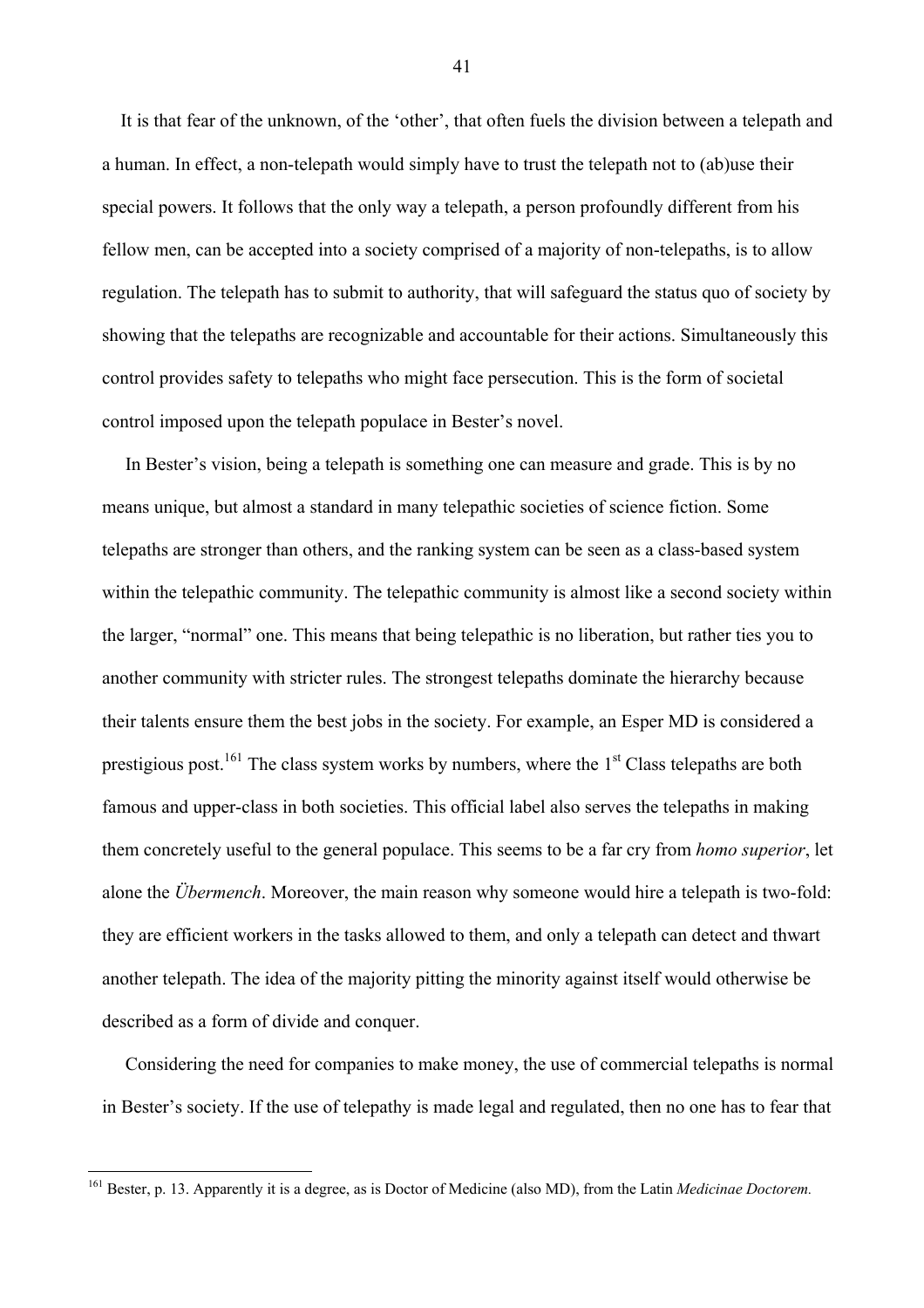their commercial interests are being undermined by a rival's use of illegal telepaths. Being a minority within the society of the majority, the telepaths cannot afford to become enemies to that society. It is beneficial for the telepaths to play along with the rules, and enforce them strictly on themselves. This is why an organization is required, the hierarchical authority that can handle the affairs of the telepaths without becoming a threat to the ruling (yet individually weaker) majority of normals. In *The Demolished Man* this authority is the Esper Guild, led by the 1<sup>st</sup> Class telepaths. Since the distribution of telepathic ability is not equal, it also stands to reason that there are not as many 1<sup>st</sup> Class telepaths as lower class ones, extending telepathic class in part to a social class.

 The Guild is the central pillar of the existence of a telepath from the cradle to the grave, nurturing the use and ethics of telepathy. The strictest punishment is being ostracized from the telepathic community. To a telepath, the "mind is the reality", while the external body is severely 'othered' often by reckless overuse when bending energy for the use of the mind.<sup>162</sup> The intimacy shared by telepaths by the process of directly sharing thoughts instead of merely saying words seems to be one of the building blocks of their society. The description stresses a high sense of community, a fabric of shared telepathy as ideal. Being cut off from the society is a punishment that relegates a telepath into the position of a normal, a natural deaf-mute (the condescending tone should not be overlooked), but with the knowledge of *psi* speech and sound and the profound sense of community it entails to make the loss feel more poignant.<sup>163</sup> The ostracized Jerry Church seems to be physically starved for a telepathic contact with his people; Bester seems to suggest that to a telepath the normals are never as close as another telepath, despite mistreatment.<sup>164</sup>

 The outside is more important for the Guild to uphold than the inside. There are some open anti-telepathic sentiments in the society, which force the Guild to maintain appearances. There are also problems within. For example, one could seriously question the arranged, often loveless marriages within the Guild between telepaths to breed more, and hopefully more powerful ones.

 $\overline{a}$ 

<sup>&</sup>lt;sup>162</sup> Bester, p. 33.<br><sup>163</sup> Bester, pp. 22-23.<br><sup>164</sup> Bester, p. 36.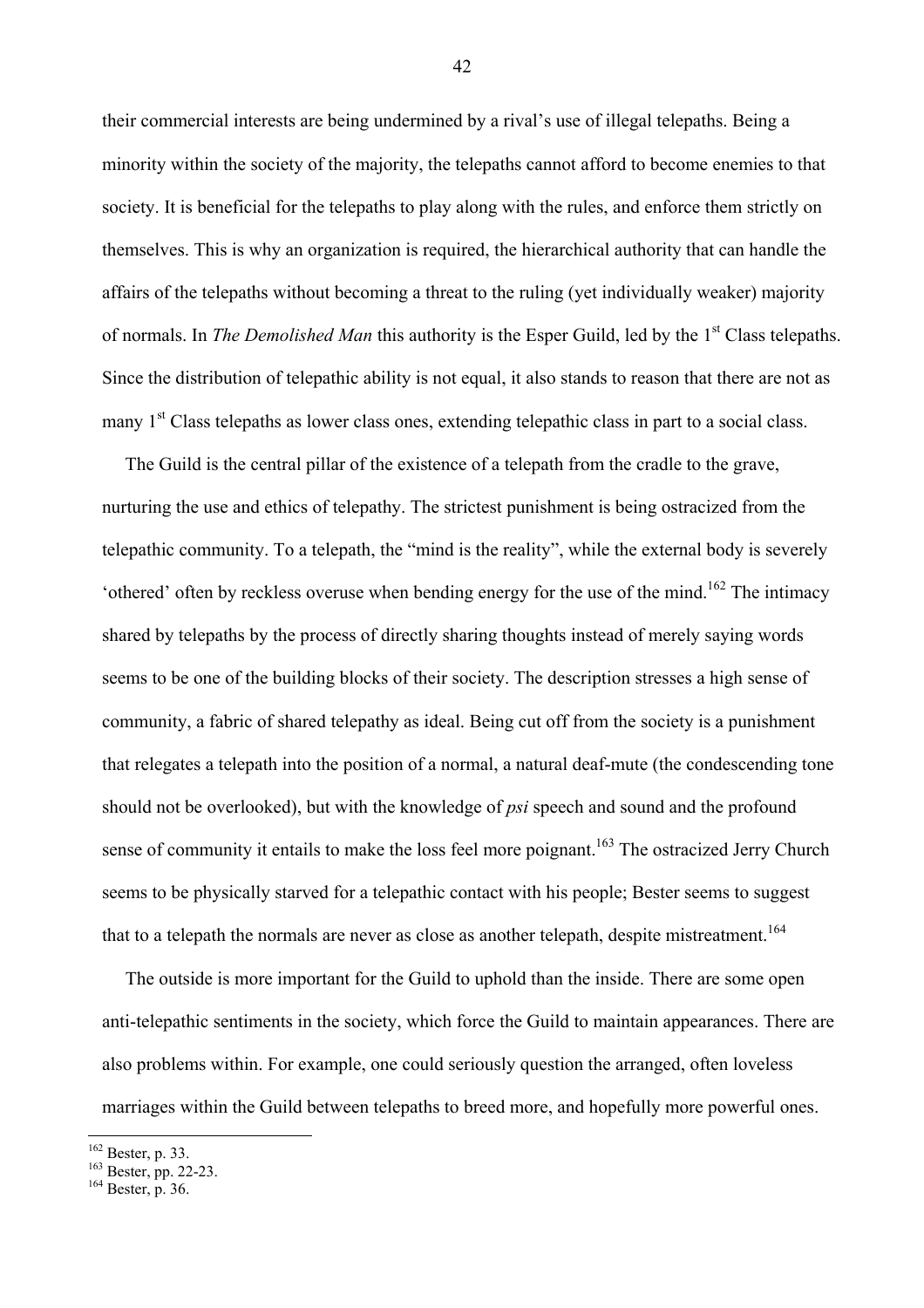The Guild is also actively participating in finding latent Espers so they can be properly indoctrinated to the values of the Guild, with the question of consent left open. The affairs of telepaths are often left to them to be kept quietly in-house. The whole evolutionary issue is also mentioned in the novel: educating current telepaths is not enough. A high level telepath Sam @tkins tries to awaken the Esper trait in normals, confident that telepathy is a latent trait in everybody and merely needs to be coaxed out.<sup>165</sup> When all are telepaths, the anxieties between normals and telepaths would theoretically seize to be (with the disappearance of normals). Again, @atkins gives little thought if this is the right thing to do; he simply assumes everyone would be happier as Espers. Certain arrogance seems to be intrinsic to the telepath psyche.

 The general consensus among telepaths is, nonetheless, that despite the negative aspects of the Guild, those are still easily outweighed by the protection and education it provides. This is why a betrayal within the highest strata of the Guild is so potentially dangerous: "The idea of a  $1<sup>st</sup>$  class Esper, a pillar of the Guild, participating in murder was unthinkable  $[...]$ . <sup>166</sup> To the telepaths, the Guild is the most important authority to follow. The mix of the fulfilment of a fantasy of superiority combined with heavy restrictions and duties is exemplified in the Esper Pledge:

The Regimen I adopt shall be for the benefit of mankind according to my ability and judgment, and not for hurt or wrong. I will give no deadly thought to any, though it be asked of me. Whatsoever mind I enter, there will I got for the benefit of man, refraining from all wrong-doing and corruption. Whatsoever thoughts I see or hear in the mind of man which not to be made known, I will keep silence thereon, counting such things to be as sacred secrets.<sup>167</sup>

 The Pledge is both problematic and likely made to be recited for the benefit of the normals, considering that telepaths share nearly everything in their mind with each other anyway. When the Guild calls, it is the duty of all telepaths who hear that call to heed it.<sup>168</sup> A few feats of telepathy exemplified in the book deserve to be mentioned, because they illustrate the power of the telepath

 $165$  Bester, p. 136.

<sup>166</sup> Bester, p. 90.<br><sup>167</sup> Bester, p. 98.<br><sup>168</sup> For example, the Guild demanded that all telepaths employed by Reich's company quit immediately, all left unconditionally. Bester, p. 186.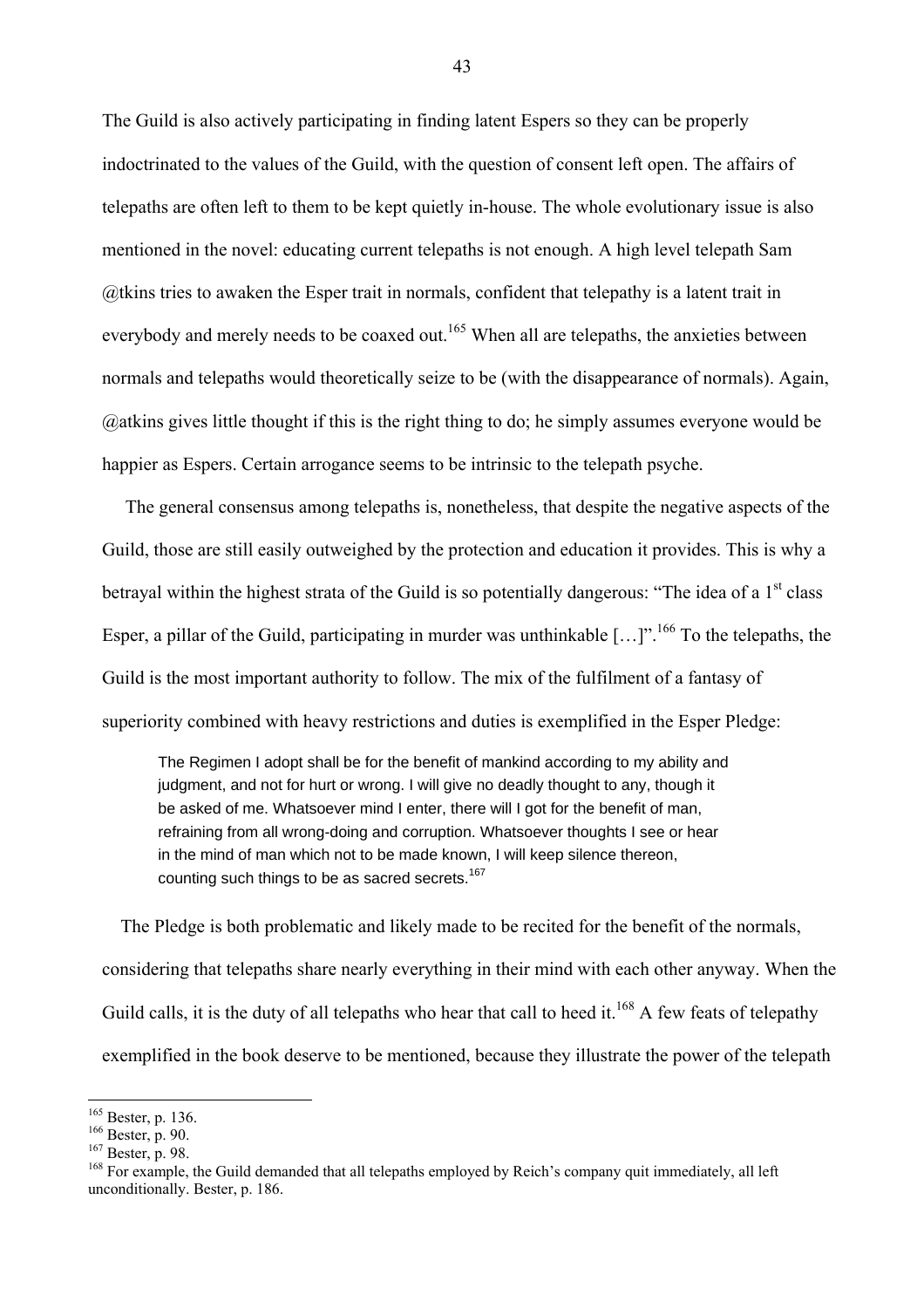and of the telepathic community. Such examples are the human radar chain to locate Reich, or the channelling of latent mind power to a single telepath to bend the mind of a single individual completely, as Powell did to Reich as a last resort to thwart him.<sup>169</sup> Bester stresses the significance of the combined effort of the telepath community to show their true potential.

 Prominently claiming to be working for the benefit of man, the Pledge makes a telepath seem close to a holy entity, despite Bester's depiction of telepaths as very human with extraordinary abilities. Powell himself is angered by "the relentless force of evolution that insisted on endowing man with increased powers without removing the vestigial vices that prevented him from using them" for any beneficial purposes.<sup>170</sup> Then again, Powell is not above using his powers to get his own will through, apparently figuring that ends justify the means. Powell is by no means a saint, as is seen by his willingness to telepathically force a young girl to relive traumatic memories to procure testimony against Reich, which makes clearly juxtaposing him with Reich as good or evil problematic.<sup>171</sup> In Bester's view absolute power is corruptive, and frightening "in the hands of Powell as it is in the hands of Reich", as only their ways of implementation range from an antiquated gun to potential "psychic overkill".<sup>172</sup>

 The telepathic community, or the Guild, is not, then, altruistic; telepaths are very much like normal humans in the sense that they are able to fight amongst themselves, although knowledge of the divisions rarely reach the ears of an average normal as not to create mistrust.  $^{173}$  The 'othering' is being done mainly between the societies, but also within; it seems that the telepathic community, which enforces a much more rigorous group discipline, is prone to distinguish between good, Guild-abiding telepaths and bad ones. Reich supports both anti-telepath movements and the insider factions financially to make life for the Guild difficult, since organized

 $\overline{a}$ 

<sup>&</sup>lt;sup>169</sup> Known in the novel as "Mass Cathexis". Bester, pp. 168, 206, 242. This also links to Sudre's previous concept of a special telepathic "channel", in section 2-1.<br> $^{170}$  Bester, p. 119.

<sup>171</sup> Riggenbach, p. 173.<br><sup>171</sup> Riggenbach, p. 173.<br><sup>172</sup> Godshalk, p. 154.<br><sup>173</sup> The Esper Guild is opposed by "The Esper League of Patriots", who wish to preserve a higher autocracy and stop using their resources to pamper lower class telepaths. Bester p. 26, 99.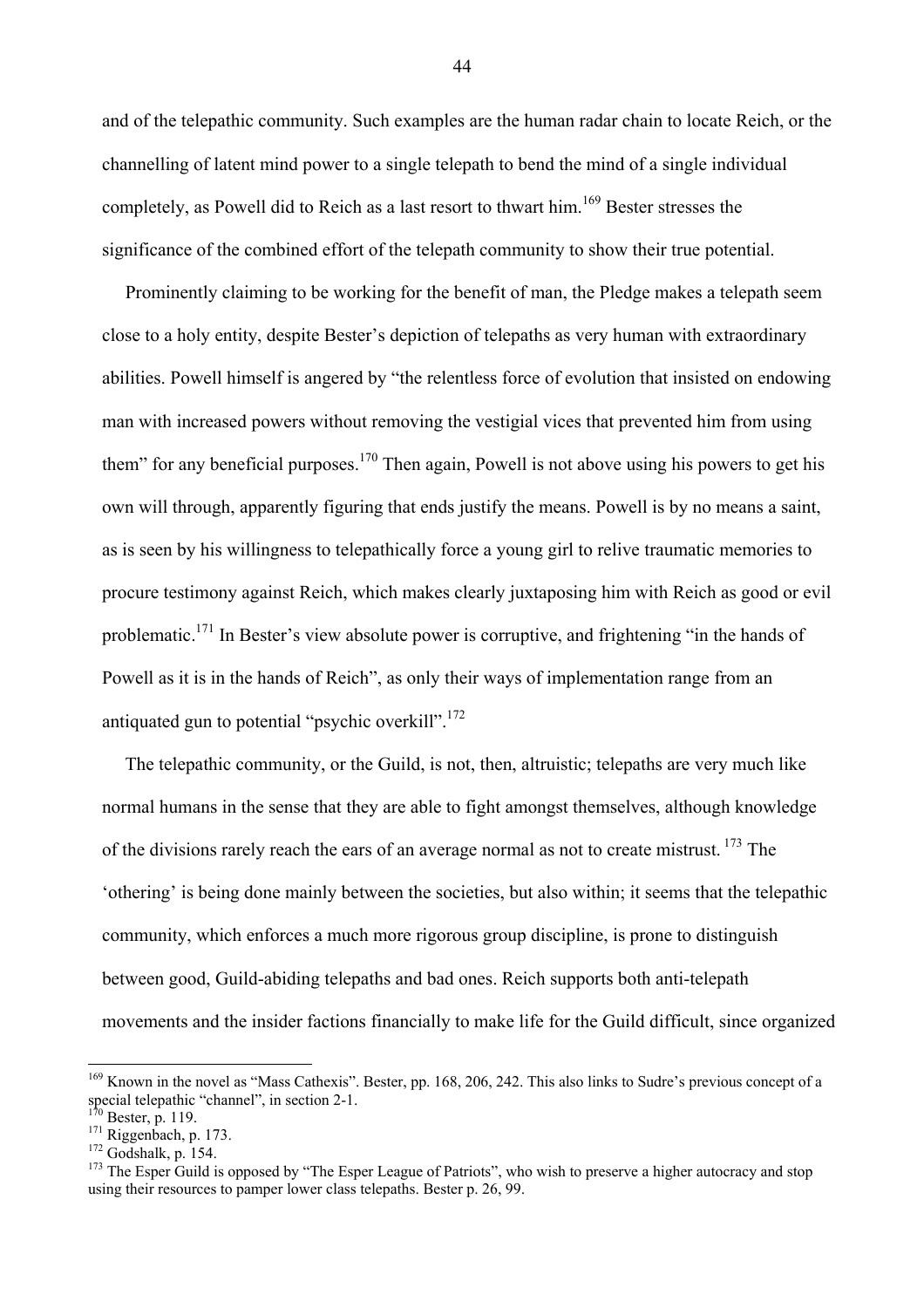telepathy seems to be his main antagonist in the novel, personified by Powell. The Guild has to appear functional or it could spell chaos for both societies with unrestricted, uncontrolled telepaths marauding through the society. The instability could even lead to a civil war among telepaths, which is again something that Keyes delves deeper into. It is important to note that these fears are shared by telepaths and normals alike.

 Even Powell uses curious irony to put normals he encounters at ease: "You imagine I'm standing here like some mind-peeping monster, probing your mental plumbing. […] If I could [do that], I wouldn't be standing here. I'd be standing on the throne of the universe practically indistinguishable from God".174 This statement is ambiguous: while it distinguishes between telepaths and godly ability in order to calm people, the evidence the novel gives shows that he actually *could*. The same idea was also expressed by Sturgeon when the budding *homo gestalt* comes to realize that "we can do practically anything, but we most likely won't".<sup>175</sup> One of Powell's later statements, one following the description of telepaths metaphorically living in the psychiatric ward of the world dominated by normals, leaves an eerie question of what the telepaths' final goal is: "The world will be a wonderful place when *everyone's a peeper* and *everyone's adjusted*... But until then, be grateful that you're blind [My emphasis added]".<sup>176</sup> It does not bode well for the normal population, since clearly this indicates that telepathy is the future. Curtis Smith brings an even more foreboding turn of a phrase out when he quotes from *Odd John*: "if they were all like you, domestic, there'd be no trouble", relegating the idea of evolutionary cleansing to a matter of inconvenience.<sup>177</sup>

 It may explain the vehemence why Powell simply has to capture Reich and bring him to Demolition: If the unstated consensus of all telepaths is that they are indeed an evolutionary step

 $174$  Bester, p. 82.

<sup>&</sup>lt;sup>175</sup> Sturgeon, p. 76. <sup>176</sup> Bester, p. 243. <sup>177</sup> Smith, p. 58.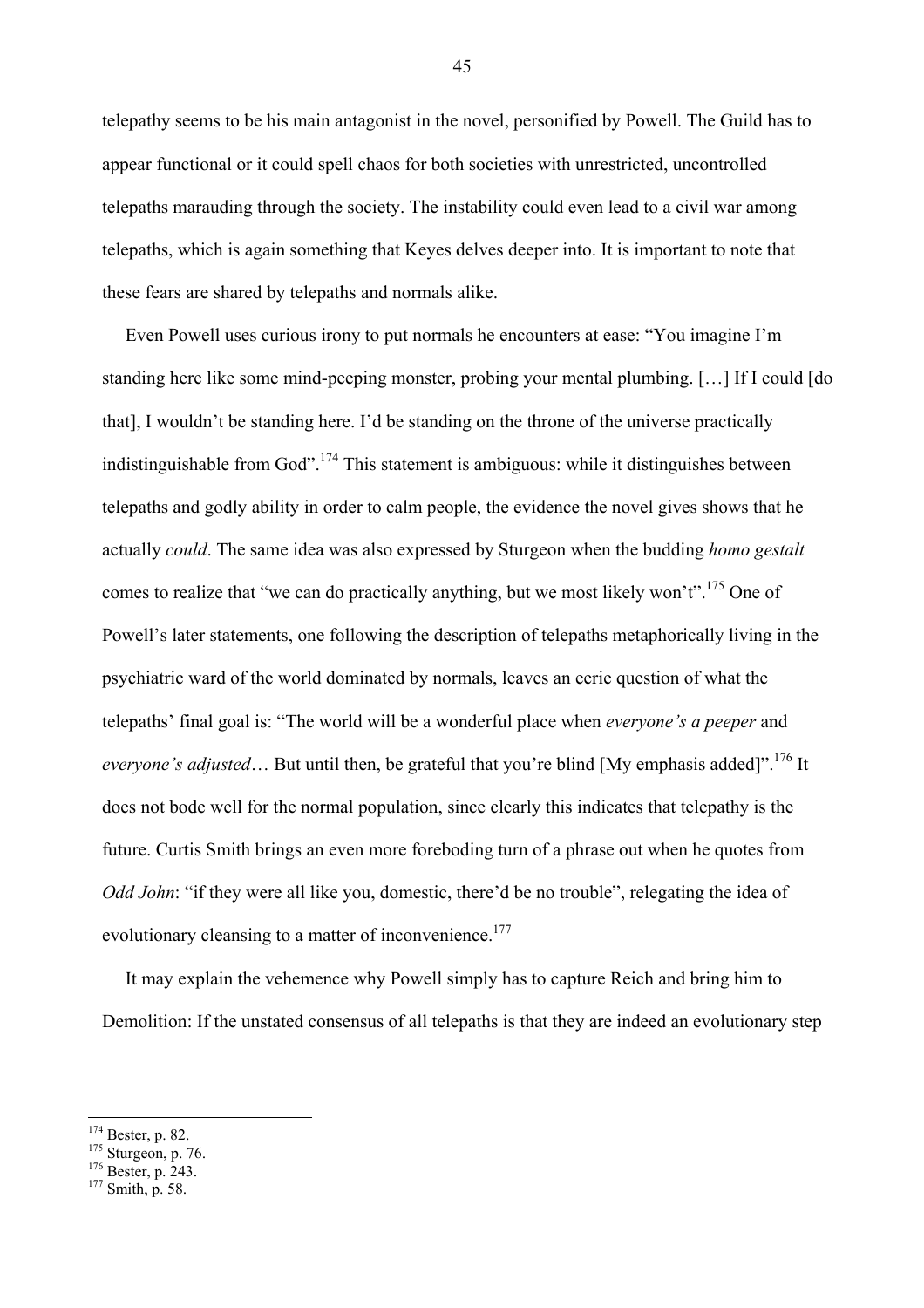forward, it is vital for them not to allow normal people like Reich (though given Reich's resources he is not an average normal) to achieve the level of untouchability as Reich was about to reach:

Reich is one of the rare Universe-shakers… a child as yet but about to mature. And all reality… Espers, Normals, Life, the earth, the solar system, the universe itself… all reality hangs recariously on his awakening.  $178$ 

Reich could be interpreted as an offshoot of the *Übermensch*, a normal who is almost capable of becoming a *homo superior*, and is not a telepath. That it is Reich asceing to this level and not a telepath is very interesting as it seems to counter the status of telepaths as symbols for evolutionary progress.<sup>179</sup> In that sense the battle or contest between Reich and Powell can be seen as a masked evolutionary conflict.<sup>180</sup> Since studying cultural interaction can also be looked from the perspective of a clash of civilizations<sup>181</sup>, the normal and telepath cultures succinctly battle for the dominant position. It is noteworthy to differentiate that to telepaths they are the next evolutionary step, but Bester suggests that it is their opinion and not a scientific fact in his world. What Bester may be projecting instead is the assumption of the fact of telepathy in the future without giving it much background: in the evolutionary sense Bester may be expressing even unconscious hopes of "improvement" to be made in the human psyche, and telepathy is the most widely recognized form of it. $182$ 

### **3-2 Issues of Privacy**

The issues of privacy have been very prevalent in science fiction, fittingly exemplified by George Orwell's *Nineteen Eighty-Four* (1949) which expanded anxieties about privacy from the private to state level.<sup>183</sup> The concept of the inviolable rights of an individual to be free to make his own decisions applies also to freedom of speech and a right to privacy. None of these ideals are

 $182$  Lowentrout, p. 394.<br><sup>183</sup> Nicholls, p. 165.

 $178$  Bester, p. 208 and Riggenbach, p. 168.

<sup>&</sup>lt;sup>179</sup> Hassan, p. 143.<br><sup>180</sup> Godshalk refers to it as a "game". Godshalk, p. 152.<br><sup>181</sup> Most notably by Samuel Huntington in his book by the same name: Huntington, Samuel. *The Clash of Civilizations*. Simon & Schuster, 1998.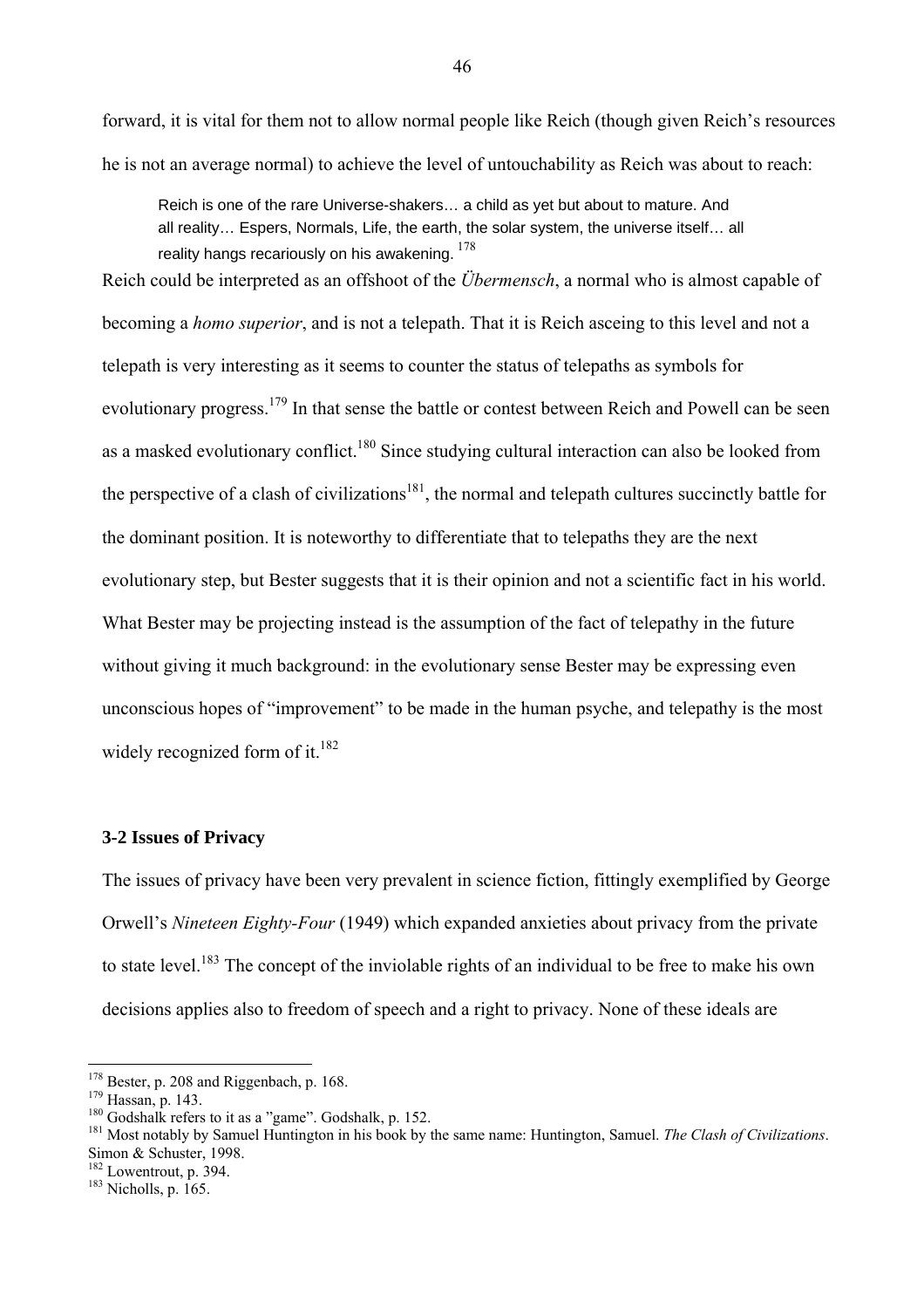exclusively American, but given the state of science fiction we can speculate they are most prevalent and thus most cause for anxiety in the United States. The problem seems to come down to trading away some freedom for some safety, but the social contract falls short in a telepathic one as the inability to do something (e.g. eavesdrop) becomes a matter of morals only.

 In privacy matters, the term used by telepaths and normals alike for their abilities is in *The Demolished Man* is "peeping", which hardly has very positive connotations. Bester divides telepathic ability to passive and active. As such, telepathic ability can be, in a manner of speaking, voluntarily limited or actively extended, but never completely shut off.<sup>184</sup> This approach is common in modern science fiction representations of telepathy, most notably for the purposes of this thesis in Keyes's books. Passive telepathy could be reduced to the background noise one hears in a crowded area. It can be ignored, but it can also be "peeped". Since the background noise is inconvenient to constantly block out, many Espers seem to prefer private houses to avoid mental cacophony. In short, their ability to breach privacy can also cause them severe distress.

 In the world depicted in *The Demolished Man*, there has been no premeditated murder in 79 years. This passive listening is what has made premeditated murder so difficult; a person walking around with murderous intent would inadvertently "leak" his intent all around him. Especially strong emotions are easily picked up even unintentionally, as exemplified by Reich's Esper secretary, or later by Reich's telepath accomplice who exasperates that Reich is "broadcasting bloodlust on every wavelength of the TP [telepathic] band".185 Reich needs a telepath willing to go against his own community to help hide his intention to commit murder. Bester's view of active telepathy, on the other hand, can include actively listening in on someone's thoughts, performing psychiatric scans (many Esper MDs are in fact psychiatrists) or blocking another telepaths from scanning you. It is ironic that in the tightly knit community of telepaths, the use of

 $\overline{a}$ 

<sup>&</sup>lt;sup>184</sup> Bester gives a different form of telepathy in *The Stars My Destination*, in which a young woman has "one-sided" telepathy, capable of only sending. She is also unable to suppress this talent. *The Stars My Destination*, p. 35. This differs from the usual form of telepathy in parapsychology (see section and science fiction.

 $185$  Bester, pp. 18, 61.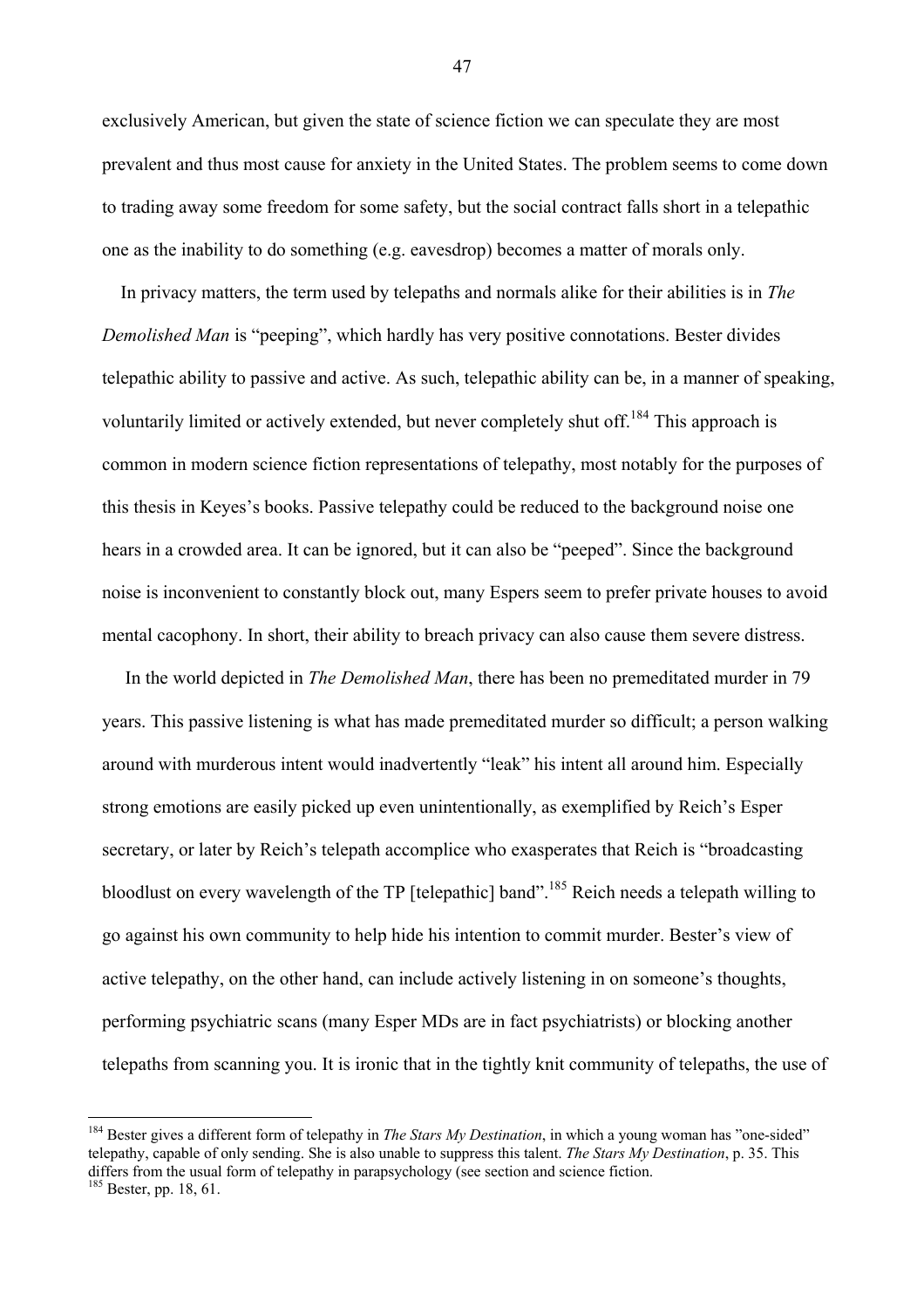blocks (invoking a right to privacy) is often viewed with displeasure, and almost open admission to guilt in case of breaches of conduct. The telepath, while capable of breaching the privacy of others, is not expected to have any actual privacy of his own within the Guild.

The powers of mind attributed to the strongest of telepaths, the 1<sup>st</sup> Class, clearly show the threat to privacy: "The  $1<sup>st</sup>s$  are capable of deep peeping, through the conscious and preconscious layers down to the unconscious".186 Similarly, the protection of privacy through telepaths means that a higher rank telepath can always bypass one of a lower rank. Telepathic discourse is, in addition to words, often flavoured with images, smells, and other sensory material, which can also be "peeped" by another.<sup>187</sup> More often depicted in popular characterizations of telepaths is the idea of using brutal, even physical mind power to overwhelm opponents; Powell downs an opponent with disconcerting ease (though apparently learning this requires some training).<sup>188</sup> Again the question of the motives of the Guild becomes important as they monopolize information on how to train and educate telepaths in aggressive uses of their skills as well.

 Considering that the services of telepaths are expensive, Reich's previously quoted frustration between the apex of evolution and the apex of exploitation are both true in a sense. In the justice system telepathic evidence is not allowed as primary evidence, but it can be used to cipher out guilt and circumstantial evidence then to be supported by other concrete evidence. Everyone has the right by law to refuse to be scanned/peeped "on the record", but few expect that when denied, the telepath would not scan them nonetheless for information to be used "off the record".189 In the rare cases that a telepath needs to put on trial, it is again handled in-house with little or no regard to privacy. The culprit is expected to open for scrutiny, and if he refuses, then his mind is pried open. To use a vulgar term, the proceedings are an effectual mind-rape, with a clear warning to others who would endanger the reputation of the Guild added to the morbid satisfaction that

 $186$  Bester, p. 20.

<sup>&</sup>lt;sup>187</sup> Bester uses a literary tool of flowing text to exemplify telepathic discourse, e.g. p. 35. <sup>188</sup> Bester p. 125.<br><sup>188</sup> Bester, p. 81.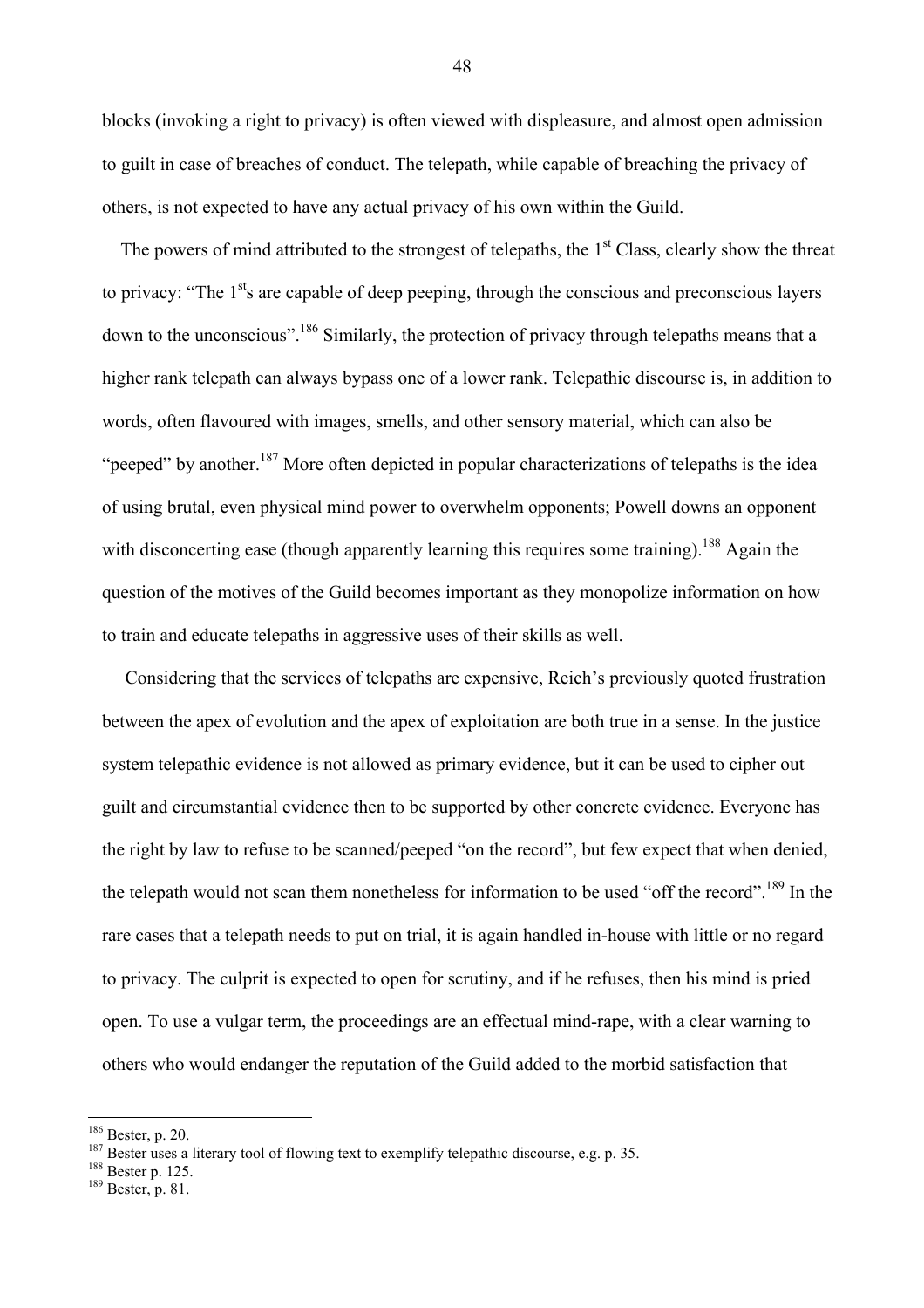justice has been served. Despite this obvious slant on the objective judiciary system, all verdicts in Bester's world are handed down by a computer, which accepts only facts and hard evidence. The reason of telepaths may be highly valued as an asset, but their subjective view is this way moderated. Furthermore, even if telepaths hold high positions, they are often overseen by normals; a telepath can be the top investigator of police, but he cannot be the commissioner.<sup>190</sup> Understandably, trying to hold onto their own power, the normals are unwilling to relinquish telepaths to their self-imposed control only.

 The idea that someone could tap into our phone conversations seems not only possible but also personally threatening. One of the curious technological aspects of the telepathic society is that the telephone has become safe again, as Bester sets a restriction of a physical line of sight on the use of telepathy.<sup>191</sup> In Bester's vision of the future, when the personal space is threatened, one can recede back to technology, which ironically today makes eavesdropping easier, to prevent it. Later this restriction is contradicted, raising doubts if even the telepaths themselves fully know the limits of their capabilities. It is likely that normals realize this potential as well, hence the antagonism. There are some specific dangers to "peeping" as well. If the telepath dives into a shattered mind, he can be damaged by the experience. Sharing a trauma with the target of a scan is often very traumatic also for the telepath.<sup>192</sup> Without proper training and blocking, the manifested physical reality inside another person's mind can be lethal to the mind of the telepath.

 Finally, in *The Demolished Man*, the mind has become exceedingly vulnerable to alterations, since psychiatric surgery seems quite a standard process to improve and rehabilitate criminals.<sup>193</sup> It should be noted that many of these alterations, like Demolition, is a conscious process, in which the mind realizes it is being wiped clean without any way to resist it. The benefit of the reprogrammed individual to society once rehabilitated sounds like a worthy cause at least on some

 $190$  Bester, p. 92.

<sup>191</sup> Bester, p. 22.<br>
<sup>192</sup> Bester, p. 132.<br>
<sup>192</sup> Bester, p. 132.<br>
<sup>193</sup> Demolition is the case in point. Bester, pp. 128-129. Also, demolition bears close resemblance to Winston getting "reprogrammed" in Orwell's *1984*. Aldiss, p. 245.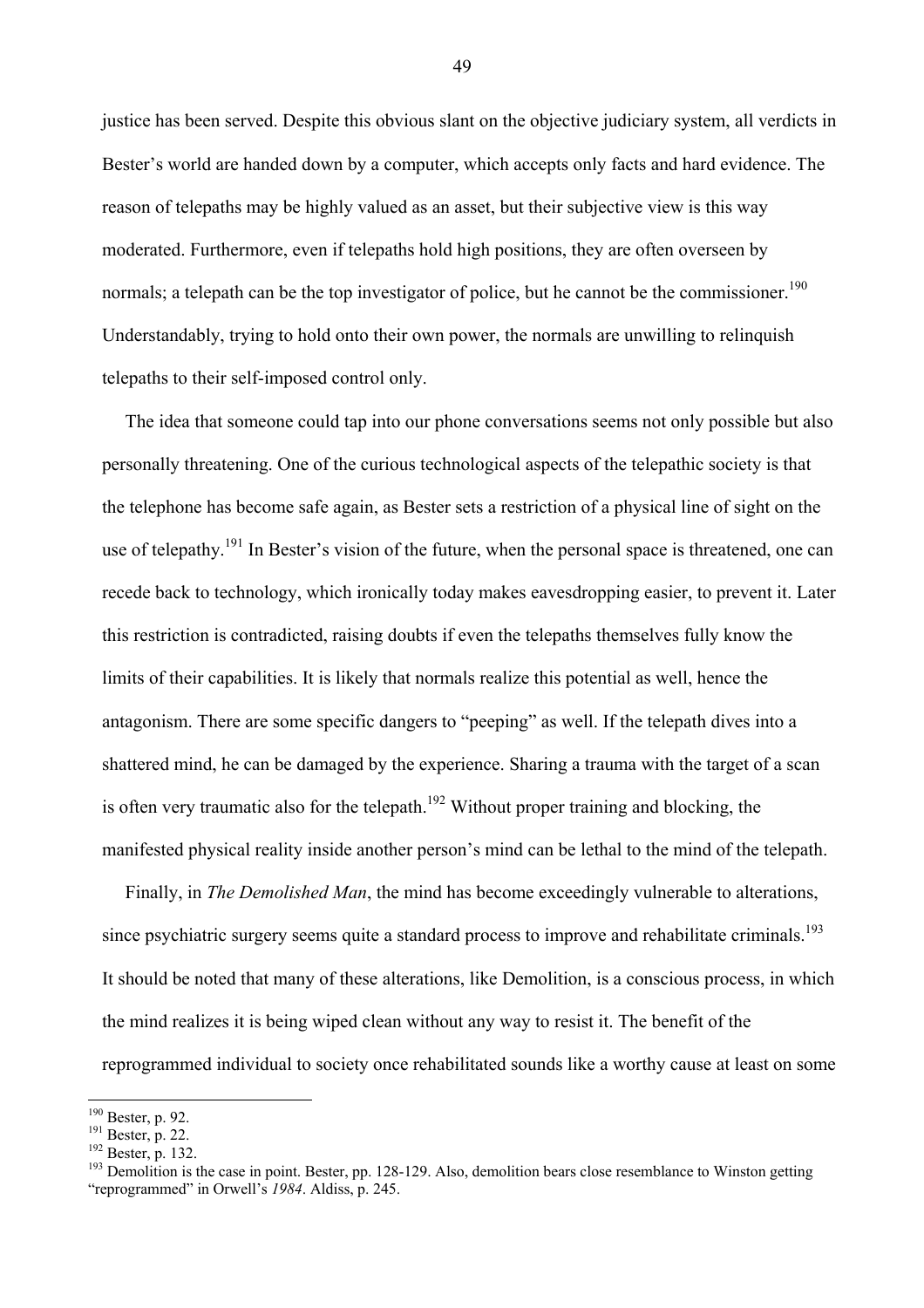level, but begs the question of the rational human mind being relegated back into a human computer, which can then be reprogrammed at leisure to suit one's needs. Even if telepathy values the mind, it can still treat it as a commodity to be quite freely moulded. One can only speculate if a complete restructuring of one's mind is more humane than giving them the death penalty.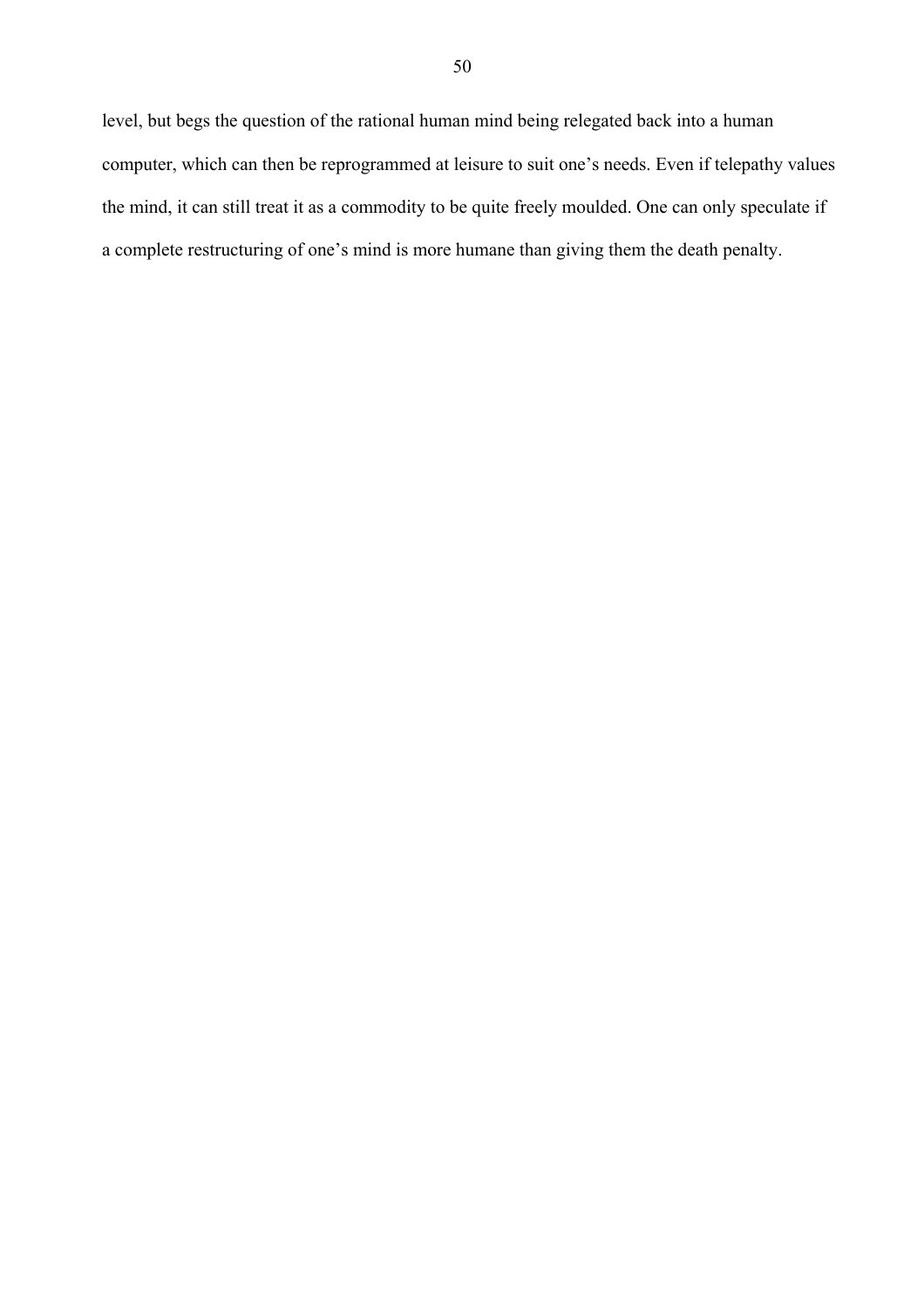**4 – The Psi Corps Trilogy by J. Gregory Keyes: "The Corps is Mother, the Corps is Father"**  Keyes's depiction of telepathy is fundamentally based on Bester's. Telepaths can be graded on a scale, their powers will differ accordingly, and there will be a clear hierarchy. Keyes's more original aspects come from his depiction of the discovery of telepathy. While Bester has crafted a society (or rather two societies) already established in their existence, Keyes shows the birth and growth of telepathy in society, and how the dominant cultural and societal powers react to it. Keyes draws on known historical cases of 'othering' and extrapolates familiar anxieties and tension to his fictional works. For the purposes of this examination, I will number the books quoted as Keyes I, Keyes II and Keyes III in their order, and refer to Alfred Bester, the protagonists of the two latter Keyes novels as Bester(1) to differentiate with the author of *The Demolished Man*. For the purposes of this thesis, the first book is perhaps the most fruitful as it gives an account on how telepathy enters a society, and how it shapes the society around it. The issue of power seems to be very prevalent.

 Analyzing Keyes's books it is necessary at times to draw secondary material from the TVseries *Babylon 5*, set in the same universe and within the same conceptual frame.<sup>194</sup> J. Michael Straczynski, the series author acknowledges that his universe is built on the foundations of science fiction classics, which is why it should not be surprising to find reference to Asimov or Bester in this fictional universe.<sup>195</sup> Moreover, it is not unheard of for literary science fiction to complement science fiction TV-series, which allows for an exploration into telepathy. Straczynski notes that the creation of the Babylon 5 universe was a purposeful metaphor and even extrapolation of the

 $\overline{a}$ 

 $194$  Even though the outline for the books was created by J.M. Straczynski, Keyes mentioned in an interview that he had "a great deal of creative control". Interview with Greg Keyes at SFFWorld.com by Rob Bedford, 02.11.2003.

http://www.sffworld.com/interview/28p2.html , acquired 18.04.2007.

 $195$  Straczynski,. pp. 6, 9, 17.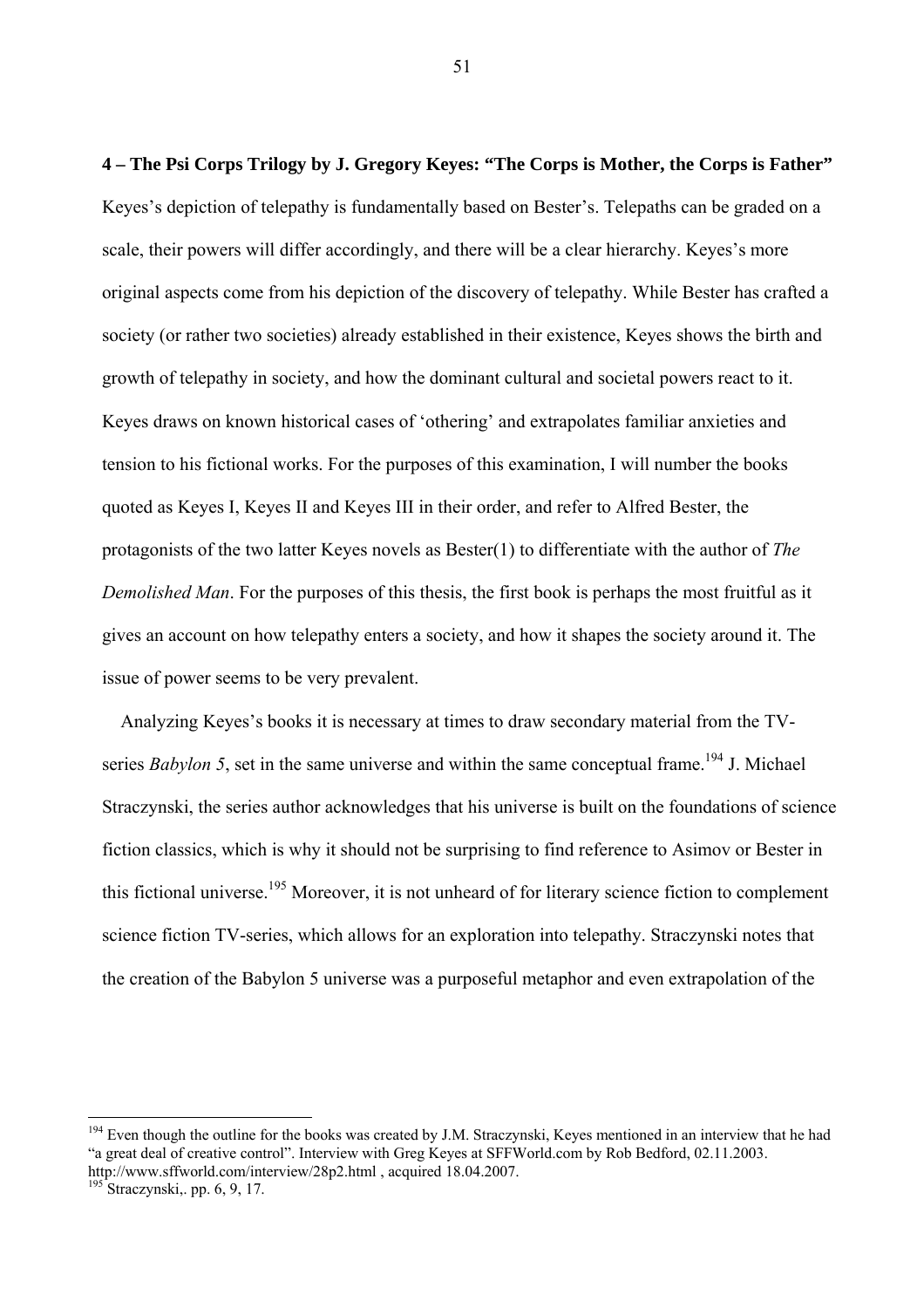"American and, to a lesser extent, European societies [...] over the last several decades",<sup>196</sup> which is also seen later in the interpretations of telepathy in the Keyes's novels.

 The name "The Psi Corps Trilogy" refers to the founding of organized telepathy in the setting of Keyes's books, and its operations and nature are described both in the books and the TV-series. The themes in the three novels range from the discovery of telepathy and creating an authority of control in the first book, to the life of an ambitious young telepath trying to find how he relates to the world around him, and finally to the aftermath of conflict that forces society to re-revaluate how it views telepathy. All books give sufficient viewpoints from non-telepaths and telepaths alike, as well as connects their world to our own through intertextuality or recognizable references. It is however interesting that the actual telepath civil war which is mentioned to exist, is not described by any of the books (chronologically set between the second and third novel), or by the TV-series either.

 The omission is a curious one, but perhaps Keyes wishes to employ other literary tools besides violence to depict the tensions between power and society in a world where telepathy exists. As with *The Demolished Man*, I am going to analyze how telepathy is presented in Keyes's books and what kind of organizational level it achieves, then move on to issues of privacy, and to the question of how a telepathic authority regulates the use of telepathic powers. In addition, I will look into the formation of an impending evolutionary clash between telepaths and non-telepaths, as it is a very dominant theme in the novels, especially the third one. However, first I will provide a basic reading of the world presented by the three novels, giving some context to the analysis. In the first book, *Dark Genesis: Birth of the Psi Corps* telepathy is discovered by accident in the year 2115, ironically enough through a mock-test with Zener cards. At first the results are dismissed, given the reputation of studies in this field, but soon everyone wakes up to a world that suddenly has telepaths: "Extra-sensory perception is no longer a fantasy or a possibility – it's a fact".<sup>197</sup>

 $\overline{a}$ 

<sup>&</sup>lt;sup>196</sup> Straczynski, pp. 14, 16.<br><sup>197</sup> Keyes I, p. 19.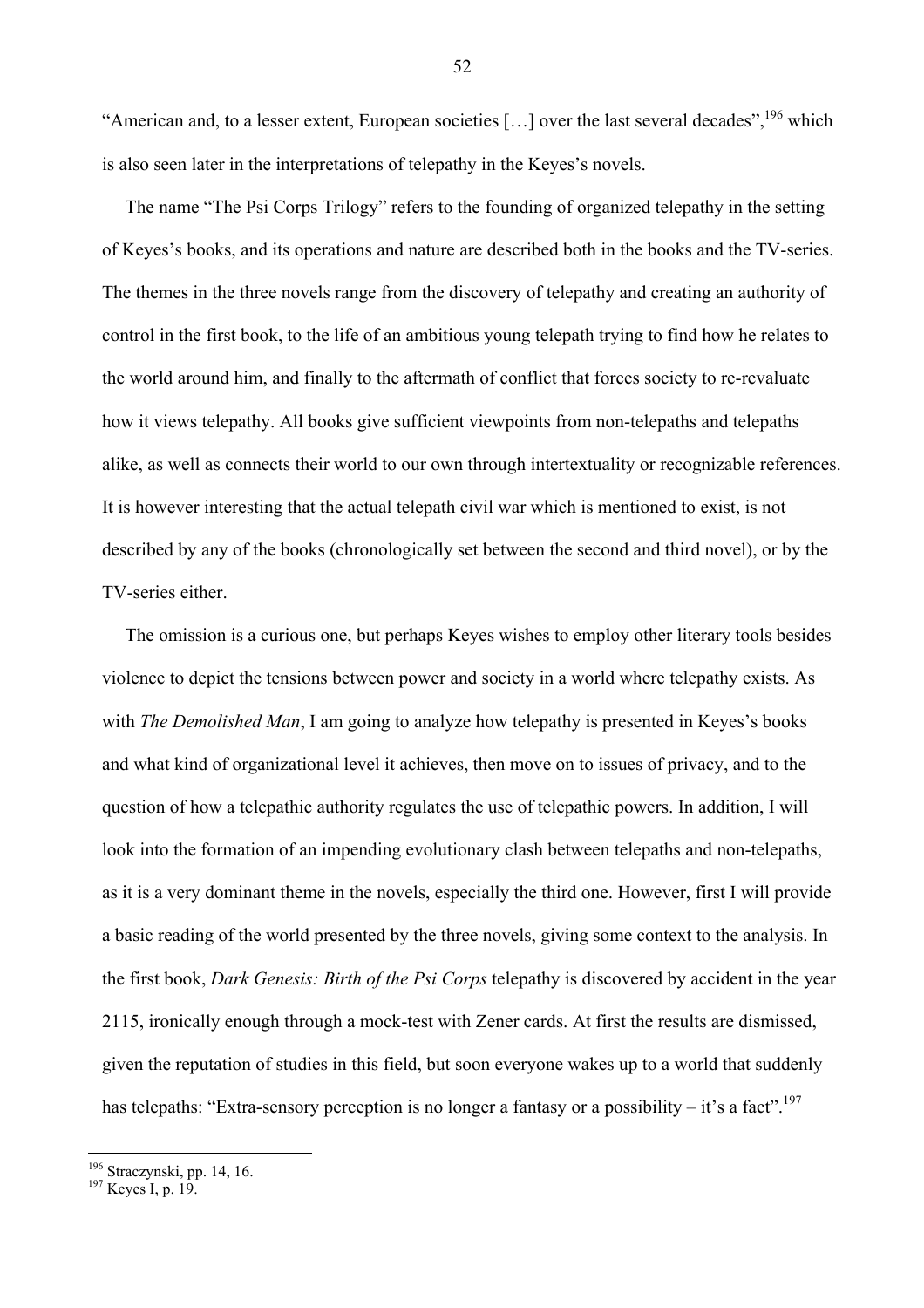Some idea of the profound changes a discovery such as this would bring about in a society is given by Alfred Bester as well:

On three planets and eight satellites, social, legal and economic structures crashed while the new customs and laws demanded by [the discovery of] universal jaunting [teleportation] mushroomed in their place. […] There was a revolution in home and office building: labyrinths and masking devices had to be introduced to prevent unlawful entry by jaunting. There were crashes and panics and strikes and famines as pre-jaunte industries failed. […] Crime waves swept the planets and satellites as their underworlds took to jaunting with the night around the clock, and there were brutalities as the police fought them without quarter. There came a hideous return to the worst prudery of Victorianism as society fought the sexual and moral dangers of jaunting with protocol and taboo. A cruel and vicious war broke out […], a war brought on by economic and political pressures of teleportation.<sup>198</sup>

This universal shock on multiple levels of society is echoed by Keyes's novels. Opportunistic politician Lee Crawford goes into action, putting himself into the focus of the chaos, advocating for calmness and the creation of an official authority to regulate all extrasensory matters. However, the general population reacts violently with extremist and alarmist bursts of violence.<sup>199</sup> The first part of the novel is perhaps aptly named "Holocaust".<sup>200</sup>

 The potential problems associated with the appearance of telepathy in only a minority of the world's population causes vast anxieties in the non-telepathic majority; the potential threat of the telepath grows in the imagination when telepathy is made an easy scapegoat to human problems.201 Following the carnage, a tentative governmental body is founded to protect citizens from telepaths, but also in effect slowly starting to protect telepaths from citizens as well. Crawford sums up that telepaths are human, and thus entitled to the same rights as everyone else, but they are not entitled to any kinds of special rights either, such as to violate the privacy of other people. When something is regulated and considered useful, it can be tolerated, even if it is otherwise 'other', deviant.202 This is why the first institution to control telepaths is established: the Committee on Metasensory Regulation. It can be claimed that against this setting of initial

<sup>&</sup>lt;sup>198</sup> The Stars My Destination, p. 13.

<sup>&</sup>lt;sup>199</sup> This often seems the very bipolar response: Even in *More Than Human* the children are received by Miss Kew, who is more of a philanthropist, and then the servant Miriam, a xenophobe. Sturgeon, p. 112.

 $\frac{200}{200}$  Keyes I, p. 17.<br>
<sup>201</sup> Wyndham, p. 90.<br>
<sup>202</sup> Wyndham, p. 154.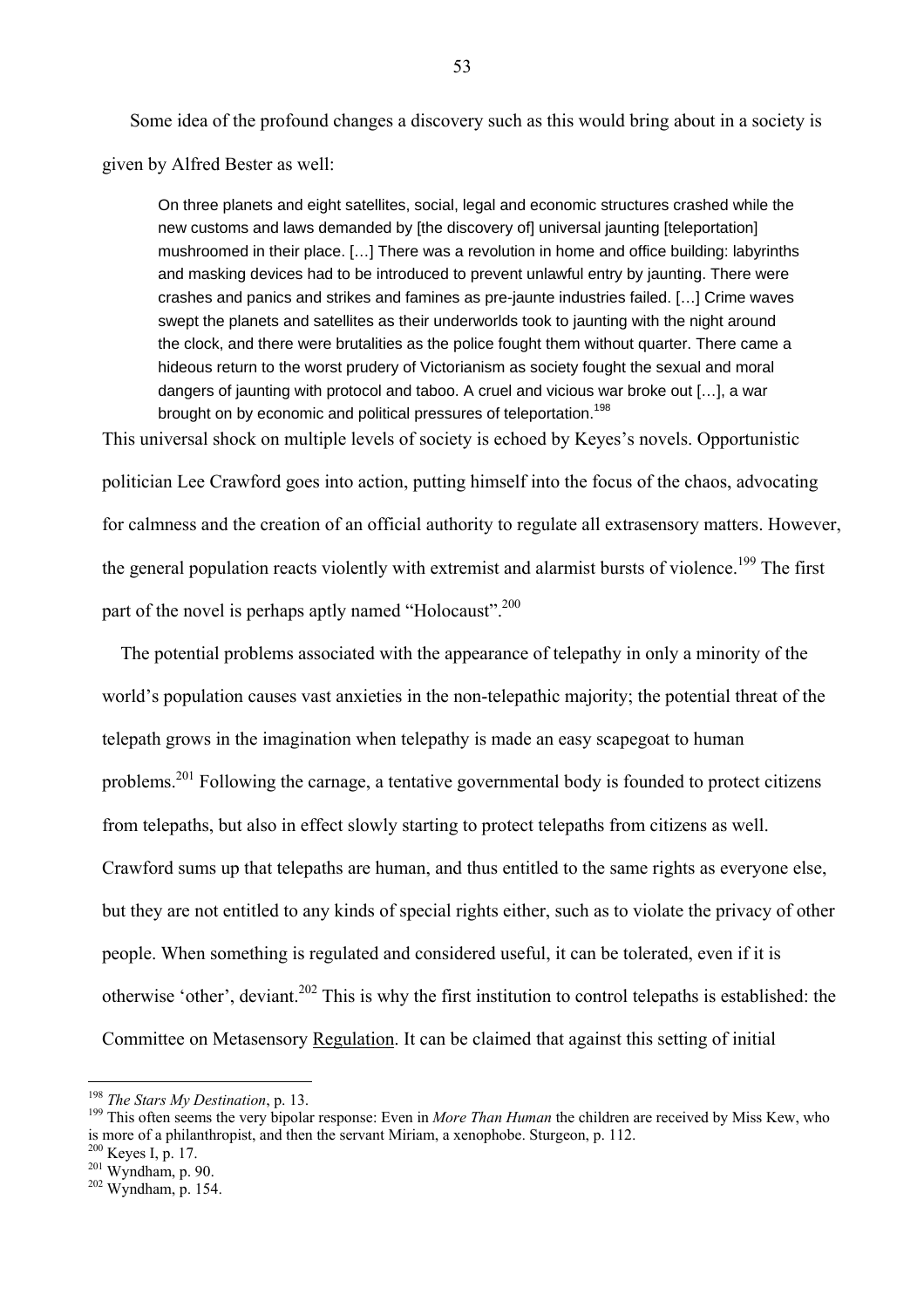massacre followed by an arguable method of oppression sets a background for the envisioned future conflict between telepaths and non-telepaths to be discussed in section 4-3.

 Crawford is later assassinated by Kevin Vacit, a telepath able to hide his true nature, ascending to the top of the new organization. His dominance is undermined by the constant quiet warfare between rogue telepaths, refusing to join the system they see as authoritarian. At this point improving the telepath future becomes the sole aim of the newly named Psi Corps and so all means are acceptable for that end. Vacit delivers a crushing blow to the resistance and puts his grandson, the child of slain resistance leaders Matthew and Fiona Dexter under the care of the Corps. His grandson, named after the author of *The Demolished Man*, 203 grows up as an orphan in the Psi Corps. In the second novel, *Deadly Relations: Bester Ascendant,* Bester(1) is presented as highly ambitious and fully loyal to the only parent the knows.<sup>204</sup> Bester(1) is a remarkable telepath, belonging to the very high elite according to his psi rating, and as such he seeks to become a Psi Cop; a telepath who hunts down other telepaths for the benefit of the Corps. Bester(1) is very acutely aware of the discord in society between telepaths and non-telepaths, and slowly he comes to realize something is wrong in the arrangement from the telepath's point of view. Bester(1) is often comparable to Gerry, the lead-figure of Sturgeon's *homo gestalt*. 205

 At the risk of narrating the protagonist Bester(1)'s biography, his life and action deserve to be mentioned to put the Psi Corps into perspective. Bester(1) engages in his own quest for power in order to ensure the future of telepaths and his beloved Psi Corps. He is even willing to sacrifice love for the sake of the sacred principles of the Corps. His bid for power reaches almost the very top until the telepathic community is wracked by civil war, ending in defeat for Bester(1). In the last novel, *Final Reckoning: The Fate Of Bester,* he is now hunted himself despite his wishes to

 $\overline{a}$ 

<sup>&</sup>lt;sup>203</sup> The book's title is specifically referred to on page 102. Intertextuality plays a strong role in Keyes's novels at times. Other references include Akira Kurosawa's movie *Rashōmon* (1950) and the Finnish national mythos *Kalevala*. Keyes

II, pp. 32, 90. Later Bester(1) even works as a critic working on books on telepathy in the novel, Keyes III, p. 46.<br><sup>204</sup> Vacit tells his infant grandson that "You are Psi Corps" (Keyes I, p. 267), signifying that Bester( organization. Bester(1) is prone to recite the loyal saying "The Corps is mother, the Corps is father". The same applies to the *homo gestalt*, which is described by saying that the "whole is greater than the sum of its parts". Sturgeon, p. 132.<br><sup>205</sup> Both see evolution and the future of telepaths as inevitable, and both scoff traditional mo power. Sturgeon, pp. 144, 146. Bester(1)'s position is explored in the following sections.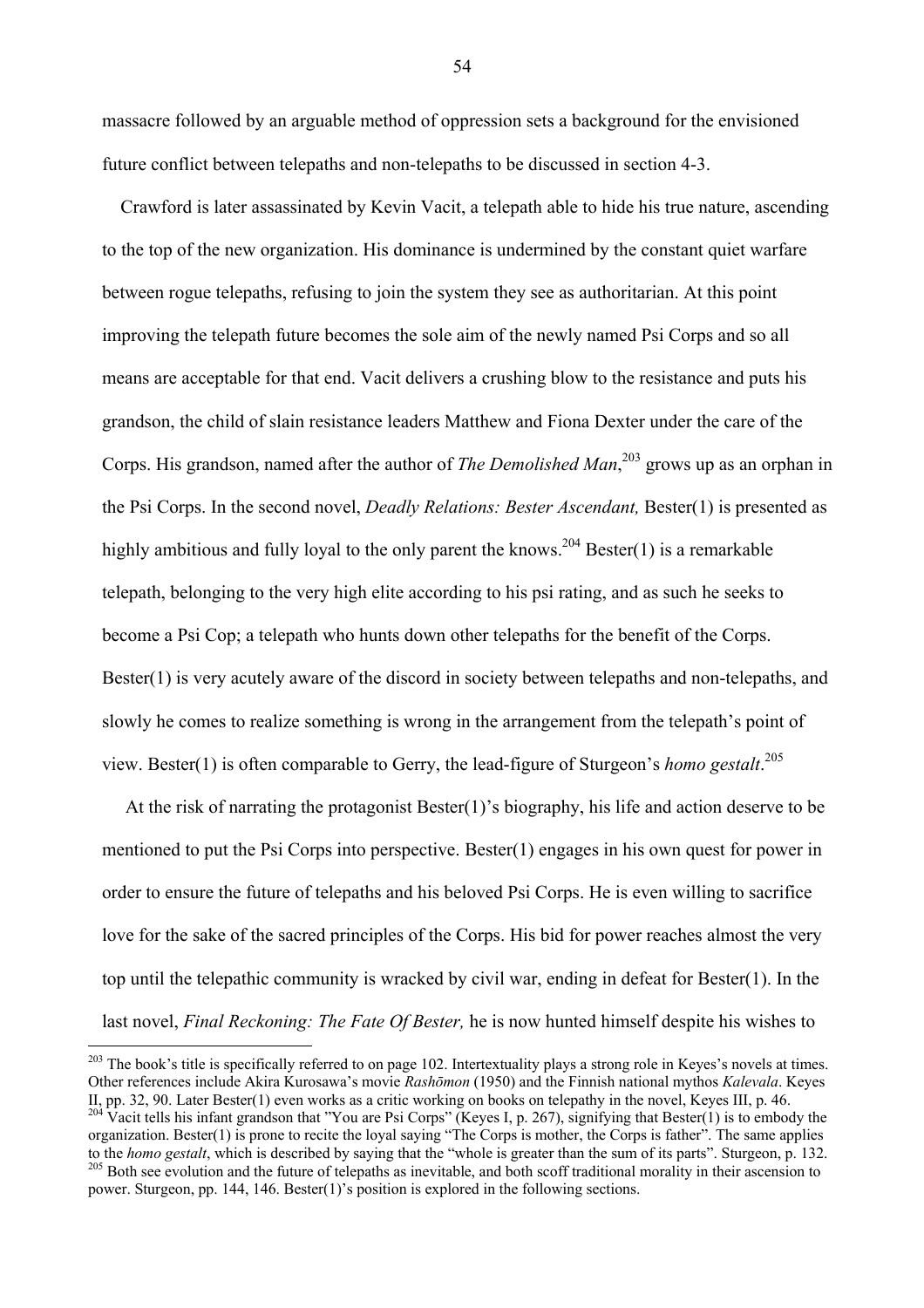live a quiet if embittered life on Earth. The arrogance and ambition he professed during his quest for power comes back to hunt him in the form of a powerful normal, Michael Garibaldi.<sup>206</sup> In the end, the third novel performs a curious twist of the *The Demolished Man*, setting Garibaldi-Reich with some amount of righteousness on his side against Bester(1)-Powell. In the end, Garibaldi wins the duel, and Bester's final defeat seems to bring about some measure of status quo back into the society. I will delve into some of these instances more deeply in the coming sections.

# **4-1 Representation of telepathy in The Psi Corps Trilogy**

Regarding telepathic powers, as with Bester, the telepaths in Keyes's books can be graded on a scale of *psi* ranging from 1 to 12 (highest). Telepathy itself is limited to the capabilities presented by Bester previously. It is furthermore elaborated that telepaths more accurately sense minds, not people, which suggested that telepathy is not limited to humans.<sup>207</sup> A telepaths can effect the mind of a person, even cause paralysis, fugue and death but not so physically. A telekinetic (or a teek, as a telepath is colloquially referred to as a teep) is very rare and usually somewhat autistic, but their talents are in great demand.<sup>208</sup> The way telepathy is visualized is explained in the book itself by the desire of the human "monkey brain" to give logical shapes or glyphs to mental images when engaging in telepathic discourse, or worse yet, in psionic battle.<sup>209</sup> A metaphor of fencing is sometimes used. The telepath community is represented, although the novels concentrate on a few strong individuals.

 The collective telepathic effort, referred to as the "mind's eye", can create illusions that even other telepaths without considerable power cannot overcome.<sup>210</sup> The problem there is that if one link of the collective falters, it weakens the whole. This is possibly why prodigal telepaths like

 $\overline{a}$ 

<sup>206</sup> Garibaldi's name is an admitted reference to Italian patriot Giuseppe Garibaldi. In *Babylon 5* and Keyes's third novel Garibaldi (and his wealth) were instrumental in funding the rogue rebellion to overthrow the Psi Corps. For condensed details, see: http://worldsofjms.com/b5/characters/garibaldi.htm , acquired 10.04.2007.<br>
<sup>207</sup> Keyes I, p. 110. Keyes echoes Sudre's stance here.<br>
<sup>208</sup> Keyes I, p. 202.<br>
<sup>209</sup> Even parapsychologists like Stephen Braude t

processes. Braude, p. 284.

 $2^{210}$  Keyes I, pp. 255-256.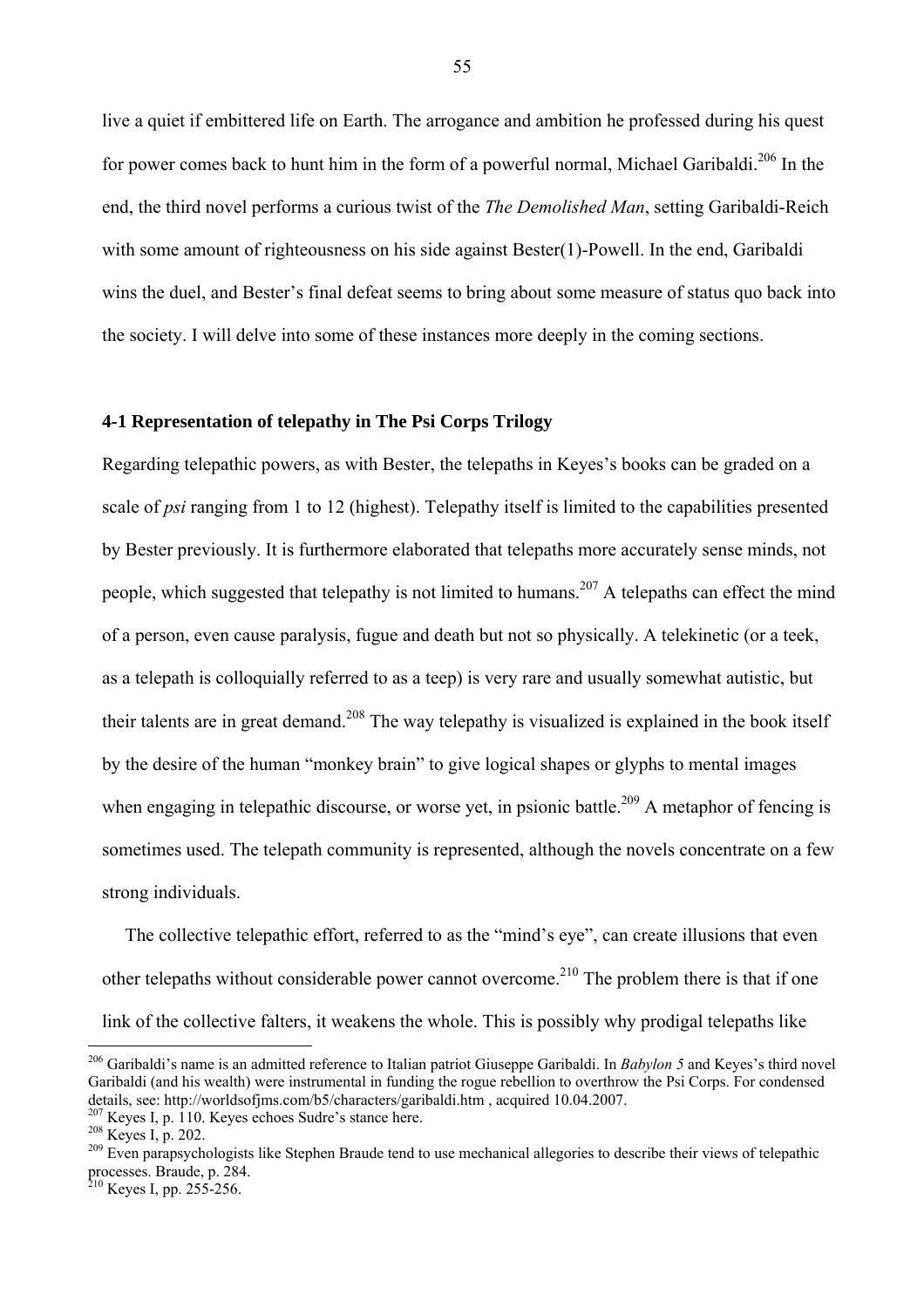Bester(1) prefer to act alone. Telepathy can also be experienced on a larger scale. The background murmur of numerous minds for example in a city is experienced as an inner space of human society by Bester(1) when he opens himself to the "telepathic channel".<sup>211</sup> Explaining telepathy completely is admittedly still a problem even with several decades into its discovery in the novels, as telepaths can comment that "we still don't exactly know how telepathy works", but that the main thing is that "it works".<sup>212</sup> Line of sight seems to be consistently required, but even that can be interfered with by a stronger telepath. It should also be noted however, that the organizations regulating/controlling telepathy logically seem reluctant to reveal all their capabilities as a precaution, so the true range of telepathic skills and their implications may not be revealed.<sup>213</sup>

 The foundation of organizational telepathy is in violence. The original holocaust is followed by another spree of violence when it is revealed that telepaths are not the products of evolution, but actually a recent mutation or engineered. To many telepaths their abilities become a deadly risk: "[it] should have been a blessing, but was little better than a curse".<sup>214</sup> The telepaths set in this context easily fulfils the image of a gothic monster that is an imminent threat to society. This is slowly mitigated by the discovery of a genetic marker that can screen out telepaths early on, making registering as a telepath compulsory, and so about 70% of telepaths can be recognized effortlessly by a blood test. But yet a third massacre follows when humans make first contact with an alien race and it is realized that they also have telepaths, spurring wild theories of a secret alien agenda behind the existence of telepaths that connect to the fear of an attack inside by an enemy that is essentially outside.<sup>215</sup> After the fright has dissipated, however, the telepaths became more and more needed to defend humanity. Furthermore, it curiously seems that unlike aliens, humans

 $211$  Keyes II, pp. 84-85 and Keyes III, pp. 22-23.

<sup>211</sup> Keyes II, pp. 84-85 and Keyes III, pp. 22-23. 212 Keyes II, pp. 99-100. 213 For example, in episode "Ship of Tears", *Babylon 5*, third season, episode 14, Bester(1) reveals previously unknown details on how telepaths could have concrete military applications. See also section 4-3.<br><sup>214</sup> Wyndham, p. 86.

<sup>&</sup>lt;sup>215</sup> Aldiss, p. 255 and Hienger, websource.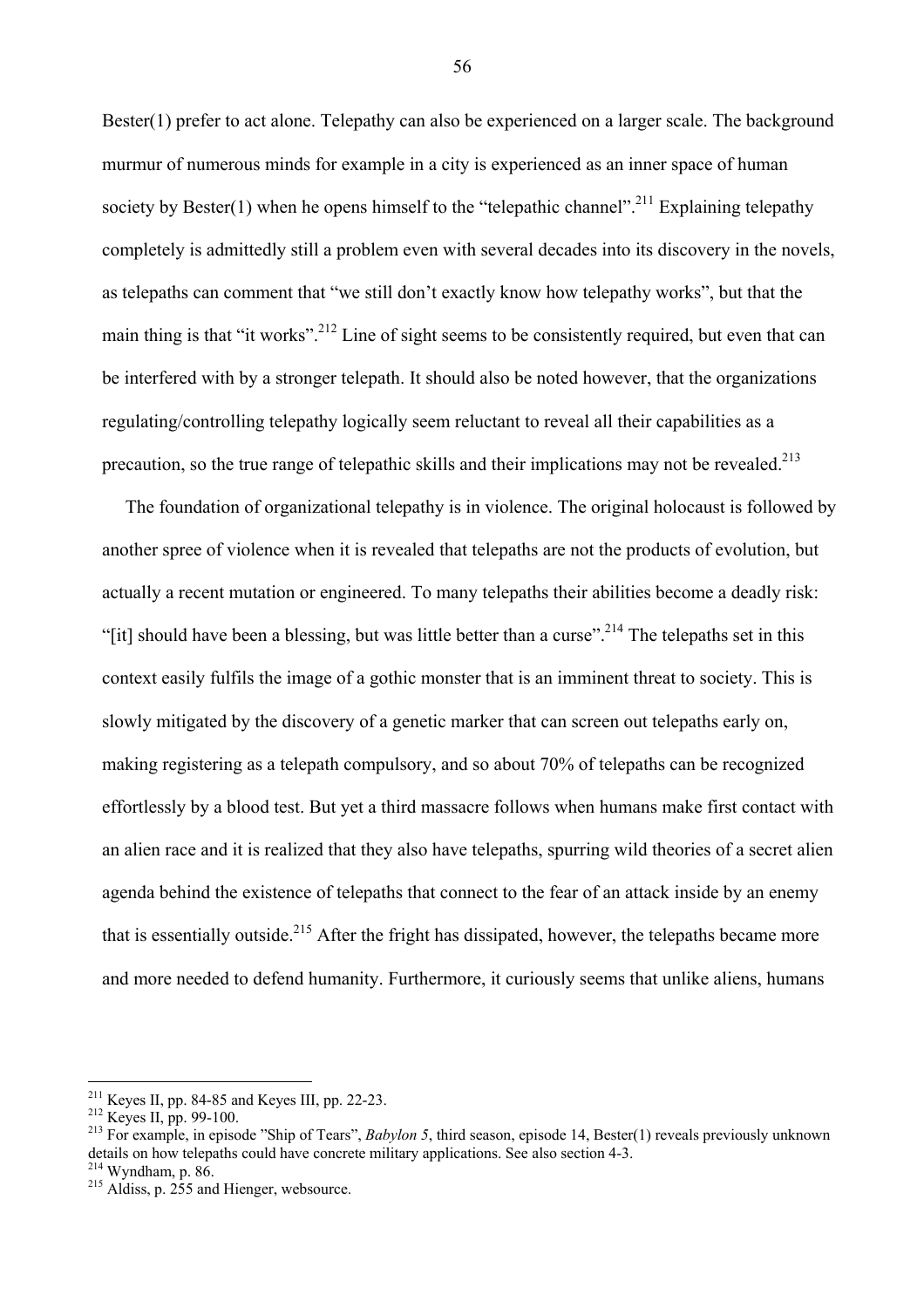are the only ones who explicitly have problems among both within the telepath community and with the non-telepathic majority.

 Unwillingness to submit to authority and register still leaves open the option of taking the "sleepers", a drug designed to deaden telepathic capabilities. Unlike the Esper Guild Bester envisioned, in which telepaths apparently could conceive of no other form of community, the act of regulating telepathy in Keyes's books is met with suspicion and hostility by telepaths. The Esper Guild seemed like an independent body, whereas the institutions formed in Keyes's books operate under the world government of the Earth Alliance. The organizational development begins as telepaths join together for protection, and it is realized that telepaths are the best police force against other telepaths. The theme of control never wanes from the establishment of the Metasensory Regulation Authority (henceforth abbreviated MRA). Much of this is done to mitigate the fears and anxieties (and jealousy?) of the non-telepathic majority. The MRA exists to control psychic anomalies like the one presented in Stephen King's *Firestarter* (1980);<sup>216</sup> with training and control people with extraordinary powers will not be a danger to their environment. The MRA functions to allow the normal population to help telepaths survive, but also keeps them regulated at the same time. The message they wish to stress is that "teeps" [telepaths] are "good for all humanity".<sup>217</sup> It is ironic that many of the stereotypes Keyes presents about telepathy that the MRA seeks to dissolve to lessen prejudice derive from science fiction novels.

 The MRA quickly establishes itself as the greatest authority in matters relating to telepaths, and so those who do not either join the MRA or refuse to take the sleepers, are considered potential problems for the freshly achieved status quo. Those who rather flee than join are considered a minority with no social conscience. Although one would expect this admission of imperfection to bring non-telepaths and telepaths closer as humans, the dreadful image of rogues

 $\overline{a}$ 

<sup>216</sup> King, Stephen. (1980) *Firestarter*. Hodder & Stoughton, 2006. Even King considers the implications of the existence and use of these powers, though not explicitly telepathic, they fall under the same category. See Aldiss, p. 414 and Nicholls, p. 171. Also Wyndham features an untrained, incredible powerful but erratic telepath in *The Chrysalids*, p. 105.

 $2^{17}$  Keyes I, p. 49.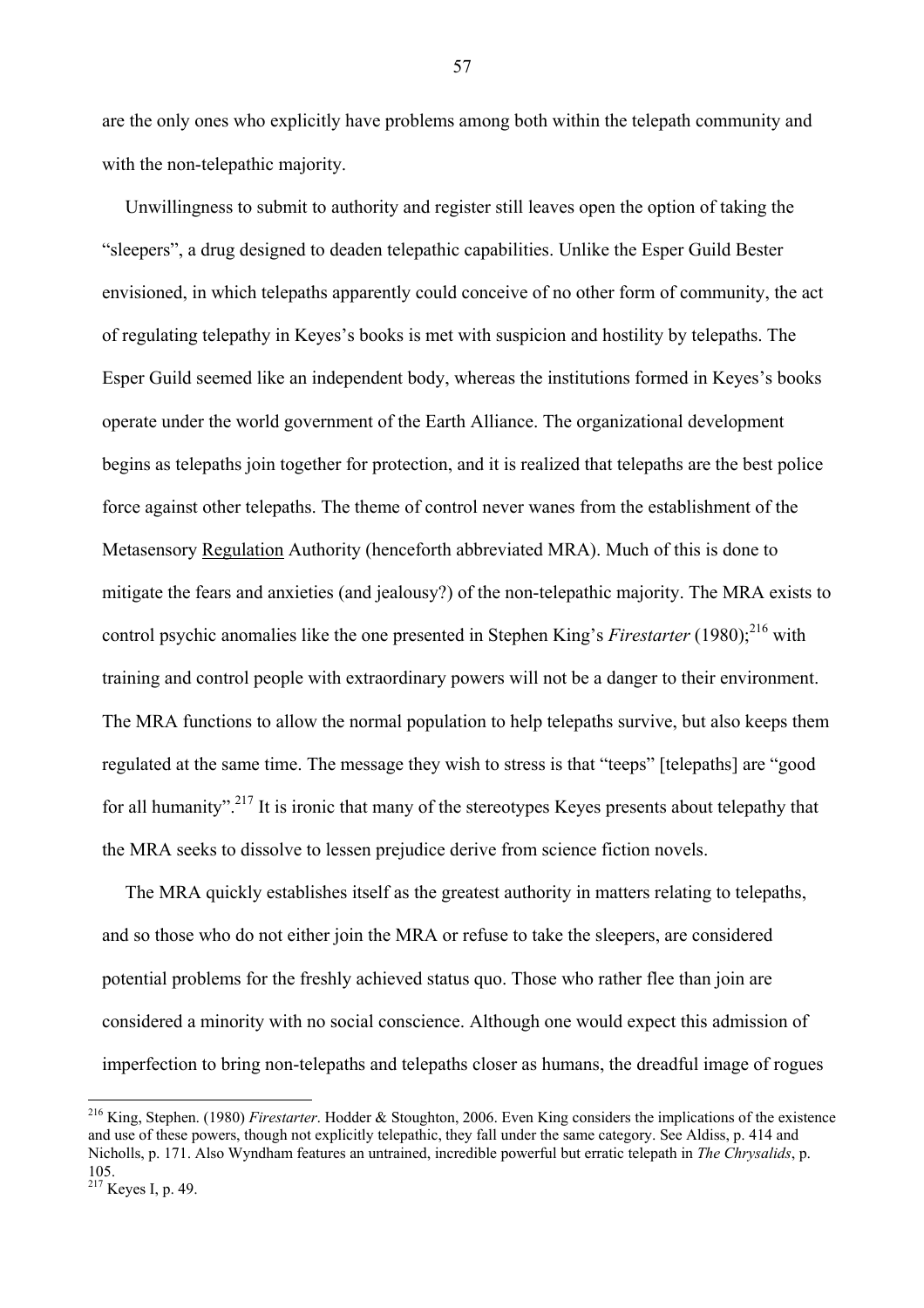is so powerful that one of the most important tasks of the MRA is to hunt down and subjugate other telepaths when they break the law. And since registering or taking the sleepers is the only option provided by law, fleeing becomes illegal. Some telepaths truly realize the darkest implications of this, and turn violent themselves, becoming rogues and refusing to submit.

 The telepaths from a community known as Teeptown, which arguably gives them a place of their own but also at the same time sets them clearly apart from the rest of society.<sup>218</sup> It is worth noting that Teeptown has normals (family or other functionaries) as well but in a clear minority. Very quickly a sense of community begins to form, likely due to the uniting experience of the pogroms. The Esper Guild's Pledge echoes in the pledge to capture the spirit of the new Psi Corps:

I pledge my body, heart, soul into the service of Earth Alliance and the people who dwell on her myriad spheres. I promise to keep the laws, to keep the faith, to keep my eyes on the truth. I pledge to serve my comrades, my cadre and the Corps. The Corps teaches, guides and provides. The Corps is father, the Corps is mother. We are the children of the Corps.<sup>219</sup>

The Corps is set into the society it serves, yet the overwhelming presence of it is very much underlined in the final parts of the pledge. Laws govern the Corps, not the same high human ideals as in the case of the Esper Guild. The worldview of the Corps is profoundly different from anyone else's, best summed up by young Alfred Bester(1) commenting that he "couldn't imagine not having any *psi*".220 Indeed, there are also some unwritten laws that are instilled to young telepaths, such as "no telepath [is] ever allowed to fight with another telepath around normals" in order to create (the image of) a unified community.<sup>221</sup>

 There is a certain level of body versus mind –dichotomy presented at times. Certain bodily reflexes, such as blushing are beyond the control of even a telepath. A strong telepathic mind can do much, but as the training regimen of the Corps shows, a telepath

 $218$  Keyes I, pp. 78, 81-82.

<sup>&</sup>lt;sup>219</sup> Keyes II, p. 6.<br><sup>220</sup> Keyes II, p. 7.<br><sup>221</sup> Keyes II, p. 11.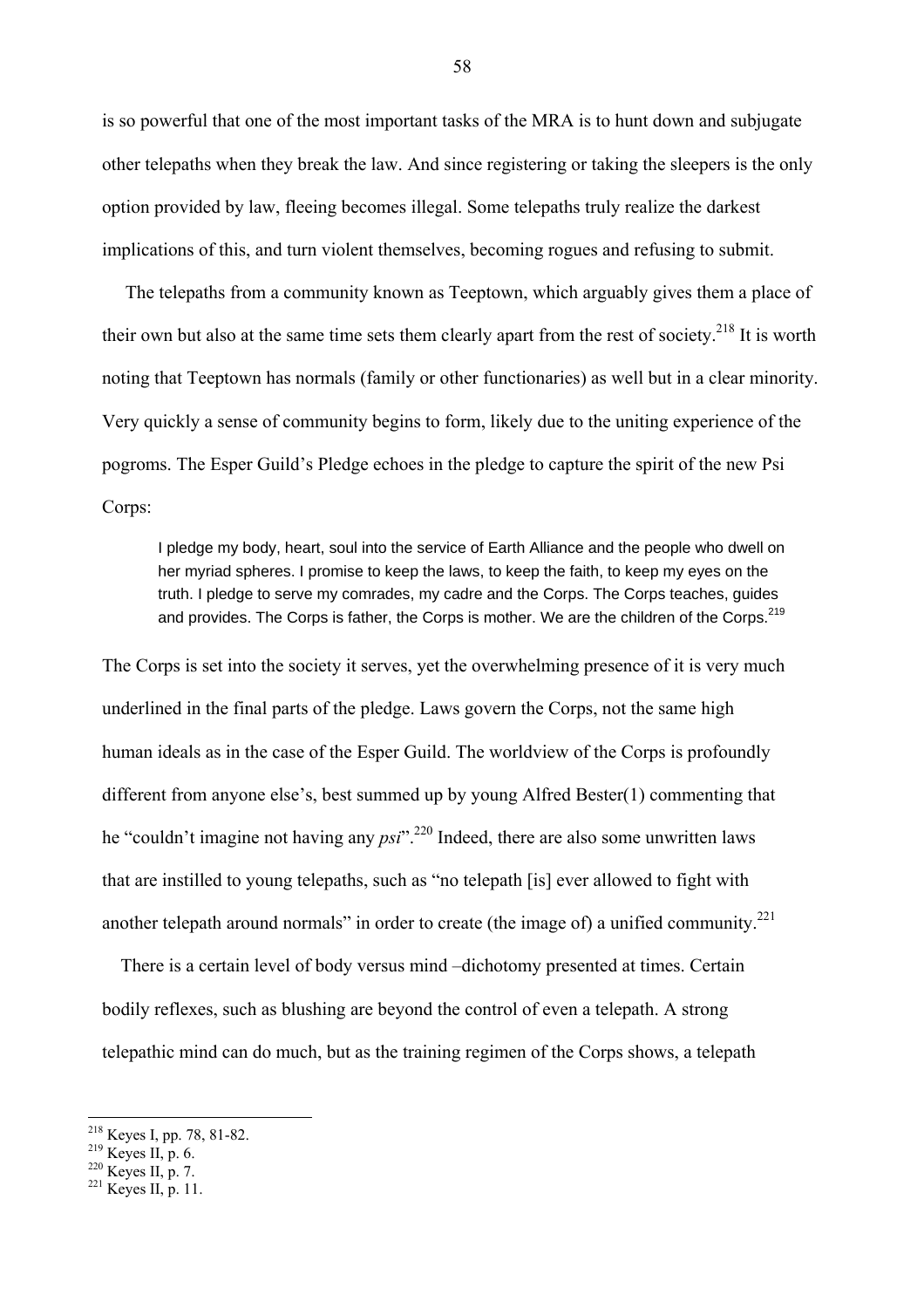needs to take care of his body as well as the exertions of using telepathy are a drain not only on the mind but also on the body. Severely exhaustive effort can even lead to hospitalization. Using one's powers beyond the physical limitations can cause trauma of many sorts, bodily and mental. In addition to bodily training, the Corps educates on the use of telepathy to teach young telepaths on how to come to terms with their powers without losing their sanity. Apparently a telepath runs a high risk of losing a sense of self if swamped in a multitude of other minds without proper training.

 Most telepaths do see themselves as the evolutionary future. The sleeper-drug is seen as a very poor alternative, as it seems to mentally deaden the telepath completely. Still, to some it is a real alternative, as the surrounding non-telepathic society can cause severe feelings of abnormality. The effect is not quite the same ostracization experienced by Jerry Church in *The Demolished Man*, but the desire to be separated becomes rarer. The telepath organizations seem to be necessarily hierarchical with the highest telepaths on the top. This elite is sometimes known as Cadre Prime, which is often, as in the case of young Bester(1), very much aware of their status as true members of the Corps. Understandably their sometimes rather arrogant approach to their position causes telepaths on the lowest tiers to bristle. Also the power of language in telepathy is presented by a new vocabulary including "p'squinting", "p'hearing", "p'listening", as well as standardizing terms previously glimpsed in science fiction such as "scanning"<sup>222</sup> and "'casting". Moreover, the Corps designated telepaths that go rogue as "blips", the term having a negative connotation of something being broken. As language is often connected to power, the Corps is well established by having the authority to define terms relating to telepathy.

 The MRA/Psi Corps stands for stability, but for rogue telepaths it stands for repression and loss of freedom, which is why the resistance starts to organize. This also mirrors the choice given to Sturgeon's *homo gestalt*; either stay with Miss Kew in relative safety, or be free and imperilled.<sup>223</sup>

 $\overline{a}$ 

<sup>&</sup>lt;sup>222</sup> "Scanning" in relation to telepathy had become more mainstream through the movie *Scanners* (1980/1).<br><sup>223</sup> Sturgeon, p. 123.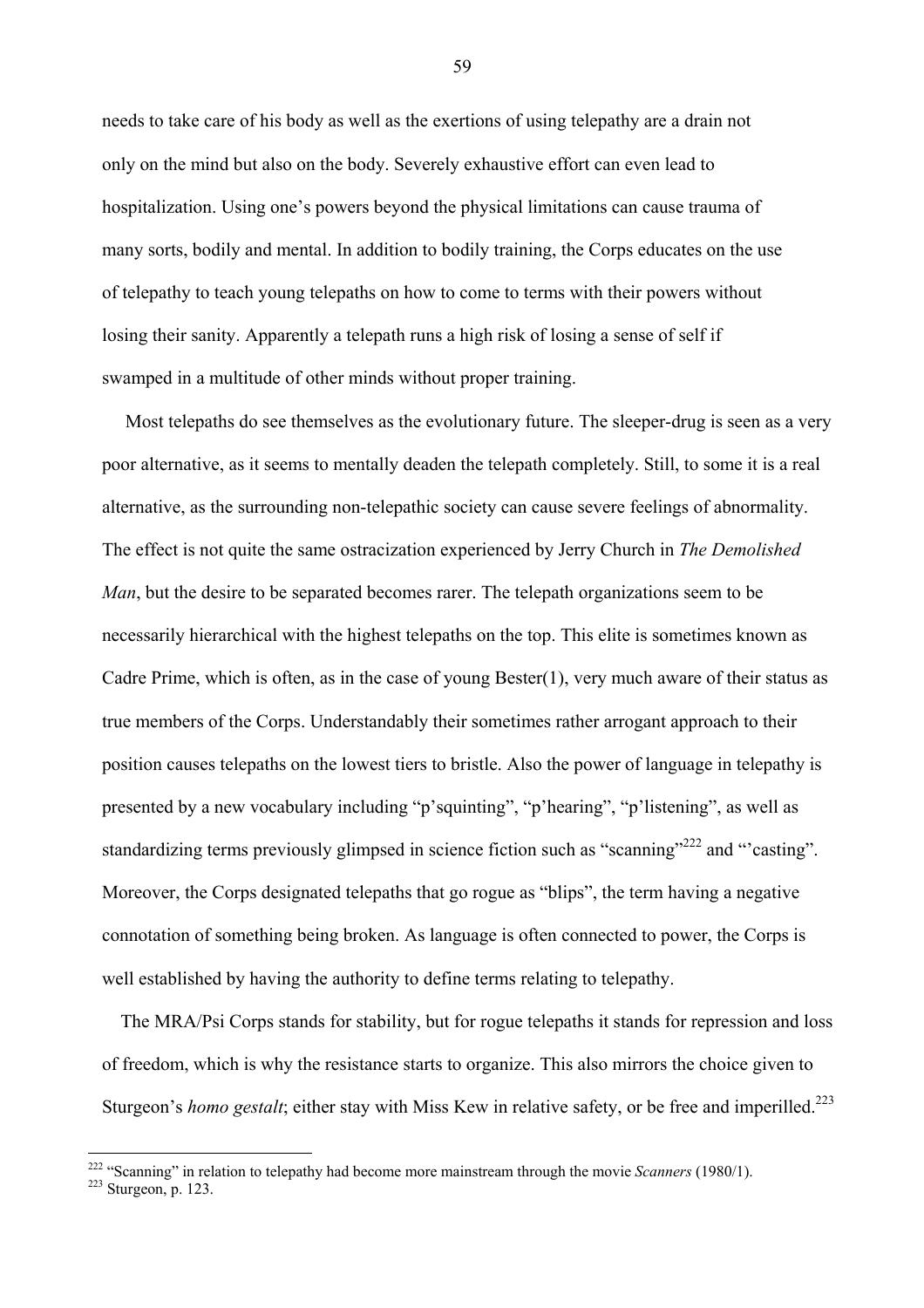Even Teeptown functions in a double-role as a sanctuary and compound. The Corps provides everything from education (which in itself is an act of exerting power over growing telepaths) to employment. The educational aspect is vital indeed considering how traumatic an onset of telepathy can be; not everyone is born telepath but referred to as "late-bloomers". Then again this makes certain family lines with strong telepaths exclusive as a low class telepath is treated almost like a mentally disadvantaged child, or worse yet, a normal.<sup>224</sup> Forced adoptions are normal, when telepath children born to non-telepath parents are more or less effectively taken away and put under the care of the Corps so they will grow up to serve their (own) community.

 The MRA and later Psi Corps combats its poor image constantly, but since many rogues rather opt to die than to be regulated/repressed, the image of martyrs makes this task nearly impossible. Ursula LeGuin sees science fiction too often returning to old, exploiting systems where the masses exist only to be led by their superiors, and to an extent this is the reality offered by the Psi Corps.225 The resistance is the countering, overthrowing force in the novels. "Corps is slavery of the mind" is a phrase used by the resistance.<sup>226</sup> They argue that the Psi Corps is a part of the traditional society, and as such a part of the problem, which is the normal majority not wanting to fully accept the rights of telepaths to freedom of life. This idea coincides with LeGuin's idea of a permitted revolution of the social 'other', as telepaths are not racially 'othered' amongst themselves.227 Among the more common targets of the resistance are the factories that make the sleeper-drug, which is seen as a drug to deny telepaths their true existence. Fiona Dexter comments wryly after they have blown up a sleeper-factory, sending a cloud of vapour drifting toward a nearby city, that "maybe after the normals get a taste of the stuff, they won't be so eager to inject it into us".<sup>228</sup>

 $224$  Keyes I, p. 135.

<sup>&</sup>lt;sup>225</sup> LeGuin "American SF and The Other", p. 88.<br><sup>226</sup> Keyes I, p. 140.<br><sup>227</sup> LeGuin "American SF and The Other", p. 89.<br><sup>228</sup> Keves I, p. 230.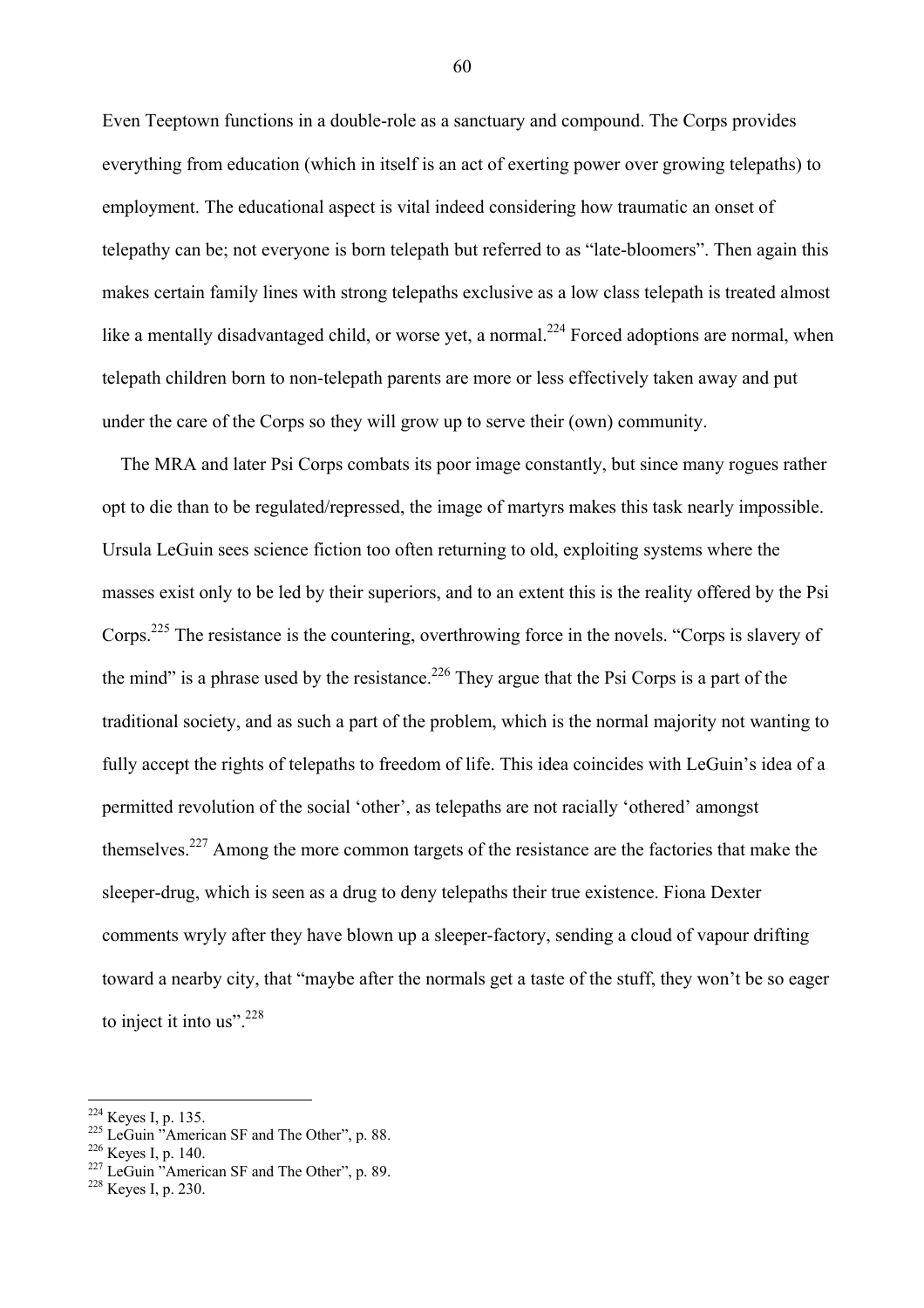On the other hand, the rogues are often at the mercy of the normals who aid them, and many do not do so for altruistic reason. The system that smuggles away telepaths fleeing the Corps is named the "underground railroad" after the network that helped African Americans flee southern states in the United States during slavery. Keyes interestingly uses the term knowingly while the underground railroad is often responsible for sending rogue telepaths who cannot pay their way into slavery to pay off their debt. Not many normals are willing to risk their lives to help the telepaths without something in return. The Corps naturally argues that it does provide freedom to life without abuse by normals. Still the spectre of control is strong enough to drive talented telepaths (as such assured a good standard of living in the Corps) to go rogue, when they feel they have no say. Indeed Bester(1)'s lover, Elisabeth Montoya pleads Bester(1) to flee with her, but as he sees her hopes for a better life as an illusion created by the resistance, he turns her in.<sup>229</sup> This, among other things, fuels Bester(1)'s hatred of the rogues, because they offer false promises to good telepaths who would be better off in the Corps.

 After the telepath crisis and the civil war omitted by the books, the third novel features a new reincarnation of the controlling governmental body. To those who dislike telepaths, or at least their organizational structure like Michael Garibaldi, a man who has crossed paths with Bester(1) several times. Garibaldi expresses his distrust for the new Corps, now named the "Metasensory Division" of a monitored governmental branch as follows: "Old Psi Corps, no Psi Corps, rottento-the Corps – you can't trust telepaths, not when it comes to one of their own".<sup>230</sup> Of course the new Metasensory Division is very eager to prove Mr. Garibaldi wrong, showcasing itself as a new, non-threatening organization and still a legitimate authority for telepaths:

You represent the new order, so of course you would like nothing better than to discredit the old one, in order to legitimize vourself.<sup>231</sup>

 $\overline{a}$ 

<sup>&</sup>lt;sup>229</sup> Keyes II, pp. 134-135.<br><sup>230</sup> Keyes III, p. 8.<br><sup>231</sup> Keyes III, p. 242.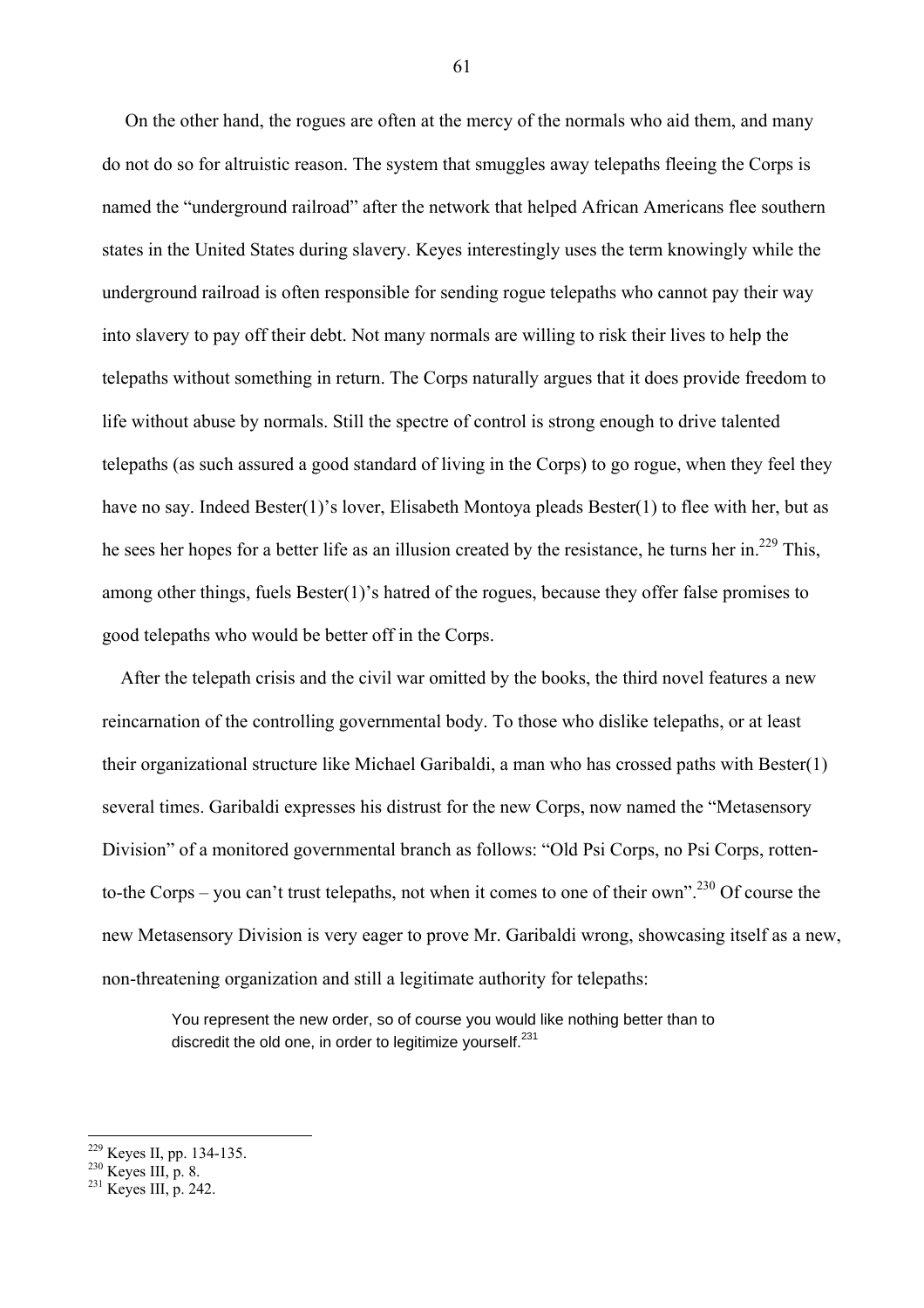Some external signs and restrictions were lifted to accommodate for the resistance's claims and inclusion to the new telepath community, which in turn entailed the expulsion of those highly regarded in the old Corps. Bester(1)'s old age serves as no deterrent for him, as his mind seems to function as sharply as ever, and even if his body is tired, the serrated edge of his telepathy is still strong (senility seems to be a non-issue).<sup>232</sup> In the end Bester(1) is still fighting against Garibaldi, a fallen Lincoln Powell brought down by a righteous version of Ben Reich. The new authority lives on, but the reader is left guessing what is going to become of it this time.

### **4-2 Issues of Privacy**

Lee Crawford underlines the importance of privacy and issues pertaining to it right in the beginning of the first novel, when he muses over how the discovery of telepathy will change the lives of everyone:

Our daily lives, our respective cultures, our political systems, our legal systems – all are intrinsically dependent of privacy at the level of the nation-state and at the individual level. This has been worked out in great detail, over the years, particularly as technology has made intrusions into privacy potentially deeper and easier. I'm afraid if there are, in fact, telepaths, that we're right back to square one. $233$ 

Society has arguably been based on personal and societal secrets, and navigating through those with one's façade intact. It is therefore interesting how Crawford manoeuvres politically: He threatens to oust telepathic politicians unless they support his authority of control. In this telepathy is a vulnerability as "ousting" which is currently most often used when referring to make one's sexual preferences public. There are other threatening sexual connotations to telepathy, as in the case of losing the privacy in your own bedroom, making your more intimate sides public.<sup>234</sup> Later under the control of the Psi Corps telepaths are predictably subjected to arranged marriages to achieve better, higher rating telepaths as offspring. This idea of eugenics is

 $\overline{a}$ 

<sup>&</sup>lt;sup>232</sup> The "edge" of Bester(1)'s telepathy is underlined by the use of mechanical terms, such as "snipping" when he operates on the mind on another individual. See for example Keyes III, p. 9.

 $^{233}_{234}$  Keyes I, p. 12.<br><sup>234</sup> Keyes I, pp. 44-45.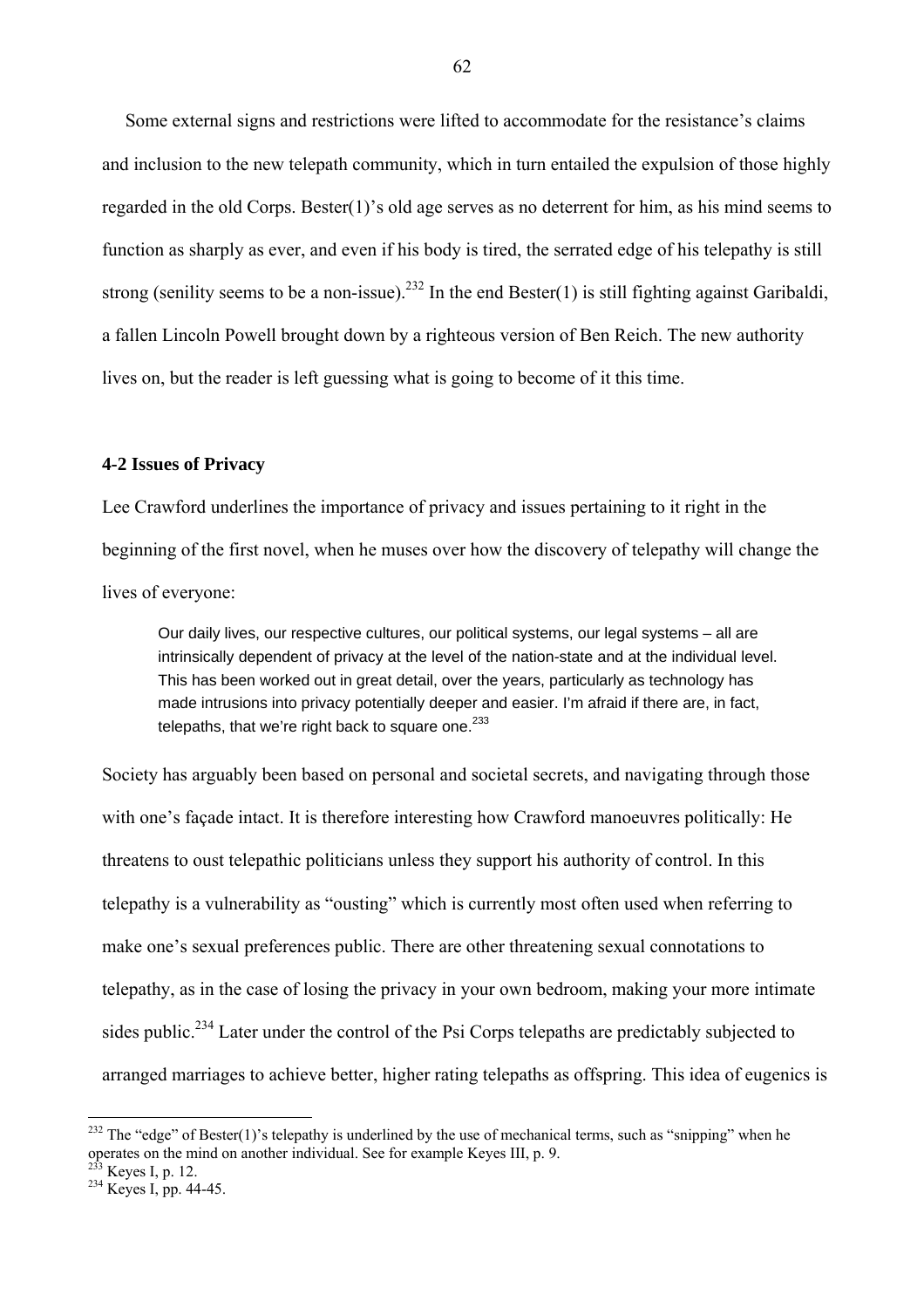familiar also from *The Demolished Man*, and brings other, darker connotations to the system.<sup>235</sup> Not to waste good material, forced breeding programs on the re-education camps, which in itself hints at sanctioned bodily and privacy violation, are allowed.

 The pervasive nature of screenings into privacy is clear, but their direct impact is manifested when telepaths are actually found. That single discovery changes the way that person experiences privacy from that point on. Even if telepaths are prone to form communities, many who go rogue see it as their only chance to retain some privacy on an individual level. The sleeper drug is an invasion on mental privacy by limiting your innate faculties. The key point is that telepaths are born with their talent, and as such anything that infringes on that talent can be seen as an infringement on their personality. This bipolar choice between control and freedom, both taken to their absolutes, seems to favour individualism. As such it also seems like a very American dilemma to pose; the same choice of freedom – control –dichotomy is presented in other works of American science fiction, such as in the movie *X-Men: The Last Stand* (2006).<sup>236</sup>

 The telepaths own sense of outward privacy is immediately limited by his appearance dictated by who he is. If the telepath chooses to follow the rules of the society, s/he is by no means better off in matters of privacy. For example when the Psi Corps is formed, the officers of the Corps are expected to wear a badge with the Greek letter *psi* on it. Another feature of clothing are the gloves telepaths are to wear to minimize unwanted contact (physical contact may provoke unwanted telepathic link), but they also function as a very visible status symbol. Others take pride in wearing them, whereas to others they are another way of singling telepaths out. This anxiety of becoming visibly (and officially) marked is not new in science fiction.<sup>237</sup> The attitudes of normals can be heard echoing in the words of non-telepath children, who can call easily recognizable

 $^{235}$  Godshalk, p. 155.

 $236$  In the third instalment of the comic-based superhero movie, the mutants with peculiar talents (including telepathy) are given the option of taking an injection that would act as an inhibitor to their talents. Some prefer to return to a predominantly normal society while others see it as an attack against what and who they are. *X-Men: The Last Stand.* (2006). Directed by Brett Ratner, written by Simon Kinberg and Zak Penn. http://www.imdb.com/title/tt0376994/ , acquired 11.04.2007.

 $237$  See for example Wyndham, pp. 70, 109.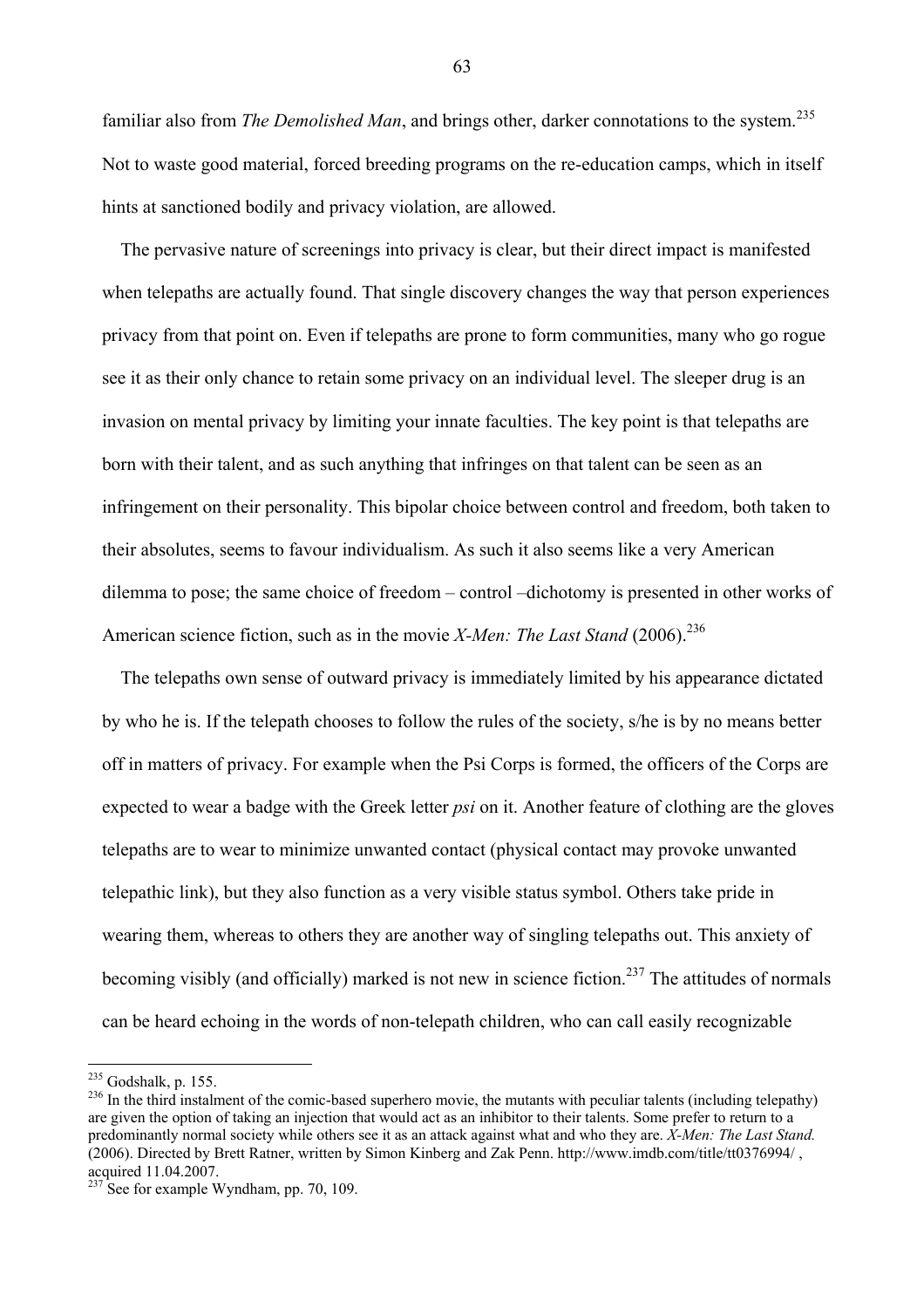uniformed telepaths "mindfrickers".<sup>238</sup> The telepaths' manners and outlook are lampooned in a new version of the blackface, confining them further as the 'other' of the society.<sup>239</sup>

 Telepathic interference, senses and blocks still give a telepath an arsenal of defences that are not available to non-telepaths. Also telepathic communication is still vulnerable to eavesdropping by another telepath even if it can be on private or common "channel". Telepaths can be for example distracted or irritated by intentional (and lewd) surface thoughts. Kevin Vacit, on the other hand, is powerful exactly because his telepathy is not known to others, and thus his privacy is secured. He can enjoy the benefits of telepathy without being labelled as such, which actually is the only reason why he is able to become the director of the MRA. Even if telepathy is a risk to privacy, it can also heighten a sense of sharing when two people are open to one another, emotionally and even sexually. Especially in a situation that can be considered repressive and existence threatened as is implied in Keyes's novels, telepathy can open the only channel of privacy among other people. $^{240}$ 

 For Matthew and Fiona Dexter, a bond forged through telepathy alone, sharing strength and weakness serves them well when they become the leaders of the telepath resistance. The romantic idea of sharing something on a deeper level than normally possible is available for telepaths, although it is mentioned quite clearly that this does not guarantee happiness. Even telepaths have to be screened for genetic matches (assigned by the Corps) to get a permission to marry. It is not explicitly stated, but assumingly the Corps can also deny permission on the same grounds. Another aspect of intense intimacy is the moment of death. Called "death-bed scans", these scans are very dangerous to the body and soul of the telepath performing it.<sup>241</sup> Bester(1) does several death-bed scans in an effort to explore the telepathic inner space and to find the final limit of

- 
- <sup>239</sup> Keyes III, p. 68. <sup>240</sup> See also Wyndham, p. 81. <sup>241</sup> Keyes II, pp. 171, 174.

<sup>&</sup>lt;sup>238</sup> Keyes II, p. 148.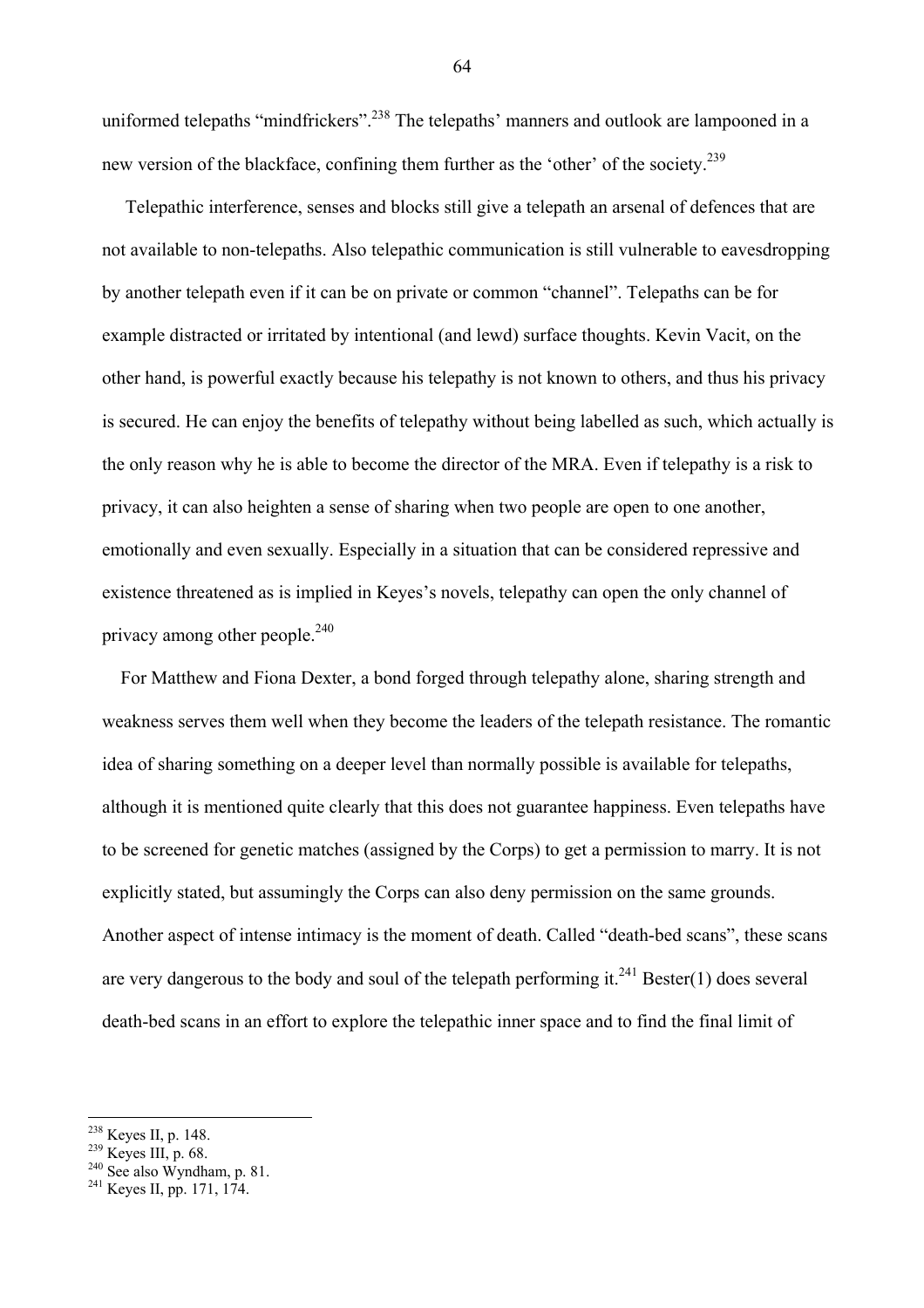telepathy at the threshold of death, but ends up emptying himself, seeing himself as an empty shell of a person.<sup>242</sup> This way he becomes the expected telepathic Gothic Monster.

 The judiciary is also addressed in the first novel, sketching an arrangement similar to Bester's original one, where spectral (telepathic) evidence cannot be used in court without serious corroborating evidence.<sup>243</sup> Normal courts very rarely deal with telepaths, as that falls under the jurisdiction of the Psi Corps and it is strongly hinted that as with Bester's Esper Guild, a telepath trial does not necessarily bother with all the niceties of trial procedure. Several times when handling young telepaths the punishment of choice is to undo the protection of a telepath's privacy, which is increasingly valued when so much power is attributed to the mind.<sup>244</sup> Keyes also borrows the concept of Demolition from Bester, as he notes that some criminals, and especially rogue telepaths sometimes need to be "brain-wiped" and then reprogrammed so they can be readmitted into society as useful members.<sup>245</sup> An utter violation of privacy can be a punishment or a voluntary, ultimate act of trust. Perhaps it is this rather peculiar collective sense that makes telepaths in the Corps realize they have a connection that no normals can share in.

 The Corps professes its governance under a rule of law as the pledge exemplifies, but these laws are often seen (especially by Bester(1)) as something telepaths should follow when they can to maintain appearances, but also bypassed when the situation, i.e. the greater benefit of telepaths, calls for it. In short, even Garibaldi seems to view telepaths as regular (but not *normal*) people; if regular people have trouble avoiding the temptation to eavesdrop, then why is more expected from telepaths who are fundamentally human? In many cases e.g. Bester(1) refers to basic human morals when it comes to respecting privacy; a telepath respects privacy because he wants to, because he is human, not because a law dictates so. In this case he is again similar to Gerry, the

<sup>&</sup>lt;sup>242</sup> Keyes II, p. 189.

<sup>243</sup> Keyes I, p. 189.<br><sup>244</sup> Keyes I, p. 80.<br><sup>244</sup> Keyes II, p. 13. 245 Keyes II, p. 26. See also "Passing Through Gethsemane", *Babylon 5*, third season, episode four.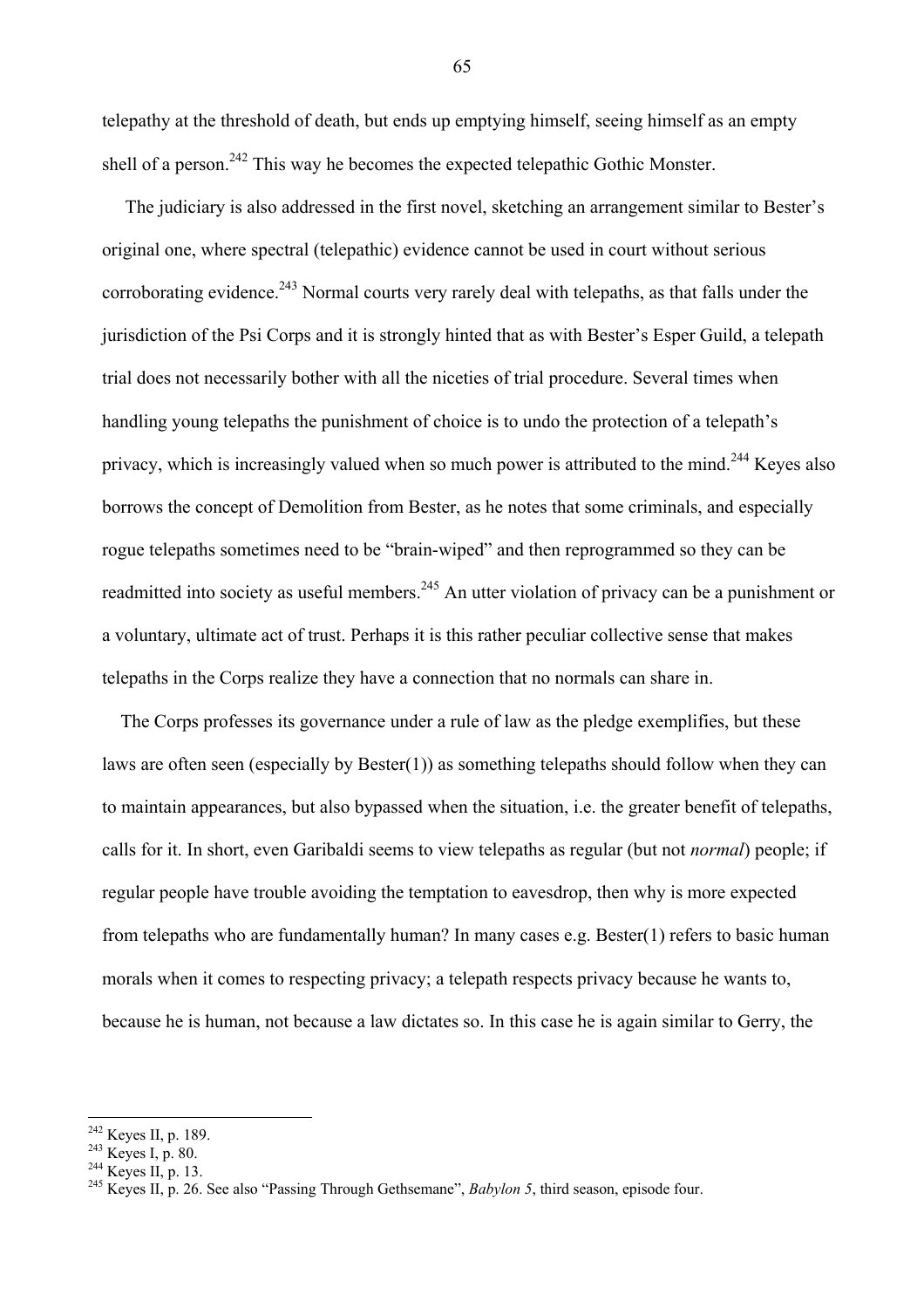leader of Sturgeon's *homo gestalt*, who respects the untouchability of some minds because meddling would mean it "wouldn't have been the same" again.<sup>246</sup>

 The law specifies that illegal scanning of non-telepaths is a serious crime, but leaves open the question of a telepath scanning another.<sup>247</sup> Unauthorized scannings are harshly punished when caught, but this suggests that when caught by normals. Naturally evidence of scanning or other tampering can be cleaned. Bester(1) seems to follow the same pragmatic ethos of Lincoln Powell, who despite his promises not to "peep" into the minds of suspects does so anyway, secure in his position.248 Usually the strength of a scan is physically manifested in the victim, the action violating both the mind and the body, nor is it usually a surgical procedure:

There was not, unfortunately, much left of Chandler when Al got through. Reeducation [sic] would be able to do something with him – possibly even return him to full sentience, make him a working human being. But however that turned out, he would never again be Thurston Chandler.<sup>249</sup>

 This attitude toward other people is clearly based on power. Bester(1) even laments that as using telepathic powers to overwhelm is "so easy to do to normals", he is losing motivation to restrain himself.<sup>250</sup> Bester(1) finds that he does not even have to do anything, but create the idea that he *might*, or already *might have*. The concept of control and power relating to operating on a helpless, conscious subject gives at least Bester(1) as the embodiment of "evil" telepaths some measure of satisfaction.<sup>251</sup> The image of a rape of the mind comes into mind, an act of willing alienation from the humanity of the victim.<sup>252</sup> An incidence at Beta Colony sets Bester(1) against all issues of privacy if they deter what he sees as the greater benefit of telepaths. As a murderer kills telepaths on this distant colony without anyone on the colony much caring (actually many like it that the killer is getting rid of them), Bester(1) perceives them as hostile.

 $246$  Sturgeon, p. 125.

<sup>&</sup>lt;sup>247</sup> Keyes II, p. 78.<br><sup>248</sup> Godshank, p. 154.<br><sup>249</sup> Keyes II, p. 161.<br><sup>251</sup> Keyes III, p. 52.<br><sup>251</sup> Keyes III, p. 52.<br><sup>252</sup> LeGuin "American SF and The Other", p. 89.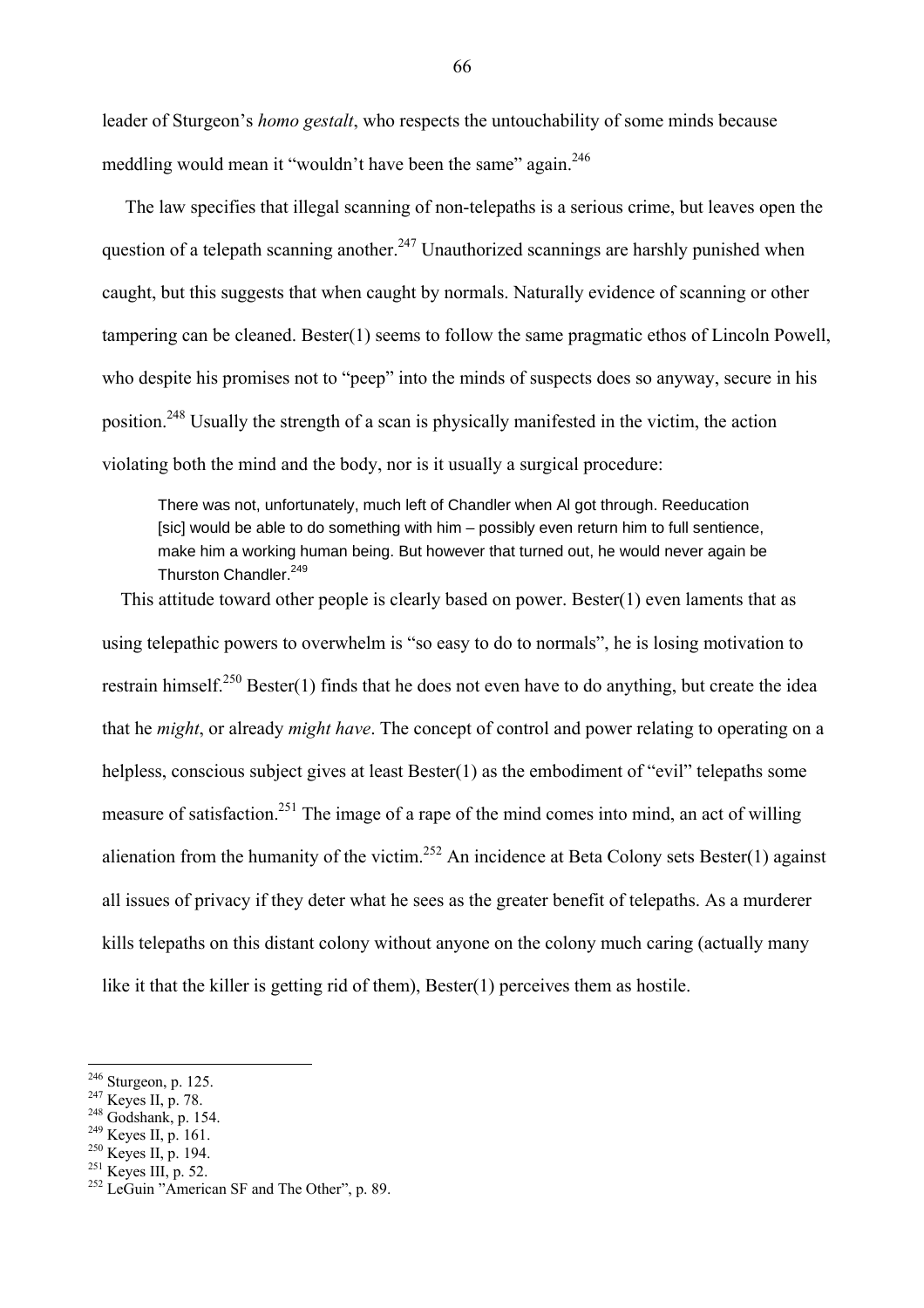Bester(1) is then prepared to scan them illegally, effortlessly, even violently and with impudence in order to get the evidence he needs to find the man before he can kill again. It should be noted that the only one who can discover evidence of tampering in the first place is another telepath, and as the Psi Corps has the monopoly of control, the temptations to misuse power here are inevitable. The problem is that evidence acquired by means such as these make it possible to prosecute, in which case Bester(1) is eager to dole out punishment himself:

If he could only escape his [straight] jacket [...] he would know a moment of perfect, absolute pleasure. He would tear out his own eyes, bite off his tongue, render himself by degrees into one of his victims. It's the only thing he can imagine that might give him peace, allow him to escape from the things he sees – and he can never do it. He'll stay bound for the rest of his life, or he'll die. It's as simple as that. $253$ 

 Bester(1)'s methods are undeniably brutal, and his lack of interest in the matters of privacy or personal safety when it comes to anyone he does not see as sharing his ideals crafts him into a Gothic monster. Like Frankenstein's creation, Bester(1) sees only his goals, and discards the morals of the means he chooses to employ. The infamy of Bester(1) is far-reaching in the sense that even after the crisis and his exile people who have been close to him are considered untrustworthy by others, since one cannot know for certain what kind of diabolical traps Bester(1) might have implanted in them, and for the victims themselves for the very same reason. Bester(1) had left some moles inside the new structure, who were discovered only after his fall, making the organization look susceptible to wrong influences of this kind. The idea that one cannot trust one's own mind must be especially distressing for a telepath, but not much less so to a nontelepath. This is brought into perspective as Garibaldi seeks revenge for the telepathic reprogramming he had been subjected to, revealed in episode "The Face of the Enemy"<sup>254</sup>, by

<sup>&</sup>lt;sup>253</sup> Keyes, II, p. 234.

<sup>&</sup>lt;sup>254</sup> "The Face of the Enemy", *Babylon 5*, fifth season, episode 17. Bester(1)'s reprogramming made Garibaldi seemingly voluntarily betray his friends to reveal a plot aimed at subjugating telepaths. Bester(1) actually congratulates Garibaldi for saving telepaths from yet another holocaust, even if he didn't have a choice in the matter. In essence, a person who has been reprogrammed like Garibaldi thinks that he is acting out of his own free will. The suggestion is that when telepathically controlled, a subject does retain some consciousness of self, but can only be released after the conditioning is ended, if at all. In fantasy literature, a similar approach is given through sorcery: "The insidious aspect of these Cants [of Compulsion] is that their subject often has no way of distinguishing sorcerously compelled thoughts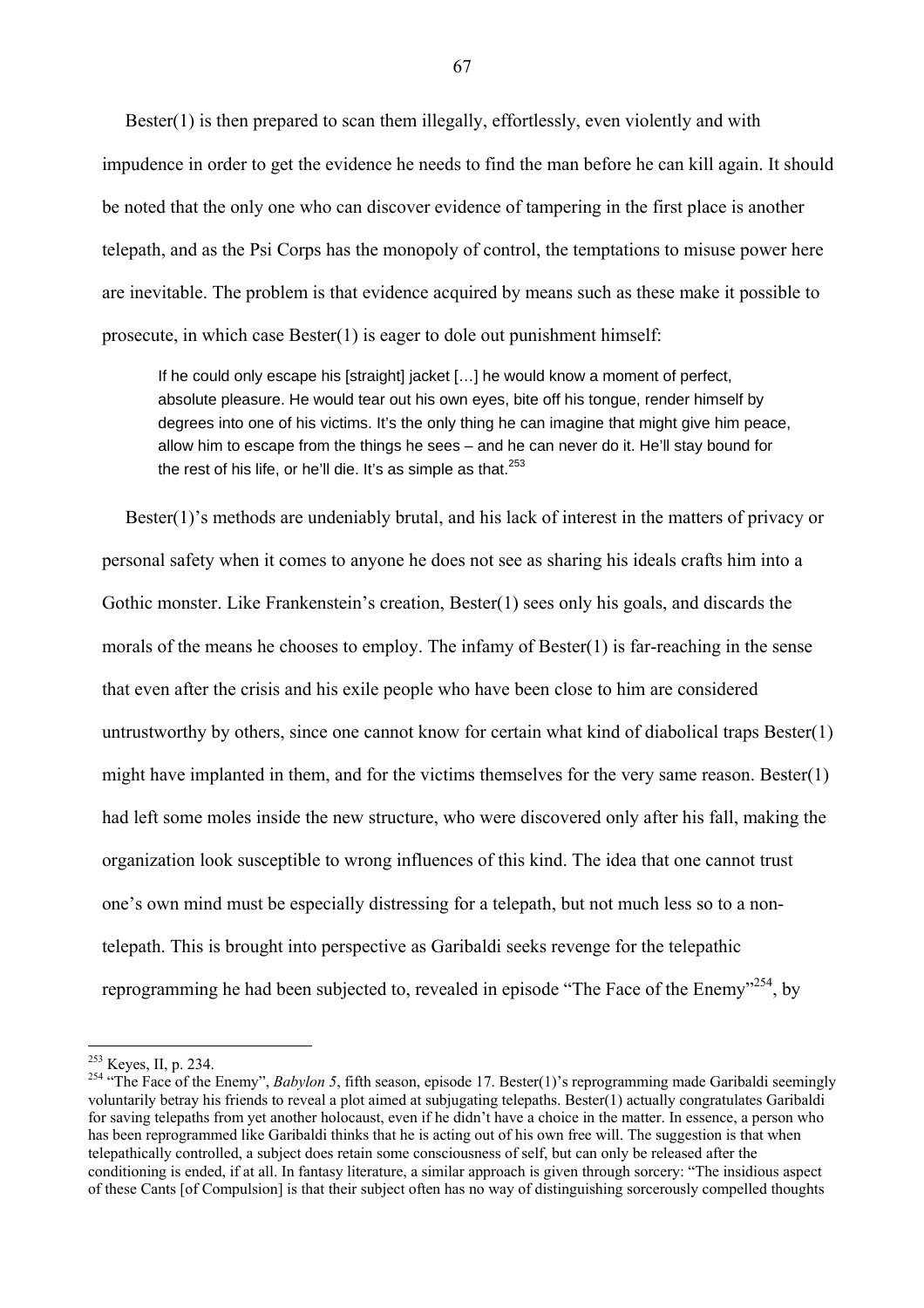trying to kill Bester(1), who informs Garibaldi that he has been hit with a telepathic compulsion known as "Asimov", referring to Isaac Asimov's rules of robotics (see 2-3). In effect, Garibaldi cannot kill Bester(1), and yet is aware of this mental cripple until the "Asimov" can be removed.255 However this conflict between telepaths and non-telepaths falls better into the sphere of discussion of the next section.

### **4-3 The Inevitability of Conflict**

The aspect of an evolutionary dimension in telepathy was realized as early as 1893 by F.W.H. Myers in his work.<sup>256</sup> The perceived evolutionary battle between telepaths and normal human beings has in this thesis been theorized to be based on the concept of 'othering'. Evolutionary narratives tend to have a pessimistic view of human nature.<sup>257</sup> There is sufficient material in all four novels used as primary sources (and in *More Than Human* as well) to question whether or not telepathy is the viable and logical next step in human evolution presented by science fiction literature, assuming that current humans are not the end-product. This understanding partially overlaps with the previous possibility, because evolution can be either natural or artificially stimulated. The lack of a threatening artificial intelligence leaves the telepathic intelligence as a potential risk.<sup>258</sup> The anxieties of humans realizing they may be, or are going to be, surpassed by a new entity such as telepaths are understandable. The label of inferiority is present in the extensive racial theorizing of the last century.

 Even the very name of *homo superior* implicitly hints at a "master race". It follows that inferior people become expendable. It also sets them apart from the majority of (normal) people,

from his own thoughts. [...] If the compelled soul feels every bit as uncompelled as the free soul, then how can anyone truly know himself to be free?" Bakker, R. Scott. The Thousandfold Thought. London: Orbit. 2007. p. 509.<br><sup>255</sup> "Phoenix Rising", *Babylon 5*, fifth season, episode 11. As a result, Garibaldi turns into an alcoholic.<br><sup>256</sup>

Macmillan. 2001. pp. 36, 39.<br><sup>257</sup> Smith, p. 47.

 $258$  Even in Keyes's novels, it is noted that human-form robots are "illegal", Keyes II, p. 25.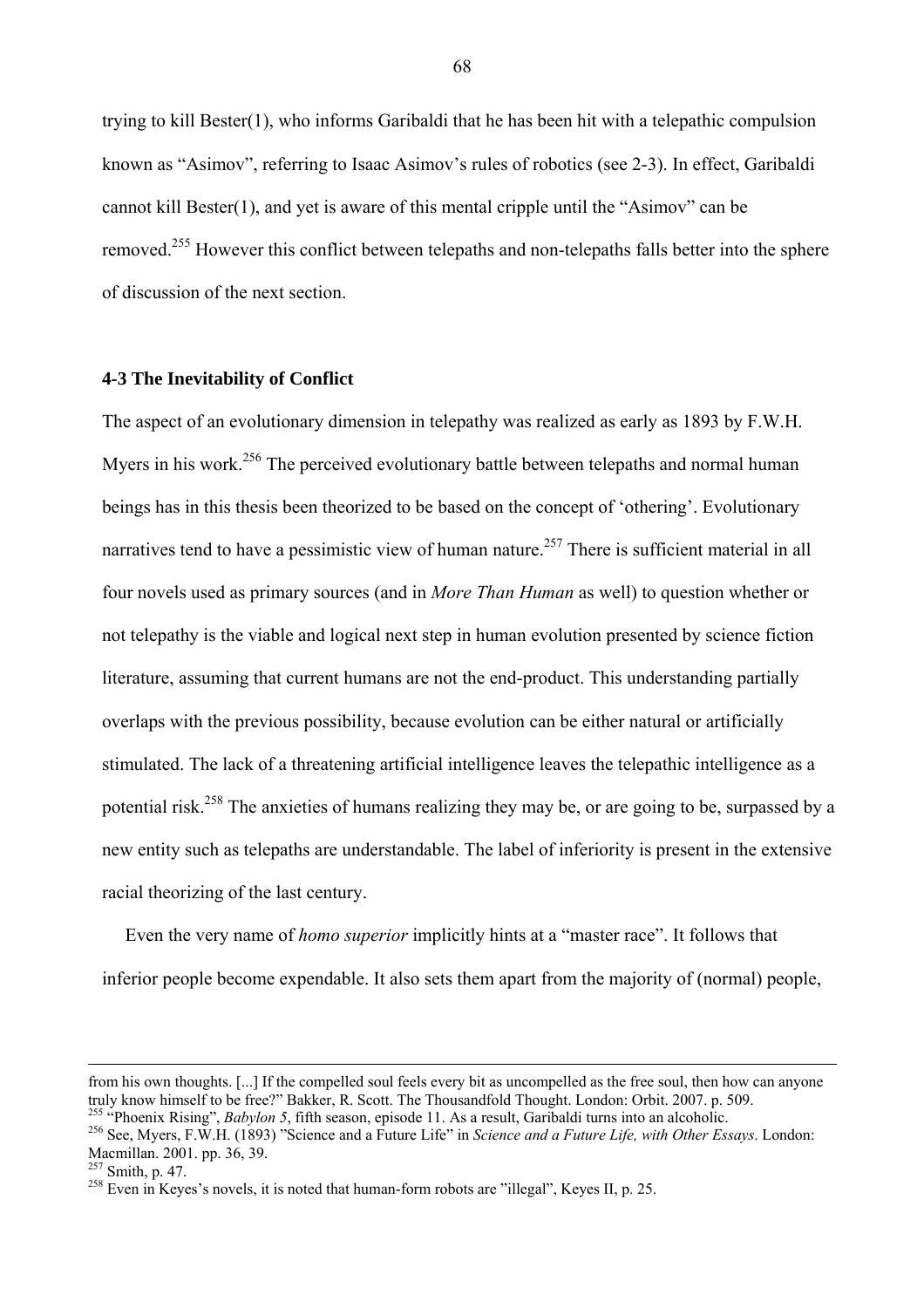who have the power of defining normality, often after their own image.<sup>259</sup> Power is rarely relinquished voluntarily, especially if there is uncertainty on how the new wielder will act and treat others. Telepaths, despite their special nature, are as petty and vindictive as normal people. Moreover, even normal humans are often aware that "on a level playing field" the *homo superior* that the telepaths represent will overwhelm the *homo sapiens*.<sup>260</sup> However even the claimed artificiality of telepaths is inconsequential to the evolutionary conflict if they manage to surpass the only competitor they have. The idea of persecution and even genocide are potential tools to employ to promote or thwart that goal, as is seen in Keyes's first novel.

 From the telepaths' perspective their victory is considered a natural, nearly inevitable occurrence. The normals would be better off simply accepting the change and allowing the human species to evolve to its new form. However, if the object is already 'othered', and it reveals itself as superior as well, measures are taken by the general population (or more accurately those governing them) to stop this development. In Bester's and Keyes's novels, several mechanisms of control are instituted over the telepath population for this very reason. The telepath population is not happy about being restricted, and thus the underlying anxiety of an inevitable evolutionary clash between humans and telepaths seems certain. In *The Chrysalids* the established telepaths plainly state that obstructing their future cannot be tolerated, as they are considered a superior variant of humanity.<sup>261</sup>

 Where then can telepathy as a literary device be useful beyond fictional society with likewise fictional telepaths? In essence, "psi" can be moved to the background "and the tale is not about *psi* as much as it about human and natural community  $[...]^{262}$  One could make the claim that the realization of impossible coexistence with two species of humanity in science fiction was already

 $259$  Wyndham, pp. 63-64.

<sup>&</sup>lt;sup>260</sup> "The Face of the Enemy", *Babylon 5*.<br><sup>261</sup> Wyndham, p. 196.<br><sup>262</sup> Lowentrout, p. 395.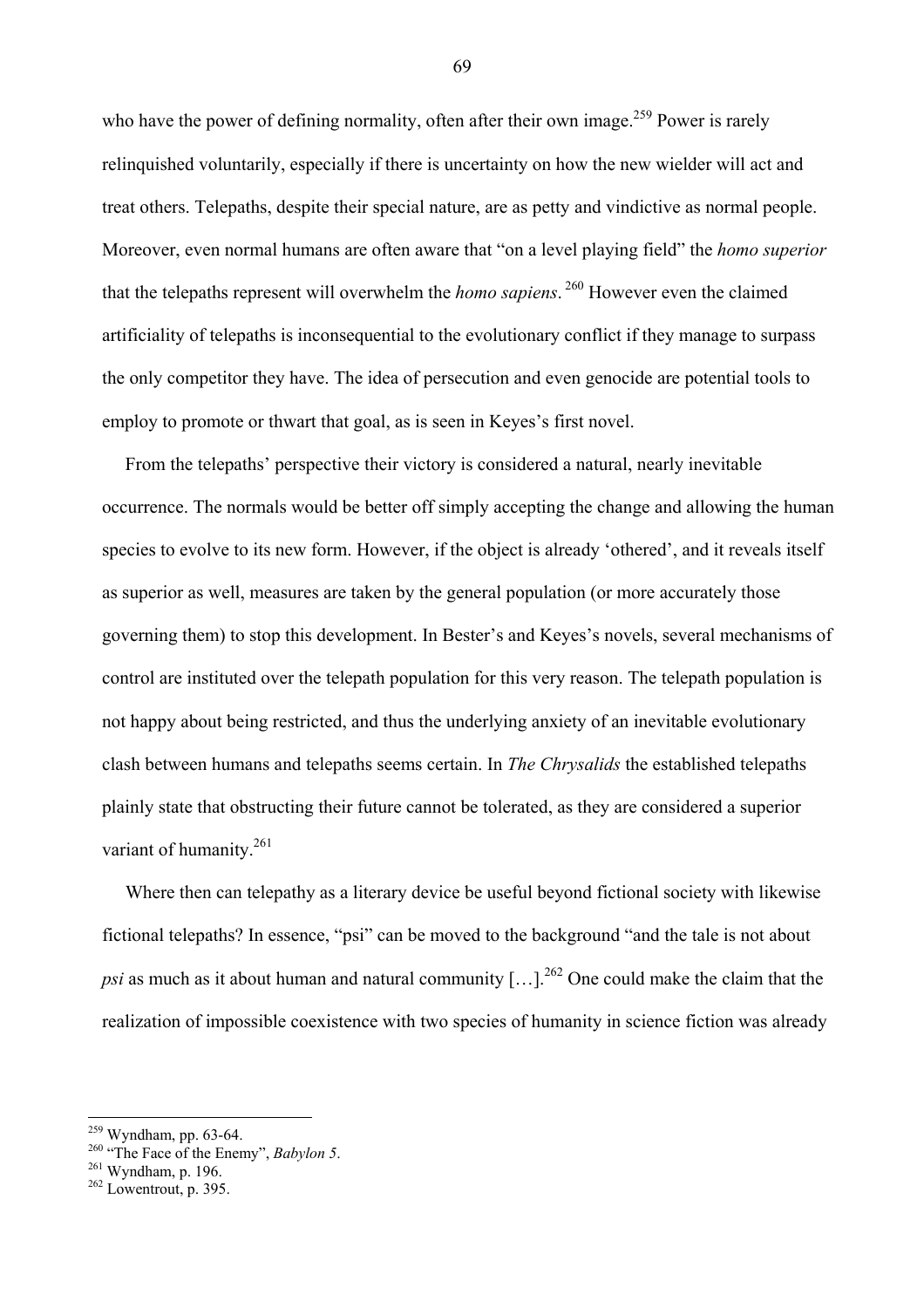made in H.G. Wells's *The Time Machine* (1895), between the Morlocks and the Eloi.<sup>263</sup> J.G. Ballard commented through a character in his story "Low-Flying Aircraft" (1976) that "The ultimate dystopia is inside of one's head",  $^{264}$  which brings us closer to understanding why a normal and a telepath cannot seem to coexisted readily: If the telepath sees the clash as inevitable, the dystopian vision in his head, as was the case with Bester(1), the dystopia is effectively realized, and the utopian option is completely ignored. But as will be shown later, the telepath can incorporate several other identities known to the reader.

 Keyes brings out the inevitable aspect of this conflict mainly through the viewpoint of the characters in his novels mainly through Bester(1) and Garibaldi. Already in the first book Lee Crawford presents the initial telepath holocaust as something inevitable.<sup>265</sup> The measure of control imposed on the telepath population relegates them to a position of second class citizens, who have to register and identify themselves for the satisfaction of the majority. Also invoking the name of the Holocaust gives additional readings to the first book in particular. Toward the end of the book there is a series of diary entries that mimic the famous diary of Anne Frank. This aspect of the persecution experienced by ethnic and/or religious minorities (e.g. Jews) ties the plight of telepaths depicted in Keyes's novels together with actual history. These anxieties of the past (and present) have merely been extrapolated to this science fiction setting.

 It is pointed out in *Dark Genesis* that religion and churches were actually quite welcoming to telepaths, providing them sanctuary and relief. One could speculate this is a form of a blacklash from the Second World War, when the Catholic Church did not strongly protest the Holocaust. Furthermore, it is curious that in these same instances telepathy is viewed as a gift from God, and not as a vile, demonic aspect as in the days of the Witch Trials (see section 2). The more stereotypical religious response to dangerous deviancy is exemplified in Wyndham's *The* 

 $\overline{a}$ 

<sup>&</sup>lt;sup>263</sup> Slonczewski & Levy, p. 177. Granted, at the time this was an extrapolation of a class-structured society.<br><sup>264</sup> Savolainen, p. 124.<br><sup>265</sup> Keyes, p. 13.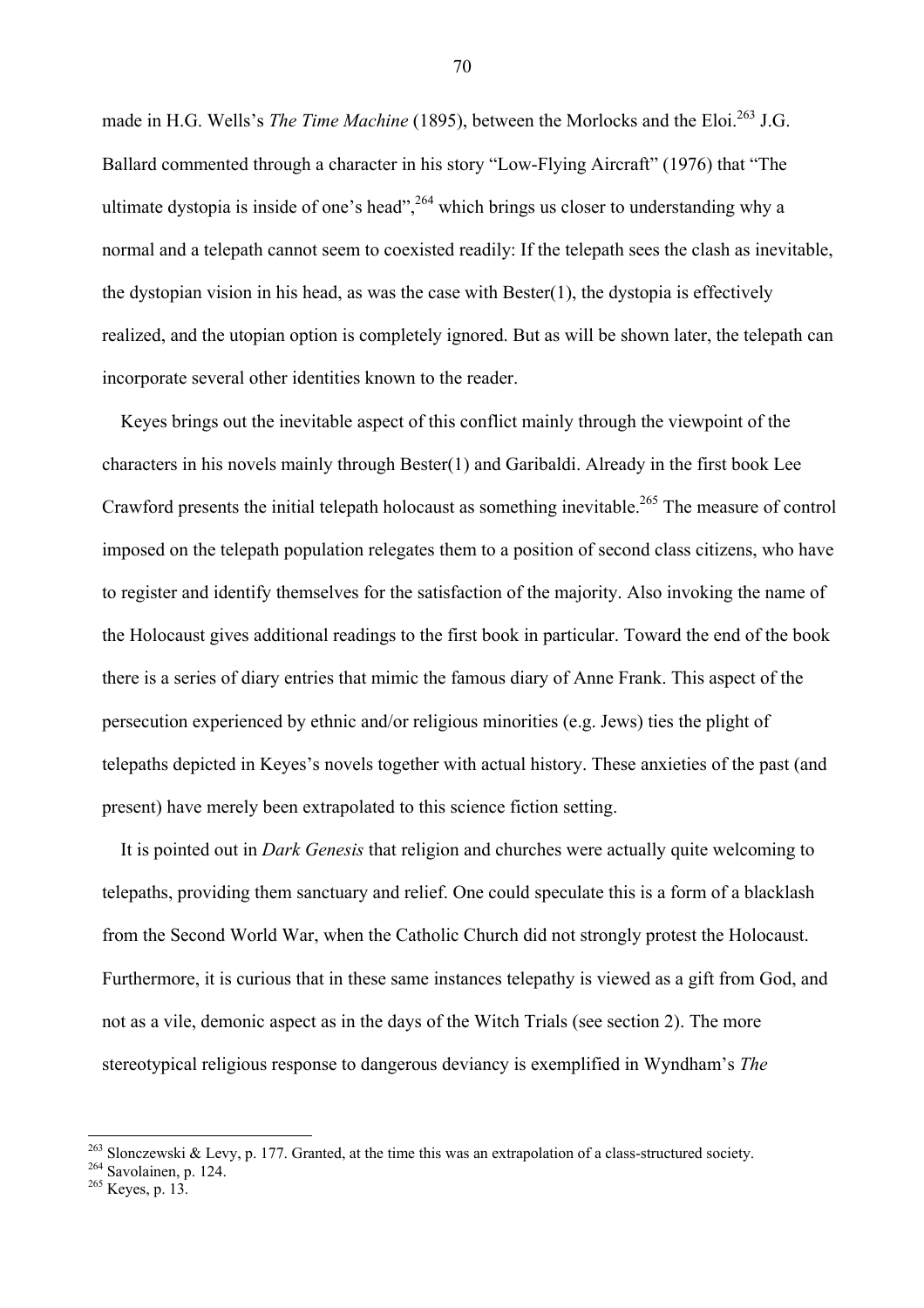Chrysalids.<sup>266</sup> At the same time, however, those who seek to annihilate telepaths find their justification religiously if need be in Keyes's novels as well: "You are all cursed by the devil. […] I merely send you home to hell".<sup>267</sup> Some normals have founded religious sects that specifically stipulate that they should stay away and refuse all contact with telepaths. In addition, the telepaths are 'unothered' to an extent after the holocaust and all its horrors have become evident. Overtly simplifying, granting the formation of the MRA and Teeptown might be seen to correspond with the patronage for the foundation of the state of Israel.

 Even if the MRA and later the Psi Corps are designed to hunt their own, they do not see themselves doing it at the bidding of the normal general populace. The MRA for example does not view rogues as unsalvageable, but aims to bring them into custody rather than hunting them down to the bitter end. Many times when the MRA collaborates with normals in the hunt, the cooperation is very tense. The MRA very much considers that if a telepath has to be killed, it should be done by one of their own: "If teeps are to be killed, we'll do it. [They are] family, even if they deny us".268 This camaraderie is countered by the existence re-education camps for the rogues though. Even if the MRA's abuses of power become evident, however, it is still the defender of the normal society from the equally monstrous telepaths of the resistance movement.<sup>269</sup> The hierarchy of the MRA/Corps allows for the leadership to quite freely control the telepath masses.<sup>270</sup> The organizations formed by telepaths seem to be more prone to be authoritarian led by strong individuals. In many cases the governmental body that is supposed to oversee the actions of the MRA/Corps does not do anything at all until something bad happens,

 $\overline{a}$ 

<sup>&</sup>lt;sup>266</sup> Wyndham uses religion as a particularly hostile element in a society of normals and mutants, where being a mutant is considered not only deviant, but a deadly sin and dealt with accordingly. Wyndham, pp. 19.

 $^{267}$  Keyes I, p. 23. This also prominently seen in Wyndham, p. 88.<br><sup>268</sup> Keyes I, p. 75.<br><sup>269</sup> Drawing from Stapledon's writings, Smith suggests that a human struggle for self control is a recurring theme. However, one must ask if it control over the self, or emancipating self-control? Both sides seem to be presented by the MRA/Psi Corps and the resistance respectively.

<sup>&</sup>lt;sup>270</sup> Relating to hierarchy and power-structures, LeGuin connects the tendency of science fiction to establish authoritarianism. LeGuin "American SF and The Other", p. 89. The mass-controlling hierarchy dichotomy is also a very nietzschean interpretation. Ansell-Pearson, p. 4, 6.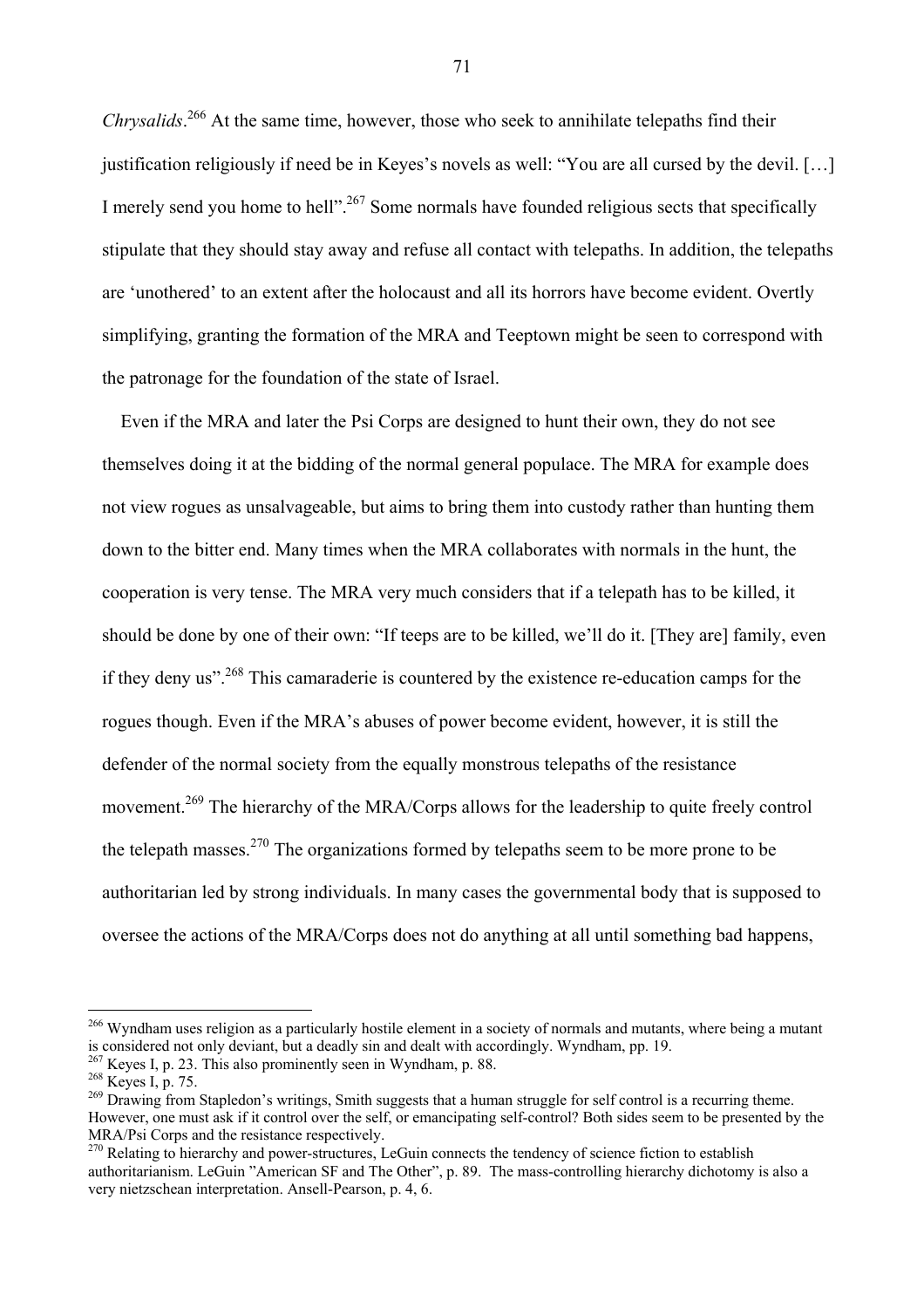revealing the double-standard of wanting the MRA/Corps to handle telepath issues but quietly and discreetly as not to bother the lives of the normal majority.

 Vacit in his time in the first novel saw danger for the future of telepaths. Unknown to others, under his direction the Psi Corps took form, but he also set up the telepath resistance as a back-up plan for the future of telepaths at the same time. Vacit seemed to worry that if the Psi Corps suddenly became a target of another wave of violence, the resistance would still survive and carry out the telepath legacy. Also, keeping the resistance active made the existence and funding of the Psi Corps necessary for the normal population. Vacit's opinion only changed when he came face to face with the alien race, the Vorlons, who had created human telepaths through genetic engineering in the first place. A brief recap is in order. The Vorlons are an ancient race locked into an eternal conflict with another ancient race known as the Shadows. The Shadows have proven to be susceptible to telepaths, which is why the Vorlons have planted telepaths on hundreds of worlds to be used quite frankly as fodder against the Shadows in the next great war.<sup>271</sup> Vacit accepts this, but all telepaths are not so accepting of their forced role as tools and later carry a considerable grudge toward their careless creators, which spills over to a hatred of non-telepaths.<sup>272</sup> who they were to serve.

 Vacit had reasoned that using the Corps for control and planning would be complemented by his idea to use the resistance as a darwinistic breeding pool for crafty telepaths to combat the eventual true enemies, the normal majority. However, the Vorlons do not believe in evolution (which is preferred by the Shadows) but in control.<sup>273</sup> Vacit changes his policies accordingly. At this point improving the telepath future becomes the sole aim of the Psi Corps and so all means are acceptable for that end. After this Vacit is invested in the Psi Corps only, losing his interest in dividing the strengths of the telepaths and decides to crush the resistance he had fostered. Suddenly what Vacit saw as coexisting strategies turned into a battle between absolute extremes

<sup>&</sup>lt;sup>271</sup> "Secret of the Soul", *Babylon 5*, fifth season, episode seven.

<sup>&</sup>lt;sup>272</sup> This attitude is not unique to Keyes; Smith, p. 59.<br><sup>273</sup> The Vorlon says that "evolution crawls to imperfection. It ends in extinction". Keyes I, pp. 222-223.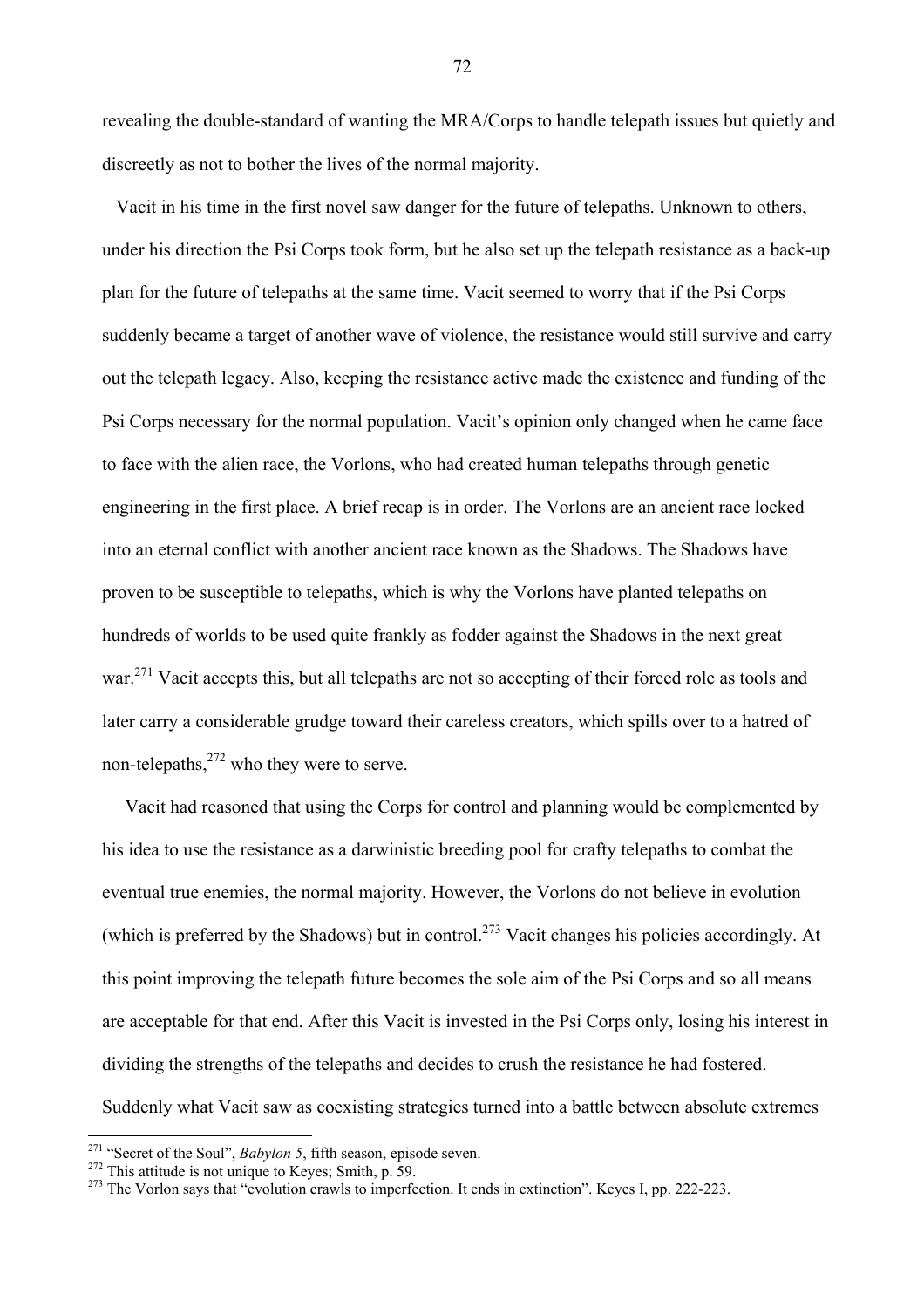between the rogues and the Corps. On the other hand, the same division also seems to be extended to the budding struggle between telepaths and non-telepaths.<sup>274</sup> In so doing the resistance itself became a part of the conflict between non-telepaths and telepaths, not because the resistance was especially pro-normal, but because it was so fiercely anti-Corps.

 It is too one-sided to consider the Psi Corps as intrinsically evil either. Often the Psi Cops chasing after rogues aim to incapacitate whereas the rogues aim to kill, with conventional weapons or through psionic battle. In the Corps hierarchy, after Vacit passed away, the Corps fell under the control of the anti-telepath director Johnston, who did his best to undo the monopoly the Corps had and make the Corps more a tool or a mindless weapon (a term which is very ironic when it refers to a telepath) to serve the non-telepathic majority. Moreover, during director Johnston's tenure there were serious attempts in human experimenting to bring out telepathy in non-telepaths to make the real, organized telepaths obsolete (and thus expendable).<sup>275</sup> The rules restricting telepaths were further tightened during his tenure, which is one of the reasons Bester(1) went to some trouble to assassinate him for "selling us [telepaths] out to the mundanes" by using agents he telepathically programmed for the task. Bester(1) gives his first speech on the inevitability of conflict by telling Johnston that "both of us know the truth", even if "we talk the talk in public", but the conflict is coming simply because "humanity will not tolerate *Homo Superior* in its midst" and that "it's going to be us" who walk away alive from that battle.<sup>276</sup> With Johnston gone, the policies of the next director of Psi Corps would be almost inconsequential given Bester(1)'s already grown base of power behind the scenes.

When it comes to other differences between normals and telepaths at the hands of the Psi Corps' authority, in many cases the sentiment remains that even rogue telepaths are considered

 $\overline{a}$ 

<sup>274</sup> Keyes might be drawing on Stapledon's *Star Maker* (1937) here, as Stapledon is also fond of working out cosmic history through a dialectical process. Smith, p. 51.<br><sup>275</sup> Later the substance known as "dust" is brought back under telepath control. "Dust to Dust", *Babylon 5*, season three,

episode 5. Garibaldi comments that "Psi Corps did experiments on people that would have made Jospeh Mengele lose his lunch". Keyes III, p. 65. This connection, if nothing else, removes sympathy from the agenda of the Corps, even if sole individuals were at fault. Also, Stephen Braude hypothesis that telepathy might exist already but if people do not receive it "correctly", it all goes to waste. Perhaps Johnston was eager to test Braude's hypothesis. Braude, p. 299. 276 Keyes II, pp. 255-257.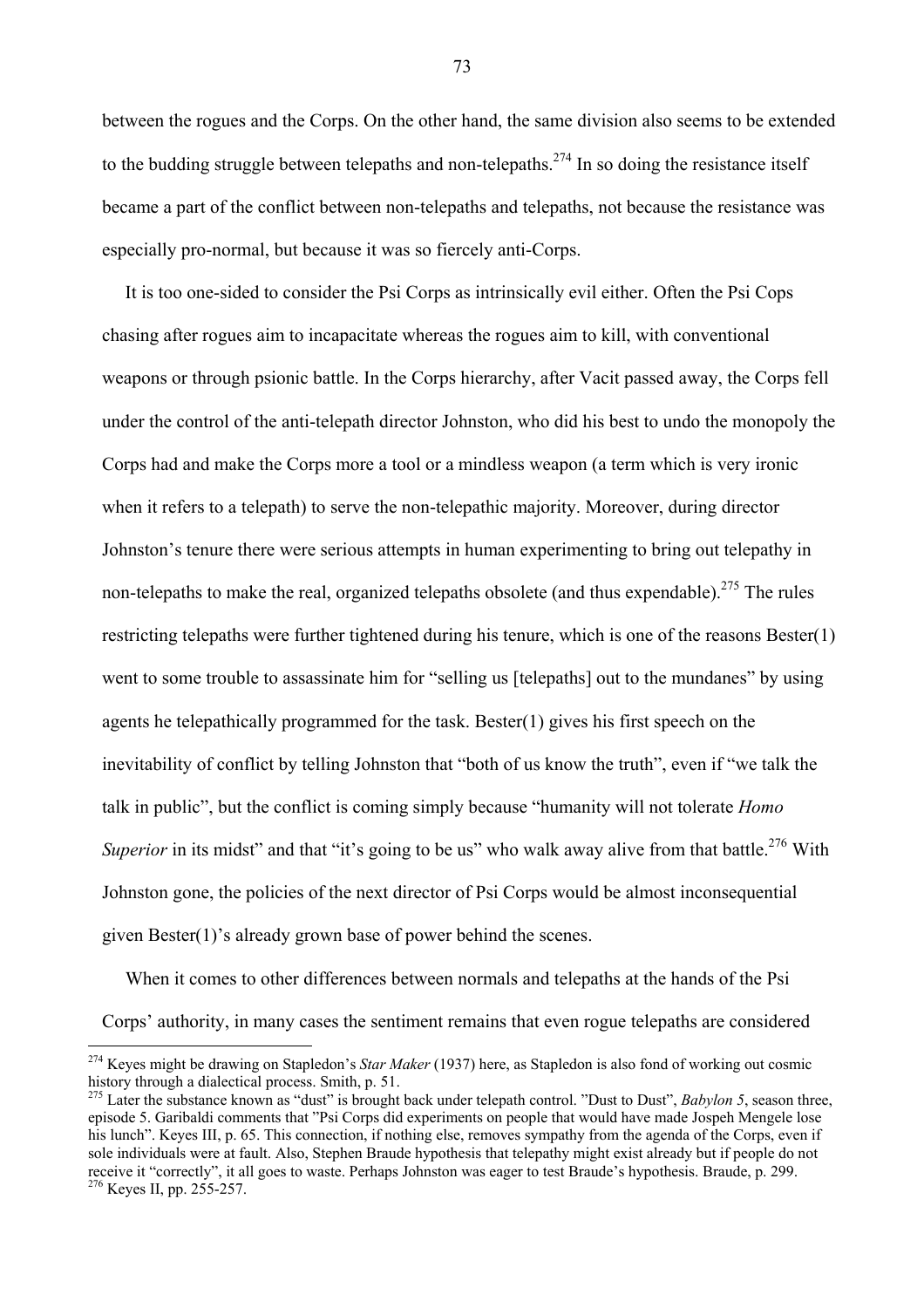considerably more valuable than normal people. As the charter of the Corps says there should be no difference between a "mundane" and a telepath, a telepath might still be greatly tempted to help those s/he is sharing a community with. The *homo superior* is capable of changing the rules when necessary; it becomes acceptable to kill a "mundane" to save a telepath.<sup>277</sup> Bester(1) starts his own bid for power, organizing a well hidden paramilitary telepathic force on Mars and reaches the apex of his monstrosity, as he is quick to use his telepathic powers for his ends. The only side he recognizes as legitimate is the side of (his) telepaths.<sup>278</sup> For this end, the message of telepathic superiority can be sent only through language that is clearly understood, such as the murder of unarmed normals who worked with rogue telepaths.

 In *The Demolished Man* Powell forebodingly reminds his community that if they lose their contest against Reich, then telepaths might "suffer the usual history of minority groups".<sup>279</sup> In *Deadly Relations* Bester(1) wryly comments on the situation on Beta Colony (and also Teeptown) that normals tend to prefer that telepaths are kept "separate but equal", connecting the treatment of telepaths to the treatment of the African American minority in the United States during segregation.<sup>280</sup> It seems that Keyes is suggesting that certain patterns of behaviour repeat themselves in human nature when the majority is faced with a minority they cannot cope with on any level. The telepaths were considered even more dangerous, but as Bester portrayed in *The Demolished Man*, a society that has telepaths has to live with them as they are an unnecessary evil. In these societies you either live with telepaths with some arrangement, or try to exterminate them, and Keyes presents both options.

 Telepaths are furious racists as well if Bester(1) is an example: "You normals are obsolete. The future belongs to the telepaths".<sup>281</sup> In the same episode Bester(1) talks of evolutionary darwinism:

<sup>&</sup>lt;sup>277</sup> Smith, p. 56.

<sup>278</sup> Keyes II, p. 201.<br><sup>279</sup> Bester, p. 201.<br><sup>279</sup> Bester, p. 207.<br><sup>280</sup> Keyes II, p. 217.<br><sup>281</sup> "Ship of Tears" *Babylon 5*. Another noteworthy point is that the episode showed telepathic ability amplified by surgical implantations.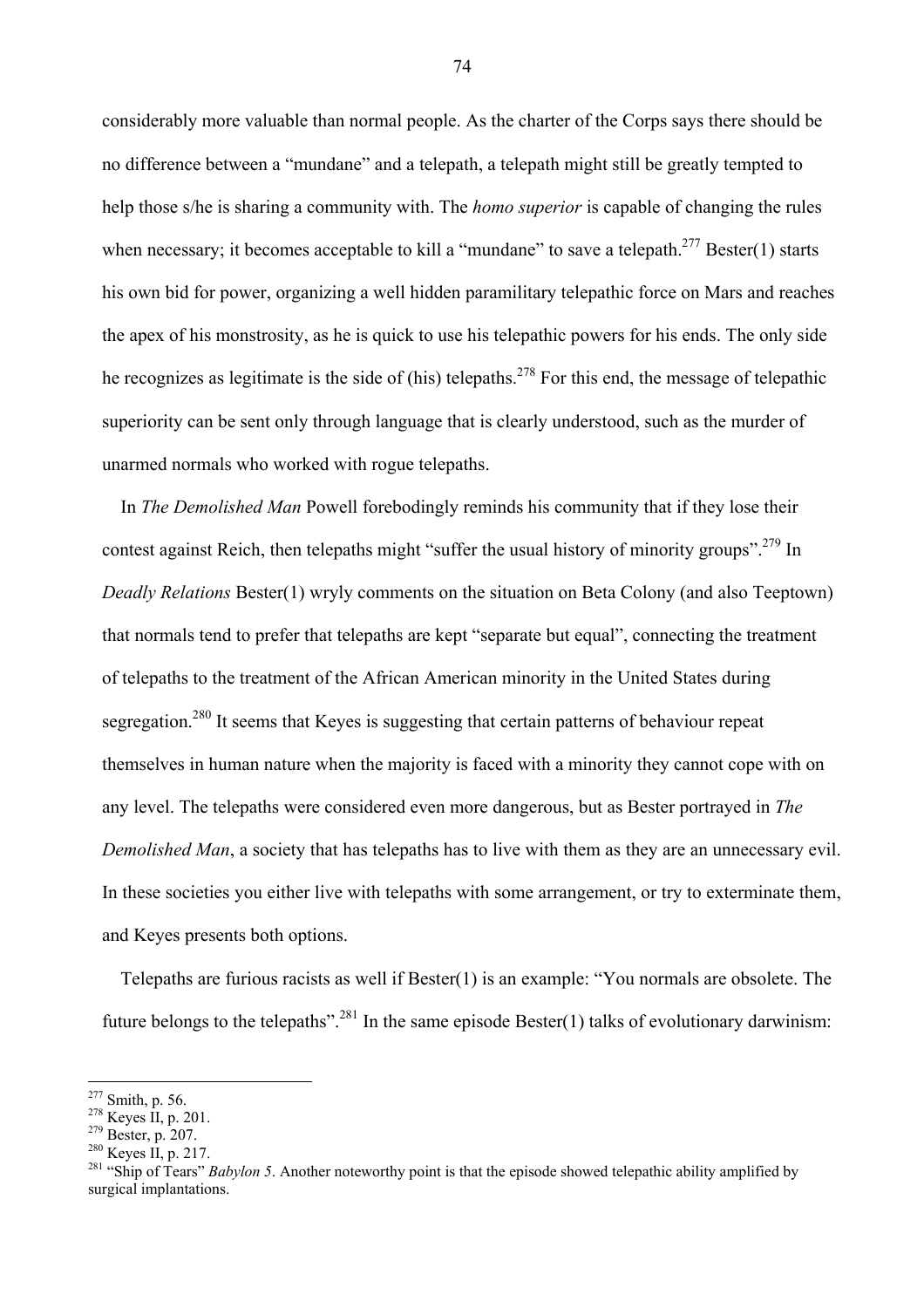Sheridan: So how did you find out about all of this? Bester(1): I'm a telepath. Work it out. […] Bester(1): We are not expendable. Mundanes are. Garibaldi: [sarcastically] That would be us. Bester(1): [arrogantly] Got it in one, Mr. Garibaldi. It takes generations to breed a telepath. Mundanes breed like rabbits. Supply and demand, nothing more, nothing less.<sup>282</sup>

On the other hand, Bester(1) can be seen as the only saviour who can challenge the old system and has the power to protect telepaths beyond it. When Bester(1) hears human telepaths, *his* telepaths are being taken by aliens for enhancement to be used for their (undoubtedly nefarious) purposes, he sets out to stop them by any means necessary. Elsewhere Edgars, a powerful businessman managed to create a telepath-virus and an antidote to keep non-telepaths safe during and after the telepath uprising, which he also saw as inevitable. It was insurance against the day the telepaths try to do to non-telepaths what has been done to them for decades now; turn them into second-class citizens.<sup>283</sup> This virus and antidote would ensure that power in this relationship would be kept in the hands of non-telepaths, giving them the option of either serving or dying. It can be thought of as an evolutionary safeguard. In short, going well beyond Bester's Lincoln Powell, Bester(1) and anti-telepath normals alike are saying "if we could wipe out your whole species, frankly, we would".<sup>284</sup> The vocabulary shifts from ethnic to evolutionary cleansing.

Bester(1) is betrayed by his disciple Byron, whose martyrdom sparks the outbreak of more violent telepath resistance and an even more violent reprisal from Bester(1). The crisis ended with Bester(1) and his comrades defeated and exiled, which did little to mitigate Bester(1)'s own anxieties of another, greater crisis to come. Bester(1) is especially bitter about the fact that rogue telepaths and normals, and telepaths have now come together under a new spirit of understanding to hunt him down. For this purpose, Bester(1) is completely dehumanized, and the original telepath holocaust is turned around, making the telepath this time the instigator of atrocities. In his

<sup>&</sup>lt;sup>282</sup> ibid. Transcribed from subtitles.

<sup>283 &</sup>quot;The Face of the Enemy", *Babylon 5*.<br><sup>283</sup> Smith quotes John from *Odd John*, p. 121. Smith, p. 56.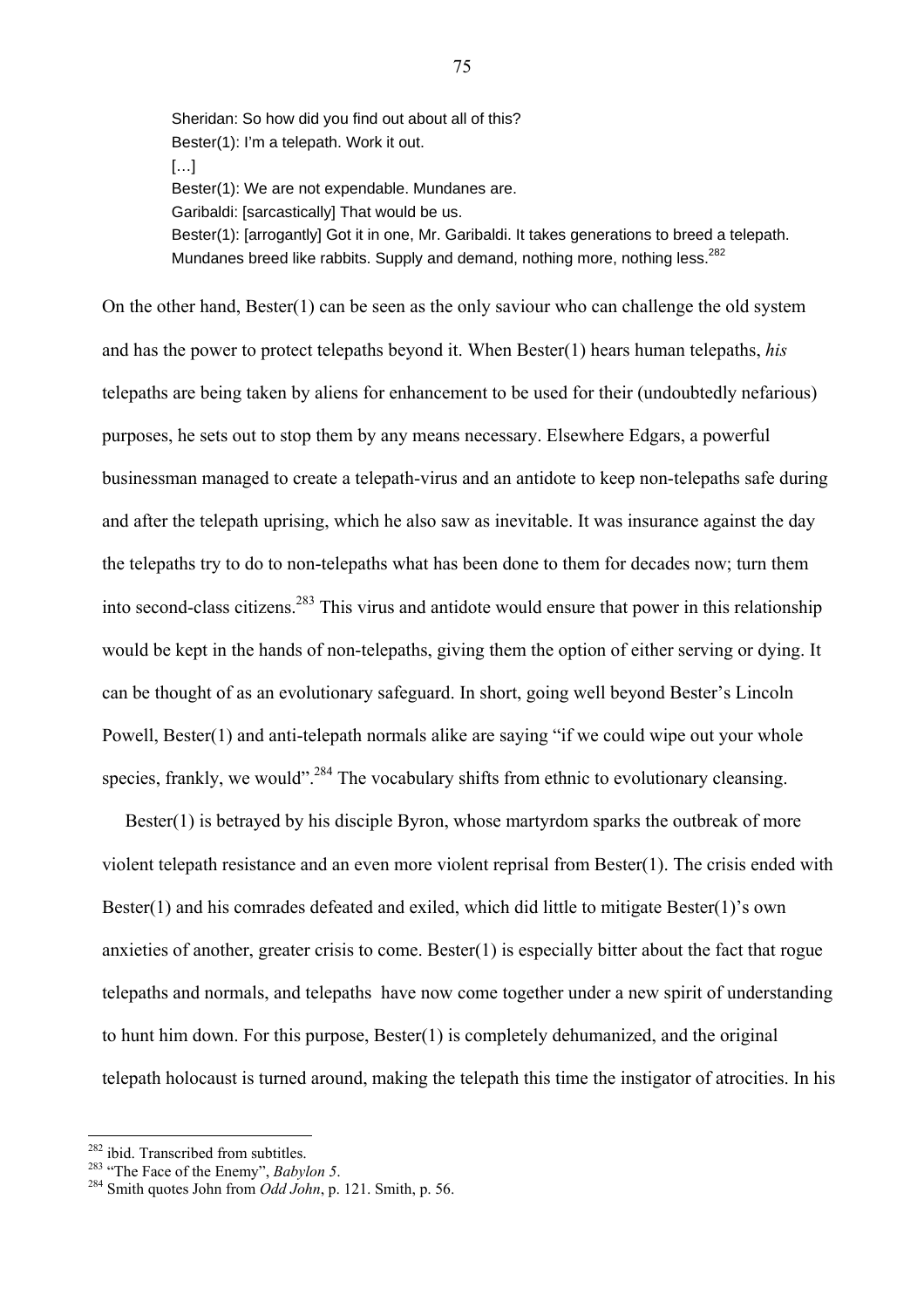lack of remorse for anything else except losing, Bester(1) is doubly cursed as a monster damned by others. However, it could be argued that this monstrosity is as much a creation of Bester(1)'s own actions as it is by the self-righteous condemnation by the society that surrounds him.

 To Bester(1) the Corps were the only answer to protecting telepaths from the coming crisis, and having worked so long for it he is unable to recognize any other options. Like Vacit, Bester(1) stopped believing that the rogues could be redeemed, so he set out to remove the threat to the unity of the telepaths under the Corps, by turning the "camps into killing fields". Bester(1) reasons that he had no choice because the Corps had originally been intended as a tool for normals to retain control over the telepaths: "fear us as they fear no alien race, because we are them, only better".285 To Bester(1) his loss is the loss of cause of *homo superior*. This is visible in the naming of his unfinished memoirs, *The Third Thumb*, showing a clear bias for his opinion when it comes to evolution and the telepaths' position in it.<sup>286</sup> Like Gerry, Bester(1) is overcome by his own kind working with a non-telepath.<sup>287</sup>

 After Bester(1)'s brief rule certain improvements were made, but for instance in the case of telepaths marrying each other is no longer required but is encouraged; "[marriage] is even harder if one is a teep and the other a mund – uh, not a teep".<sup>288</sup> What is noteworthy in this statement is the change in language: because the Corps called non-telepaths "mundanes", it is now (unrealistically) expected that changing the language also changes the underlying attitudes. The normals of the third novel, inspector Girard and Garibaldi are starkly contrasted with Bester(1), as both of them also have some additional senses. Garibaldi thinks of his own intuition as something primal or animal, whereas Girard sees "flashes" of the mental scenarios he constructs when solving a case. Both deny that this intuition is telepathy, but to them it is a rather question of

 $285$  Keves III, p. 38.

<sup>&</sup>lt;sup>286</sup> Curiously enough, telepathy has also been referred to as the "third eye", Nicholls, p. 173.<br><sup>287</sup> Sturgeons has Stern, Keyes has Garibaldi. Sturgeon, p. 225.<br><sup>288</sup> Keves III, p. 162. The same is expressed in Wyndham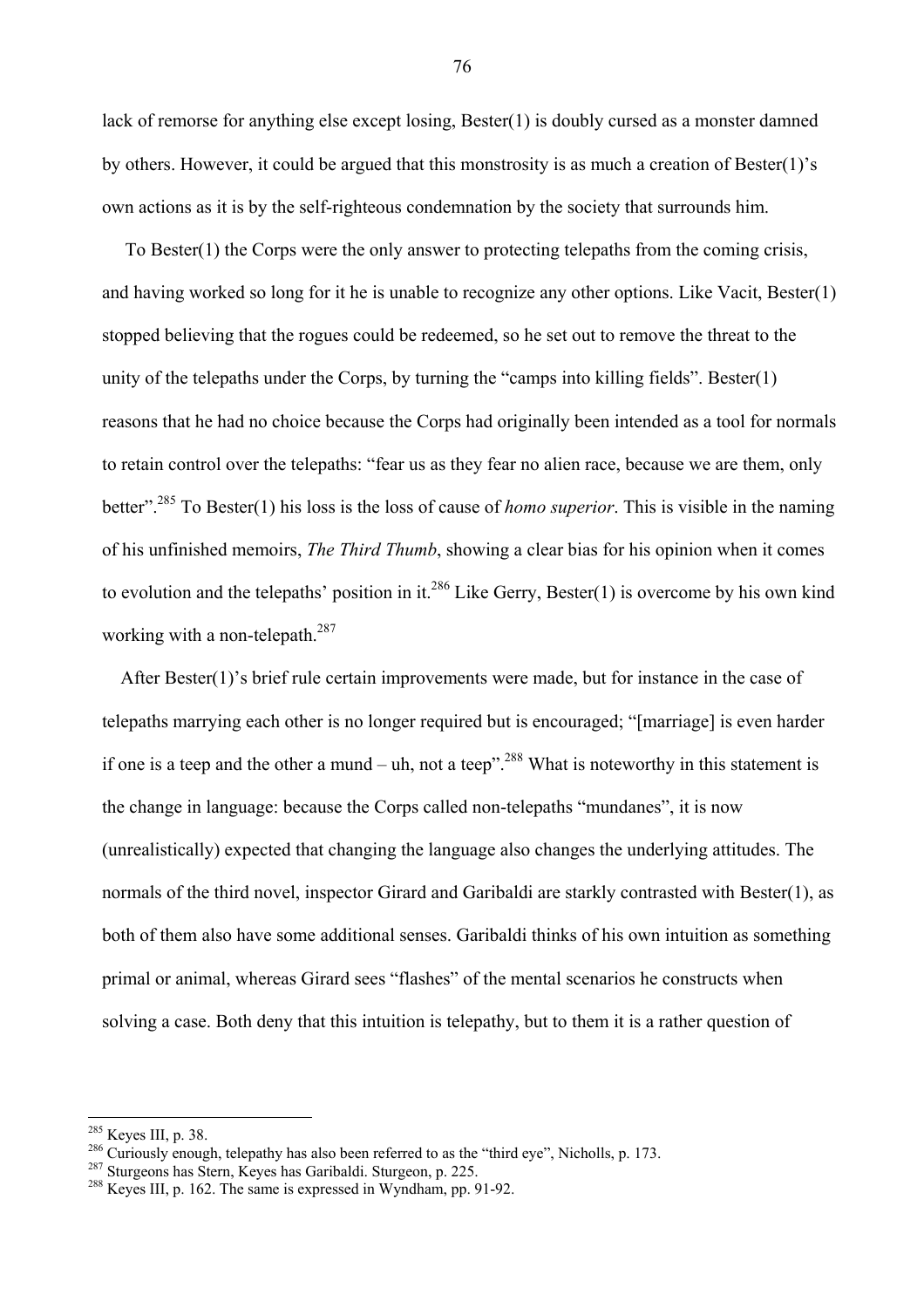identity than a case of universal, latent telepathy (and its subsequent denial). Girard even freely admits that in a way he is jealous of the telepaths and their powers.

 Garibaldi quickly points this out by referring to racism in general from the viewpoint of mixed-race marriages: "I don't think we've lost any of our old baggage, […] [we] just put it I prettier bags". However, Garibaldi continues that "it is not what we think that's important but what we do", while at the same time lamenting that legislating about this issue will not bring any real progress.<sup>289</sup> From the standpoint of coexistence Bester(1)'s example is bad for telepaths in the sense that it concretely showed the normal majority how great the potential for power in the society a telepath has, and with enough motivation to use it, a holocaust of the normal population would not be impossible. Garibaldi partially echoes the sentiments of director Johnston in the way that he is disgusted by the idea of letting a telepath into his head, but it is the acceptable lesser evil.

Bester $(1)$ 's trial is the final chapter of the third novel, and in that form it offers abundant analysis of how Bester(1) perceives the conflict. The trial is set against the background of a world "hungry for justice" and/or revenge.<sup>290</sup> Bester(1) comments in his defence that his guilt is very much pre-determined because someone must atone for the crisis. He queries if it would make the prosecution feel better if he said his name was "Hitler, or Stalin, or Satan"?<sup>291</sup> Furthermore Bester(1) denies the easy answer of blaming the crisis solely on him: ""Why you now call the telepath Resistance was at the time universally recognizes as an illegal, subversive organization of terrorists", and commenting further that according to the jurisdiction given to the Psi Corps, nontelepaths collaborators also fell into the same category and were dealt with accordingly.

One hundred and fifty-eight years ago the existence of telepathy was known to almost no one. One hundred and fifty-seven years ago it became common knowledge […]. By the end of that year, eighteen thousand telepaths were dead. No war was declared by any government. They were killed one at a time, they were killed en masse and buried in pits, they were aborted when DNA testing revealed what they were as fetuses. […] As I said, once telepathy was discovered, the murder of telepaths began. It hasn't stopped. […] To

 $\overline{a}$ 

<sup>&</sup>lt;sup>289</sup> Keyes III, p. 163.<br><sup>290</sup> Keyes III, p. 237.<br><sup>291</sup> Keyes III, p. 240.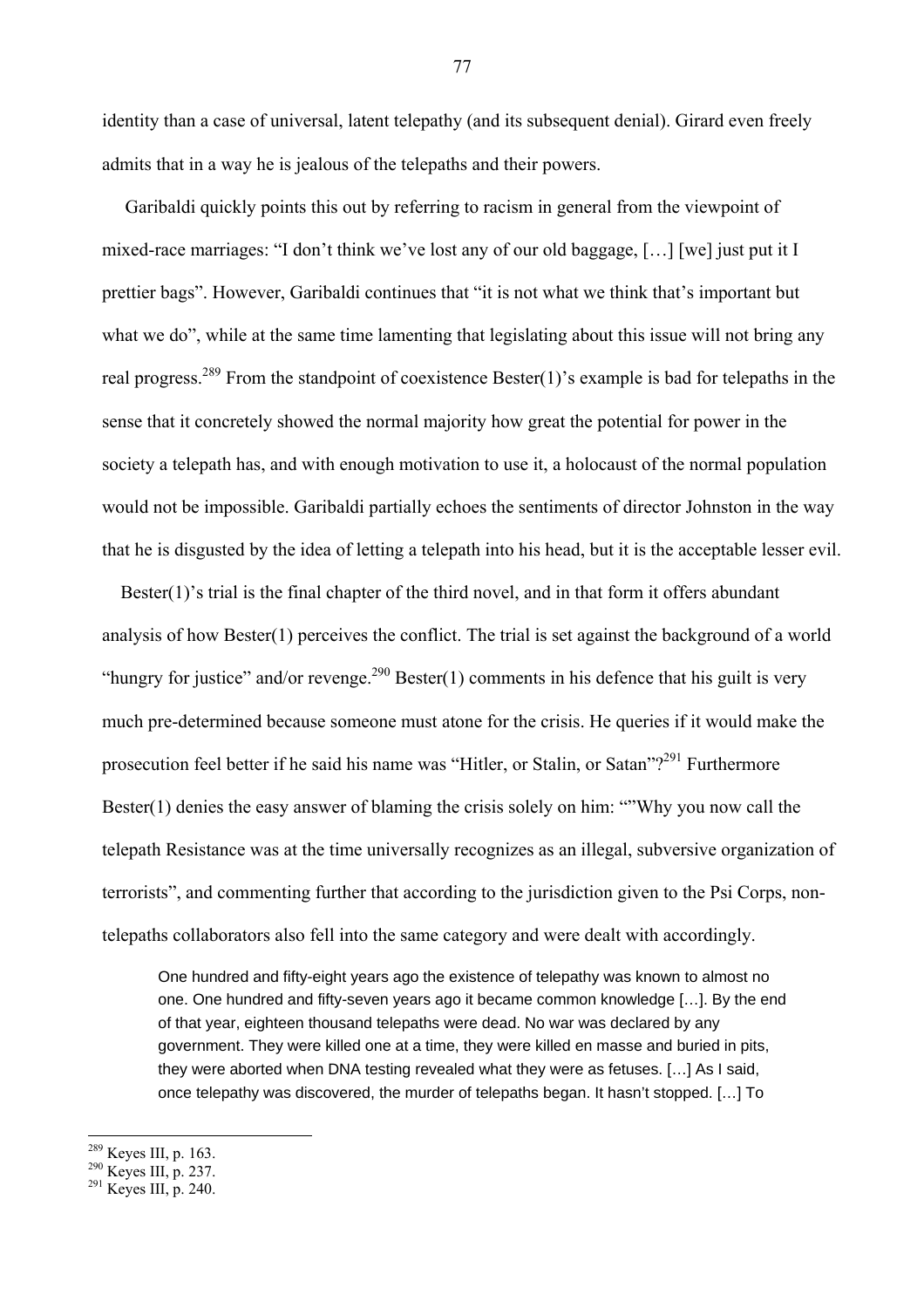grow up telepathic is to grow up with the constant menace of death, the vague but real threat of dying at the hands of someone who doesn't even know you, only knows what you *are*, what you represent to them. […] This undeclared, unrecognized war has been fought for a hundred and fifty-seven years. Its casualties – have always been on *my* side. And when this killing began, what did [the government] do about it? They built a telepath ghetto called Teeptown, and they gave us badges to mark us, separate us. They gave any normal who wanted to kill a telepath the means to find us and identify us. Then they used telepaths to control telepaths.[…] The implicit threat was always there, […] *either you control yourselves or we will control you.* That was the choice I grew up with.<sup>292</sup>

Bester(1) argues that the formation of the Corps and the perceived ghetto of Teeptown was in itself an act of hostile oppression, setting the telepaths up for a possible "final solution", but Bester(1) says he wanted to fight back. However, his reprisal doomed him: It seems easier to accept that people are suffering than to allow them the means to strike back, causing more suffering. Bester(1) is not only echoing the thoughts of Gerry in *More Than Human*, but also those of Michael in *The Chrysalids*, who is also willing to put his own community of telepaths far above the community of the normals: "This is a war between our kind and theirs. We didn't start it – we've just as right to exist as they have".<sup>293</sup> From his viewpoint, the future strife is linked to humanity's past and still very much coming, as telepaths are still marked and catalogued "more certainly and permanently than anyone who ever wore an armband with a star – because that, at least, you could take off".<sup>294</sup> Bester(1) could be considered to be a kind of tragic hero of telepaths, as misguided as he apparently was. $295$ 

 One might also argue that Bester(1) was a mirroring the oppressive society he lived in. It might be easier for him to live with his actions by maintaining the illusion that there was no alternative.<sup>296</sup> Despite his argumentation, Bester(1) is sentenced to life in prison with forced injection of the sleeper-drug to make his telepathic abilities dead for the remainder of his life. The latter, it seems, is much more wracking for him than the confinement. As the new incarnation of

 $292$  Keyes III, pp. 242-243. Emphasis as in the text.

<sup>&</sup>lt;sup>293</sup> Wyndham, pp. 242 243. Emphasis as in the cent.<br><sup>294</sup> Keyes III, p. 244.<br><sup>295</sup> Smith finds this same aspect in Stapledon's *Last and First Men* (1930). Smith, p. 48.<br><sup>296</sup> This is something Straczynski has more than o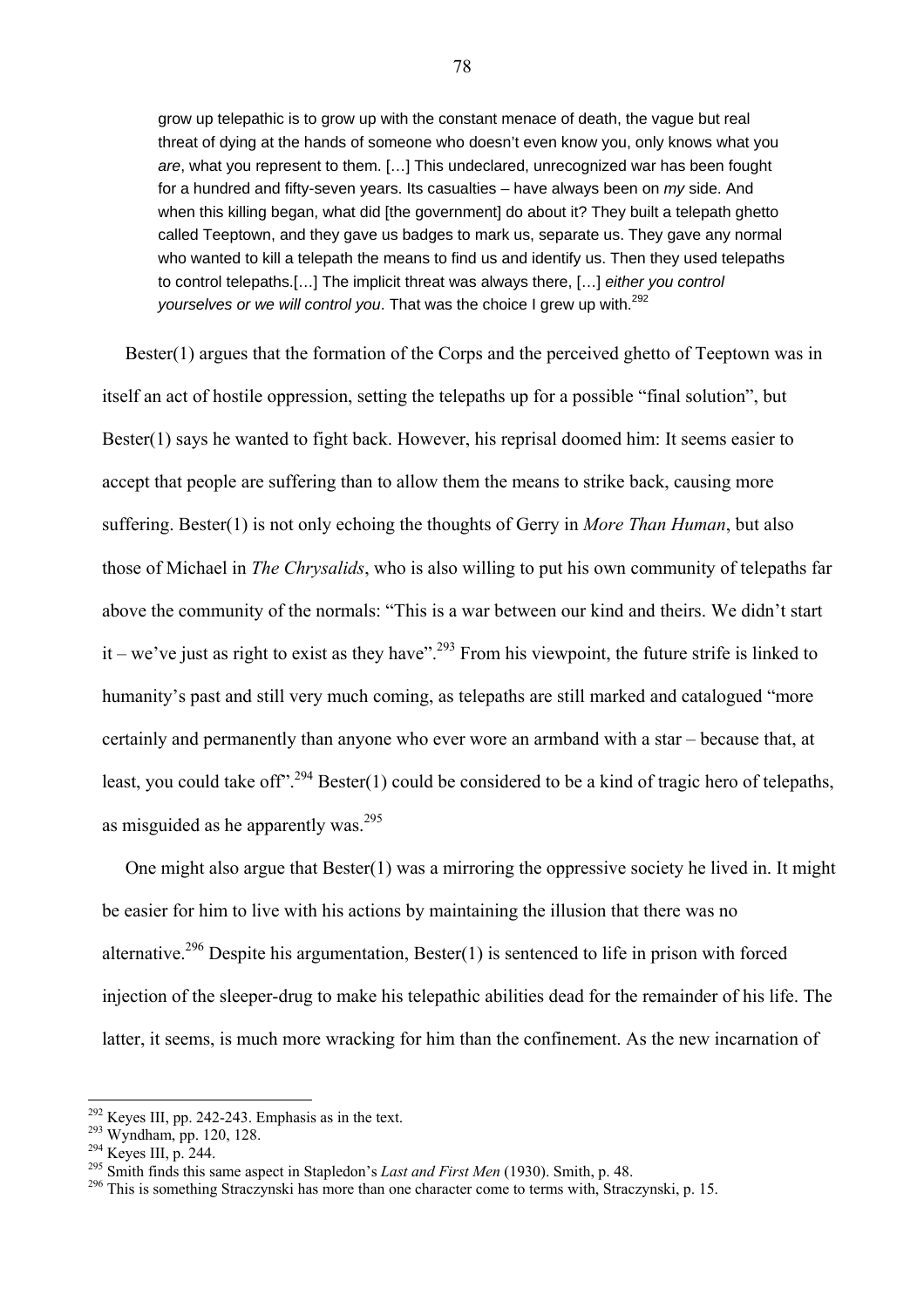the Psi Corps unveils their new icons for the future, Bester(1)'s real parents Matthew and Fiona Dexter, the circle seems to close as the new Corps adopts the ideals of freedom professed by the resistance. Bester(1) understands his past, but out of sense for irony refuses to tell anyone who the lost son of the now lauded exemplary figures is, and what he did.

 Still, hope lingers: "It is in the acceptance of responsibility and accountability, often worked through memory and the recovery of the past, that we bring the past into a living relation with the present and may thus begin to lay the foundations for utopian change".<sup>297</sup> Keyes does not envision Wyndham's telepathic Utopia where the telepathic "New People" would be the new standard, and non-telepaths would be considered abnormal.<sup>298</sup> Bester(1) does not truly regret or let go of his precious Corps, whereas Gerry is converted to realize that "humanity […] is your mother and your father now".299 Nevertheless, the general atmosphere of the ending has an optimistic feel to it. Often science fiction does offer the "readers and protagonists hope: the ambiguous, open endings maintain the utopian impulse within the work".<sup>300</sup> Before his death even Bester(1) allowed himself to wonder if there truly will be a change for the better. Bester(1) dies quietly in his sleep and is buried in silence.<sup>301</sup>

 $\overline{a}$ 

<sup>297</sup> Baccolini, Raffaella. "The Persistence of Hope in Dystopian Science Fiction" in *PMLA*, Vol 119, Number 3, May 2004. Chicago: University of Chicago Press. p. 521.

<sup>&</sup>lt;sup>299</sup> Sturgeon, p. 227.  $\frac{300}{300}$  Baccolini, p. 520. 301 With the exception of Garibaldi staking the grave just in case. Keyes III, p. 257.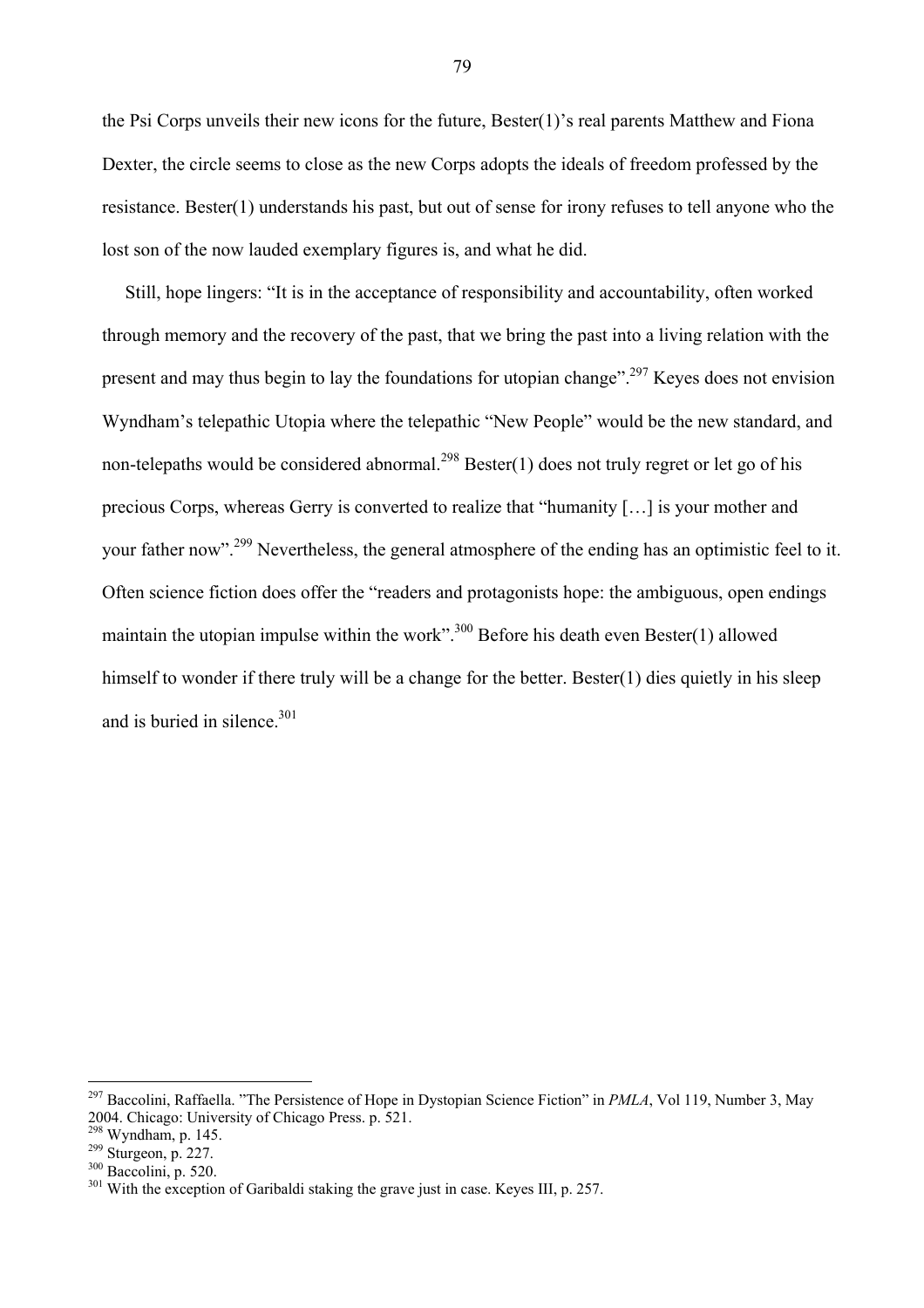## **5 – Conclusion**

Telepathy remains a relatively popular and neutral form of 'othering' in science fiction as it can be seen to promote either a utopian or a dystopian vision. It is also neutral because telepathy in itself does not differentiate between race, class, or gender; it only differentiates between telepaths and non-telepaths, although one could argue that this 'othering' can be fierce enough to erode the neutrality it has. This rings true in Keyes, Bester and Sturgeon alike. Moreover, the use of certain words and imagery in Keyes's books make drawing parallels with actual human history very effortless. The parallels drawn are clear enough in the "Psi Corps Trilogy" to be readily identified. As Ashcroft & al. comment, 'othering' creates an enemy, an opposition that must exist for the dominant force to define itself.<sup>302</sup> The concept excludes and marginalizes, and as seen in Keyes's books, it dehumanizes. 'Othering' is never a one-way interaction, but those 'othered' quickly develop their own classification for those that would oppress them, legitimizing their struggle for freedom, much as the peoples of subjugated colonies did.

 The aspect of control is very pervasive in all four books I have analyzed as primary material. Reich needs to be contained, the Psi Corps seeks the control a whole segment of a population, and the *homo gestalt* refuses to submit to Miss Kew. The imperfect *homo superior*, or even the *Übermensch* has to deny the control because it feels too restricted by it, but also on the other hand realizes that some control must exist as long as it is indeed imperfect. The individual stands up from the community more often than not, as is the case with Bester(1), Powell, and Gerry. Very rarely does telepathy expect any kind of surrender to a group mind, but more often to a political or social entity, like the many forms of the Psi Corps in Keyes's books or the Esper Guild in *The Demolished Man*. The community of telepaths is then crafted around that entity for the purposes of its hierarchal leadership. Ironically a telepathic leadership where ideally everyone could speak their minds seems to be exceedingly undemocratic and leaning toward majority control.

 $\overline{a}$ 

<sup>80</sup>

<sup>302</sup> Ashcroft, Griffiths, Tiffin. p. 173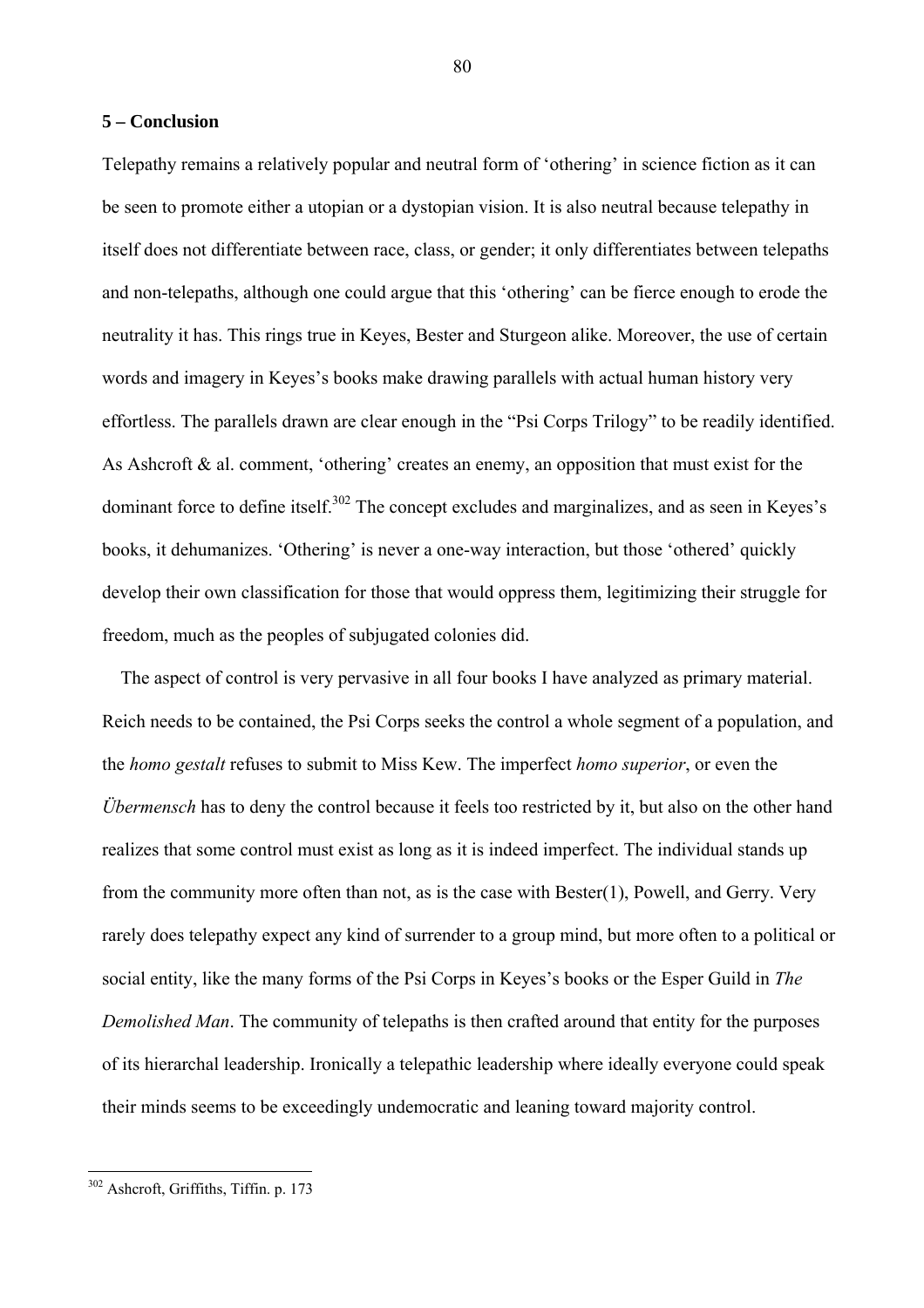Under this control, the telepath becomes a threat, a potential monster. The *Übermensch* is combined to the Gothic Monster to produce a peculiar *Untermensch* that is the telepath as exemplified by Bester(1); a being with considerable power, but very human and susceptible to the same failings as non-telepaths nonetheless. Admittedly Bester(1) does have a vision befitting the *Übermensch* of an evolutionary clash that will elevate one participant clearly above the other, and decries the status quo to which the "Psi Corps Trilogy" returns as a condition in which zero progress is being made.<sup>303</sup> The progress need not be evolutionary, but it can be even social, affecting the ways that people think. Perhaps one of the more crucial questions from the aspect of the potential future conflict and the continuation of a dystopia in the novels is how much organizational telepathy has changed, or is repeating same patterns as before? At the end of Keyes's third novel the careful optimism portrays a potential for this kind of change.

 Even if the telepathic evolutionary struggle is much more explicitly stated in Keyes's three novels, *The Demolished Man* also carries the same connotations and implications within, especially through Lincoln Powell. There seems to be some measure of common ground between Bester and Bester(1), given that both display opinions that relate to Hobbesian cynicism. Having a monopoly on telepaths quickly starts to change from a necessary evil to a bid for actual independent power. To have power in a society entails the power of defining normality, and to non-telepaths telepathy is something that threatens their staple of uniqueness. Some telepaths succumb to this pressure and opt for normality through the sleeper-drug in Keyes's novels, but others, curiously both Bester(1) and the resistance to the Corps alike, are proud of their perceived deviancy. To telepaths their ability is a sign of their uniqueness, and as such they want to keep it to themselves. The authoritarian organization they form only underline the importance of this privilege. At the same time the organization strives to make telepaths into responsible, even worthy users. Those who do not conform are judged harshly within and without their community.

 $\overline{a}$ 

<sup>303</sup> The Nietzschean *Übermensch* seeks to reform a stagnant society as well. Ansell-Pearson, pp. 102-103.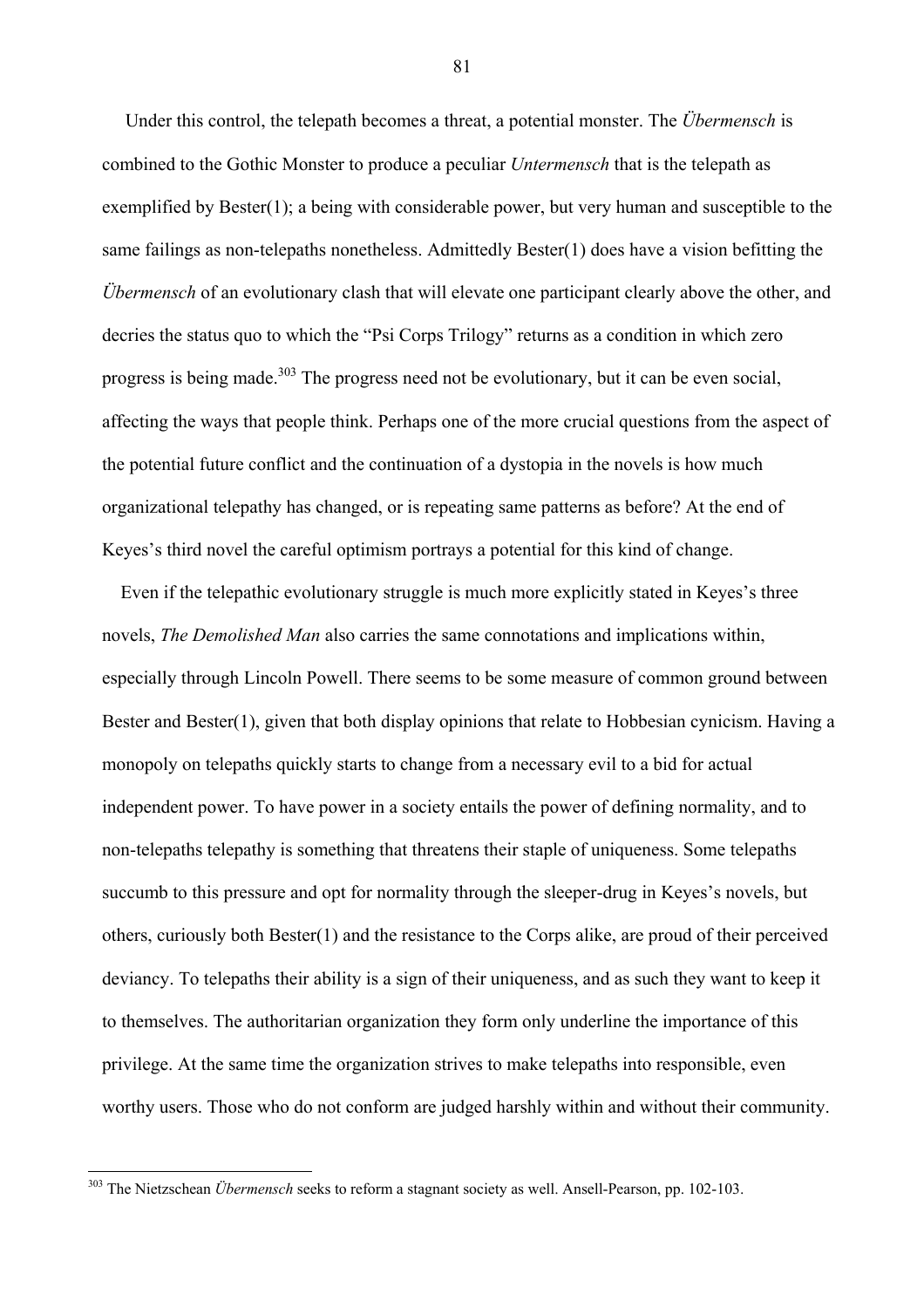All four novels see telepaths linked in with non-telepaths as human beings. This approach does not seem revolutionary as such, but when it is considered against the historical background of actual human atrocities (Jews and the Holocaust) and fierce 'othering' on a societal scale (segregation and apartheid in the United States and South Africa respectively), a theme of advocating tolerance is found. On the other hand, it can also be seen as a lamenting theme of sad, bigoted human thinking that is doomed to repeat itself when anything that can be 'othered' is presented. Especially Bester(1)'s defence oration hits a potentially sore point when people would like to think that the human race has evolved on its spiritual level as well; that we have "grown" beyond committing, or certainly beyond repeating, a Holocaust. This point is also why it is necessary to find someone to blame, a person who can be used as a scapegoat to avoid having to scrutinize humanity as a whole. This certainly seems to be the case with Bester(1)'s trial, and he comments as much, as seen above. Only through sacrificing someone can the rest of humanity go on and expecting to find something other than endless dystopias.

 As telepathy can be seen to dwell on suffering and 'othering', it can also be connected to the idea of a society in change. After a significant discovery, be it factual (e.g. automobile) or fictional, the human society restructures itself to fit better into the changing world. This restructuring is usually slow, revolving around technology even if one would argue that that several technological breakthroughs have historically facilitated war. Telepathy embodies a human change that demands immediate attention, and it would be incorrect to expect that the shockwaves would be any less devastating. After the shock and the restructuring, both of which can be violent as both Bester and Keyes show, the society usually returns to some kind of status quo, showing its resistant nature despite apparently continuous inner conflicts.

 The freedom(s) of man are subjected to endless speculation on the level of the individual telepath and also on the level of telepaths as a community. However, the freedom of telepaths seems to conflict with the safety of normals in Keyes's books, whereas the freedom of Reich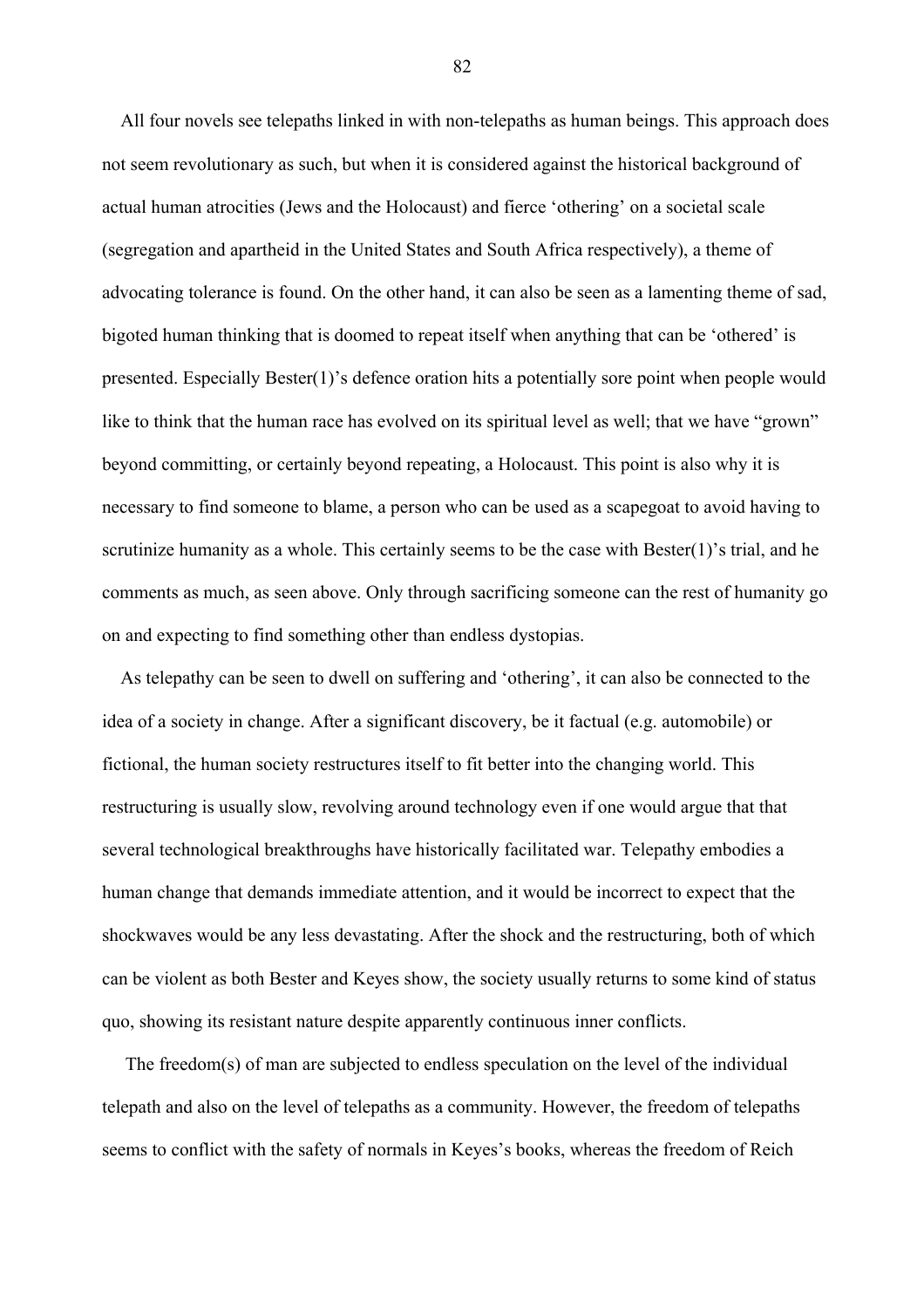would threaten (assumingly) the safety of telepaths. Admittedly this interpretation creates a pessimistic cycle of impossible coexistence. At times science fiction gives a gloomy image of the future of man, of the inability to humanly change when faced with issues familiar to us from but only in new guise. In so doing we are also brought face to face with the contemporary man. The idea is similar to the telepath's potential use of power; it can be both good and bad, but given our intrinsic knowledge of human nature (perhaps often wondering what we would do in that situation) we lean towards a more dystopian vision. One might consider whether this is a cynical or a realistic approach to how issues of 'othering' are dealt with in our society, or perhaps only in the society the writer is writing from. Hopelessness is not offered by Keyes or Bester, but rather an open ending with a vague feeling of optimism can be conveyed. The uncanniness of telepathy in the human world seems to return to a delicate state of status quo in the end in both Keyes's and Bester's books.

 In the books analyzed for this thesis, it is clear that telepathy is far from being a transcendental experience which uplifts humanity. The discovery of telepaths cannot be viewed as a utopian solution to uplift the perceived human existence bent on war and destruction. Indeed, telepaths and normal people are often distinguishable only through the organizations created, and the powers manifested, but never by basic human nature. Forsaking the material for the mind is very rarely an option allowed to be even considered. Only through *Babylon 5* are such opportunities even presented in Keyes's world, as a highly modified telepath is able to leave his mortal coil behind.<sup>304</sup> Of course, the lack of the option of a utopian transcendence does not automatically make any of the novels dystopian as such, as noted by Baccolini. It is merely the existence of telepaths in these fictional worlds that removes the utopian alternative.

 The acceptance of telepathy moreover deserves some consideration, as it seems to be a vehicle for several ideas, and many of them do not have to have anything to do with telepathy itself.

 $\overline{a}$ 

<sup>304 &</sup>quot;Mind War", *Babylon 5*, first season, episode 6.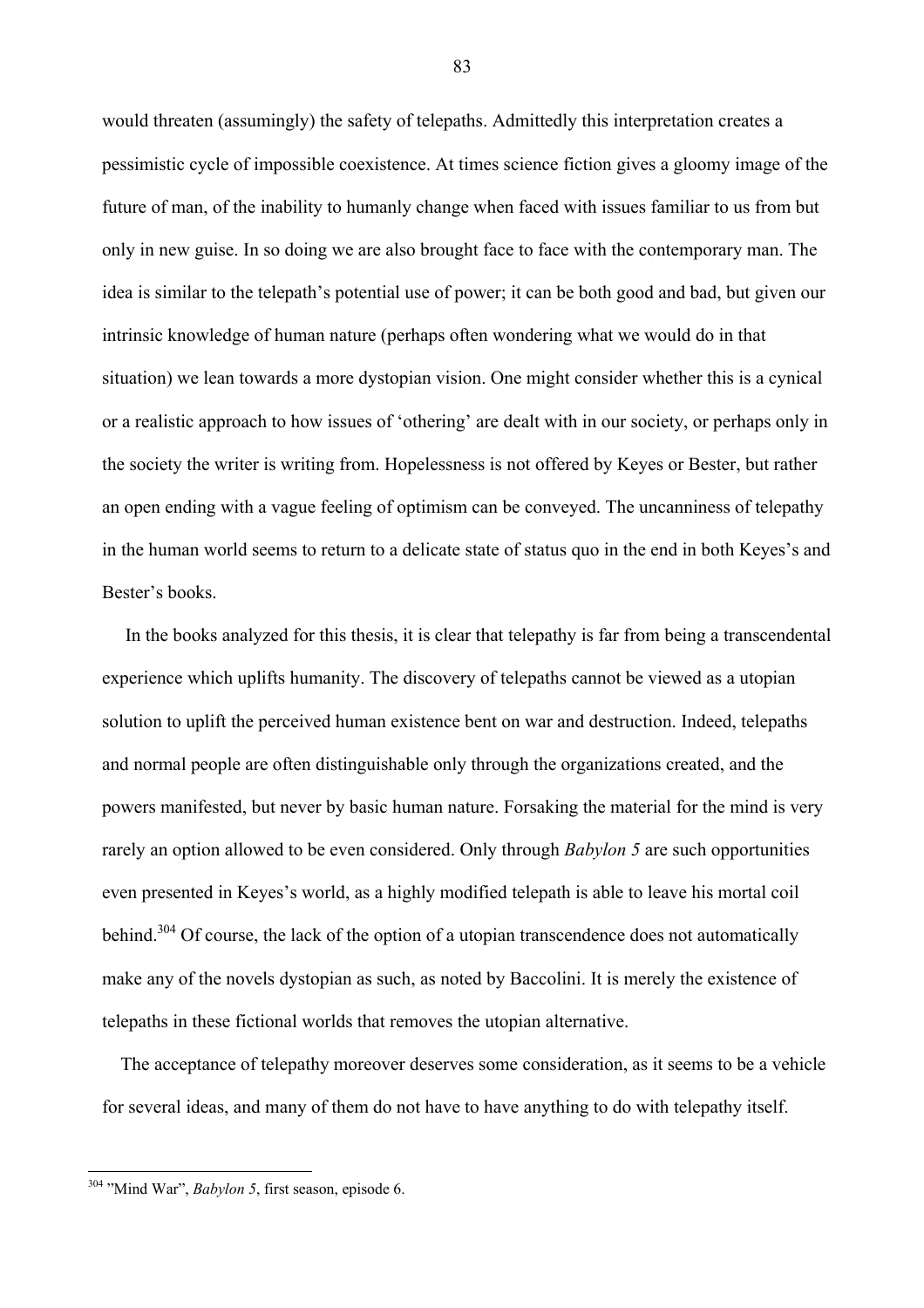Issues of privacy, anxiety about community and self-image through 'othering' are all present with or without telepathy. It is possible to speculate that in our increasingly technological times people actually feel more and more estranged from one another as a community, and telepathy is welcomed with such vigour exactly because it compensates for the perceived loss through technology by uplifting humans. It is rather like a subconscious expectation of development and progress in the human psyche that offers these new futuristic paradigms, which obviously include problems to be overcome. This seems rather idealistic, but not necessarily misleading.<sup>305</sup> Stories on telepathy should not be taken at their face value. Similarly, a story that is not explicitly about telepathy can still be a "psi story".  $306$ 

 As a theme telepathy has been very prevalent, dating in the mainstream from the 1950s to the 21<sup>st</sup> century with apparently very little changes in the overall formula. Telepathy can be used as an easily understood vehicle to convey social fears and anxieties expressed by contemporary people, and can be taken further still to depict a society undergoing massive restructuring when old values are debunked by something new and fantastic. In science fiction diversity, as Royle pointed out previously, seems to be an intrinsic part of the "telepathic" literary device. Bester's books are still respected by modern science fiction writers as precious base set for the genre. However, cases in which telepathy is the dominant trait in all people and not just a minority-issue are nearly nonexistent in the works mentioned in this thesis. It is important to note that these texts are only a fraction of the representation telepathy receives in the science fiction literary genre.

 $\overline{a}$ 

 $305$  I am paraphrasing James Blish, who criticizes science fiction writers for thinking up incredible new paradigms and then through their work giving them undeserved credit. Blish, James. (1971) *The Tale that Wags the God*. Chicago: Advent Publishers. 1987. pp. 44-45.

 $306$  Lowentrout, p. 399.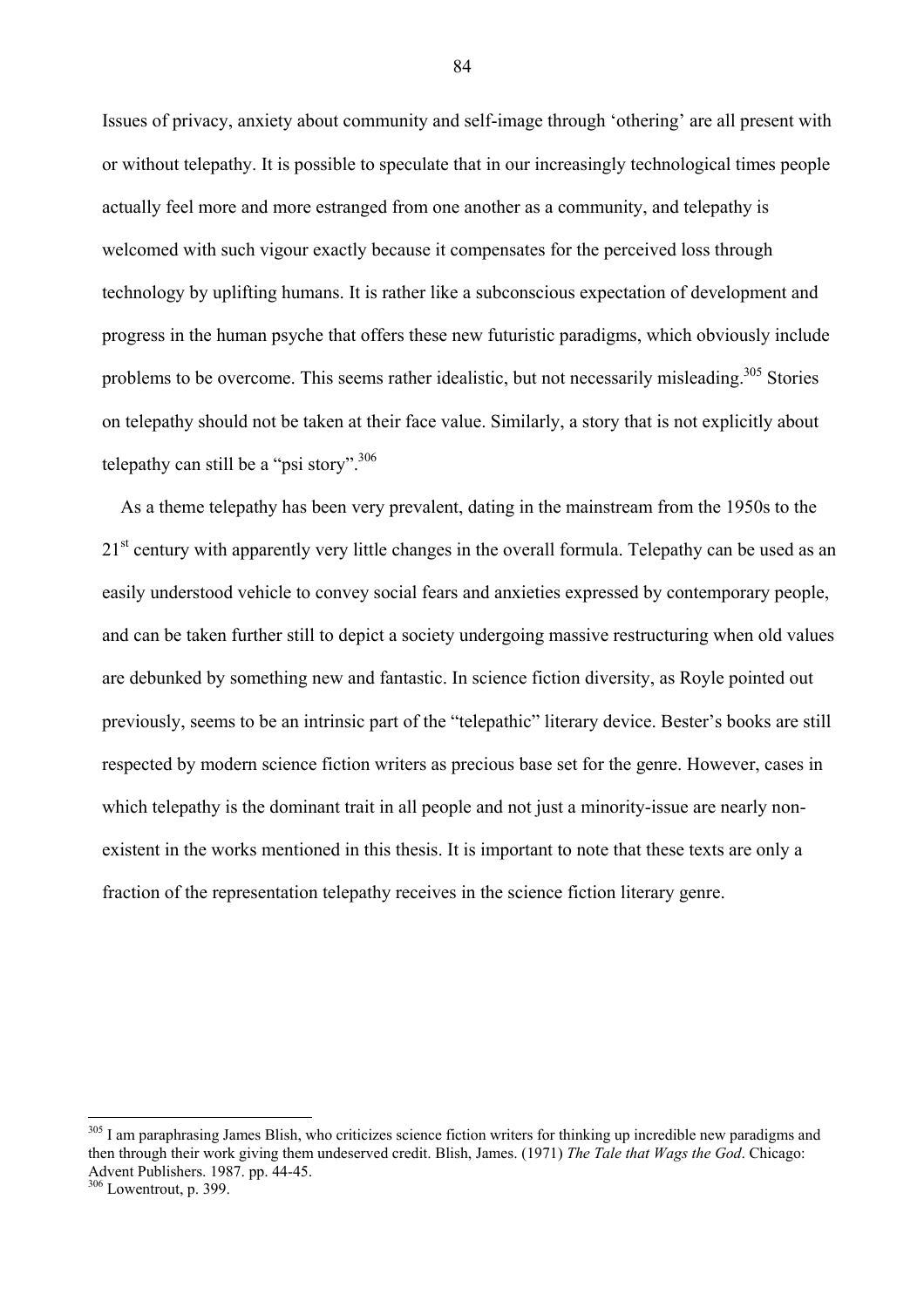## **6 - Bibliography**

Aldiss, Brian W. (with Wingrove, David) *Trillion Year Spree*. London: Victor Gollancz. 1986.

Ansell-Pearson., Keith. *An Introduction to Nietzsche as a Political Thinker.* Cambridge: Cambridge University Press. 1994.

*Babylon 5*, (TV, 1994-1998) created by J.M. Straczynski: http://www.imdb.com/title/tt0105946/, acquired 17.2.2006.

Baccolini, Raffaella. "The Persistence of Hope in Dystopian Science Fiction" in *PMLA*, Vol 119, Number 3, May 2004. Chicago: University of Chicago Press. pp. 518-521.

Bakker, R. Scott. *The Thousandfold Thought*. London: Orbit. 2007.

Bester, Alfred. (1953) *The Demolished Man*. London: Millennium, Victor Gollancz. 1999.

Bester, Alfred. (1956) *The Stars My Destination*. London: Millennium, Victor Gollancz. 1999.

Bill Ashcroft, Gareth Griffiths and Helen Tiffin. *Key Concepts in Post-Colonial Studies*. London, New York: Routledge. 1998/1999.

Blish, James. (1971) *The Tale that Wags the God*. Chicago: Advent Publishers. 1987.

Brantlinger, Patrick. "The Gothic Origins of Science Fiction" in *NOVEL: A Forum on Fiction*, Vol. 14, No. 1, Autumn 1980. pp. 30-43.

Braude, Stephen. "Telepathy" in *Noûs*. Vol. 12, No. 3, September 1978. Blackwell Publishing. pp. 267-301.

Broderick, Damien. "New Wave and backwash: 1960-1980" in *The Cambridge Companion to Science Fiction*. James, Edward and Mendlesohn, Farah (eds.). Cambridge: Cambridge University Press, 2003. pp. 48-64.

Botting, Fred. *Gothic*. London: Routledge, 1999.

Clark, Arthur C. (1953) *Childhood's End*. London: Pan Macmillan. 2001.

*Close Encounters of the Third* Kind (1977). Directed and written by Steven Spielberg. http://www.imdb.com/title/tt0075860/, acquired 26.2.2006.

*Ghost In The Shell (*Japanese title: *Kôkaku kidôtai*), 1994. Director: Mamoru Oshii. Writing credits: Masamune Shirow & Kazunori Itô. Produced by Production I.G./Bandai Visual. http://www.imdb.com/title/tt0113568/, acquired 22.2.2006.

Gibson, William. (1984) *Neuromancer* London: Voyager, HarperCollins Publishers, 1995.

Godshalk, William L. "Alfred Bester: Science Fiction or Fantasy?" in Extrapolation: A Journal of Science Fiction and Fantasy. Vol. 16. 1975. Wooster: University of Ohio. pp. 149-155.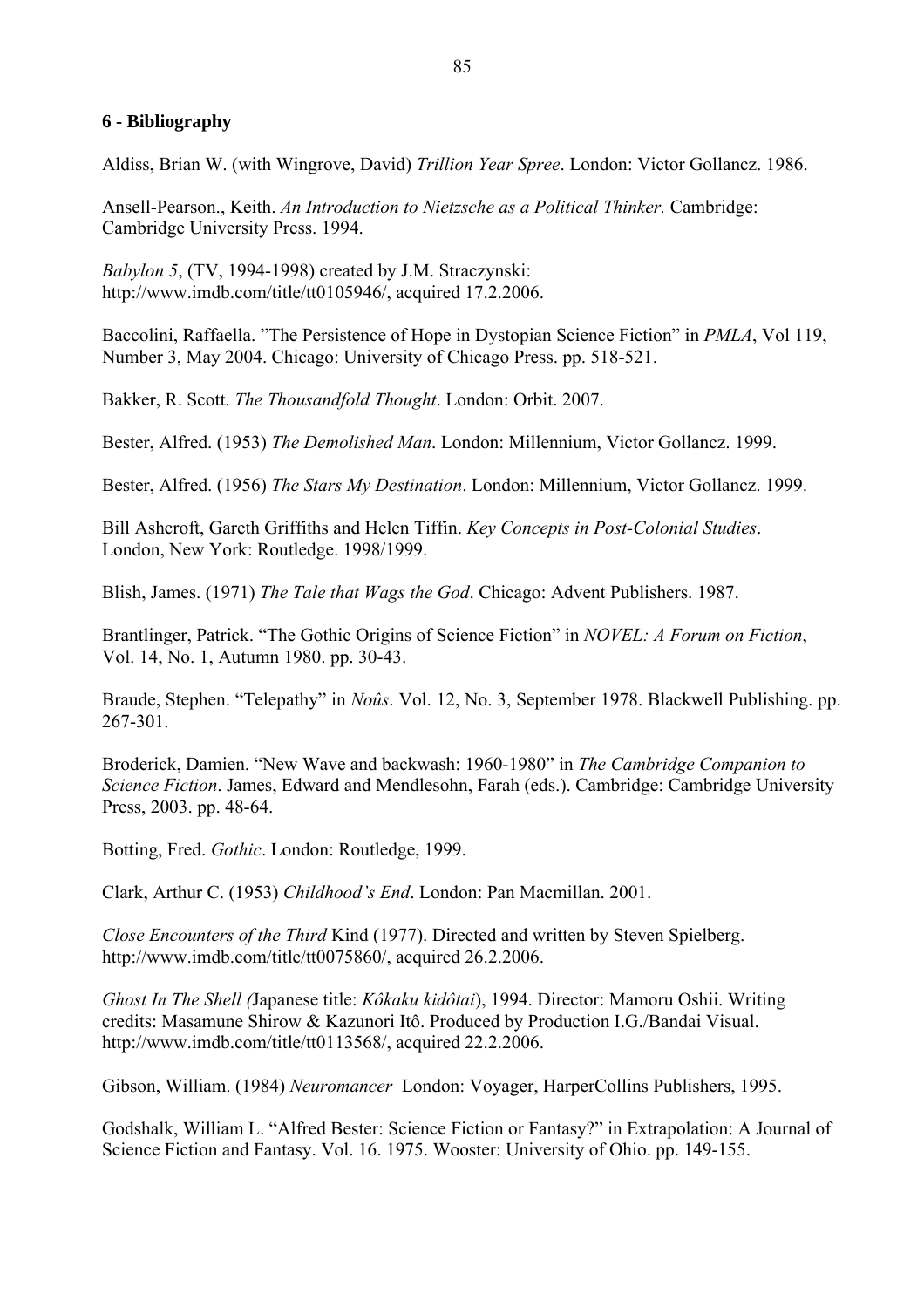Hassan, Ihab. "The New Gnosticism: Speculations on an Aspect of the Postmodern Mind" in *Paracriticisms – Seven Speculations of the Times*. Chicago, London: University of Illinois Press. 1975. pp. 121-147.

Heinlein, Robert A. *Starship Troopers.* (1959) London: New English Library. 1970.

Heinlein, Robert A. *Stranger In a Strange Land (*1961) Hodder and Stoughton. 2005.

Herbert, Frank. *Dune*. (1965) London: Victor Gollancz Ltd, NEL Paperback Edition, 1968

Hienger, Jörg. "The Uncanny and Science Fiction" in *Science Fiction Studies*. Vol. 6, Part 2 (July) 1979. DePauw University. Accessed at: http://www.depauw.edu/sfs/backissues/18/hienger18art.htm, acquired 20.04.2007.

Huntington, Samuel. *The Clash of Civilizations*. Simon & Schuster, 1998.

Interview with Greg Keyes at SFFWorld.com by Rob Bedford, 02.11.2003. http://www.sffworld.com/interview/28p2.html , acquired 18.04.2007.

Isaac Asimov's "Three Laws of Robotics" http://www.auburn.edu/~vestmon/robotics.html, acquired 1.5.11.2005.

Jackson, Rosemary. *Fantasy: The Literature of Subversion*. London, New York: Methuen. 1981.

Joan Sloanczewski and Michael Levy. "Science Fiction and the life sciences" in *The Cambridge Companion to Science Fiction*. James, Edward and Mendlesohn, Farah (eds.). Cambridge: Cambridge University Press, 2003 pp. 1764-185

Jones, Gwyneth. "The Icons of Science Fiction" in *The Cambridge Companion to Science Fiction*. James, Edward and Mendlesohn, Farah (eds.). Cambridge: Cambridge University Press, 2003 pp. 163-173.

King, Stephen. (1980) *Firestarter*. Hodder & Stoughton, 2006.

Keyes, Gregory J. *Dark Genesis: Birth of the Psi Corps*. Ballantine Publishing, Del Rey. 1998.

Keyes, Gregory J. *Deadly Relations: Bester Ascendant*. Ballantine Publishing, Del Rey. 1999.

Keyes, Gregory J. *Final Reckoning: The Fate Of Bester*. Ballantine Publishing, Del Rey. 1999.

Keyes, Gregory J., entry in Internet Speculative Fiction DataBase: http://www.isfdb.org/cgi-bin/ea.cgi?J.%20Gregory%20Keyes , acquired 08.03.2007.

LeGuin, Ursula. (1979) "American SF and The Other" in *The Language Of The Night – Essays of Fantasy and Science Fiction*. New York: Berkley Books. 1982. pp. 87-90.

LeGuin, Ursula. *Tales From Earthsea*. London: Orion Children's Books. 2003.

Lowentrout, Peter M. "*Psi*Fi: The Domestication of *Psi* in Science Fiction" in *Extrapolation*, Vol. 30, No. 4. Kent University Press. 1989. pp. 388-400.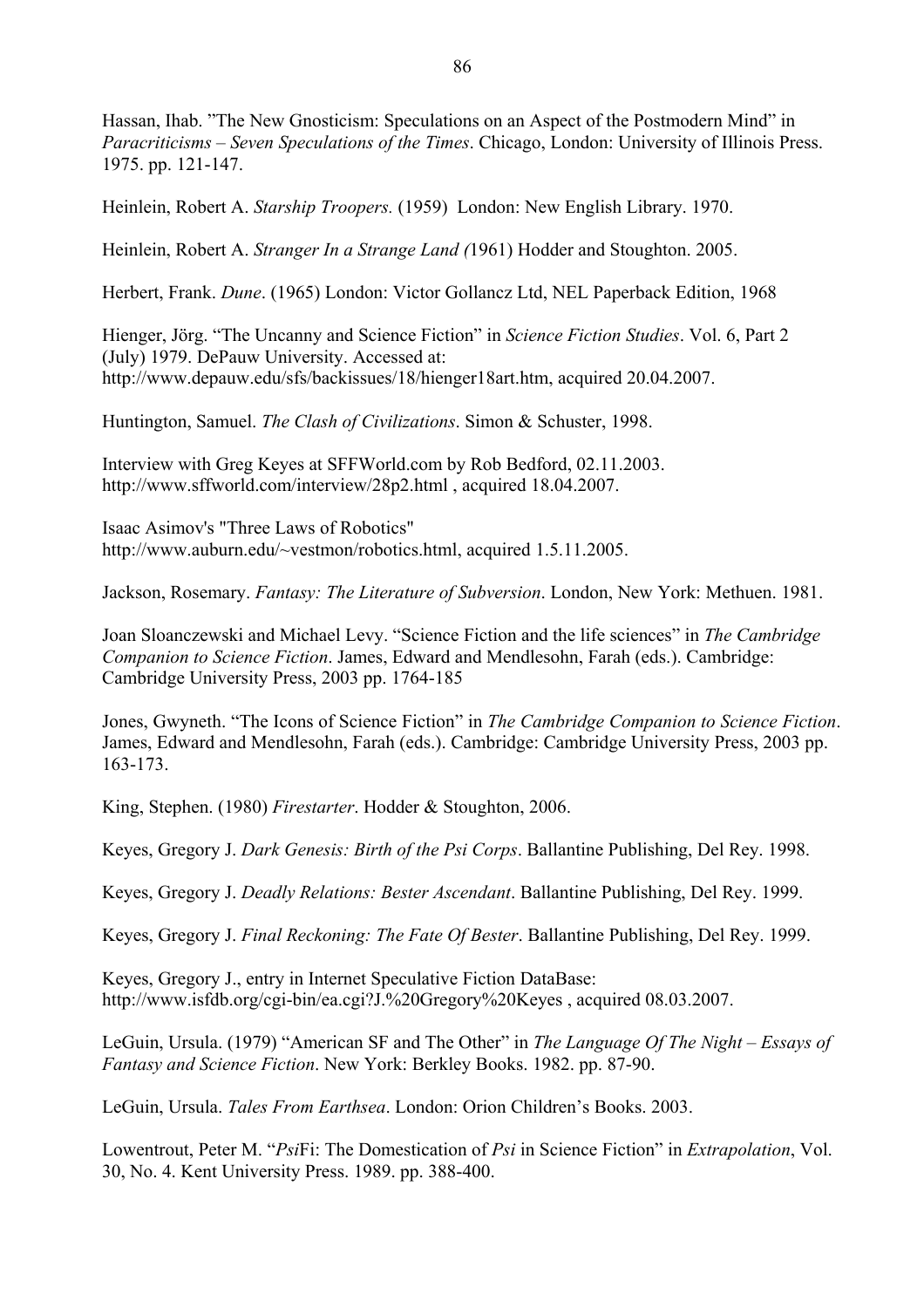Luckhurst, Roger. *The Invention of Telepathy: 1870-1901*. Oxford: Oxford University Press. 2002.

Malmgren, Carl D. "Against Genre/Theory: The State of Science Fiction Criticism" in *Poetics Today*, Vol. 12, No. 1, Spring 1991. pp. 125-144.

McVaugh, Michael. "J-B-Rhine's Extra-Sensory Perception and Its Background in Psychical Research" in *Isis*, Vol. 67, No. 2, June 1976. pp. 160-189.

Mendelshon, Farah. "Introduction: Reading Science Fiction" in *The Cambridge Companion to Science Fiction*. James, Edward and Mendlesohn, Farah (eds.). Cambridge: Cambridge University Press, 2003. pp. 1-12.

Michael Garibaldi character profile: http://worldsofjms.com/b5/characters/garibaldi.htm , acquired 10.04.2007.

Myers, F.W.H. (1893) "Science and a Future Life" in *Science and a Future Life, with Other Essays*. London: Macmillan. 2001.

Nietzsche, Friedrich. (1885) *Thus Spoke Zarathustra.* Trans. Hollingdale, R.J. Penguin: Harmondsworth, 1961.

Pratchett, Terry. (1992) *Lords And Ladies.* London: Corgi Books. 1993.

Rhine, J.B. (1934) *Extra-sensory Perception*. Whitefish: Kessinger Publishing. 2003.

Riggenbach, Jeff. "Science Fiction as Will and Idea: The World of Alfred Bester" in Riverside Quarterly, Vol. 5. 1972. Gainesville (FL). pp. 168-177.

Royle, Nicholas. (1990) *Telepathy and Literature – Essays on the Reading Mind.* Oxford, Cambridge MA: Basil Blackwell Ltd. 1991.

Savolainen, Matti. "The New Wave of Science Fiction as Postmodern Literature: J.G. Ballard as a Test Case" in *Criticism in the Twilight Zone: Postmodern Perspectives on Literature and Politics.*  Zadworna-Fjellestad and Björk, Lennart (eds.). Stockholm. 1990. pp. 121-128.

*Scanners* (1980/1) Directed and written by David Cronenberg. http://www.imdb.com/title/tt0081455/ , acquired 02.04.2007.

Shelley, Mary (1818) *Frankenstein*. London and New York: Penguin, 1994.

Smith, Curtis C. "Olf Stapledon's Dispassionate Objectivity" in *Voice For the Future: Essays on Major Science Fiction Writers*. Volume 1. Clareson, Thomas D. (ed.). Bowling Green: Bowling Green University Popular Press, 1976.

Stableford, Brian. "Science fiction before the genre" in *The Cambridge Companion to Science Fiction*. James, Edward and Mendlesohn, Farah (eds.). Cambridge: Cambridge University Press, 2003 pp. 15-32.

Stapledon, Olaf. (1937) *Star Maker*. London: Orion Publishing. 1999.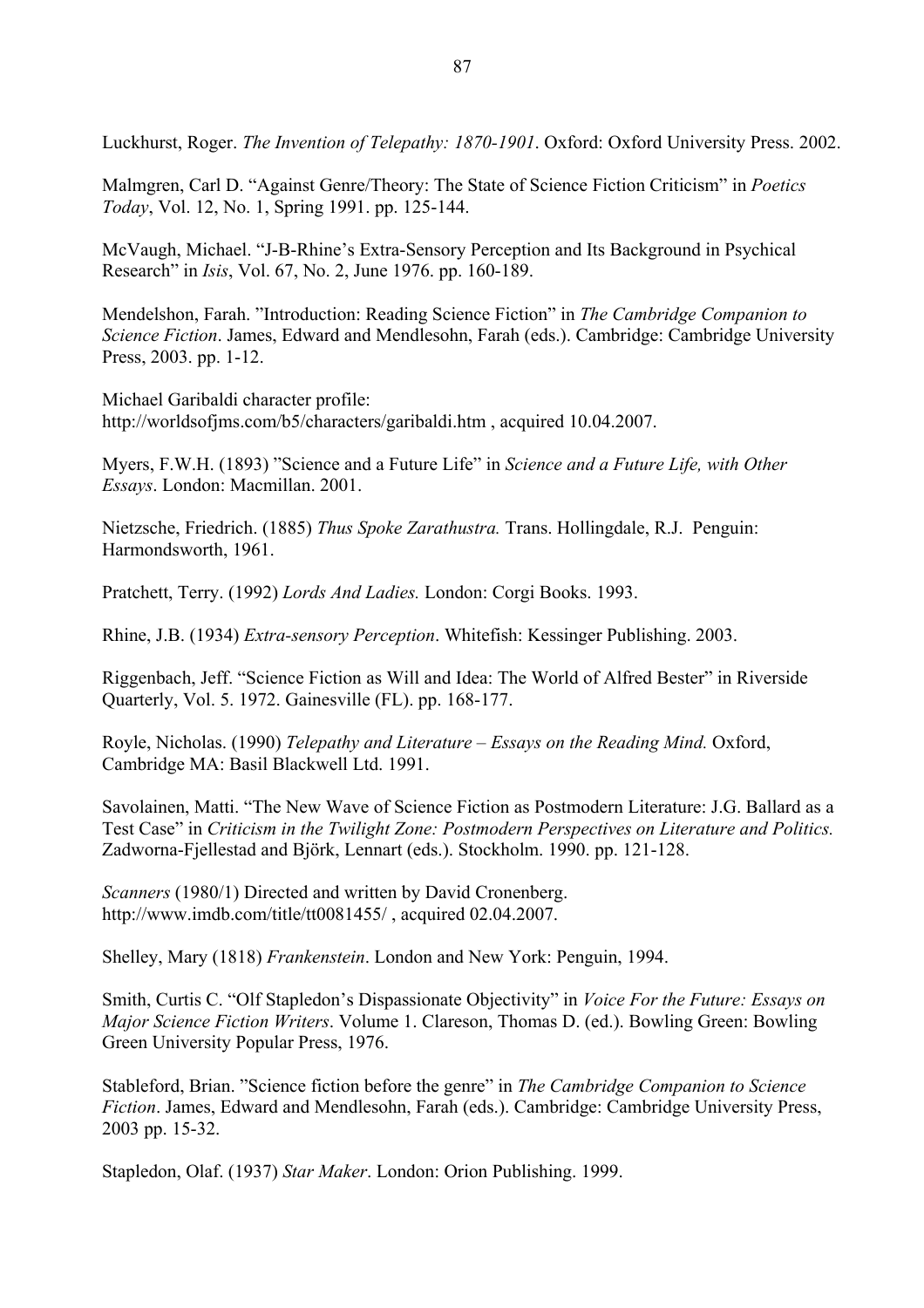*Star Wars. (*1977). Directed and written by George Lucas. http://www.imdb.com/title/tt0076759/, acquired 26.2.2006.

*Starship Troopers* (1997). Directed by Paul Verhoeven. Writing credits: Robert A. Heinlein (book), Edward Neumeier (screenplay). http://www.imdb.com/title/tt0120201/, acquired 13.5.2006.

Straczynski, Michael J. " The Profession of Science Fiction, 48: Approaching Babylon" in *Foundation: The Review of Science Fiction*. Vol. 64, Summer 1995. pp. 5-19.

Sturgeon, Theodore. (1953) *More Than Human*. London: Millennium, Victor Gollancz.. 2000.

Sudre, René. *Treatise on Parapsychology*. Trans. Green, C.E. London: George Allen & Unwin Ltd. 1960.

Suvin, Darko. *Metamorphoses of Science Fiction: On The Poetics and History of a Literary Genre.* New Haven and London: Yale University Press, 1979.

*The Cambridge Companion to Science Fiction*. James, Edward and Mendlesohn, Farah (eds.). Cambridge: Cambridge University Press, 2003

*The Matrix* (1999). Directed and written by Andy Wachowski, Larry Wachowski. http://www.imdb.com/title/tt0133093/, acquired 04.04.2007.

*The Matrix Reloaded* (2003). Directed and written by Andy Wachowski, Larry Wachowski. http://www.imdb.com/title/tt0234215/, acquired 04.04.2007.

*The Matrix Revolutions* (2003). Directed and written by Andy Wachowski, Larry Wachowski. http://www.imdb.com/title/tt0242653/, acquired 04.04.2007.

*The Science in Science Fiction*. Nicholls, Peter (ed). London: Roxby Science Fiction Limited. 1982.

The Society for Psychical Research: http://www.spr.ac.uk/, acquired 27.2.2006.

Thurschwell, Pamela. *Literature, Technology and Magical Thinking, 1880-1920.* Cambridge: Cambridge University Press. 2001.

Wells, H.G. (1895) *The Time Machine.* London and New York: Penguin. 2005.

William Crookes & London Dialectical Society: *Report on Spiritualism of the Committee of the London Dialectical Society.* London: Longmans. 1871.

Williams, Raymond. "Science Fiction" in *Science Fiction Studies*. Volume 15, Part 3 (November) 1988. DePauw University. Accessed at http://www.depauw.edu/sfs/documents/williams.htm, acquired 21.04.2007.